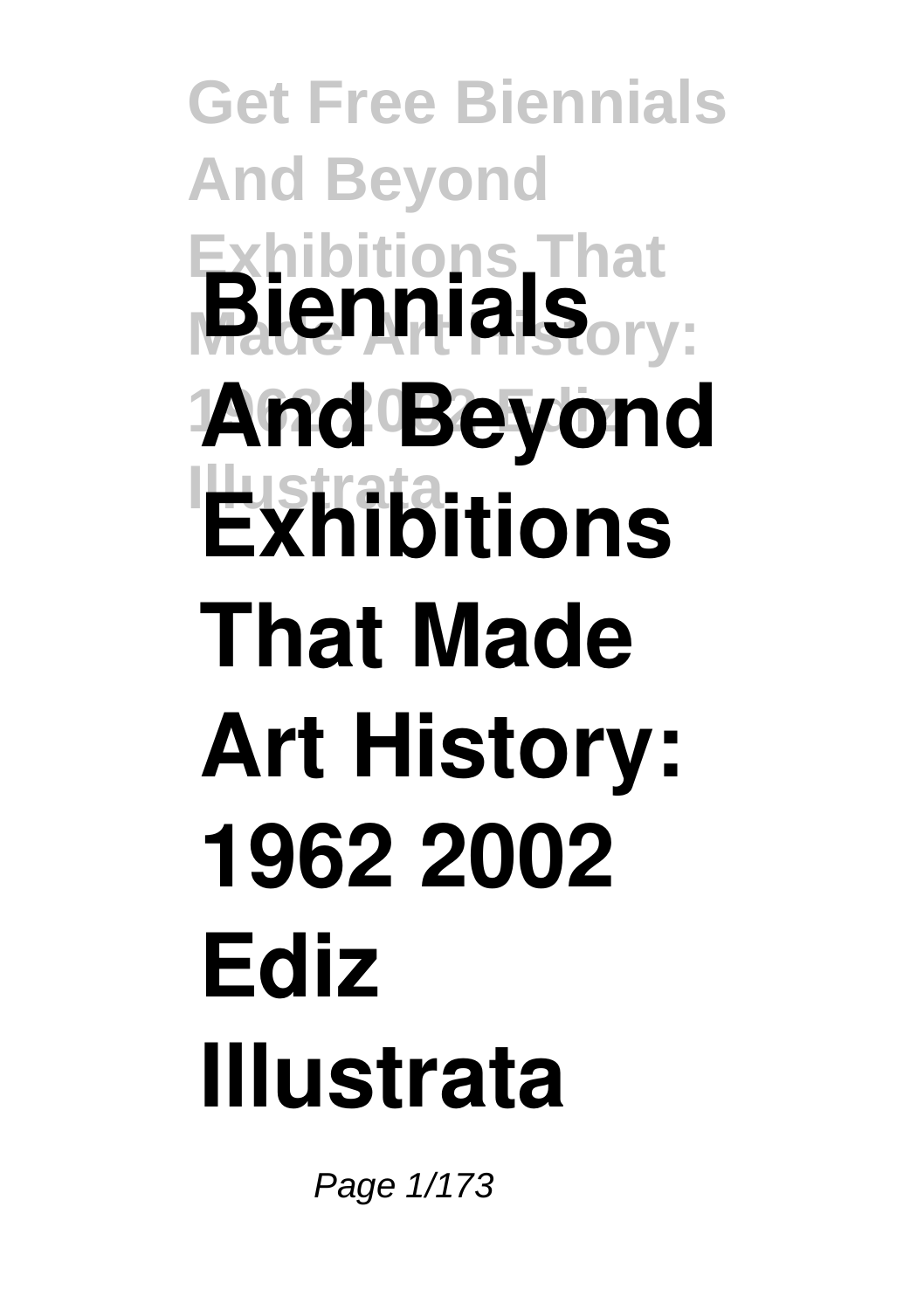**Get Free Biennials And Beyond Exhibitions That** This book presents and analyzes artistic tory: interactions both<sup>z</sup> within the Soviet bloc and with the West between 1945 and 1989. During the Cold War the exchange of artistic ideas and products united Europe?s avant-garde in a most remarkable way. Despite the Iron Page 2/173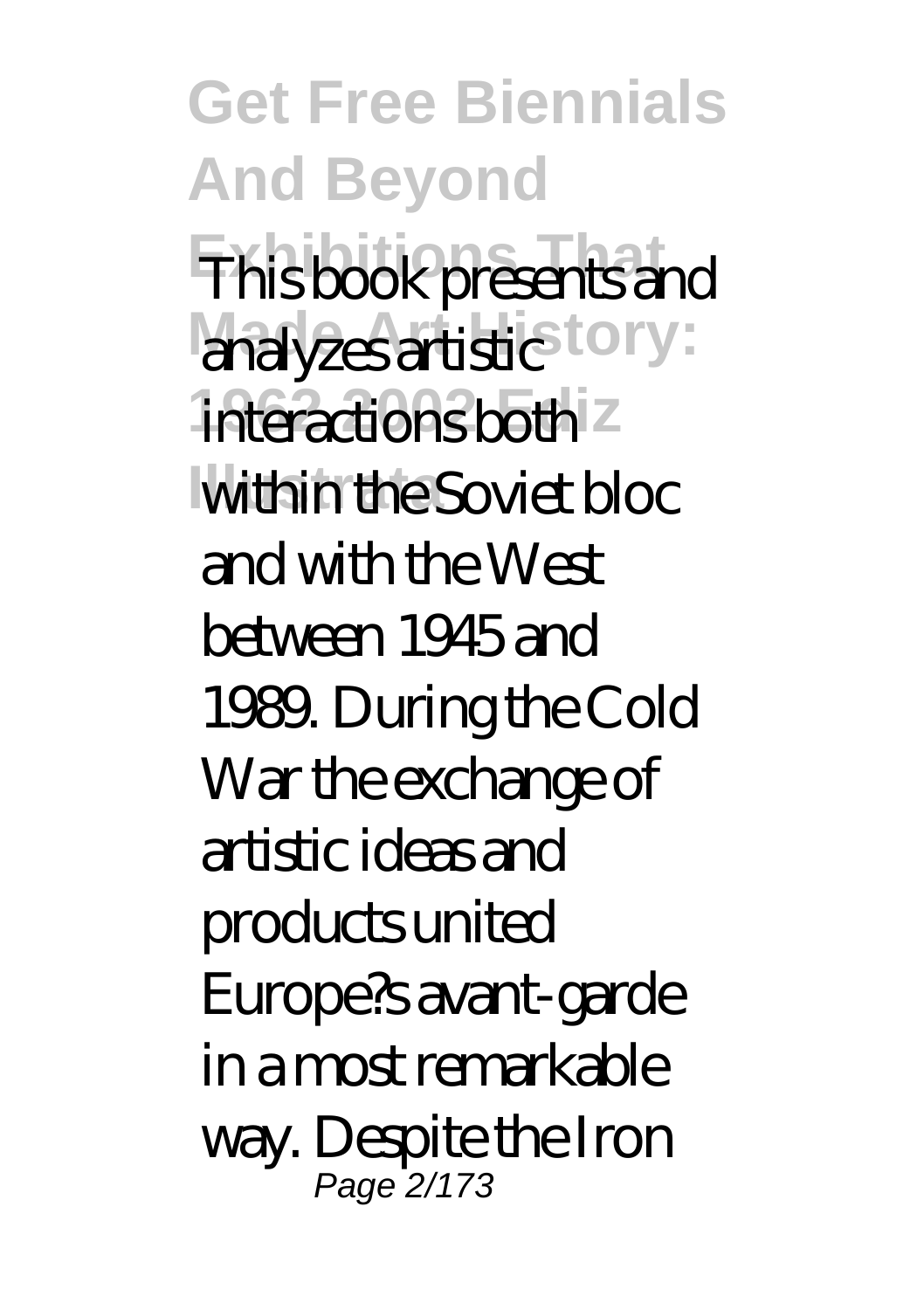**Get Free Biennials And Beyond Eurtain and national** and political borders **1962 2002 Ediz** there existed a constant flow of artists, artworks, artistic ideas and practices. The geographic borders of these exchanges have yet to be clearly defined. How were networks, centers, peripheries (local, national and Page 3/173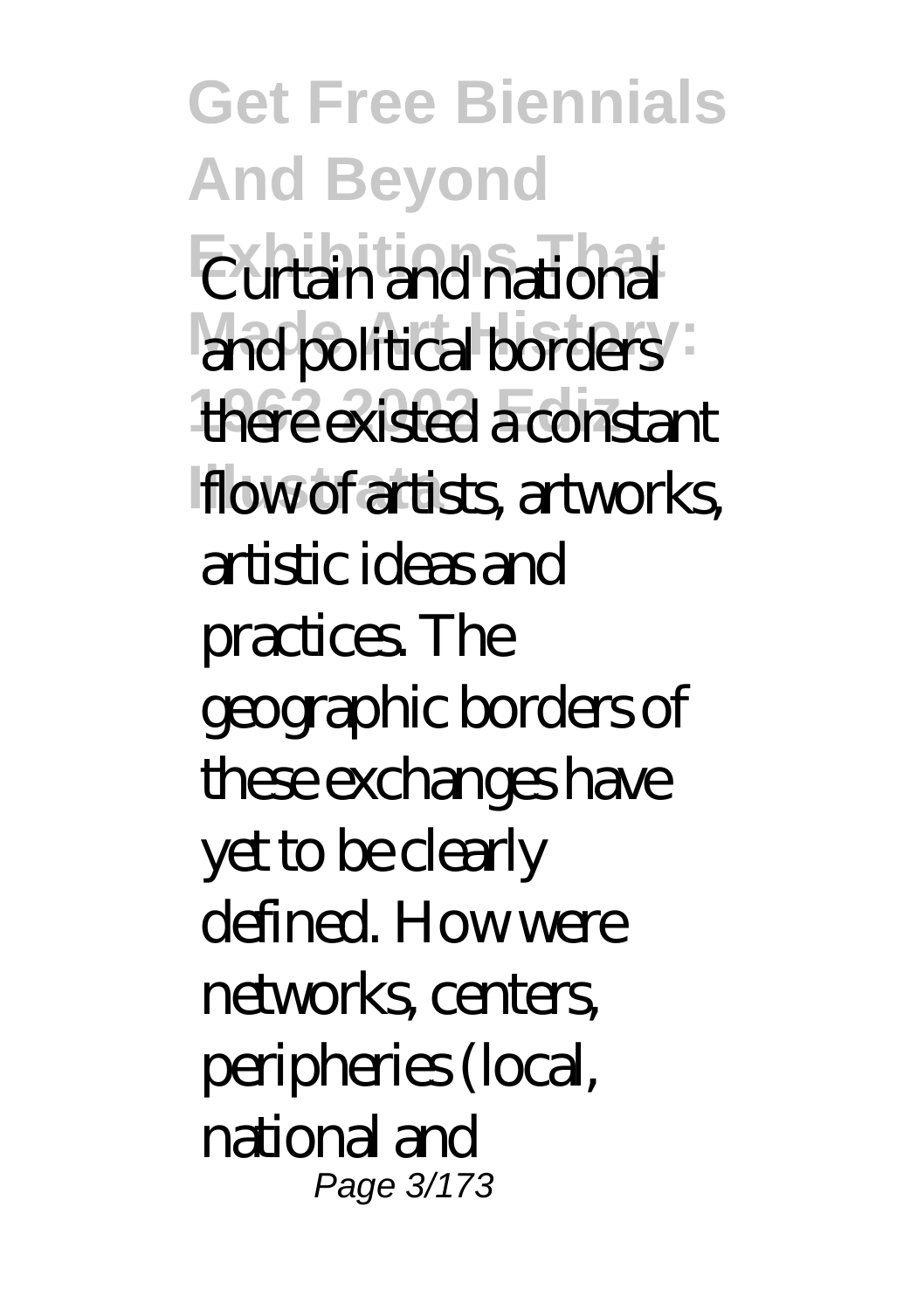**Get Free Biennials And Beyond** international), scales, and distances istory: constructed? How did **Illustrata** (neo)avant-garde tendencies relate with officially sanctioned socialist realism? The literature on the art of Eastern Europe provides a great deal of factual knowledge about a vast cultural space, but mostly Page 4/173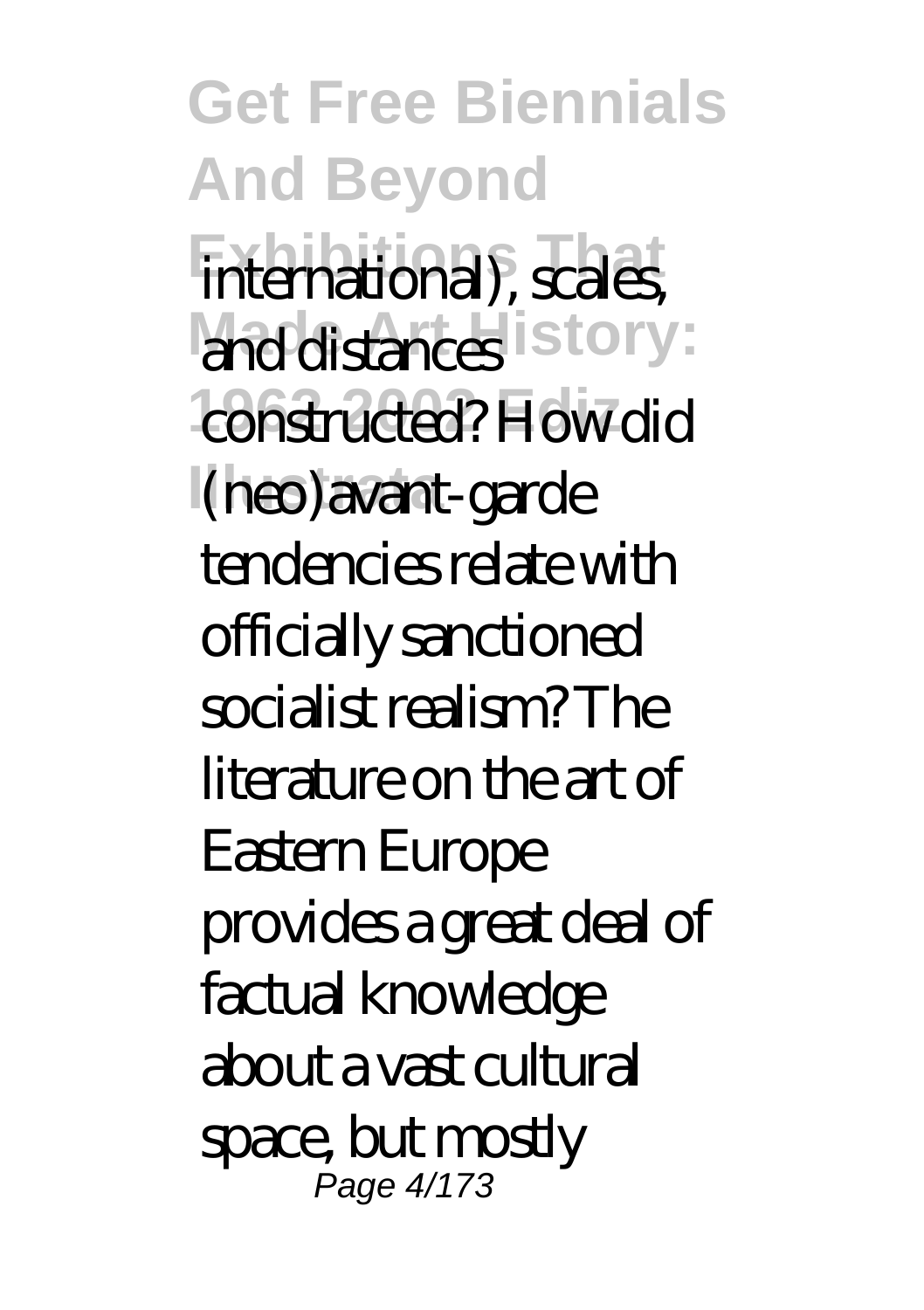**Get Free Biennials And Beyond Exhibitions That** through the prism of stereotypes and <sup>tory:</sup> hational<sup>002</sup> Ediz preoccupations. By discussing artworks, studying the writings on art, observing artistic evolution and artists? strategies, as well as the influence of political authorities, art dealers and art critics, the essays in Art Page 5/173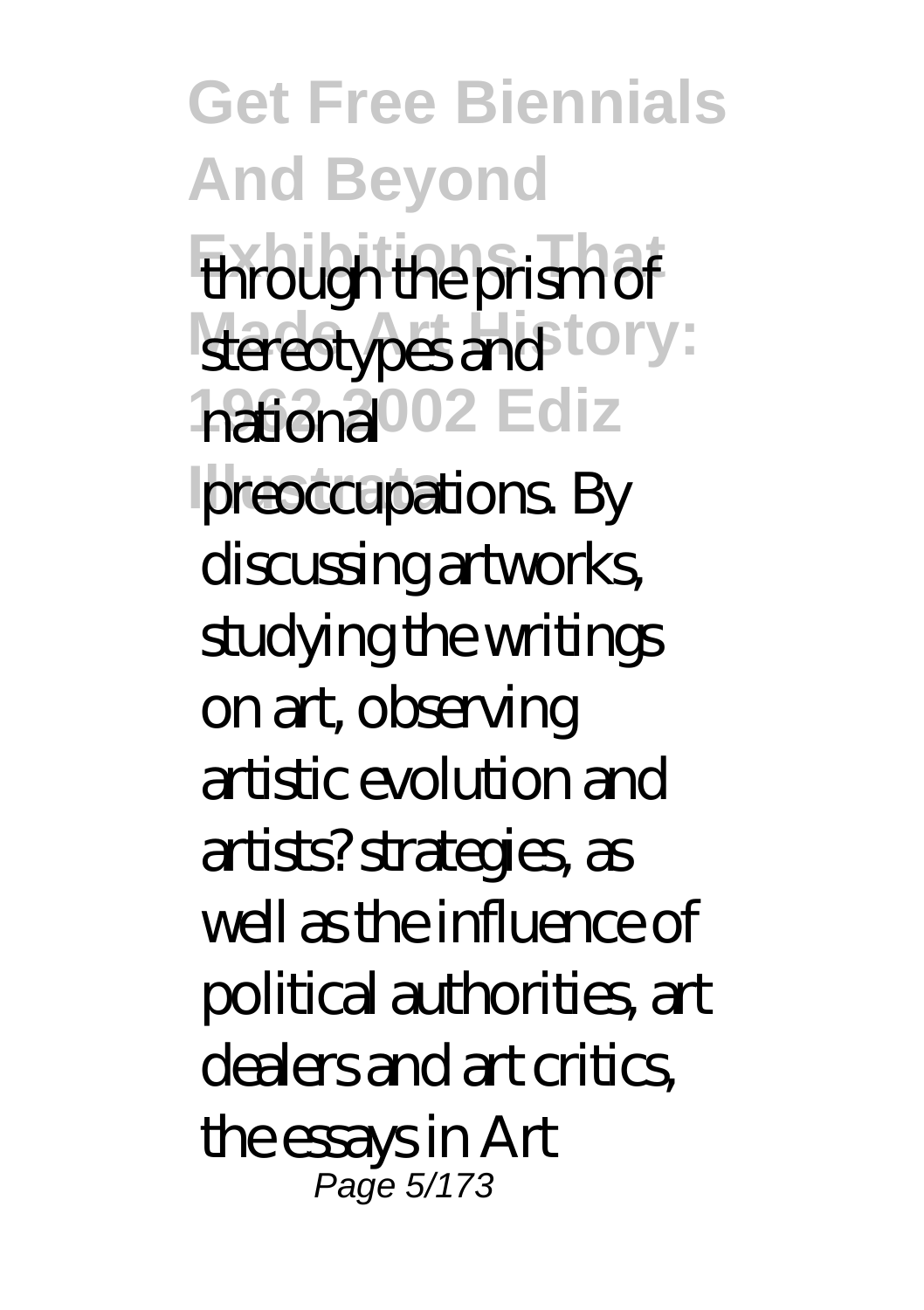**Get Free Biennials And Beyond** beyond Borders hat *compose a* History: **1962 2002 Ediz** transnational history of arts in the Soviet satellite countries in the post war period. ÿ Biennials: The Exhibitions we Love to Hate examines one of the most significant recent transitions in the contemporary art world: the proliferation Page 6/173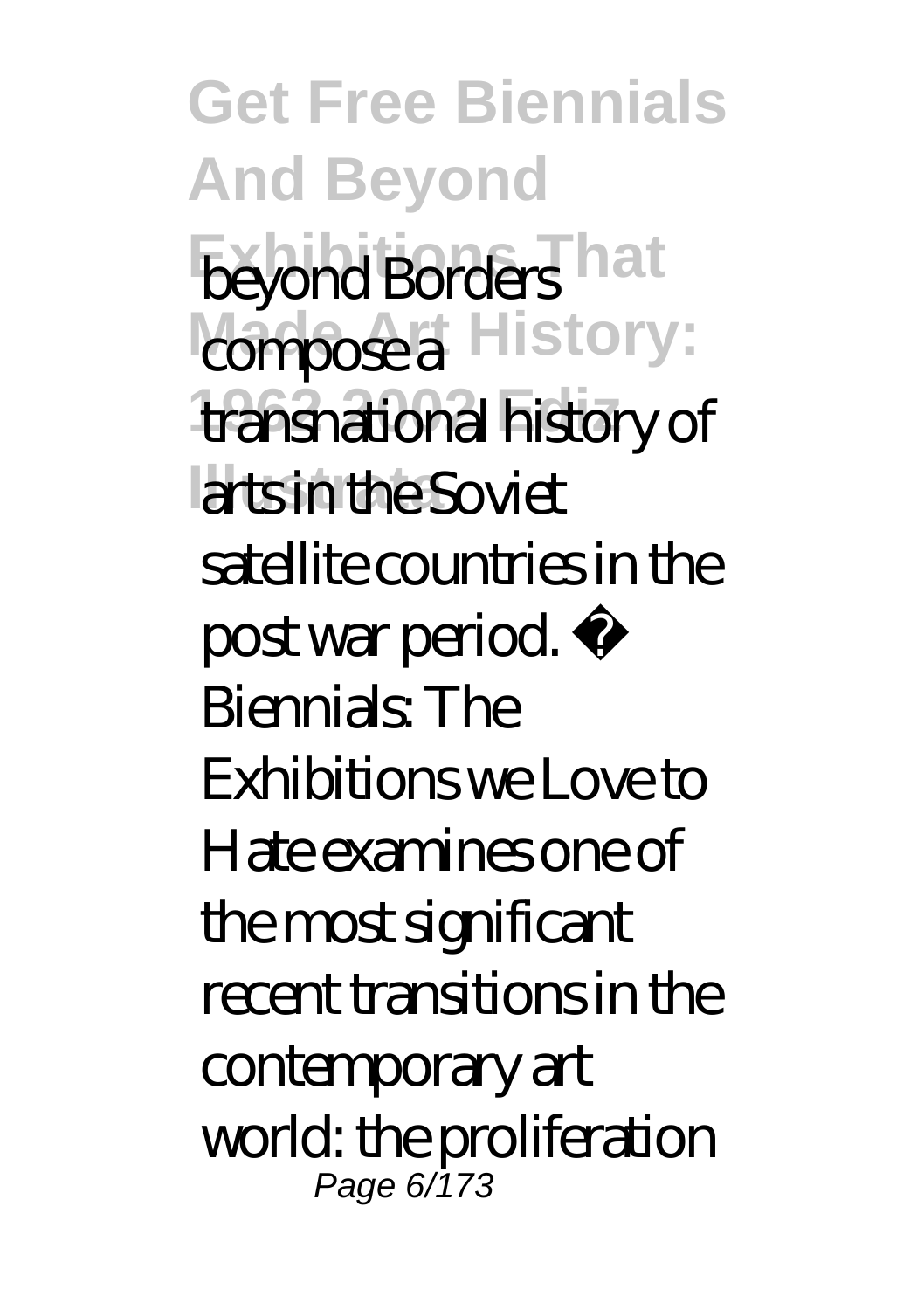**Get Free Biennials And Beyond Exhibition** international recurrent survey shows of liz contemporary art, commonly referred to as contemporary biennials. Since the mid-1980s biennials have been instrumental in shaping curating as an autonomous practice. These exhibitions are also said Page 7/173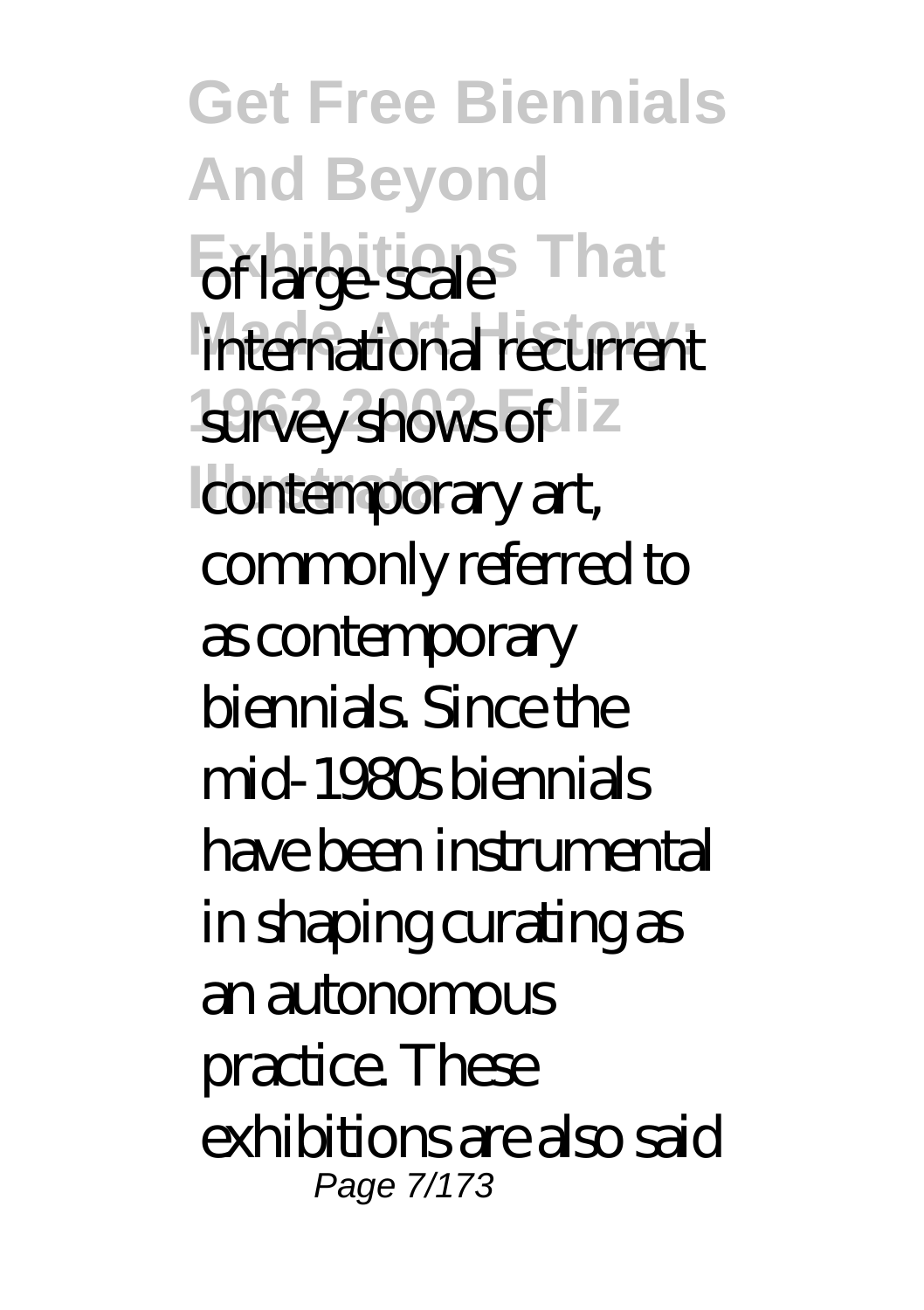**Get Free Biennials And Beyond** to have provided hat increased visibility for certain types of new art practices, notably those that are socially and politically committed, research-based and sitespecific, and to have undermined0some of the more traditional art media, such as painting, drawing or sculpture. They have Page 8/173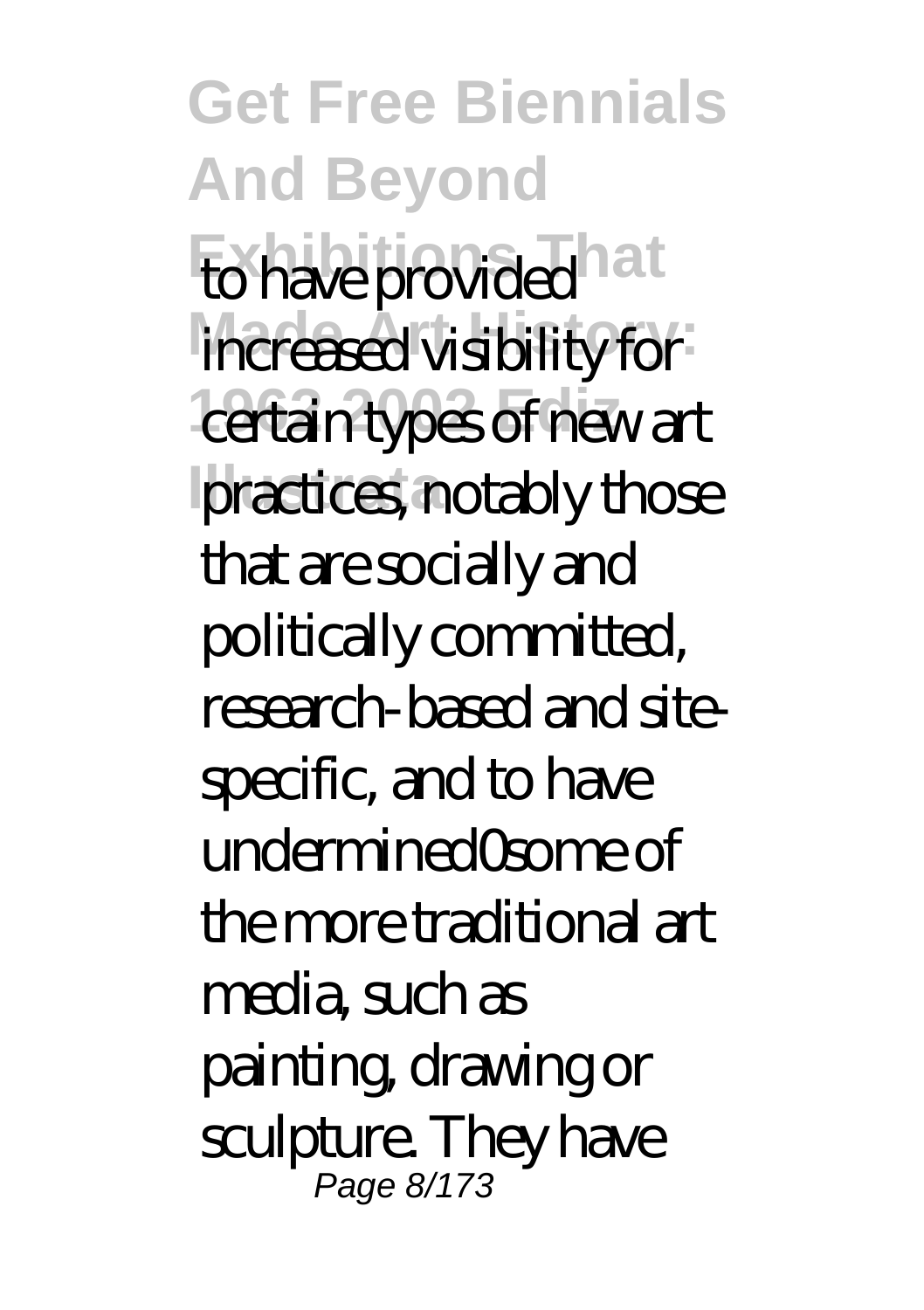**Get Free Biennials And Beyond** *<u>Been</u>* responsible for substantially reshaping the contemporary art world and disrupting the existing value chain of the art market, which now relies on biennials as much as it does on major museums' acquisitions and exhibitions.00Rafal Niemojewski, Director of the Biennial Page 9/173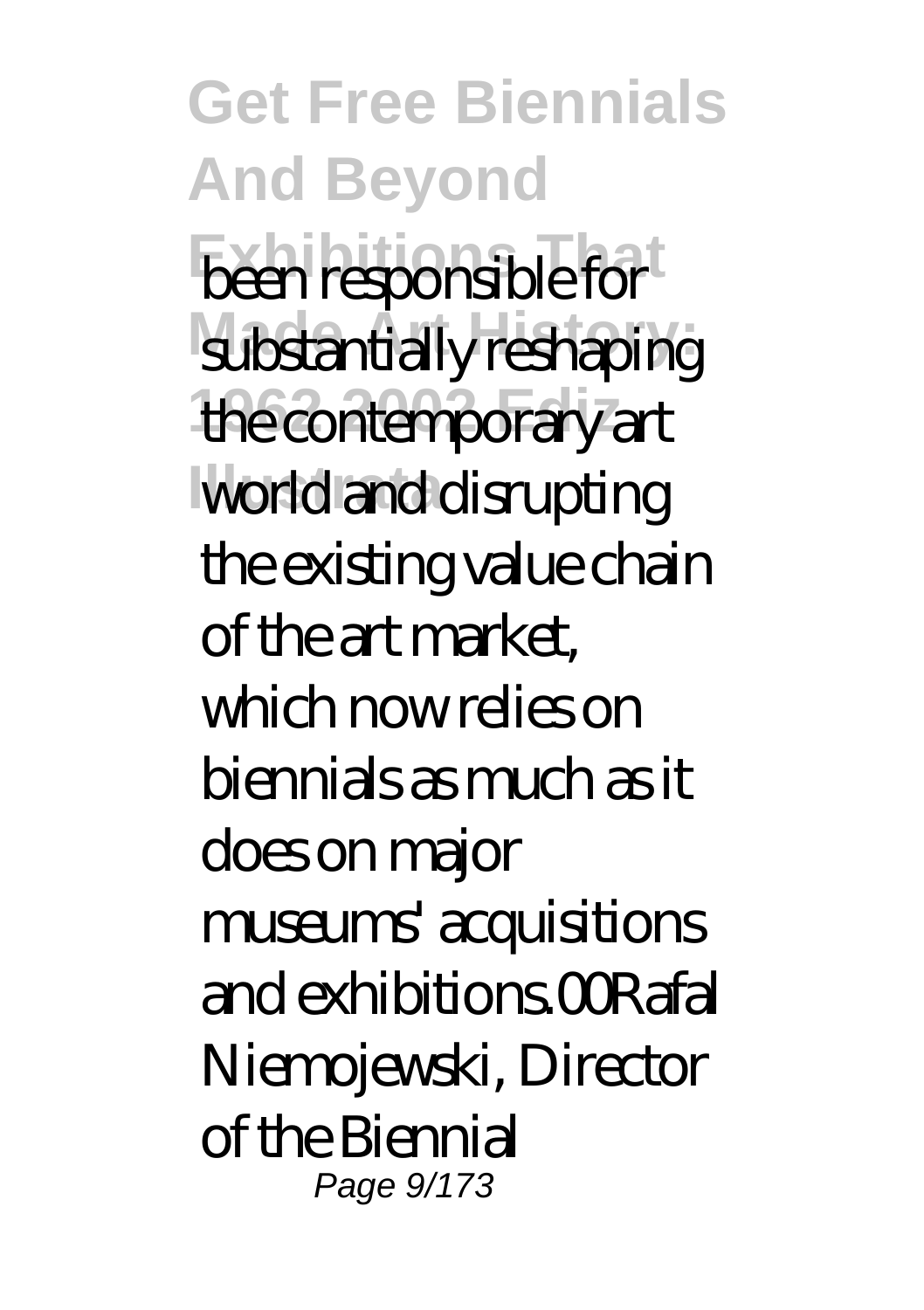**Get Free Biennials And Beyond** Foundation, deftly<sup>at</sup> unpicks the critical<sup>ry:</sup> discussion and diz controversy surrounding contemporary biennials. Branded by some critics as showcases of neoliberalism run amok, in which culture has become synonymous with the dollar-Page 10/173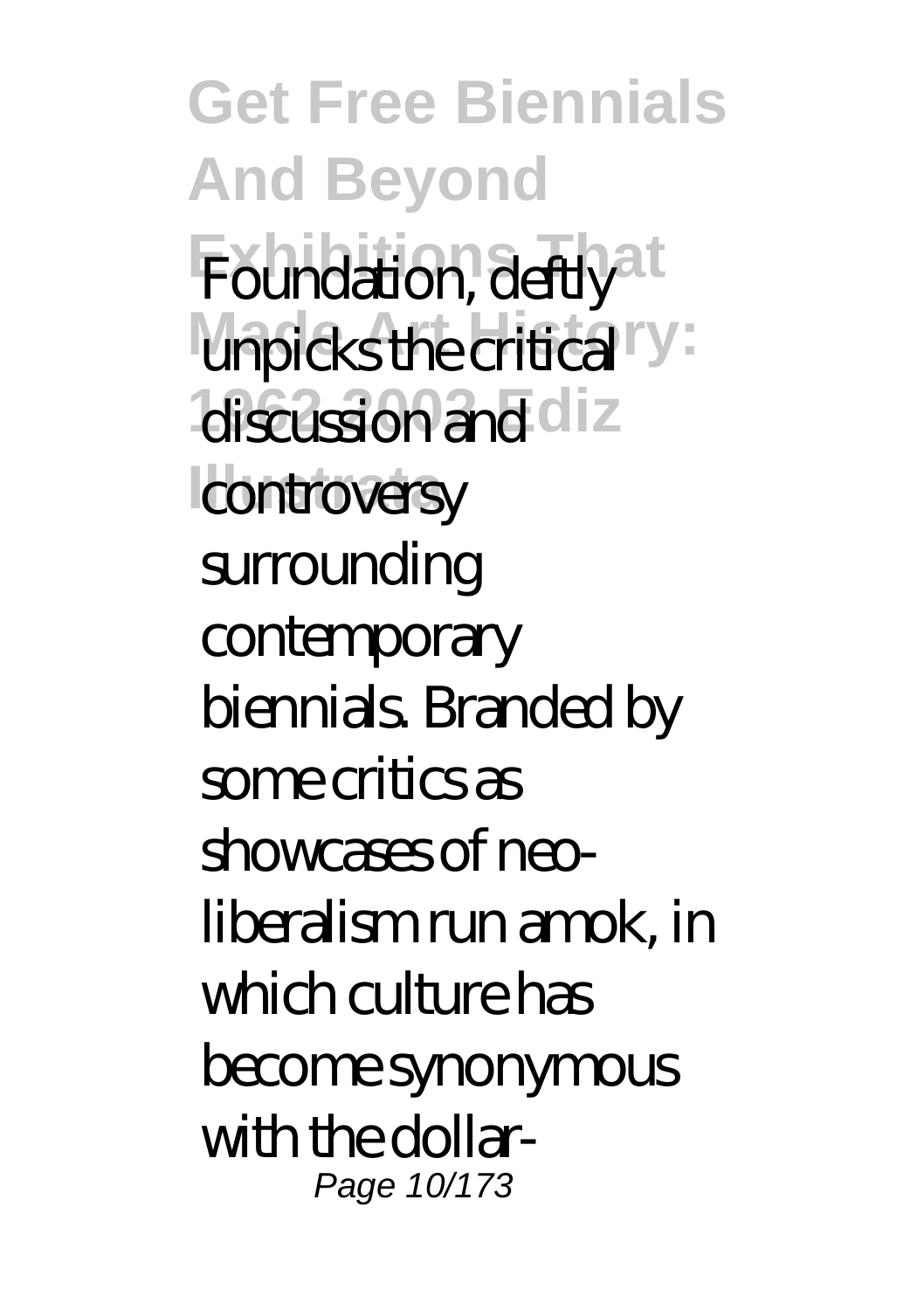**Get Free Biennials And Beyond** generating leisure<sup>1</sup>at **Made Art History:** industry, biennials have **1962 2002 Ediz** also been associated with the production of monumental artworks which are both highly consumable and photogenic (Instagrammable). The exhibitions we love to hate? This engaging publication makes an essential contribution Page 11/173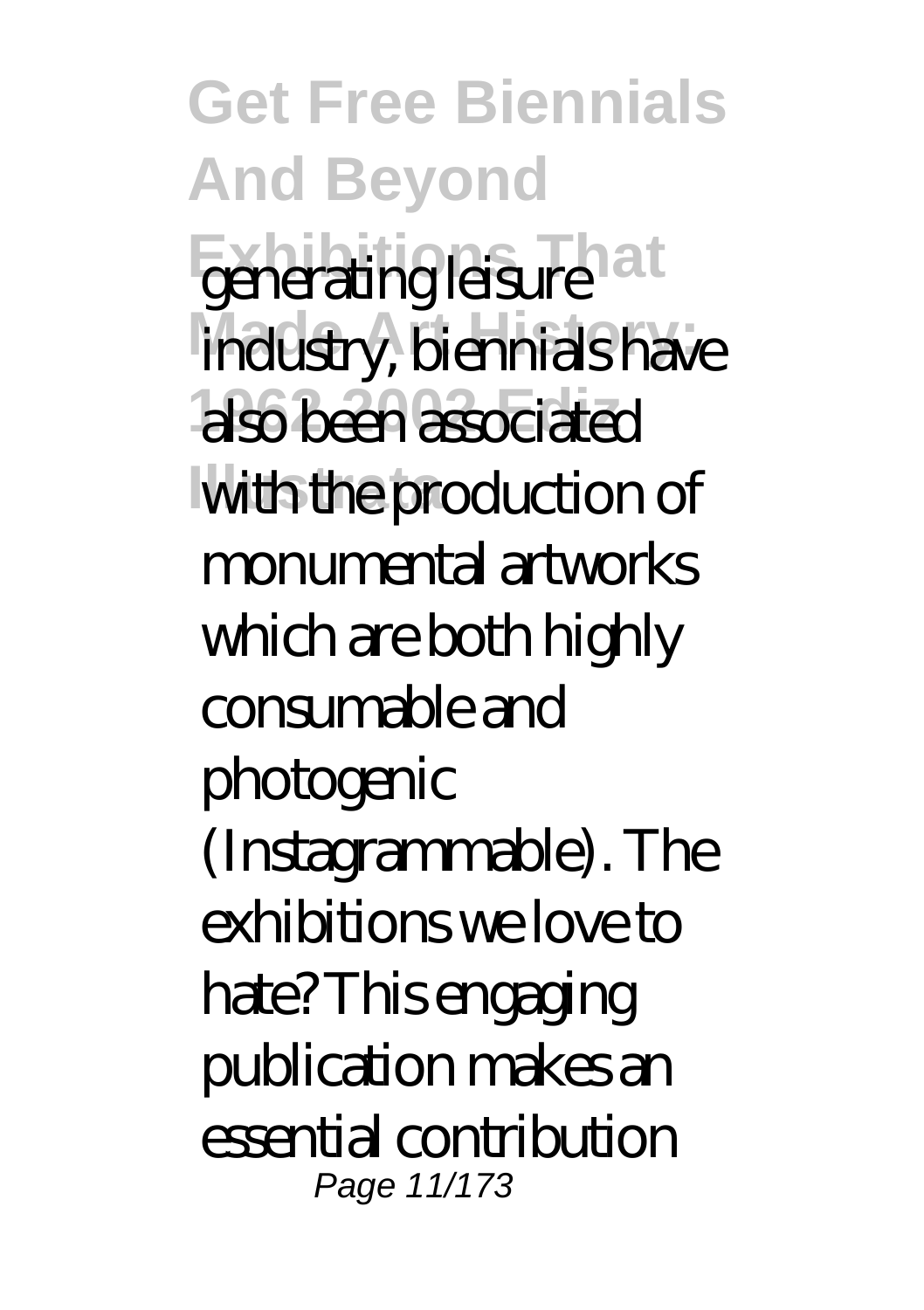**Get Free Biennials And Beyond** to a fascinating cultural **Mabate.** Art History: This innovative new history examines indepth how the growing popularity of largescale international survey exhibitions, or 'biennials', has influenced global contemporary art since the 1950s. Provides a comprehensive global Page 12/173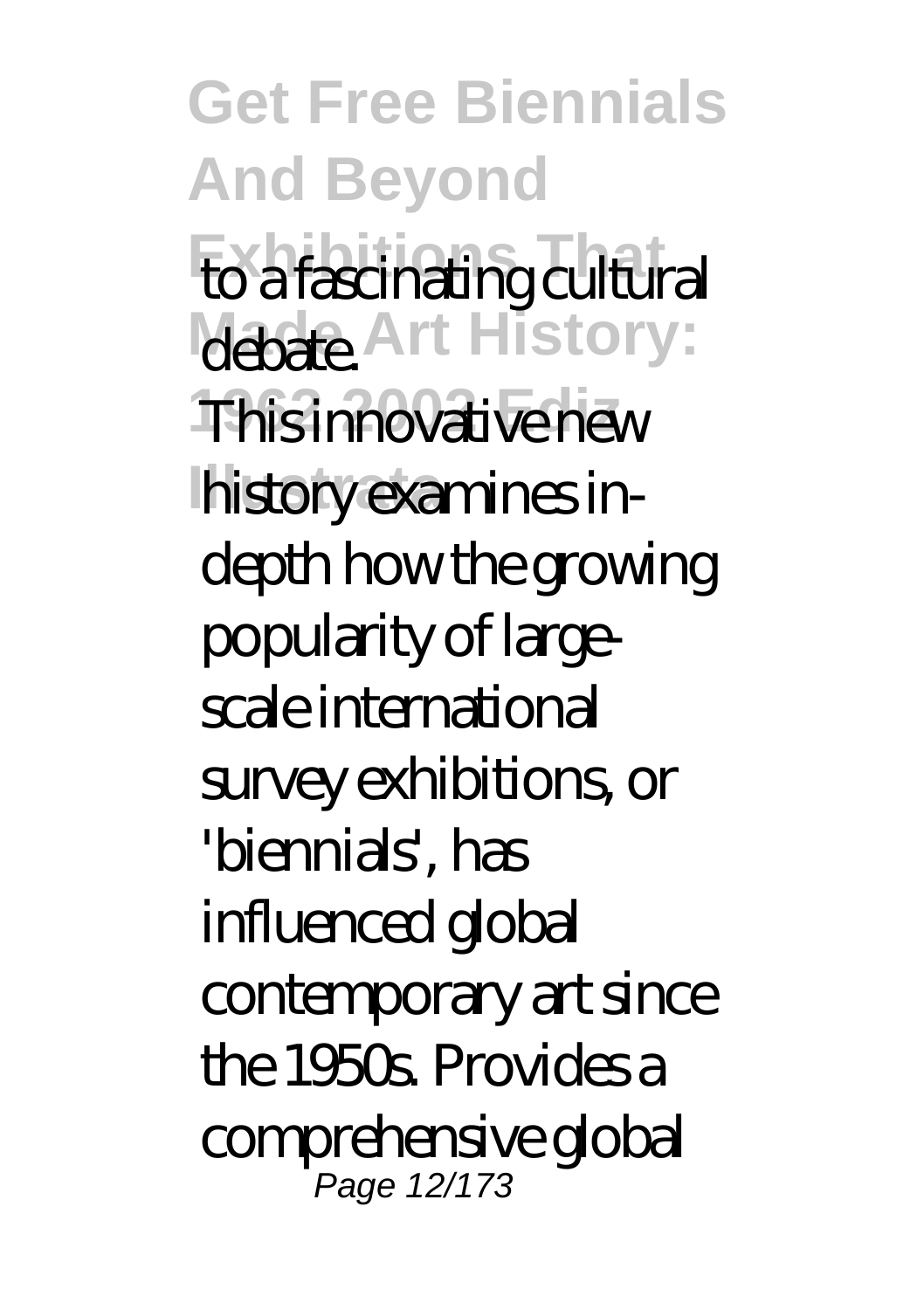**Get Free Biennials And Beyond Exhibitions That** history of biennialization from the rise of the Ediz **European star-curator** in the 1970s to the emergence of megaexhibitions in Asia in the 1990s Introduces a global array of case studies to illustrate the trajectory of biennials and their growing influence on artistic Page 13/173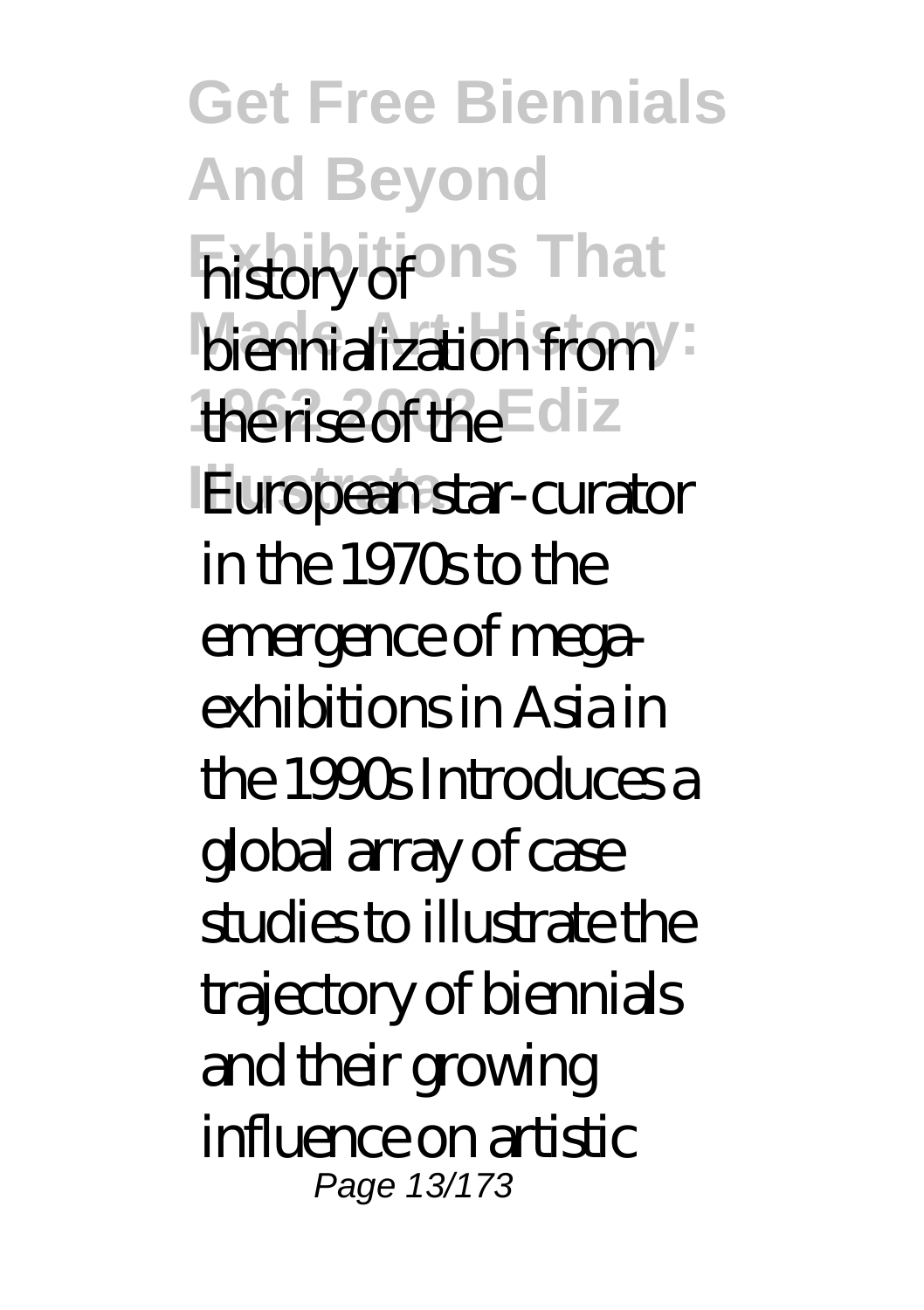**Get Free Biennials And Beyond Expression**, from the Biennale de la istory: Mé<sup>diterranée</sup>n **Illustrata** Alexandria, Egypt in 1955, the second Havana Biennial of 1986, New York's Whitney Biennial in 1993, and the  $2002$ Documenta11 in Kassel, to the Gwangju Biennale of 2014 Explores the evolving Page 14/173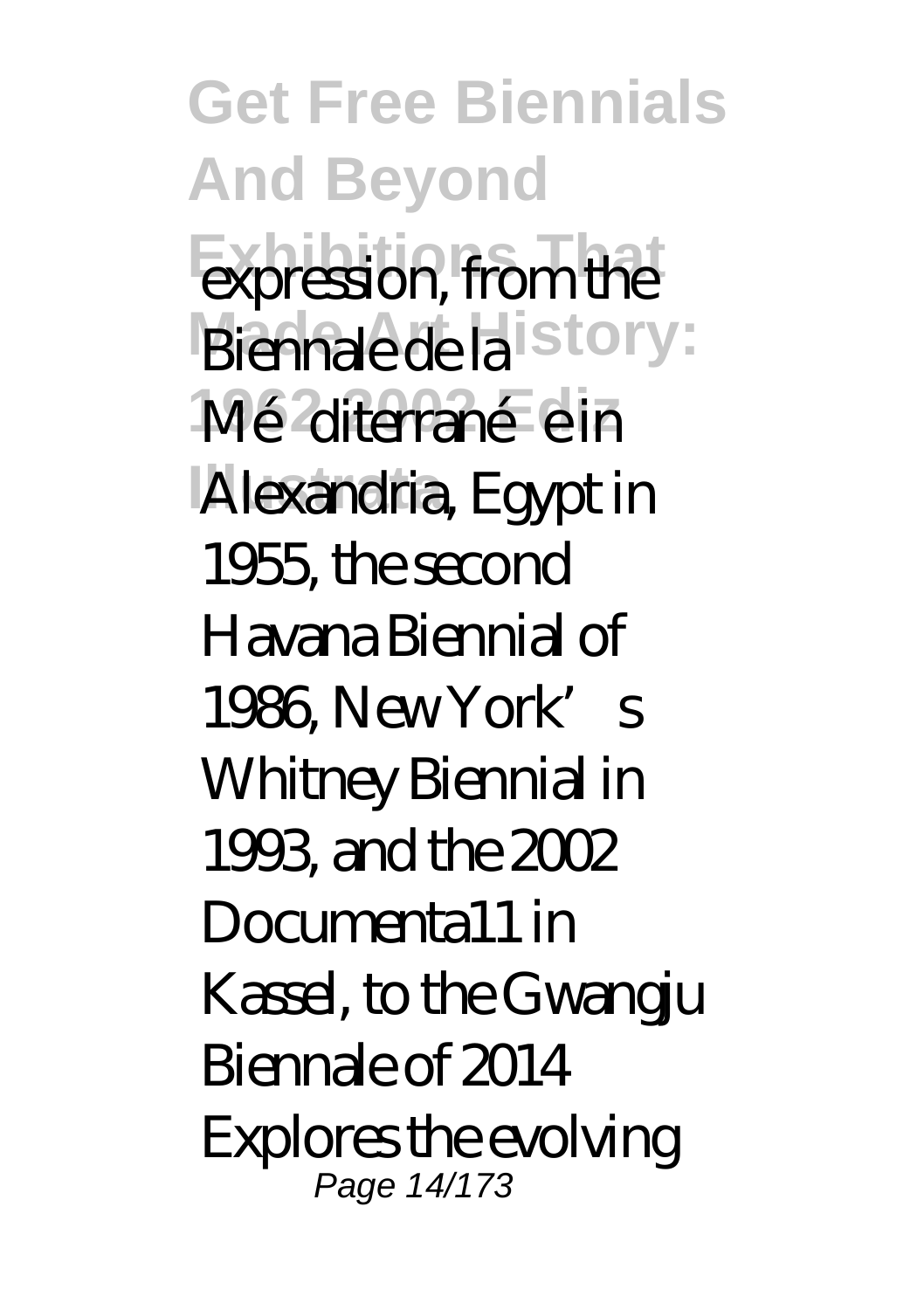**Get Free Biennials And Beyond Exhibitions That** curatorial approaches to biennials, including **1962 2002 Ediz** analysis of the roles of sponsors, a philanthropists and biennial directors and their re-shaping of the contemporary art scene Uses the history of biennials as a means of illustrating and inciting further discussions of globalization in Page 15/173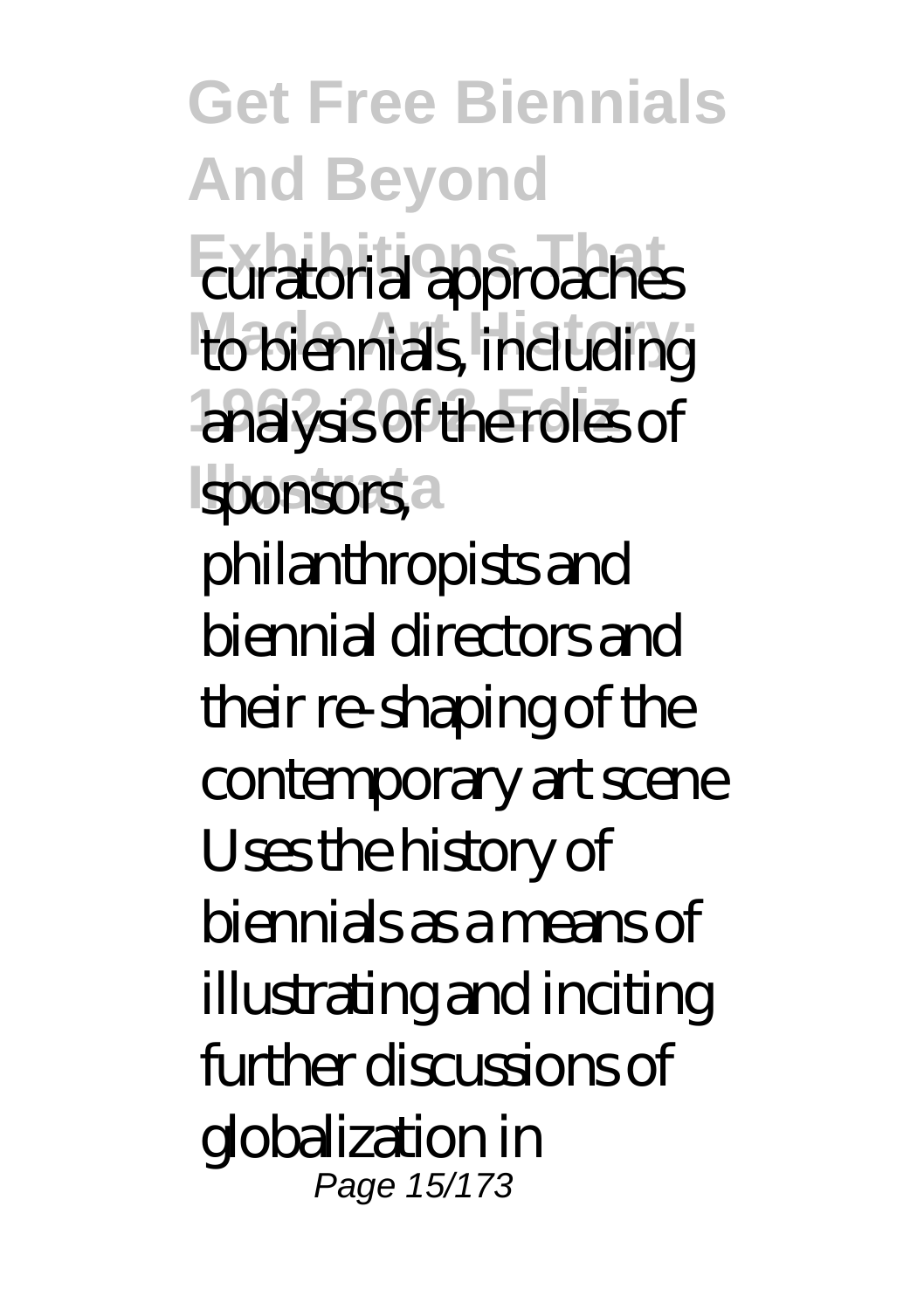**Get Free Biennials And Beyond** contemporary art at Working in a wide<sup>ry:</sup> range of media diz spanning painting, drawing, collage, text, audio-visual assemblages and intertwining the languages of visual culture, literature, cinema, and architecture, Praneet Soi suggests Page 16/173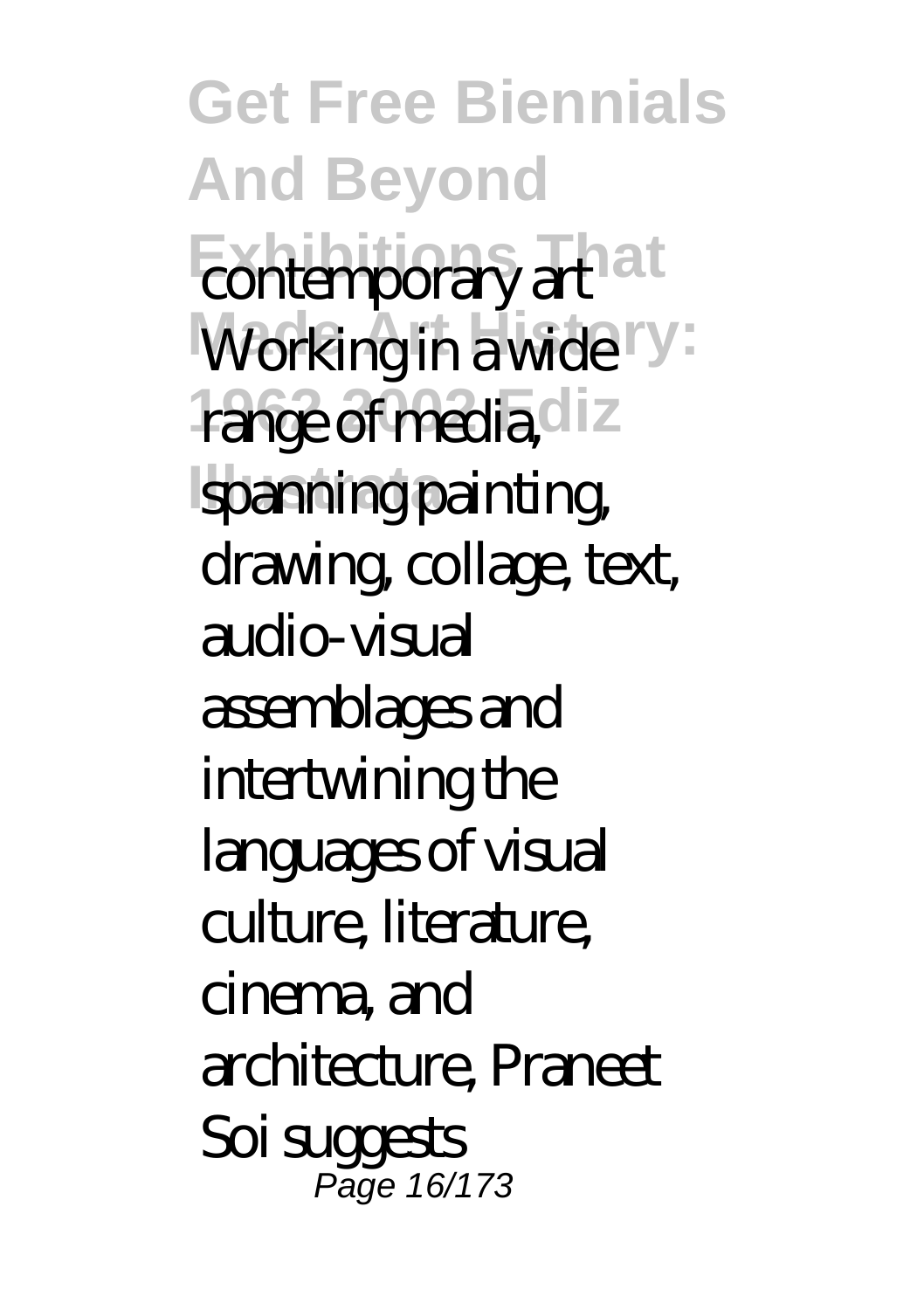**Get Free Biennials And Beyond** possibilities for That imagining a new <sup>tory:</sup> human condition, marked by intensified forces of modernity and progress. NYC 1993 Making New Time Representations of Masculinity in **Contemporary** American Art Biennials - art on a Page 17/173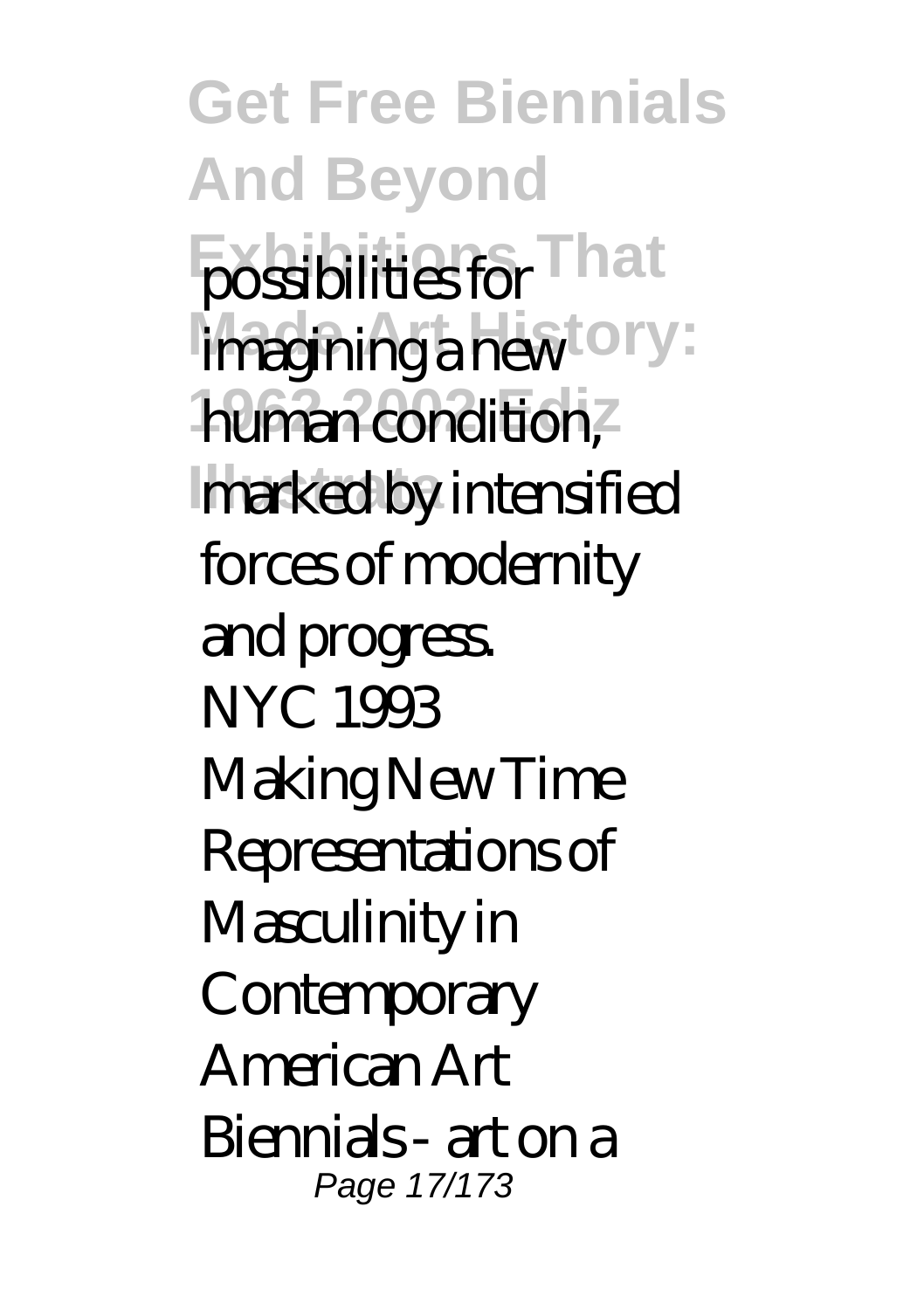**Get Free Biennials And Beyond** global scale<sup>ns</sup> That **Made Art History:** Biennials and Beyond **1962 2002 Ediz** Biennials, Triennials, and Documenta Sharjah Biennial 14: Leaving the Echo Chamber *"This is undoubtedly a moment marked by a serious interest in the actions America* Page 18/173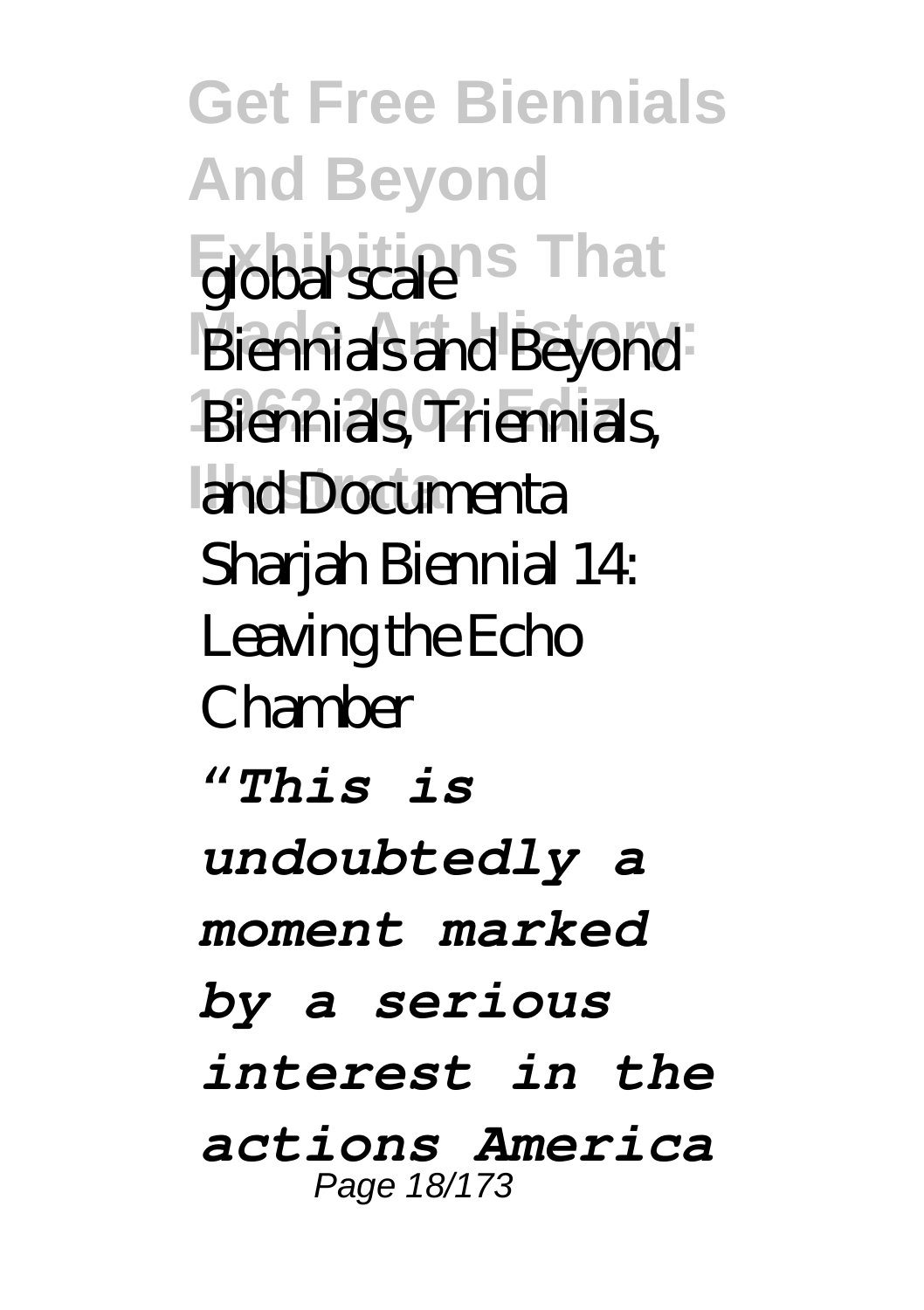**Get Free Biennials And Beyond Exhibitions That** *is taking on* Made *world* istory: **1962 2002 Ediz** *stage—actions* **Illustrata** *that have been described as a cause for 'grave concern.' We do not attempt to authoritatively engage these concerns here nor do we wish* Page 19/173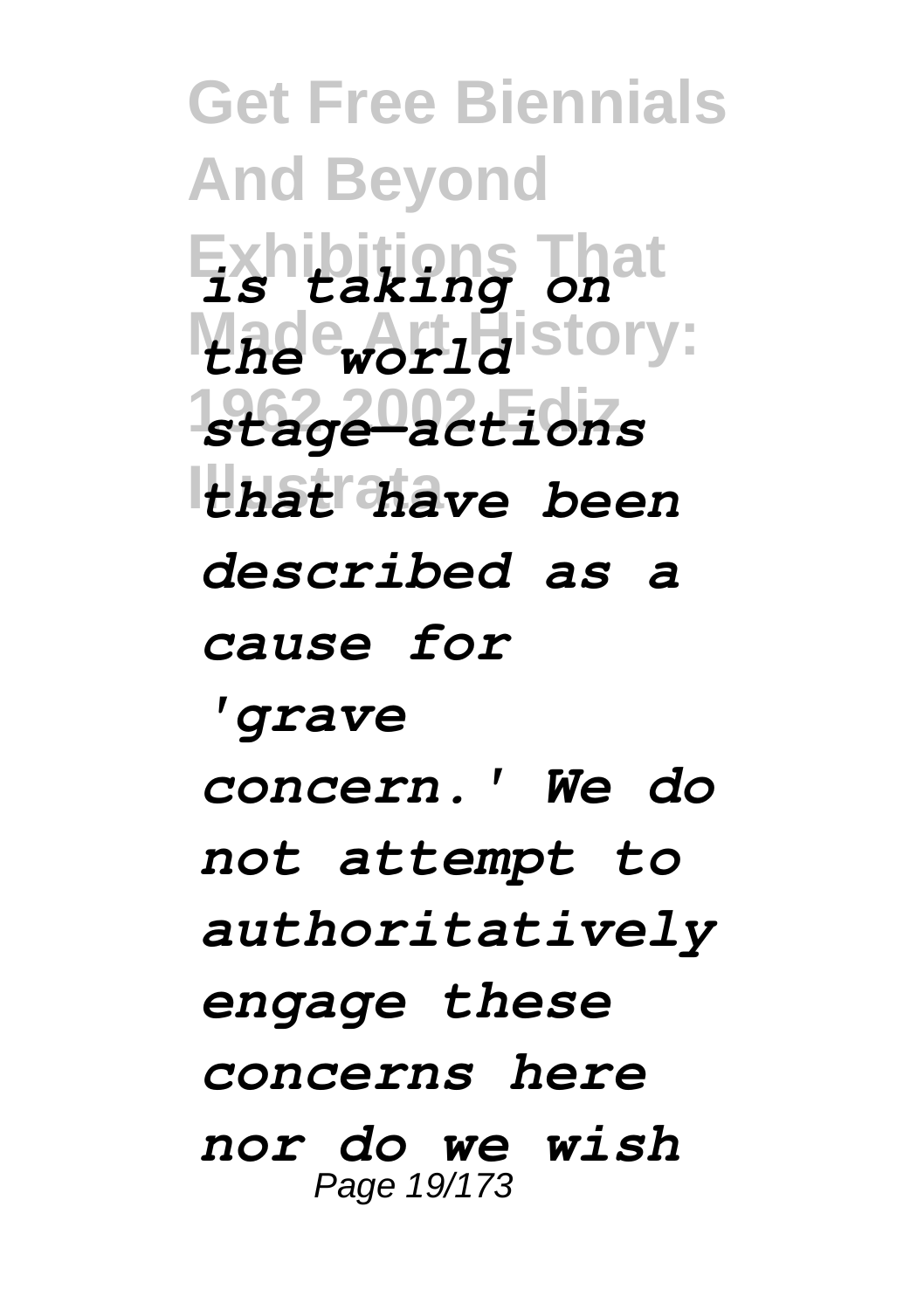**Get Free Biennials And Beyond Exhibitions That** *to insinuate* **Made Art History:** *that elevated* **1962 2002 Ediz** *interest in* **Illustrata** *America's cultural affairs is somehow unique to our present historical moment. We do, however, think that this sampling of* Page 20/173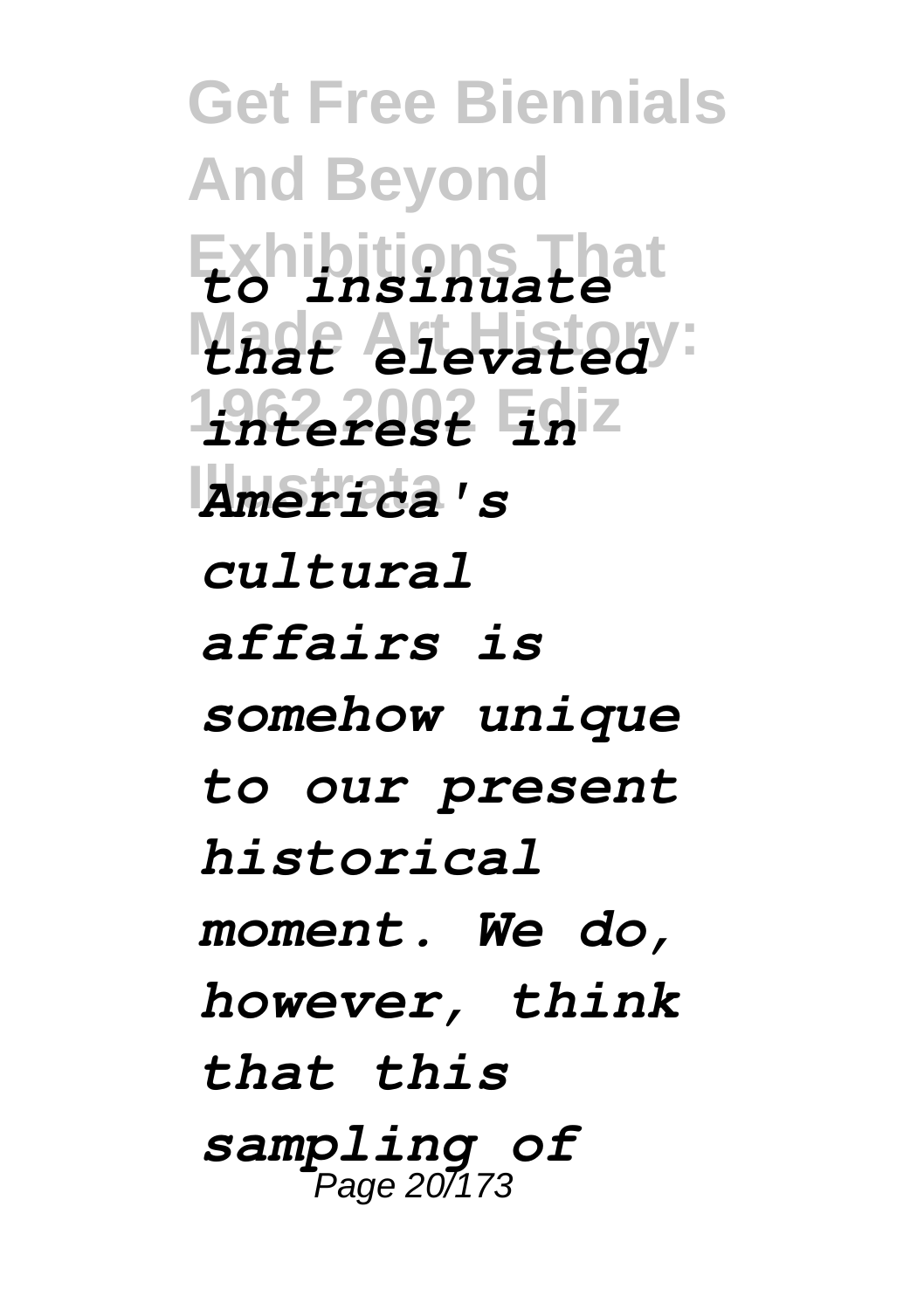**Get Free Biennials And Beyond Exhibitions That** *discourse by* Made **Art** History: **1962 2002 Ediz** *country's* **Illustrata** *visual artists leads to insights about its politics and society not gained elsewhere. […] At the very least, it gives a sense of what* Page 21/173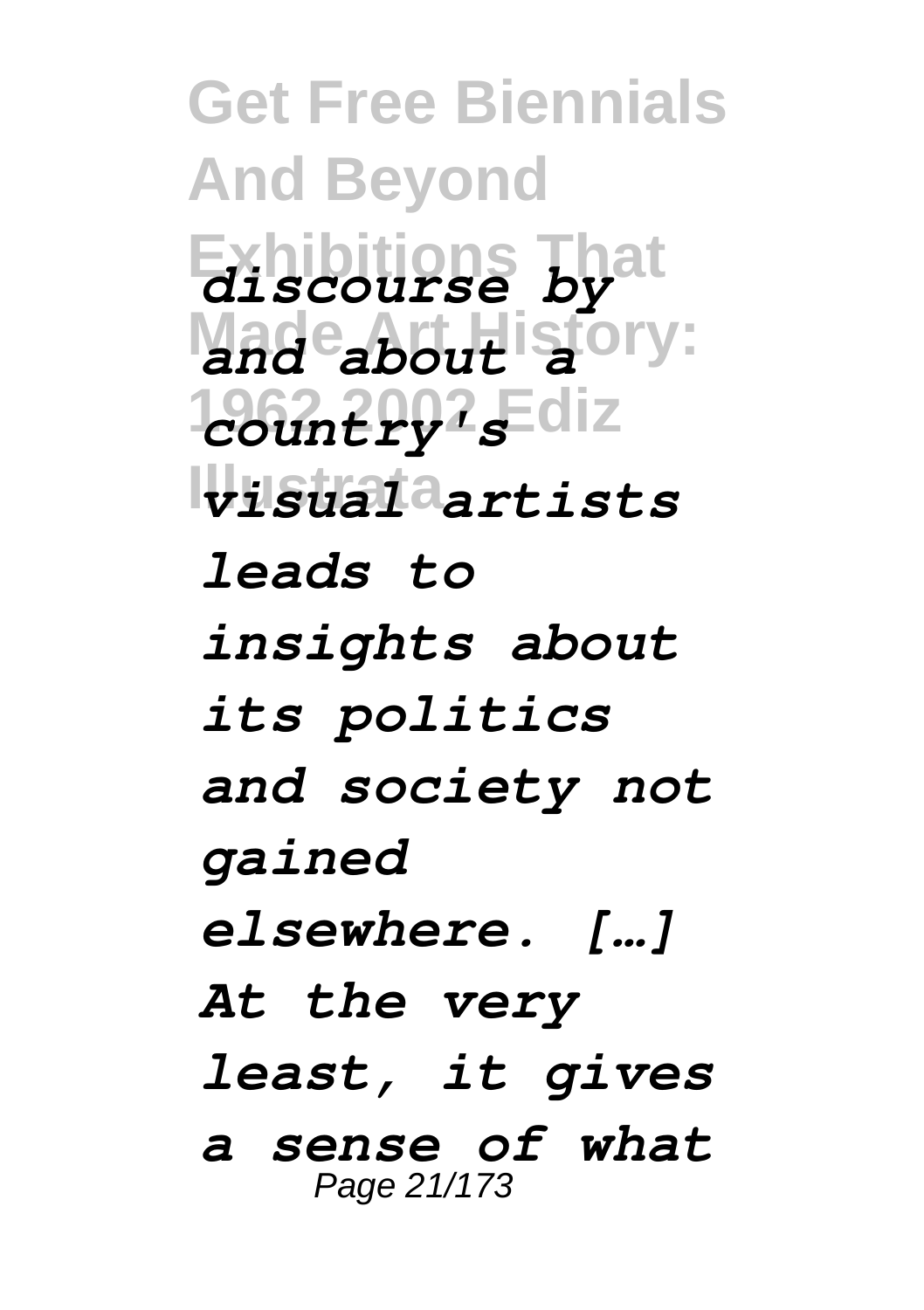**Get Free Biennials And Beyond Exhibitions That** *it is like to* **Made Art History:** *live in the* **1962 2002 Ediz** *United States* **Illustrata** *today, and results in some inspired debate. We hope that this book serves not only as a valuable compendium of recent writing about* Page 22/173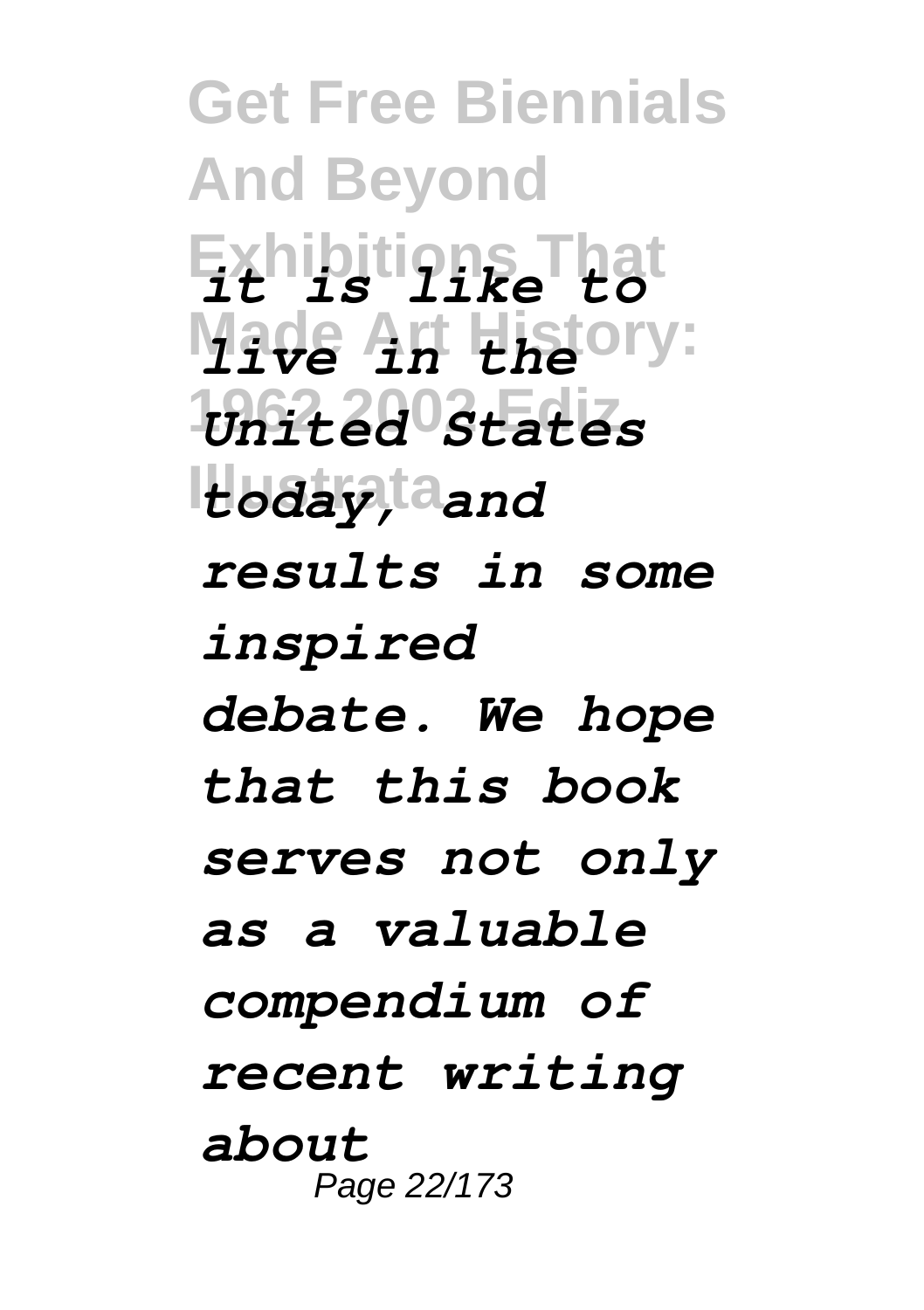**Get Free Biennials And Beyond Exhibitions That** *contemporary* **Made Art History:** *art, but also* **1962 2002 Ediz** *as inspiration* **Illustrata** *to seek further understanding of these 'Uncertain States.'" So Noah Horowitz and Brian Sholis note in the introduction to* Page 23/173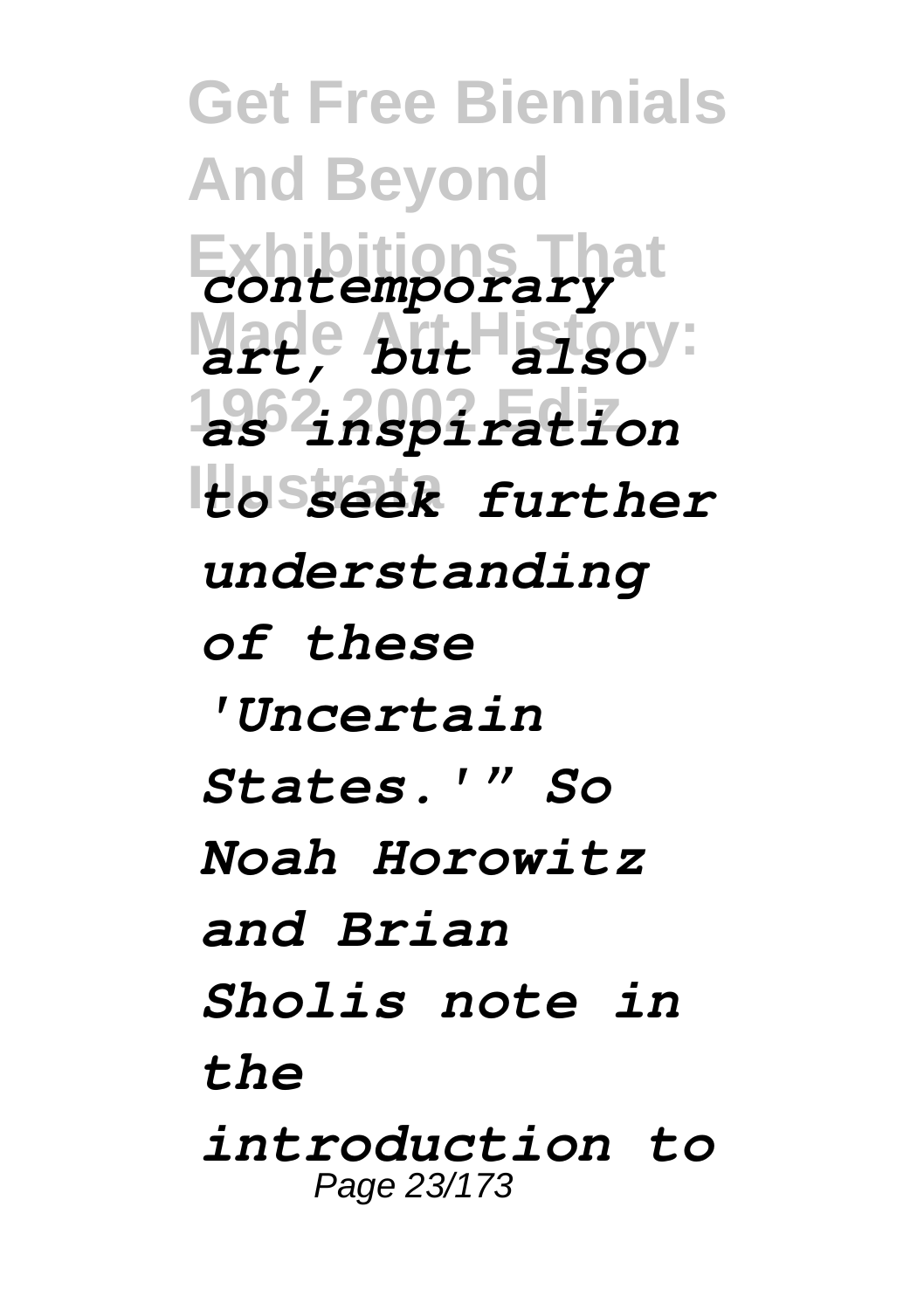**Get Free Biennials And Beyond Exhibitions That** *this unique* **Made Art History:** *compilation of* **1962 2002 Ediz** *writing around* **Illustrata** *art and cultural politics in America since 2000. Published in collaboration with the Serpentine Gallery,* Page 24/173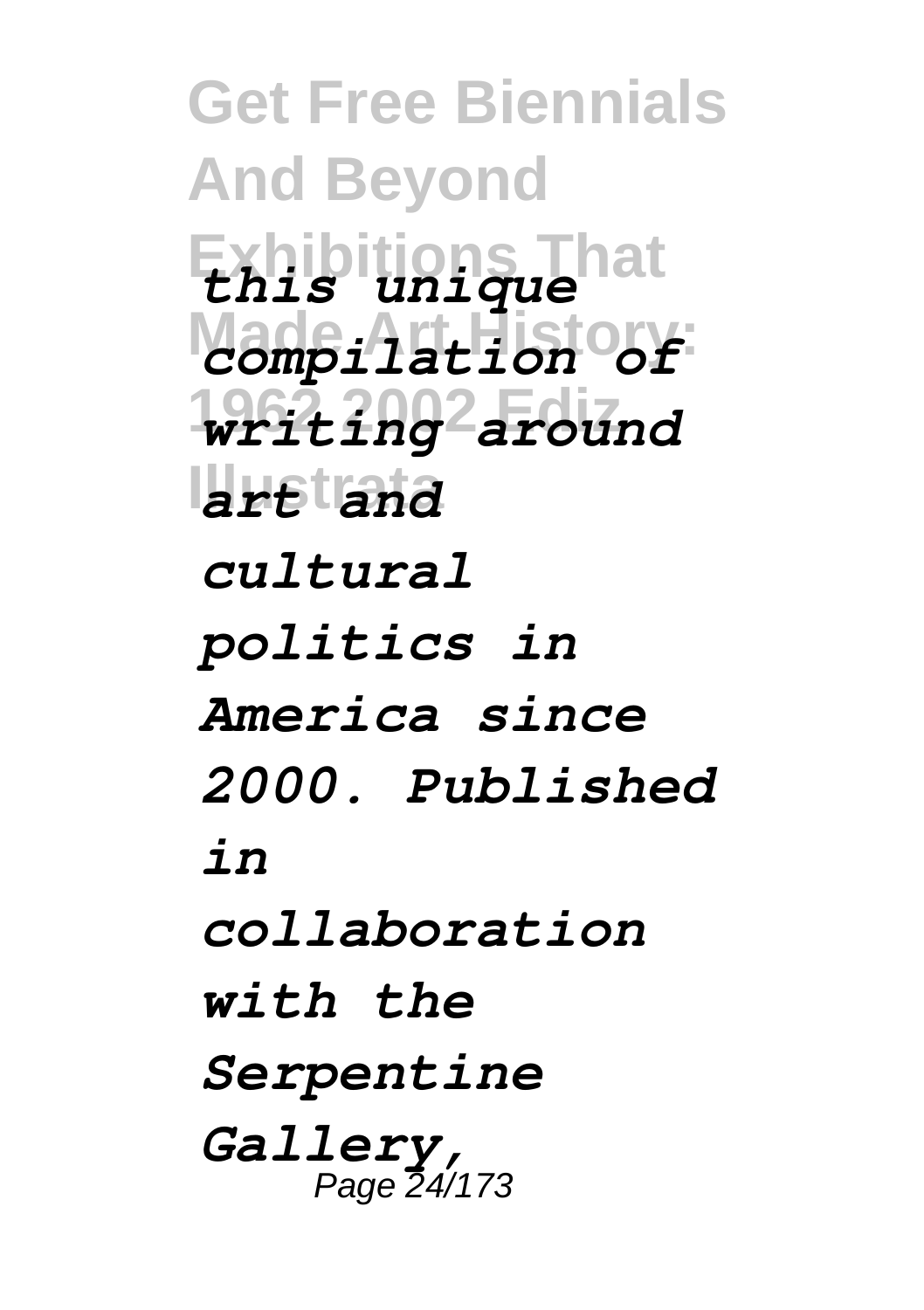**Get Free Biennials And Beyond Exhibitions That** *London, and the* **Made Art History:** *Astrup Fearnley* **1962 2002 Ediz** *Museum of* **Illustrata** *Modern Art, Oslo, as an addendum to the traveling exhibition Uncertain States of America, curated by Daniel* Page 25/173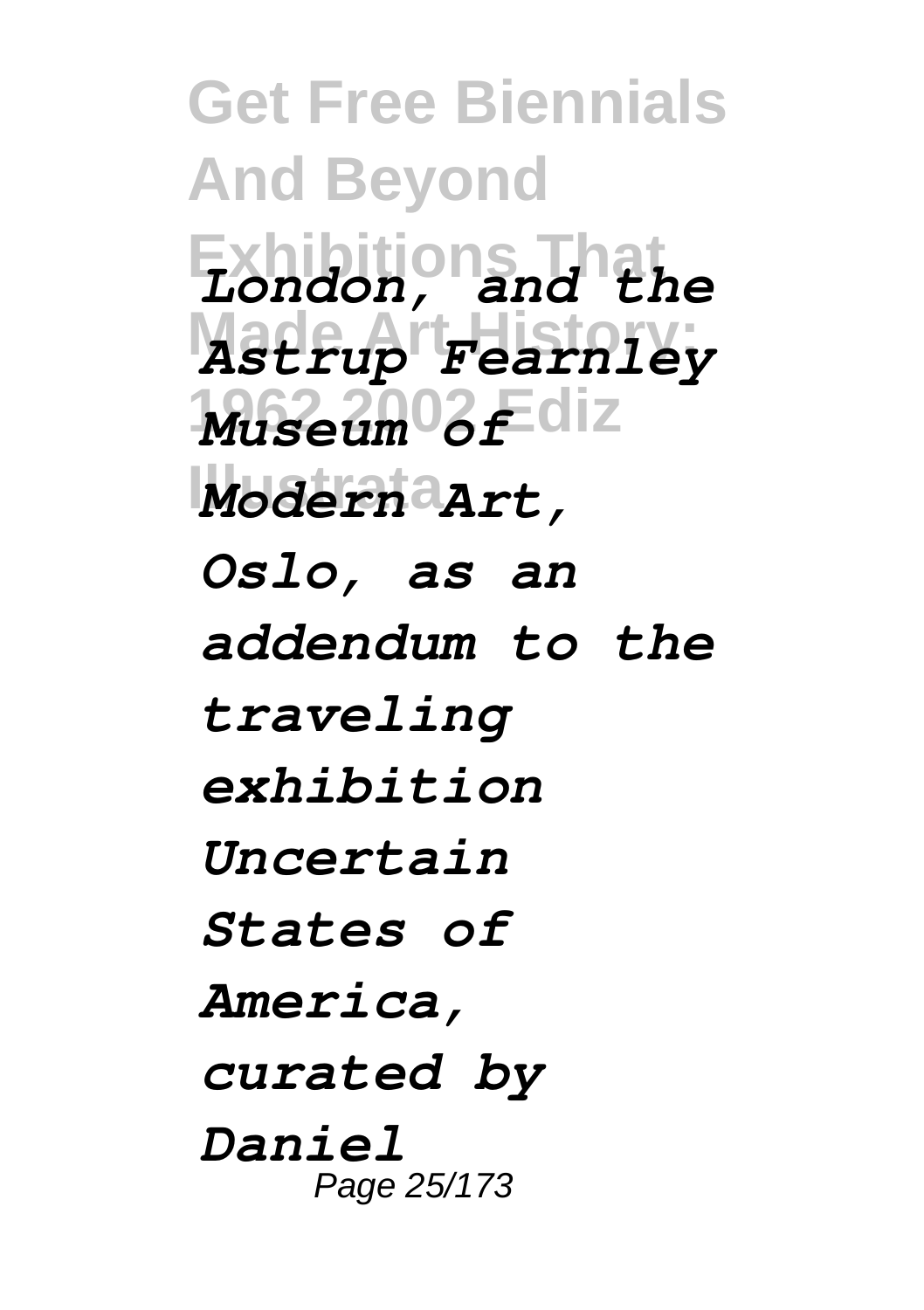**Get Free Biennials And Beyond Exhibitions That** *Birnbaum,* **Made Art History:** *Gunnar Kvaran,* **1962 2002 Ediz** *and Hans Ulrich Obrist*, the USA *Reader was designed by Dexter Sinister. It is a thoughtprovoking collection that will become an important* Page 26/173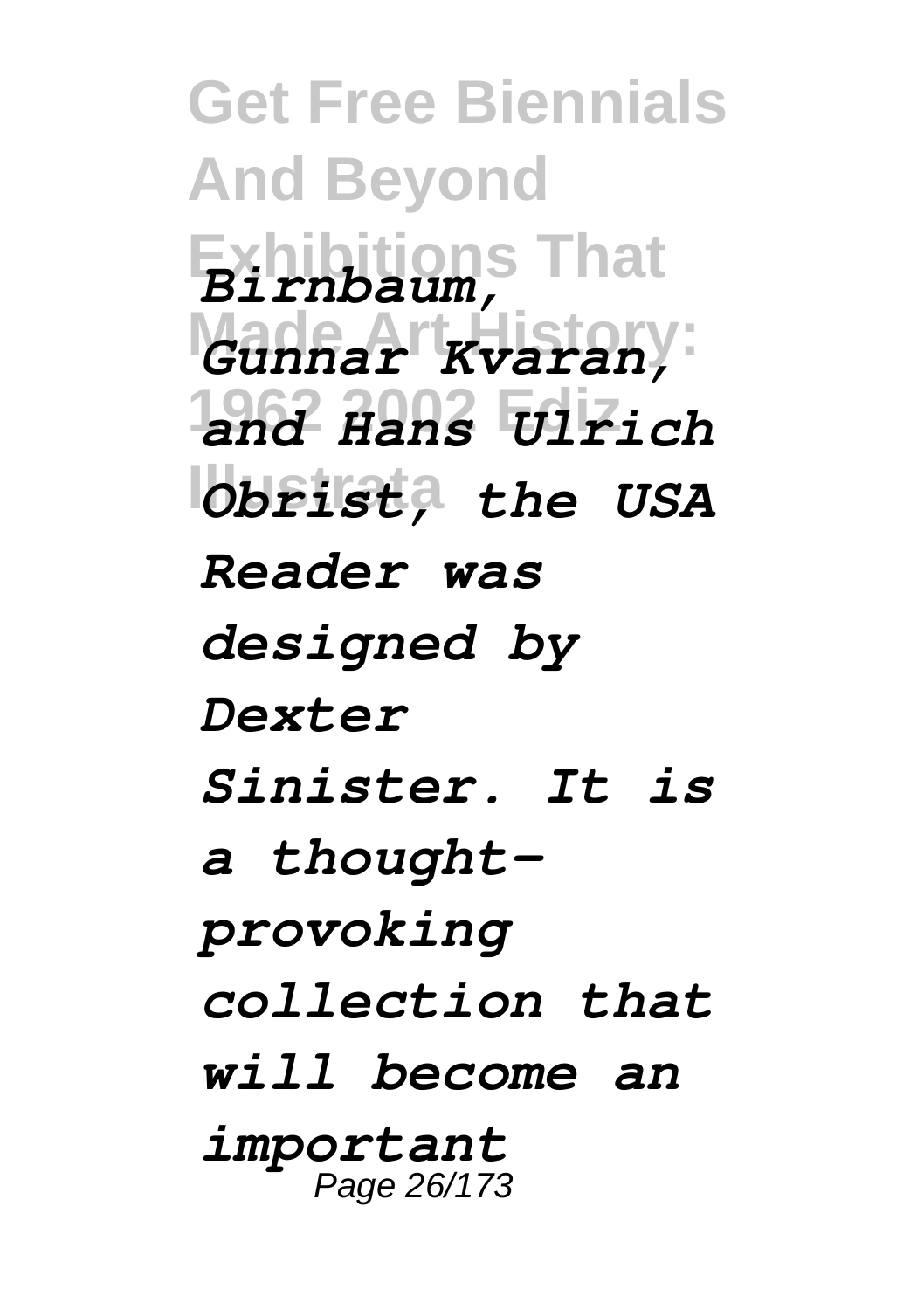**Get Free Biennials And Beyond Exhibitions That** *sourcebook on* **Made Art History:** *American* **1962 2002 Ediz** *culture at the* **Illustrata** *start of the new millennium. Contributors Giorgio Agamben, Dora Apel, Jack Bankowsky, David Barringer, Bernadette* Page 27/173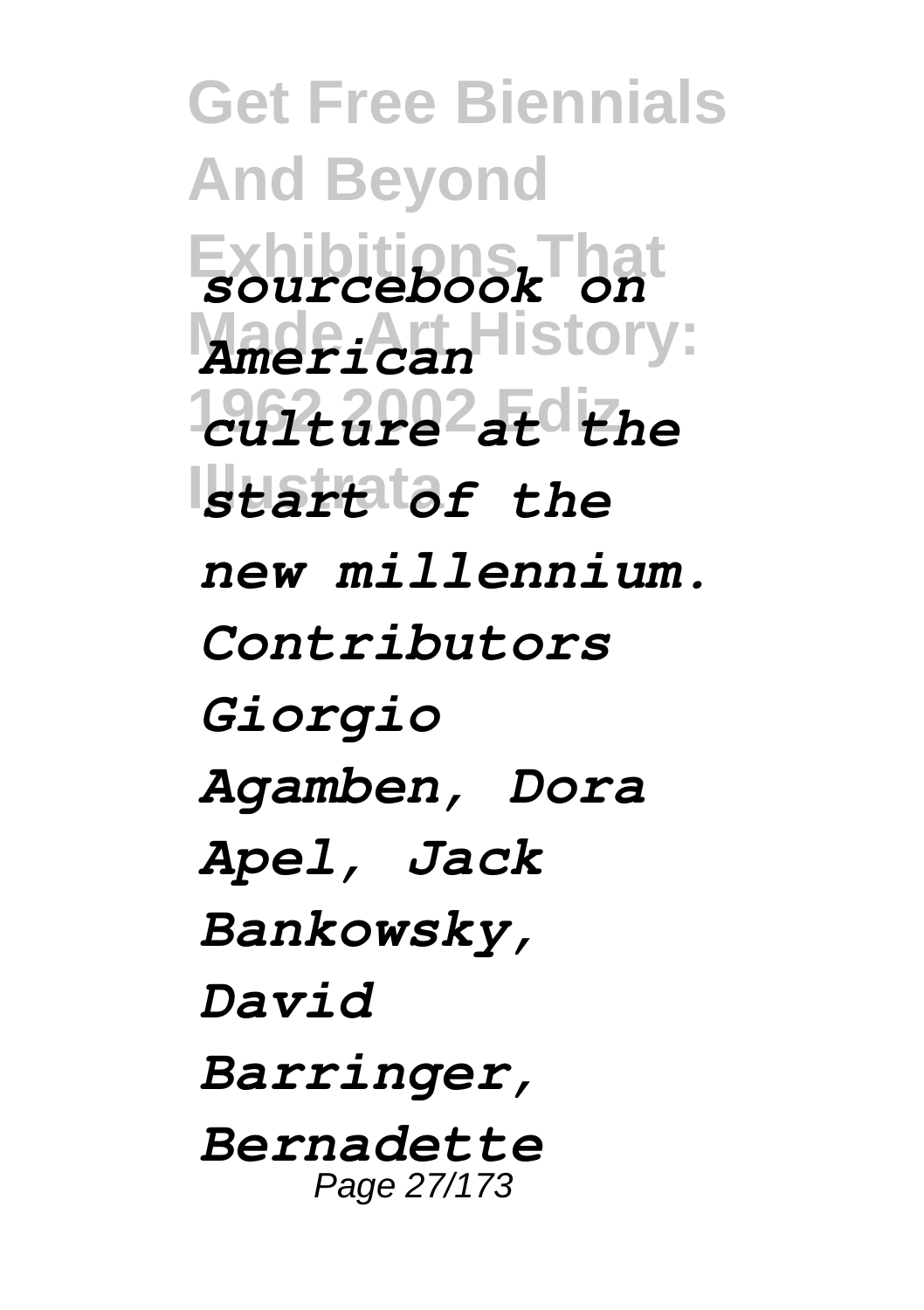**Get Free Biennials And Beyond Exhibitions That** *Corporation, Mann Bowe etery:* **1962 2002 Ediz** *al., Johanna* **Illustrata** *Burton, Paul Chan, Critical Art Ensemble, Trisha Donnelly, Andrea Fraser, Isabelle Graw, Tim Griffin, Matthew Jesse Jackson, Chris* Page 28/173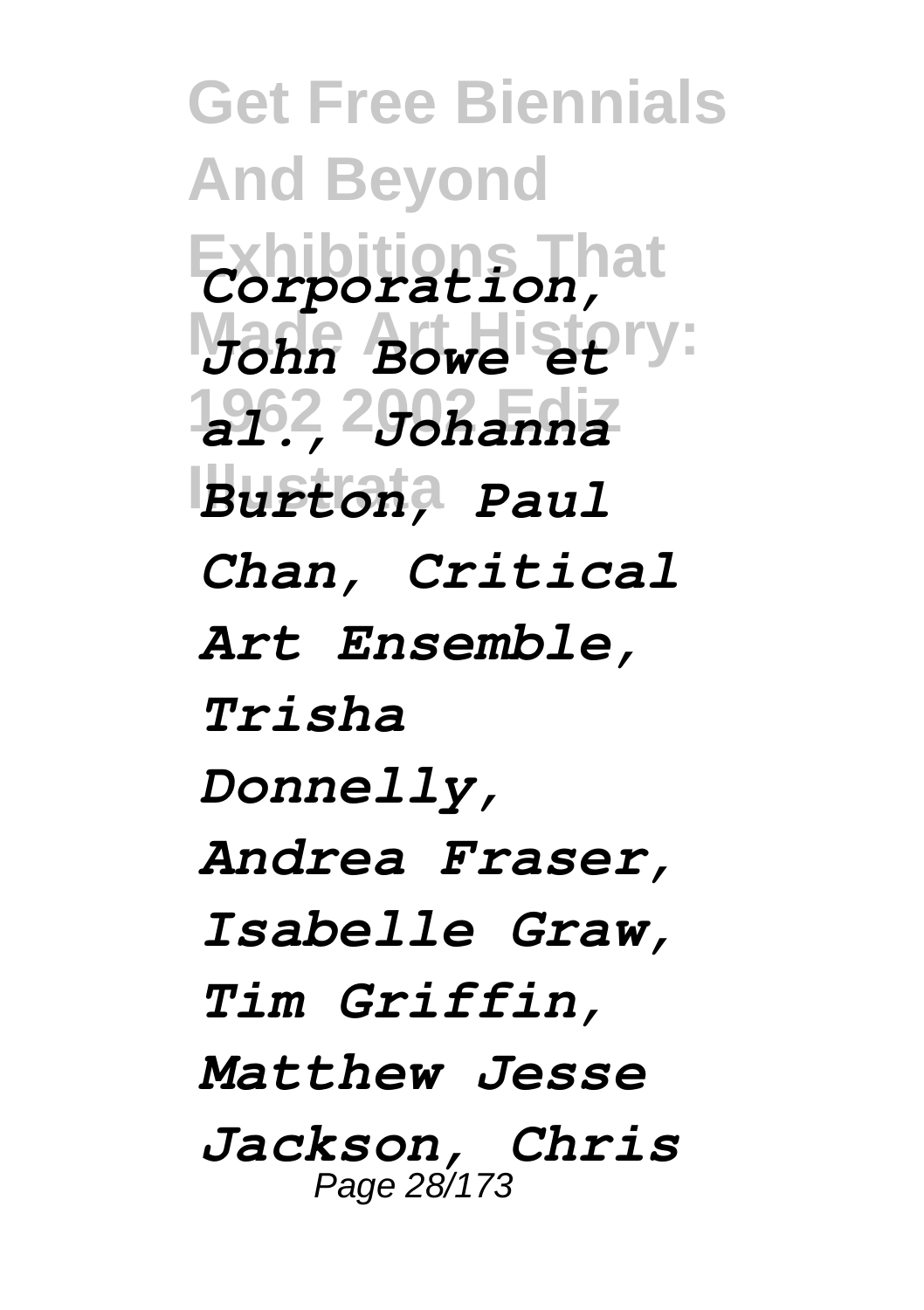**Get Free Biennials And Beyond Exhibitions That** *Kraus, Miwon* **Made Art History:** *Kwon, Robert* **1962 2002 Ediz** *Morris, Molly* **Illustrata** *Nesbit, Seth Price, Kymberly N. Pinder, Retort, Ralph Rugoff, Gregory Sholette, Julian Stallabrass, Kirk Varnedoe, Hamza Walker,* Page 29/173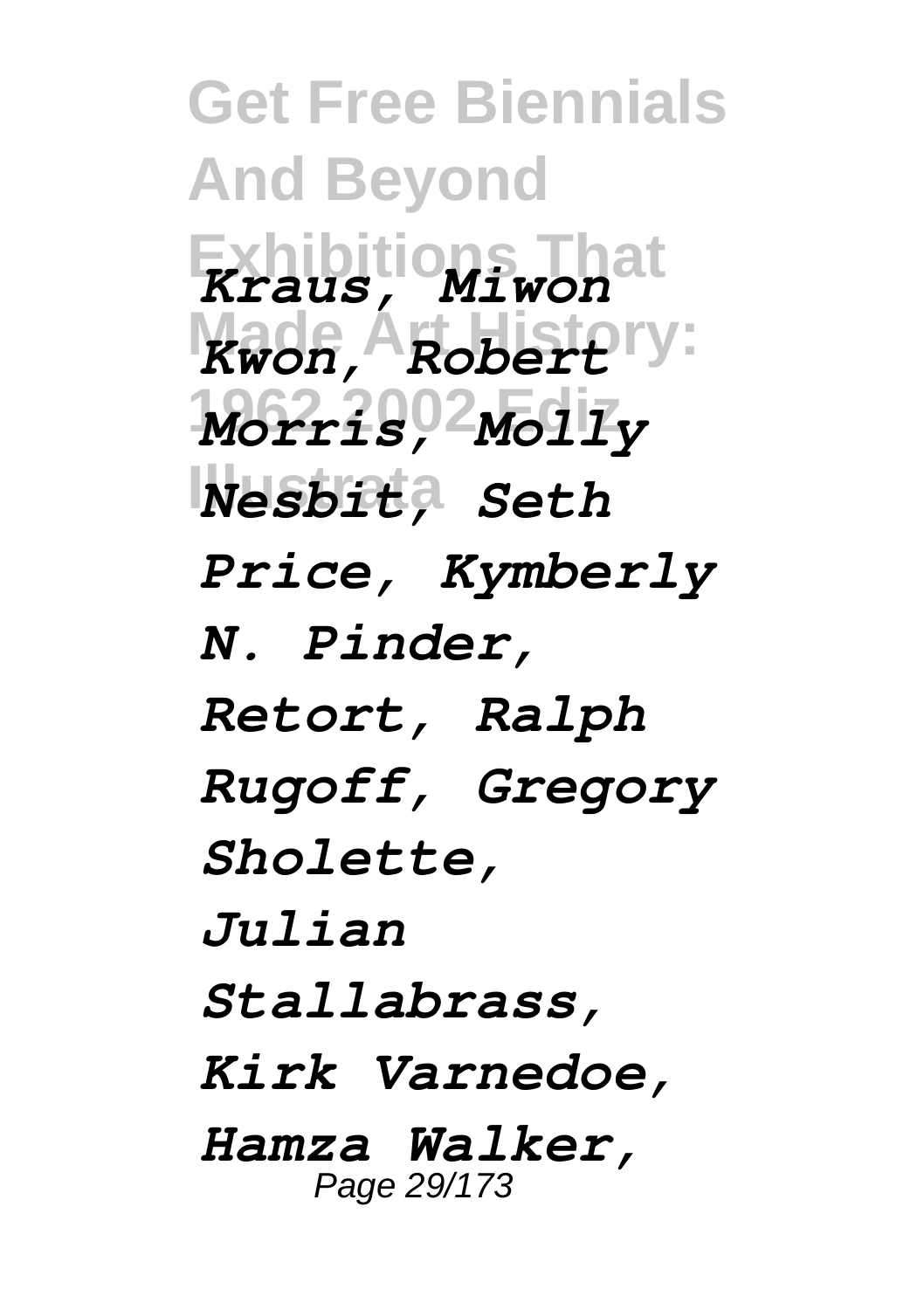**Get Free Biennials And Beyond Exhibitions That** *and Matt Wolf Made Art History:* **1962 2002 Ediz** *Exhibitionist:* **Illustrata** *Journal on Exhibition Making' is an anthology of the first 12 issues of the journal about contemporary curating that bears the same* Page 30/173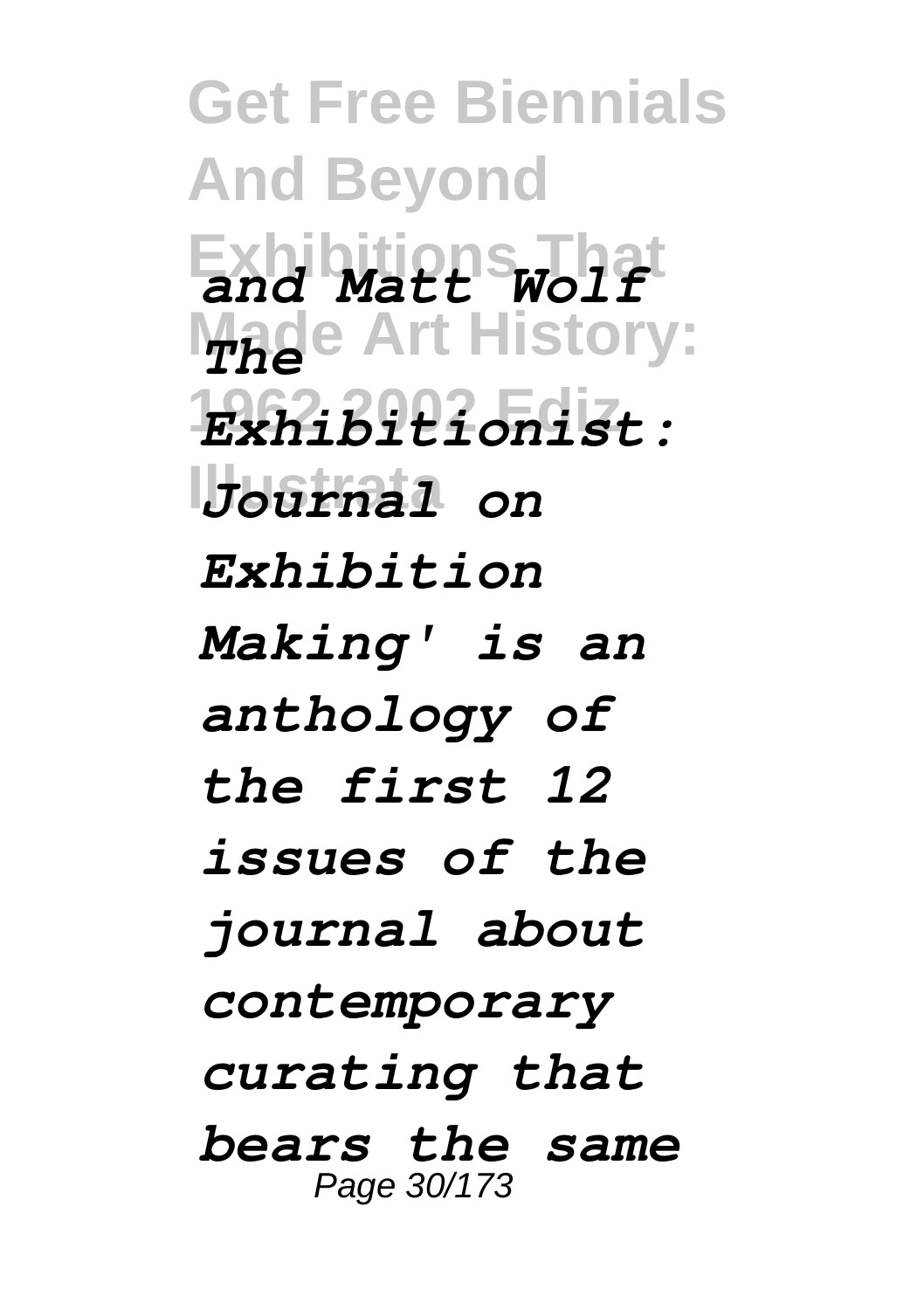**Get Free Biennials And Beyond Exhibitions That** *name.* **Made Art History:** *Established in* **1962 2002 Ediz** *2009 as a forum* **Illustrata** *for critical reflection on e xhibitionmaking and curatorial practice, 'The Exhibitionist' has always defined itself as ?by* Page 31/173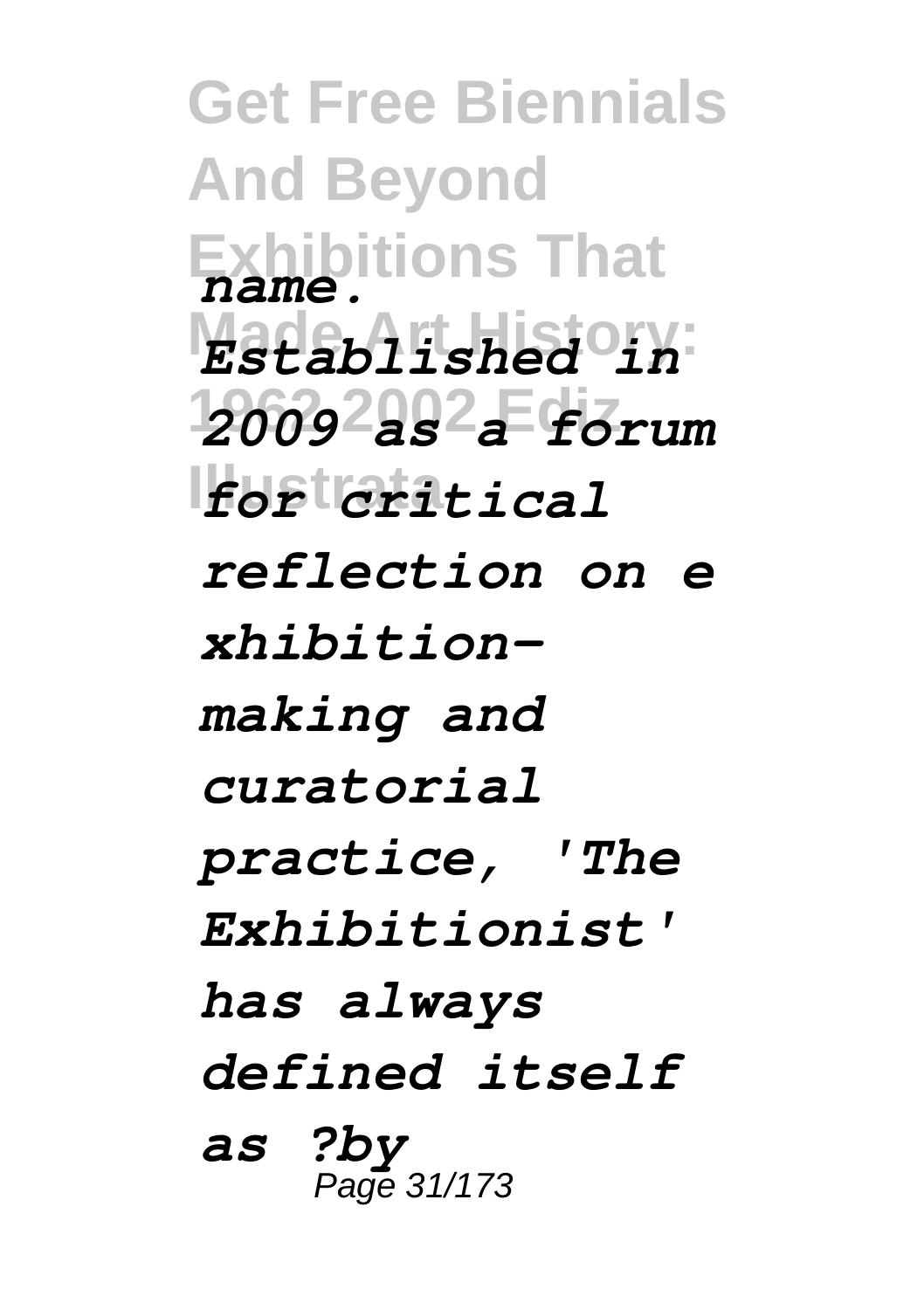**Get Free Biennials And Beyond Exhibitions That** *curators, for* **Made Art History:** *curators.?* **1962 2002 Ediz** *Modeled after* **Illustrata** *the iconic French film journal 'Cahiers du cinéma', 'The Exhibitionist' has served a critical role in examining current* Page 32/173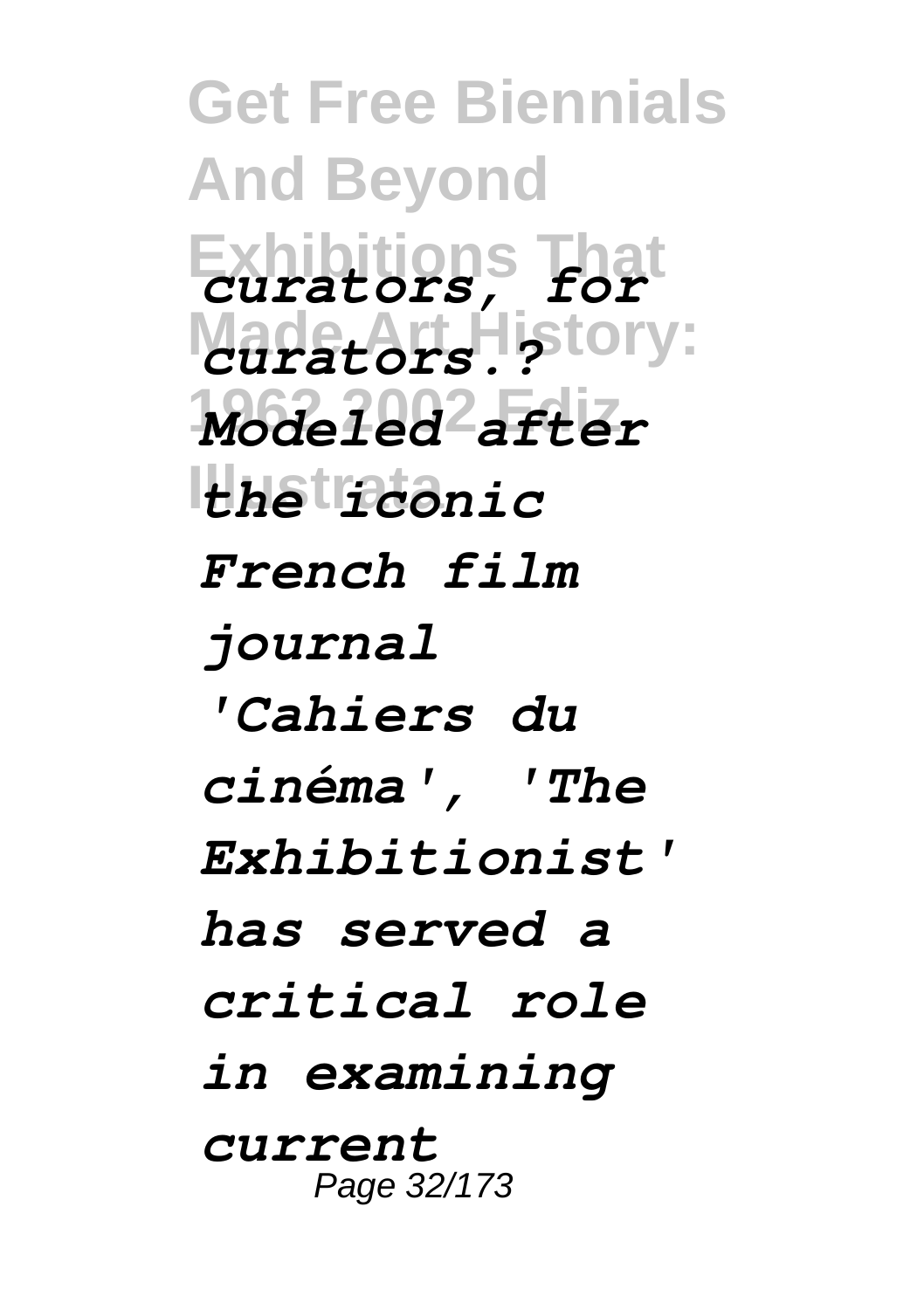**Get Free Biennials And Beyond Exhibitions That** *curatorial* **Made Art History:** *practices by* **1962 2002 Ediz** *focusing* **Illustrata** *specifically on the exhibition format as a site of experimentation and inquiry. 'The Exhibitionist' has historicized,* Page 33/173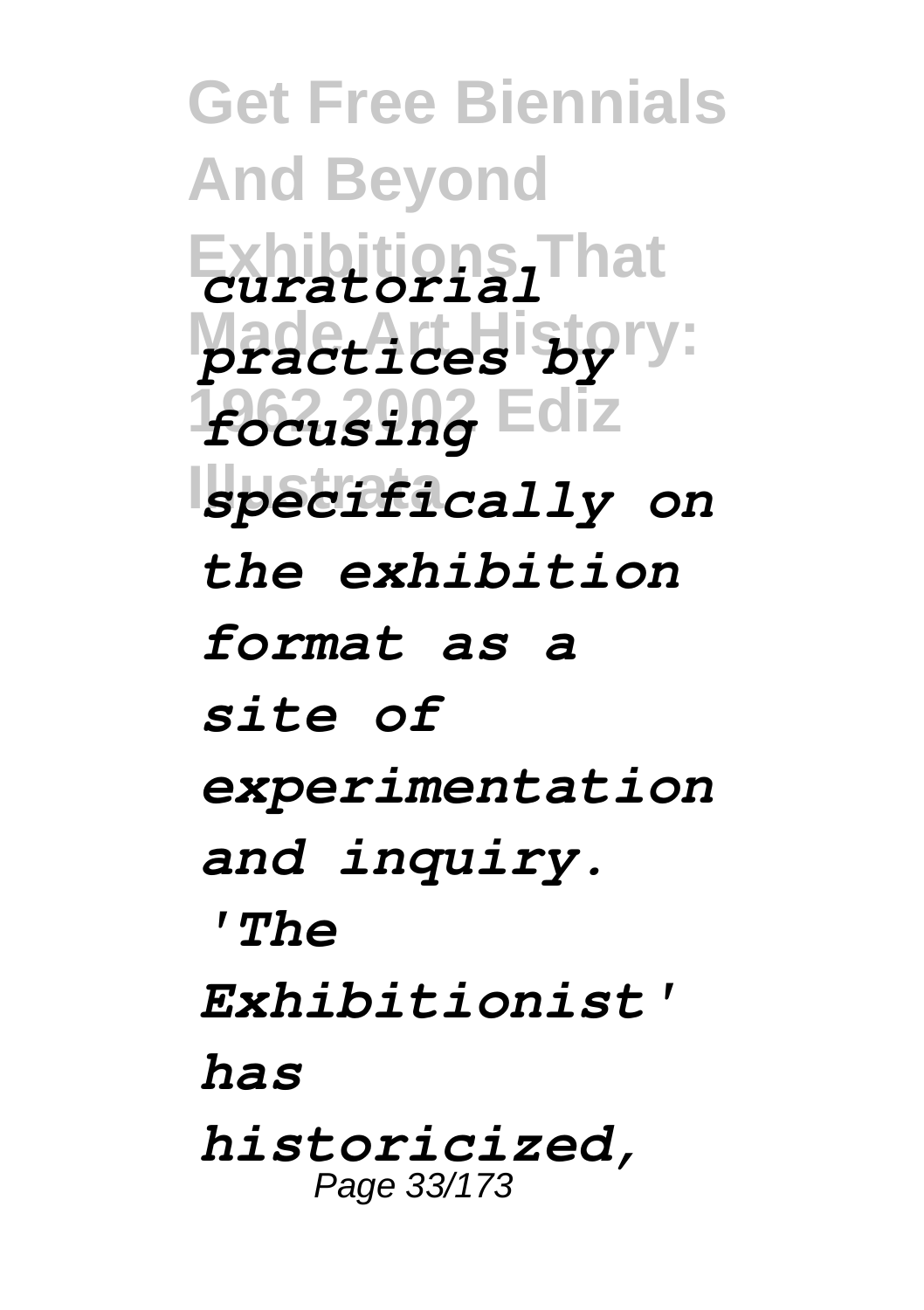**Get Free Biennials And Beyond Exhibitions That** *analyzed and* Made Att History: **1962 2002 Ediz** *phenomenon it* **Illustrata** *is itself symptomatic of?the rise of the curator since the 1960s, the ensuing explosion of curatorial creativity and* Page 34/173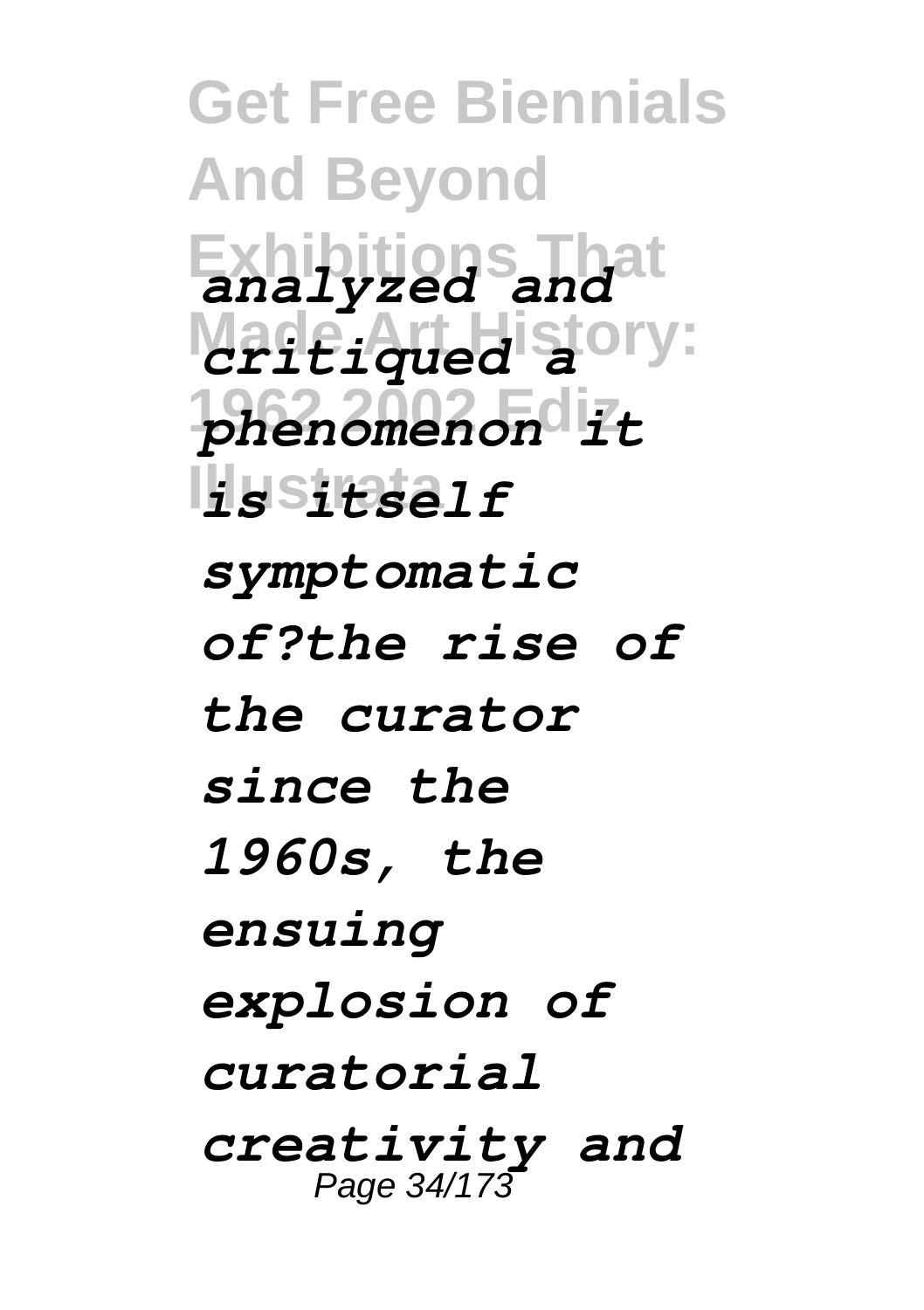**Get Free Biennials And Beyond Exhibitions That** *the growing* **Made Art History:** *fascination* **1962 2002 Ediz** *with the* **Illustrata** *discipline of curating. Documents significant and pioneering exhibitions that took place between 1962 and 2002. In this new* Page 35/173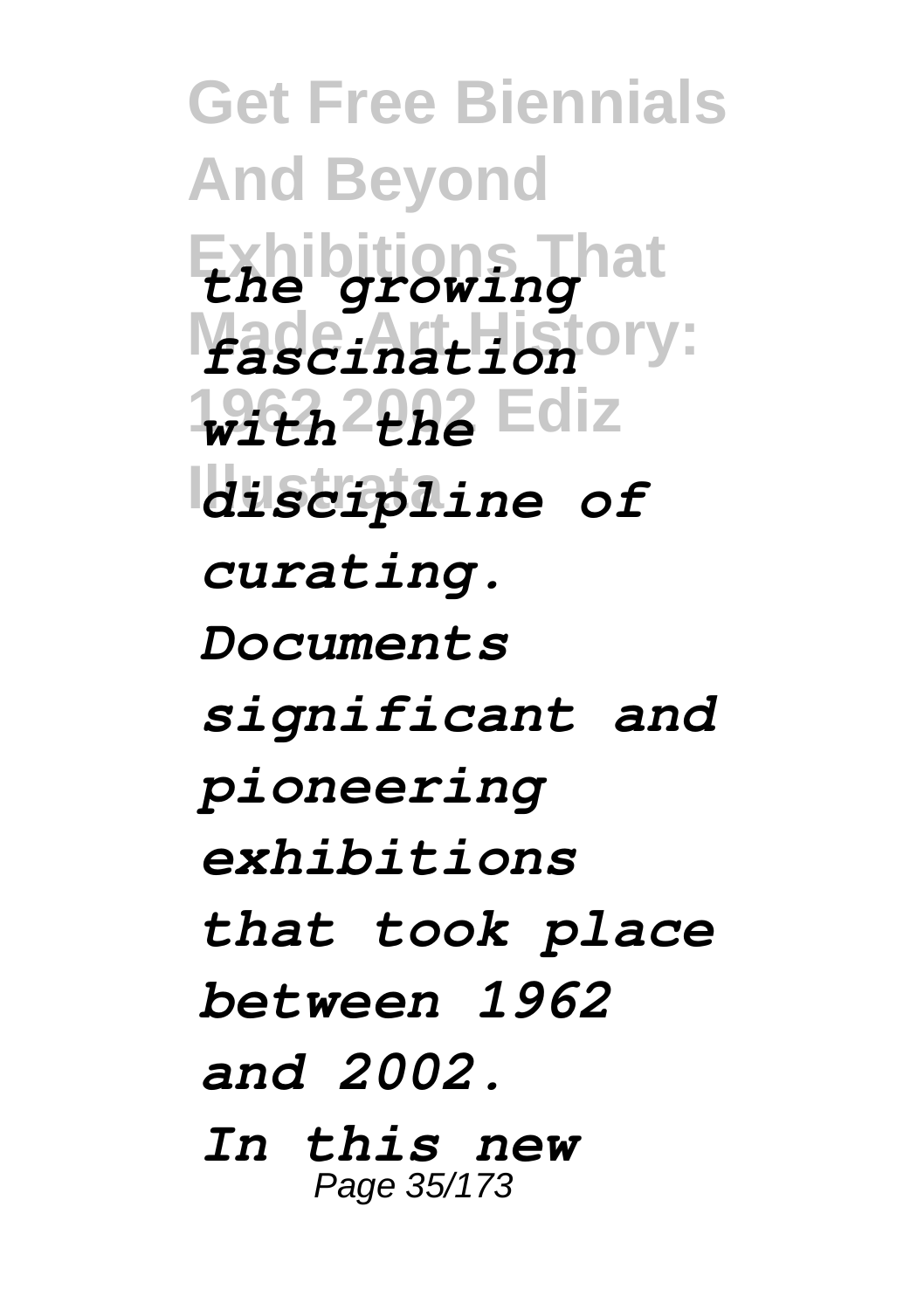**Get Free Biennials And Beyond Exhibitions That** *artist's book,* **Made Art History:** *Valentin Carron* **1962 2002 Ediz** *presents a* **Illustrata** *series of collages mixing recent sculptures, details of backgrounds, and PhotoShop effects, all specially realized to be* Page 36/173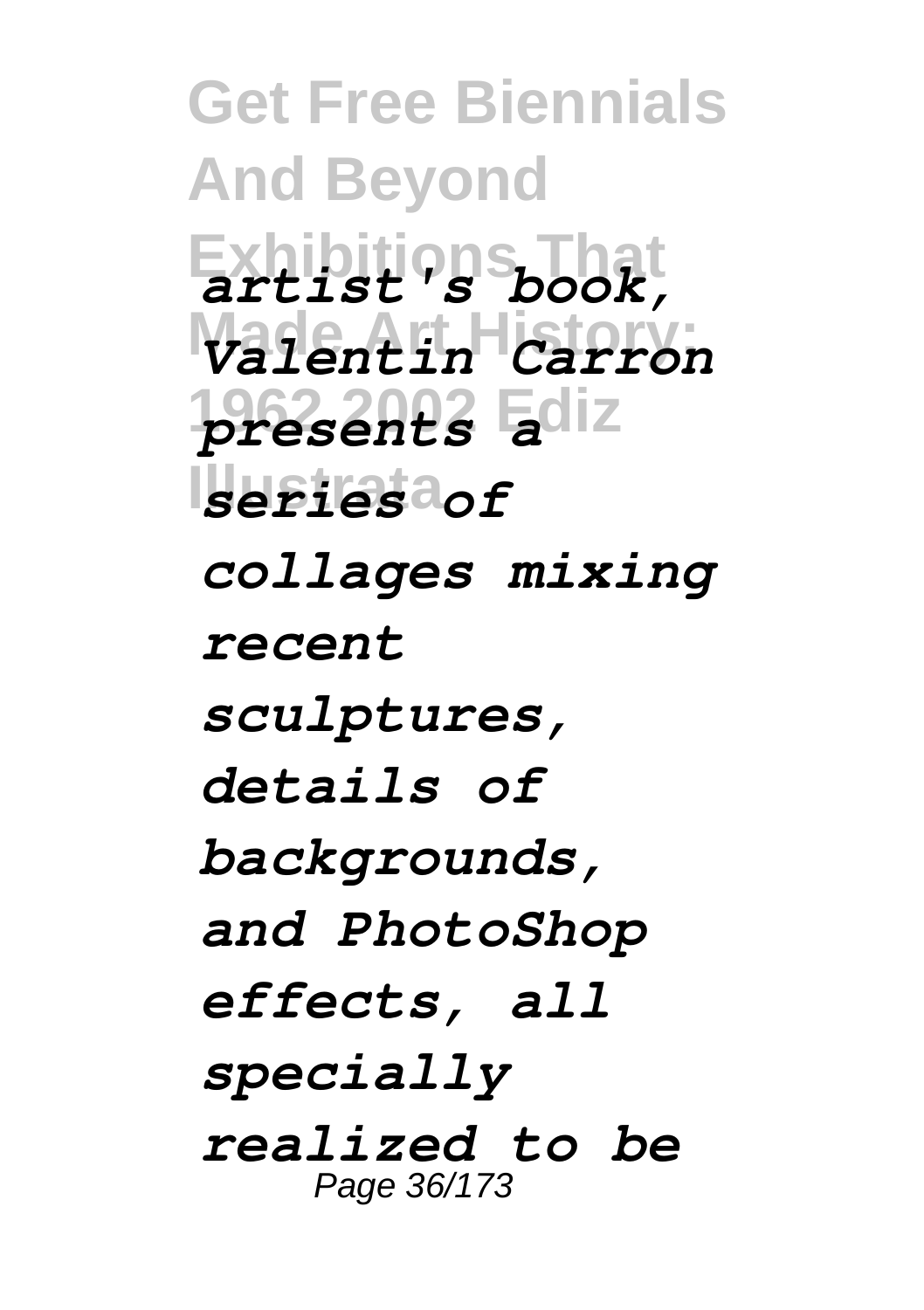**Get Free Biennials And Beyond Exhibitions That** *printed in this*  $\frac{M}{L}$ *Mad<sub>um</sub>e.t<sub>r</sub>History:* **1962 2002 Ediz** *Carron's* **Illustrata** *sculptures mark a renewal of appropriation through the reemployment of vernacular forms that are not part of the dominant culture, the* Page 37/173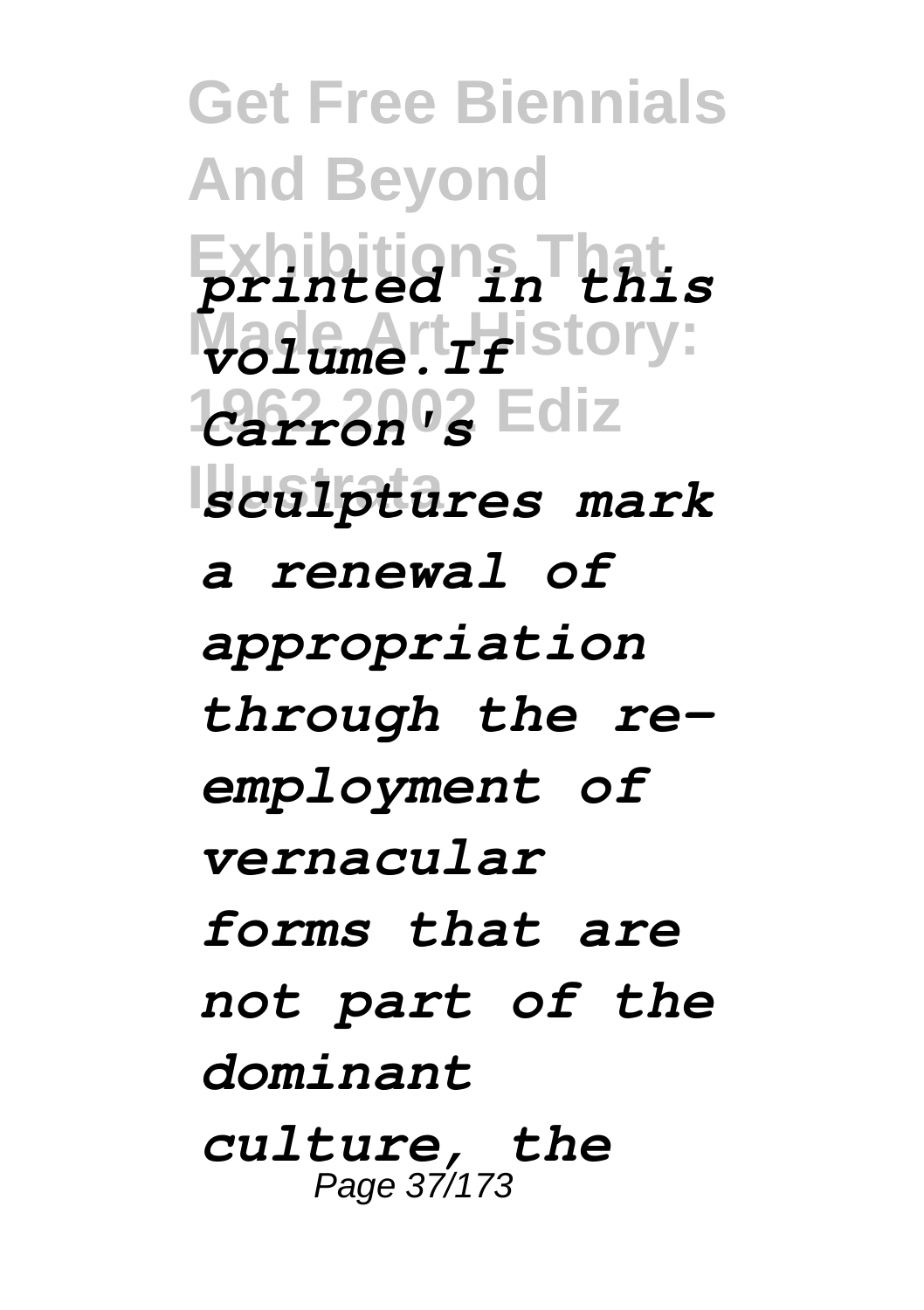**Get Free Biennials And Beyond Exhibitions That** *artist develops* **Made Art History:** *a project* **1962 2002 Ediz** *confusing* **Illustrata** *genres: neither authentic nor kitsch, neither readymade nor really craft, his objects play with ambiguity (fake wood, fake concrete, fake* Page 38/173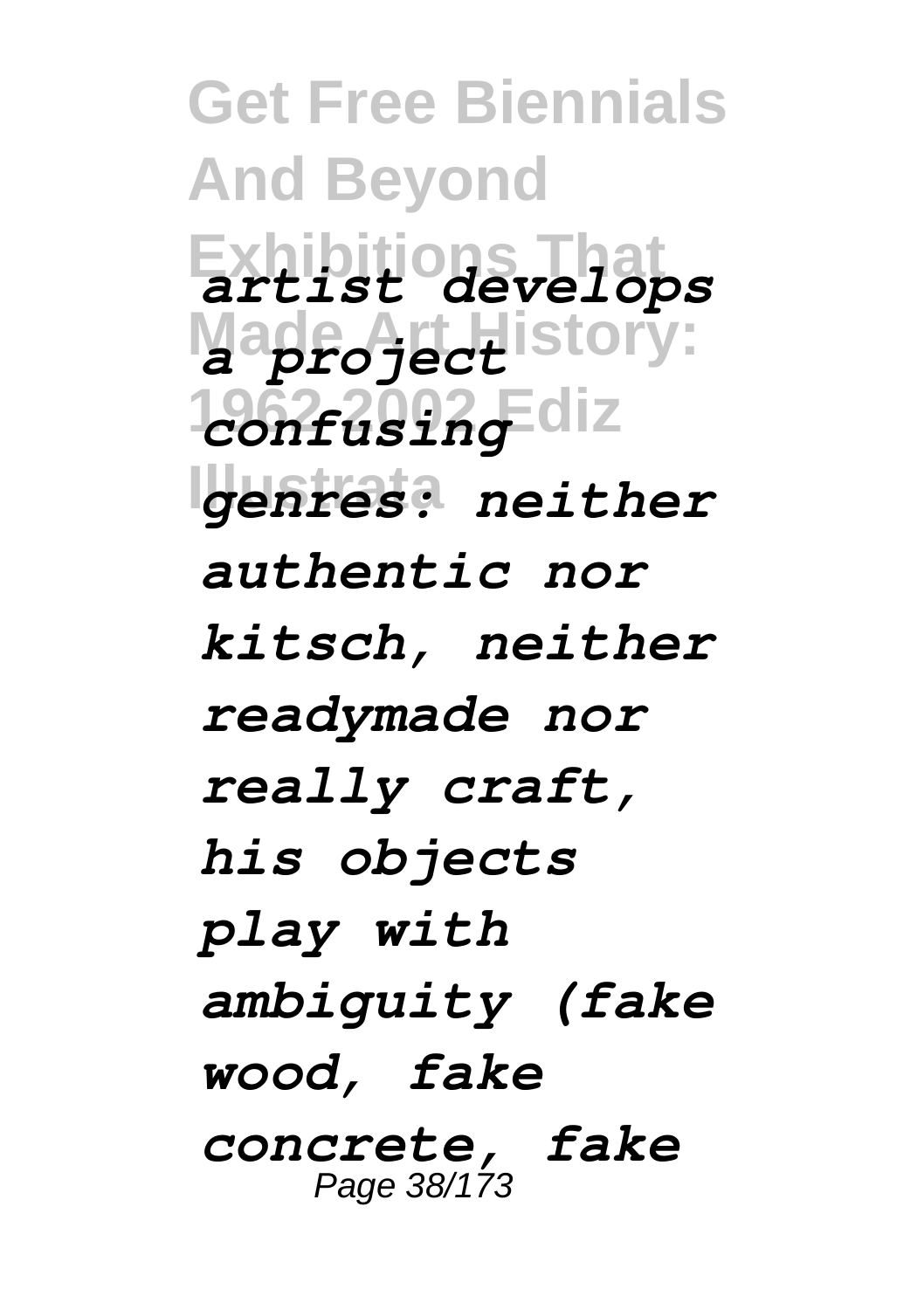**Get Free Biennials And Beyond Exhibitions That** *bronze, etc.)* **Made Art History:** *and with an* **1962 2002 Ediz** *iconography of* **Illustrata** *power and authority (public sculptures or commemorative monuments, traditional forms, etc.).This book reflects his* Page 39/173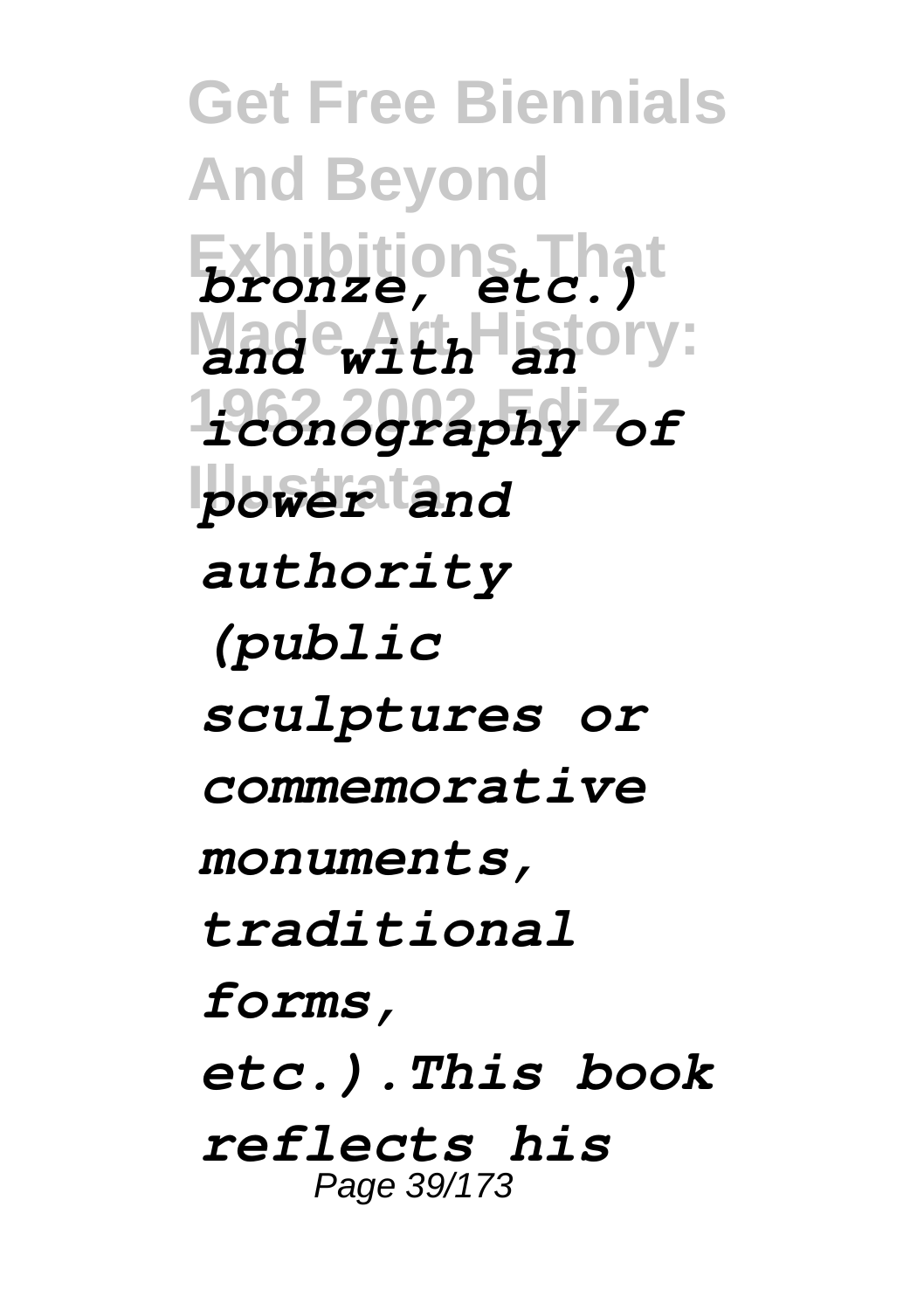**Get Free Biennials And Beyond Exhibitions That** *sculptural* **Made Art History:** *practice in the* **1962 2002 Ediz** *two-***Illustrata** *dimensionality of the page and the space of printed matter. Designed by Gavillet & Rust, it includes a contribution by the writer* Page 40/173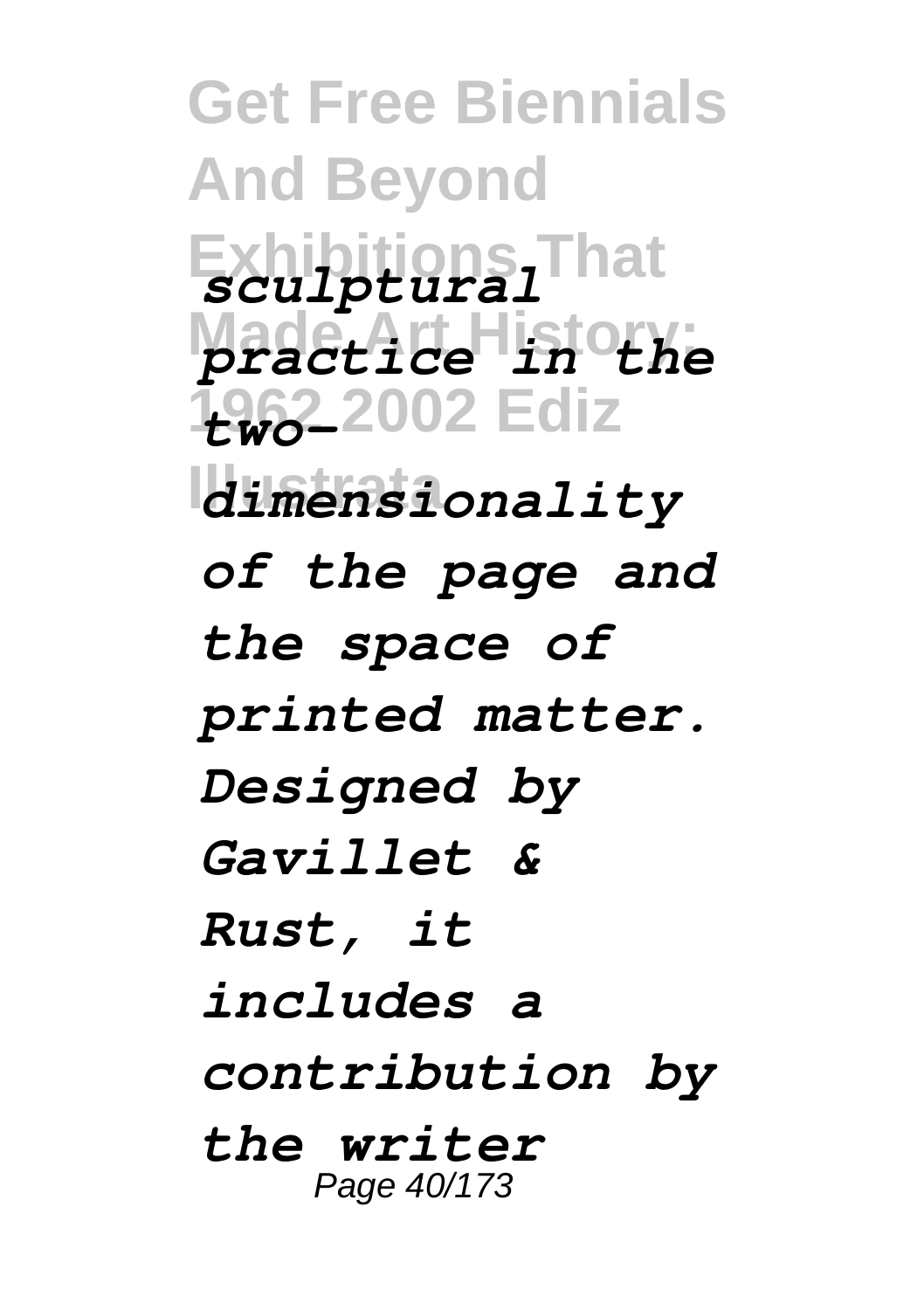**Get Free Biennials And Beyond Exhibitions That** *Julien Maret* **Made A**rt History: **1962 2002 Ediz** *published on* **Illustrata** *the occasion of Valentin Carron's Swiss Pavilion at the 55th Venice Biennale 2013.English and French text. Art & Otherness* Page 41/173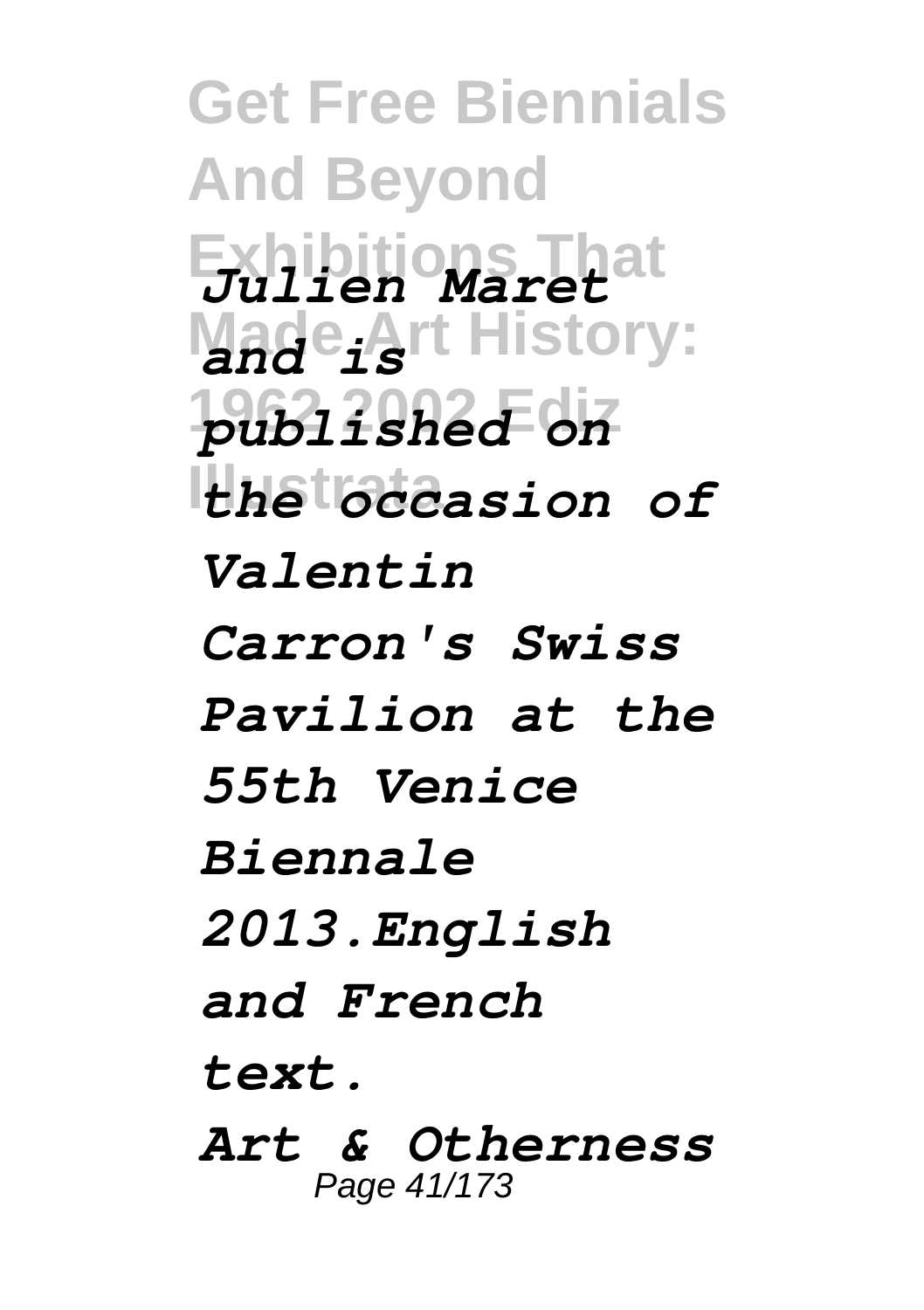**Get Free Biennials And Beyond Exhibitions That** *The* Made Art History: **1962 2002 Ediz** *Composition* **Illustrata** *Perspectives in a Global World Praneet Soi Black Male Towards an Ethics of Curating Exhibitions that Made Art History* Page 42/173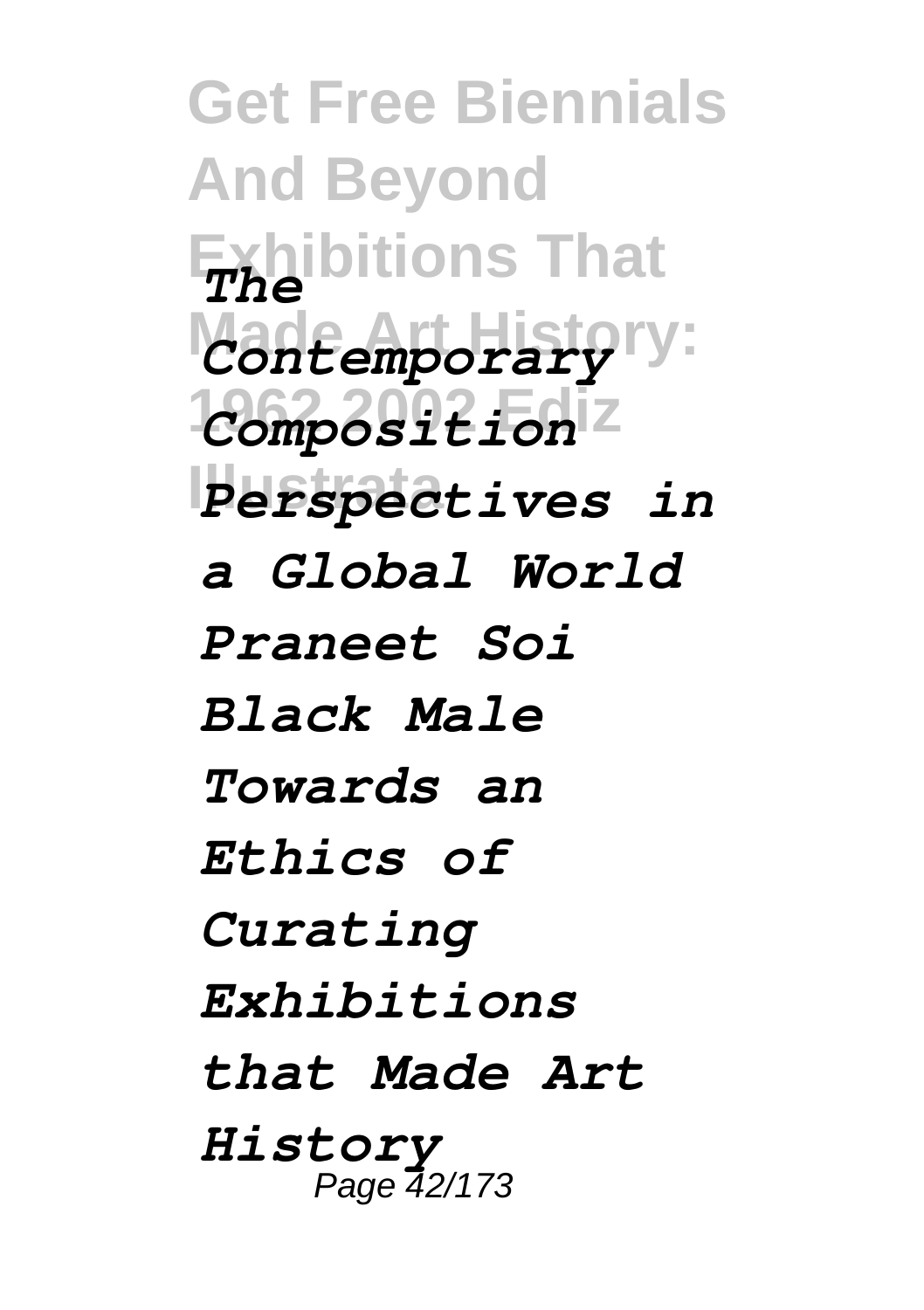**Get Free Biennials And Beyond Exhibitions That** Can we speak of composition when **1962 2002 Ediz** we are in a state of **Illustrata** decomposition? Art being made today as the world spins into chaos and disorder defies coherent categorization. Revising his wellknown histories of contemporary art,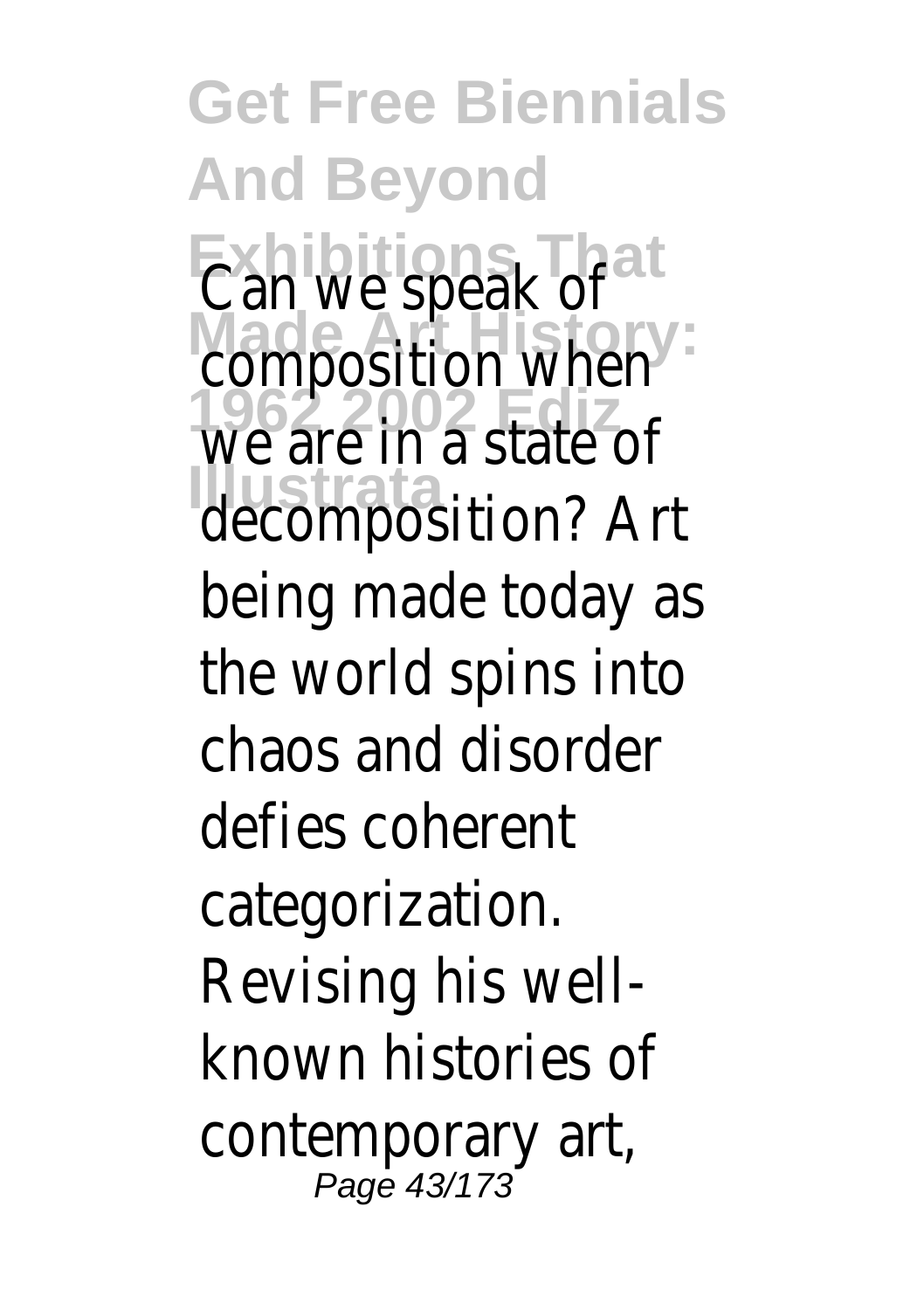**Get Free Biennials And Beyond Terry Smith argues Made Art History:** that visual artists must respond to the **Illustrate** compelling need for order and composition during this time of divisive difference. This second volume in the Contemporary Condition series traces how visual Page 44/173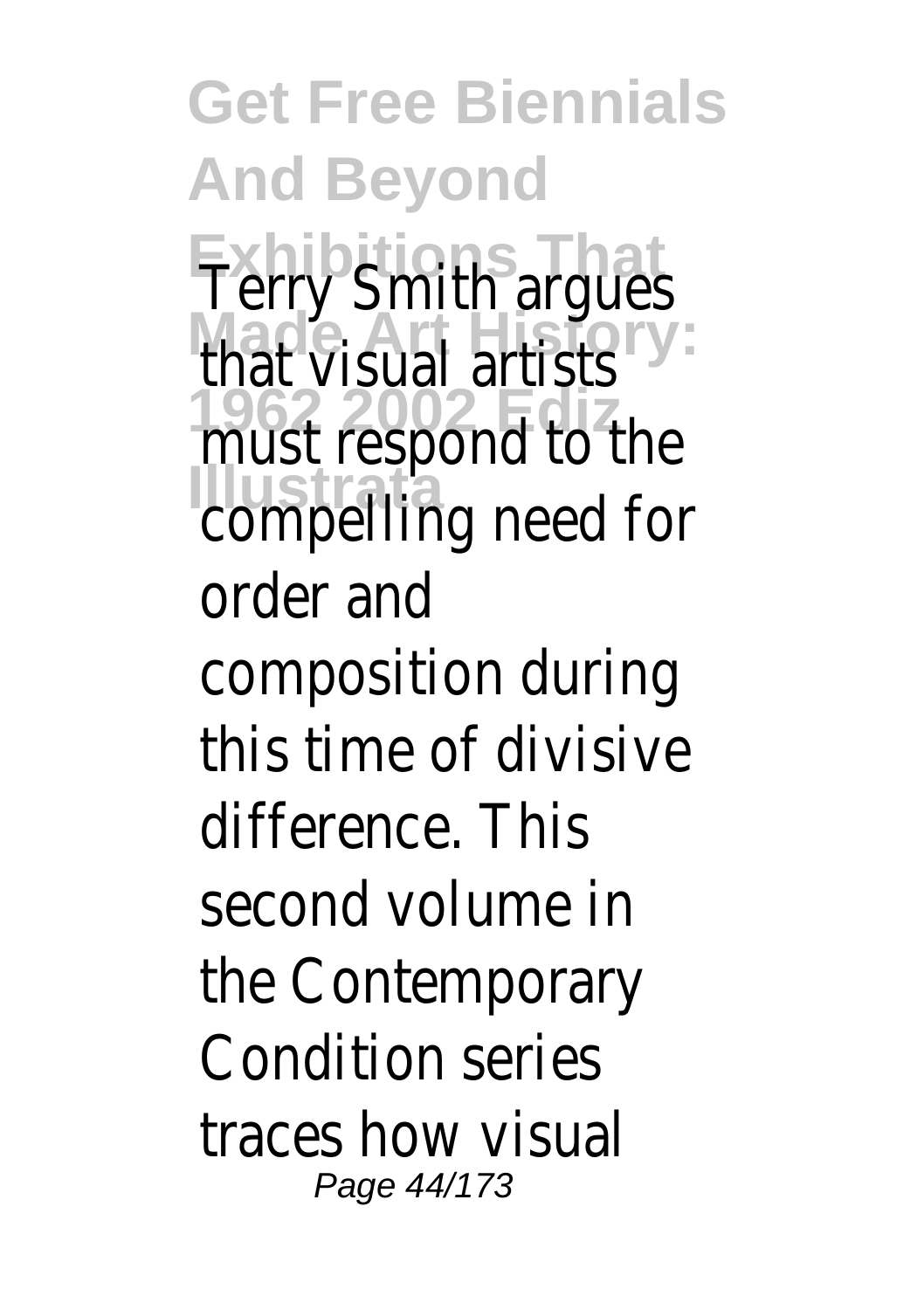**Get Free Biennials And Beyond Exhibitions That** artists across the **Made Art History:** globe are rising to **1962 2002 Ediz** this challenge. **Illustrata** A handbook of new curatorial strategies based on pioneering examples of curators working to offset racial and gender disparities in the art world HFT The Gardener Page 45/173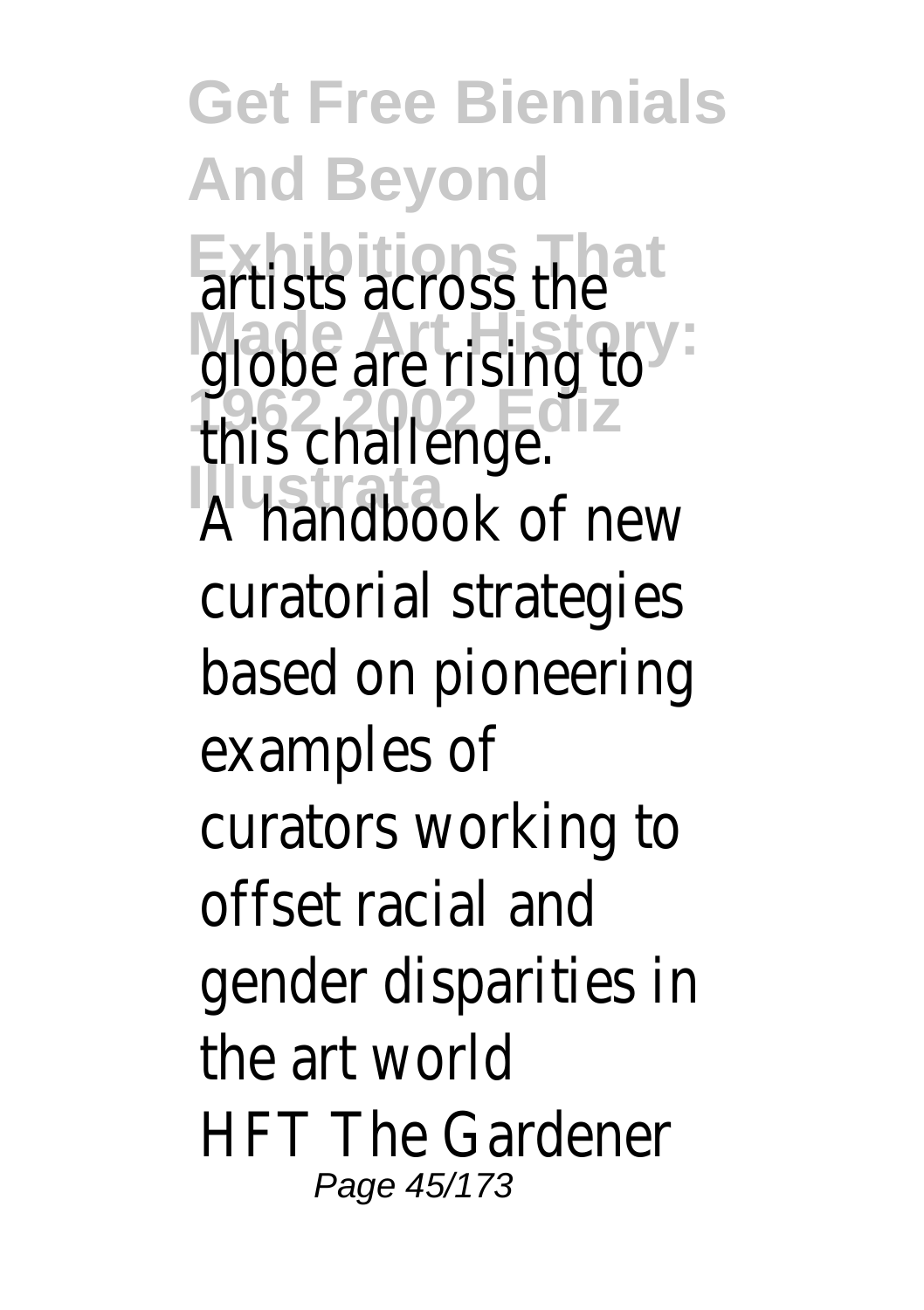**Get Free Biennials And Beyond Exhibitions That** presents the culmination of a project comprising multiple bodies of work by the fictional character Hillel Fischer Traumberg. Traumberg is an algorithmic highfrequency trader (HFT), who experiments with Page 46/173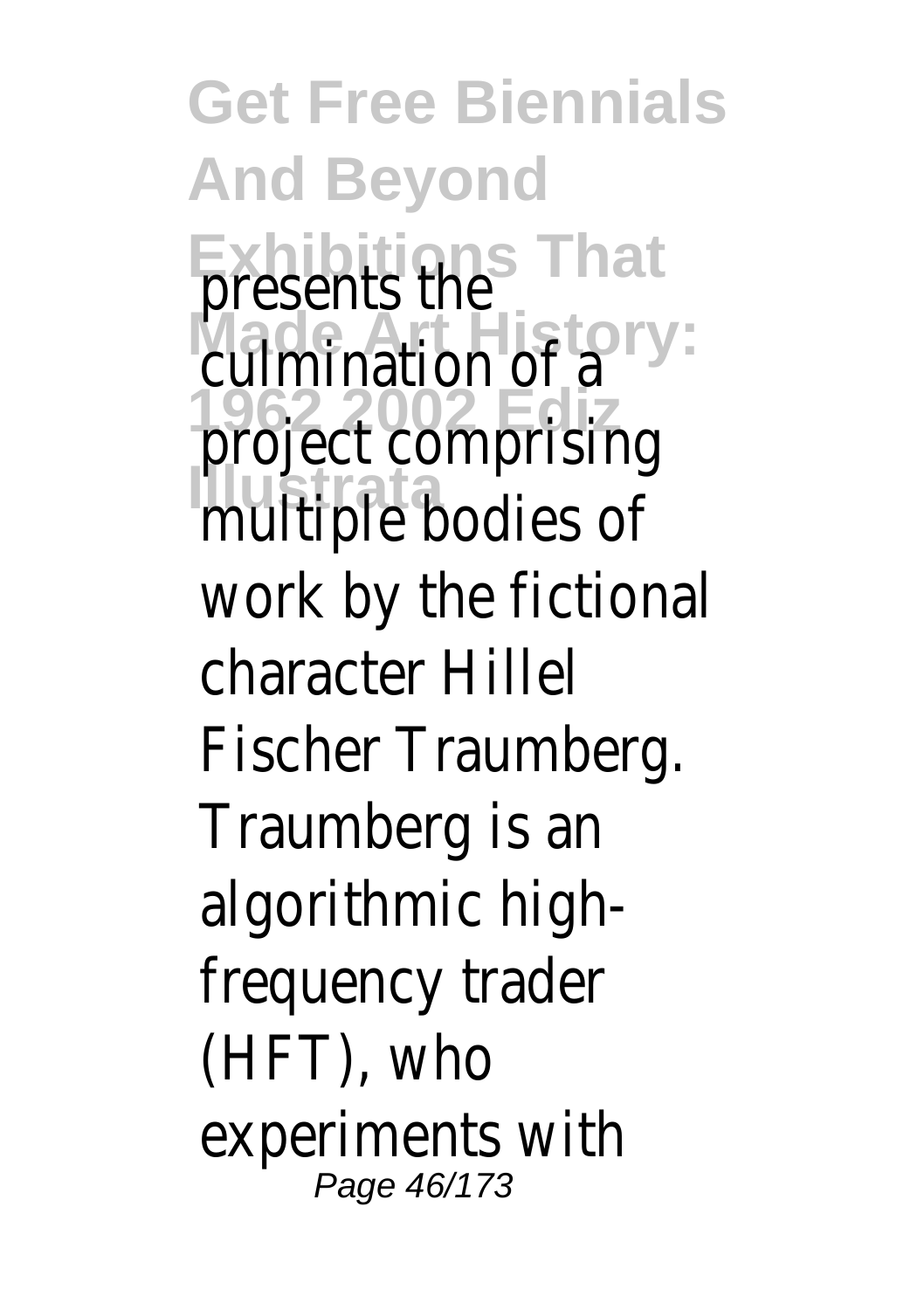**Get Free Biennials And Beyond psychoactive drugs,** and explores the **1962 2002 Ediz** ethnopharmacology of over a hundred psychoactive plants. He uses gematria (Hebrew numerology) to discover the numerological equivalents of the Page 47/173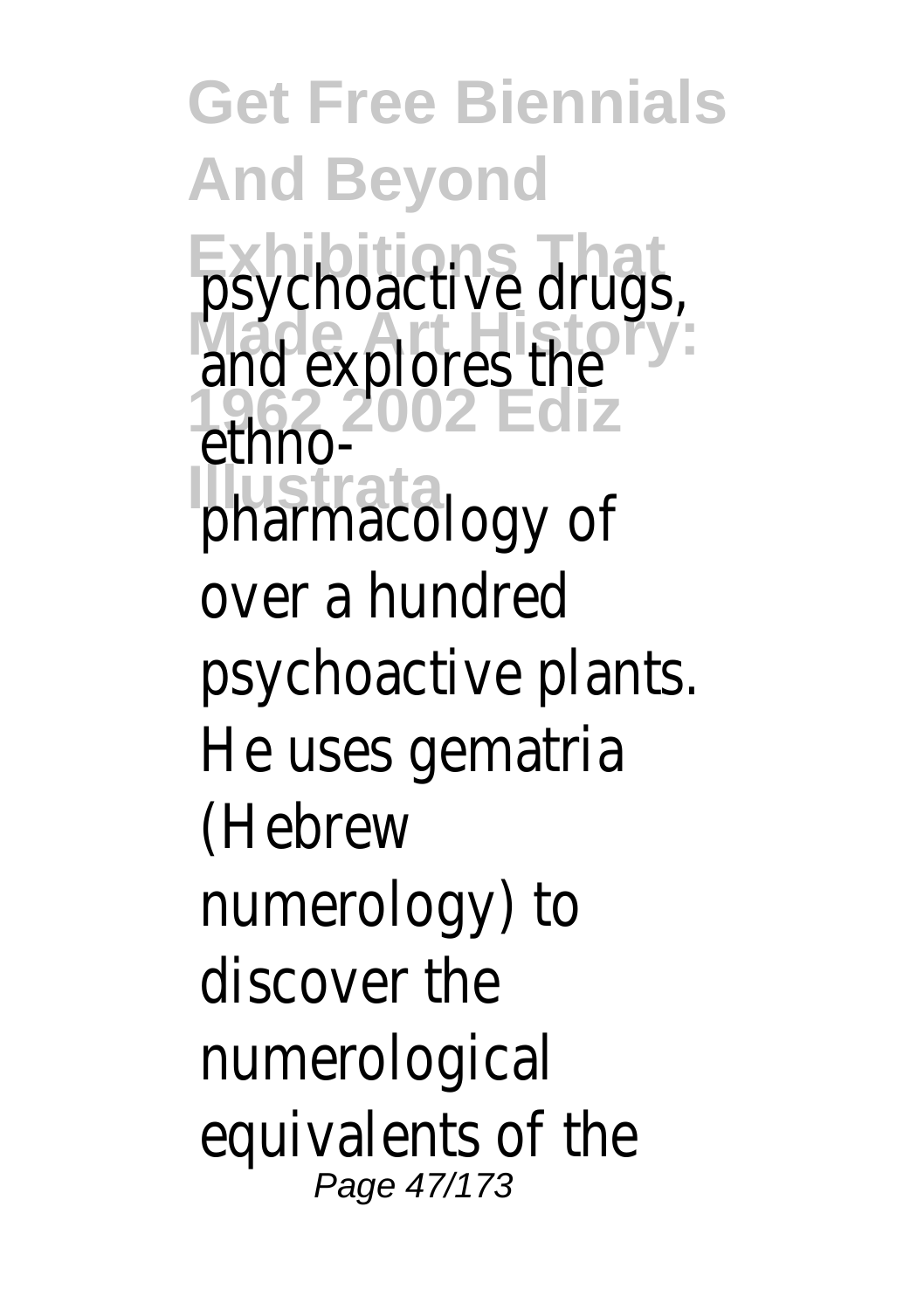**Get Free Biennials And Beyond Exhibitions That** plants' botanical hames with companies in the **Illustrate**<br>Financial Times Global 500 Financial Index. He communes with the traditional shamanic users of these plants whose practices include healing, divining Page 48/173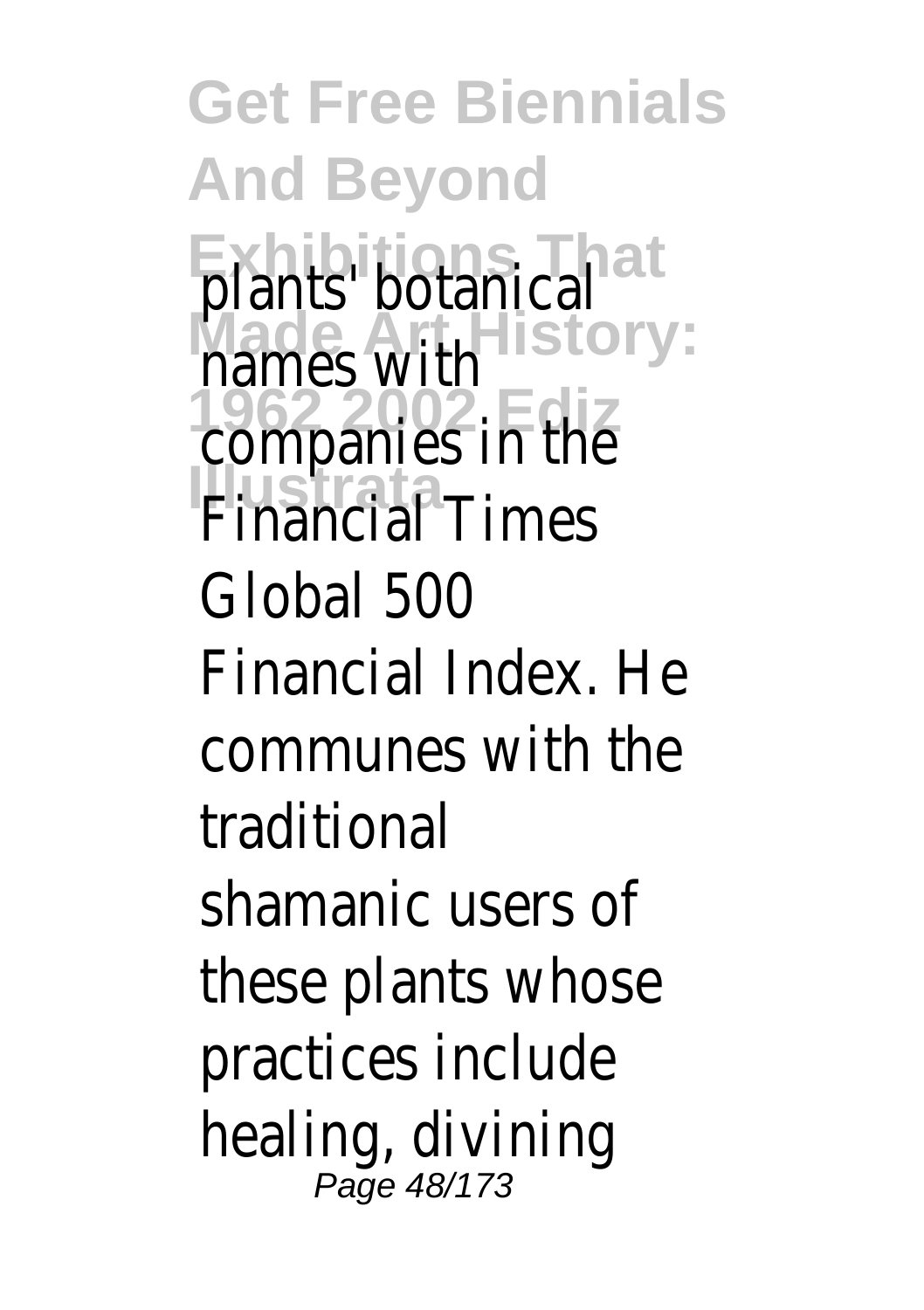**Get Free Biennials And Beyond Exhibitions That** the future, entering the spirit world, and exploring the **Illustrata** hallucinatory nature of reality. Traumberg develops a fantasy of himself as a technoshaman, transmuting the spiritual dimensions of the universe and Page 49/173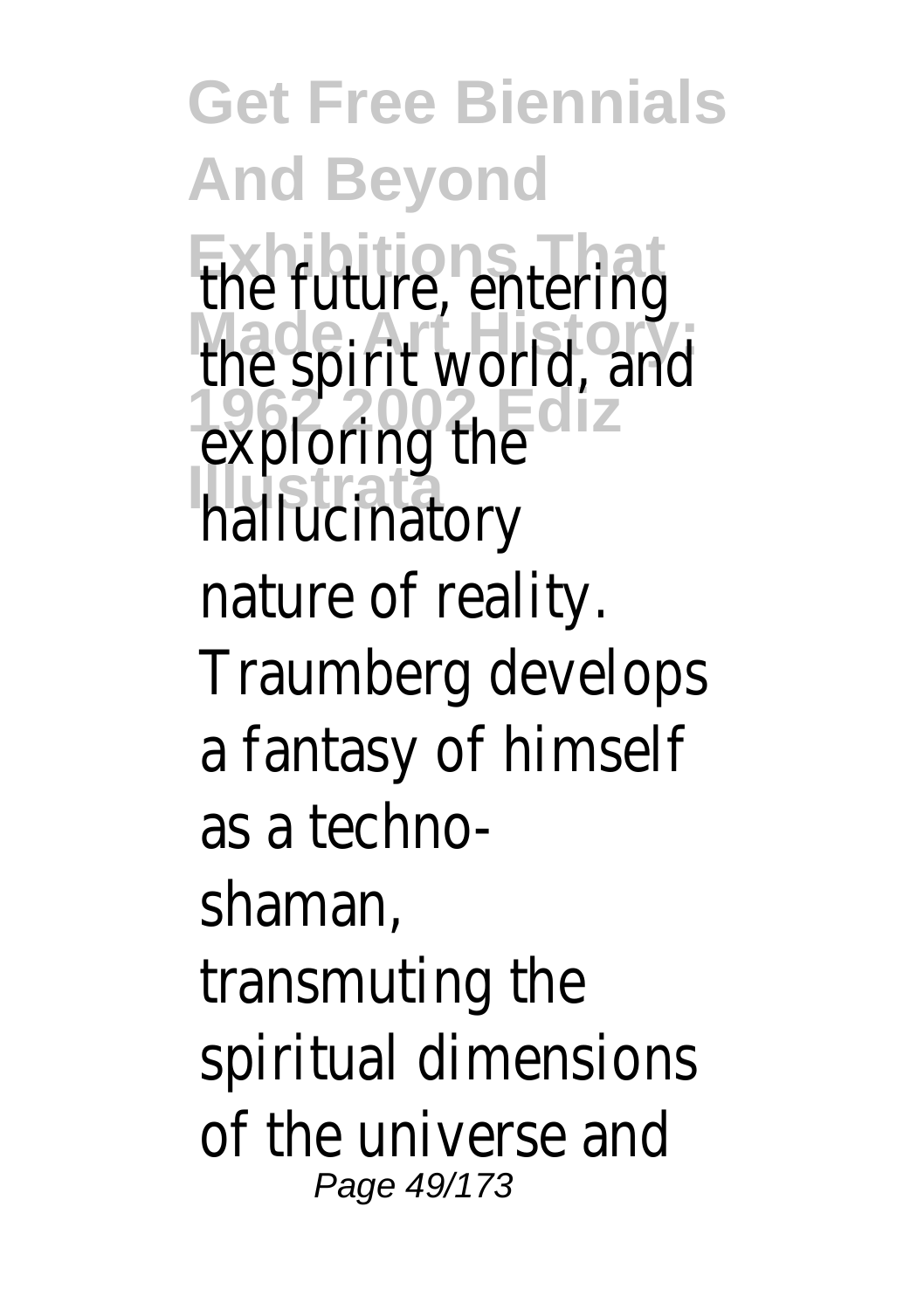**Get Free Biennials And Beyond** the hallucinogenic **Made Art History:** nature of capital **1962 2002 Ediz** into new art forms. **Illustrata** He becomes an 'outsider artist' whose work is collected by oligarchs and bankers, the world of global capital in which he began. HFT The Gardener Page 50/173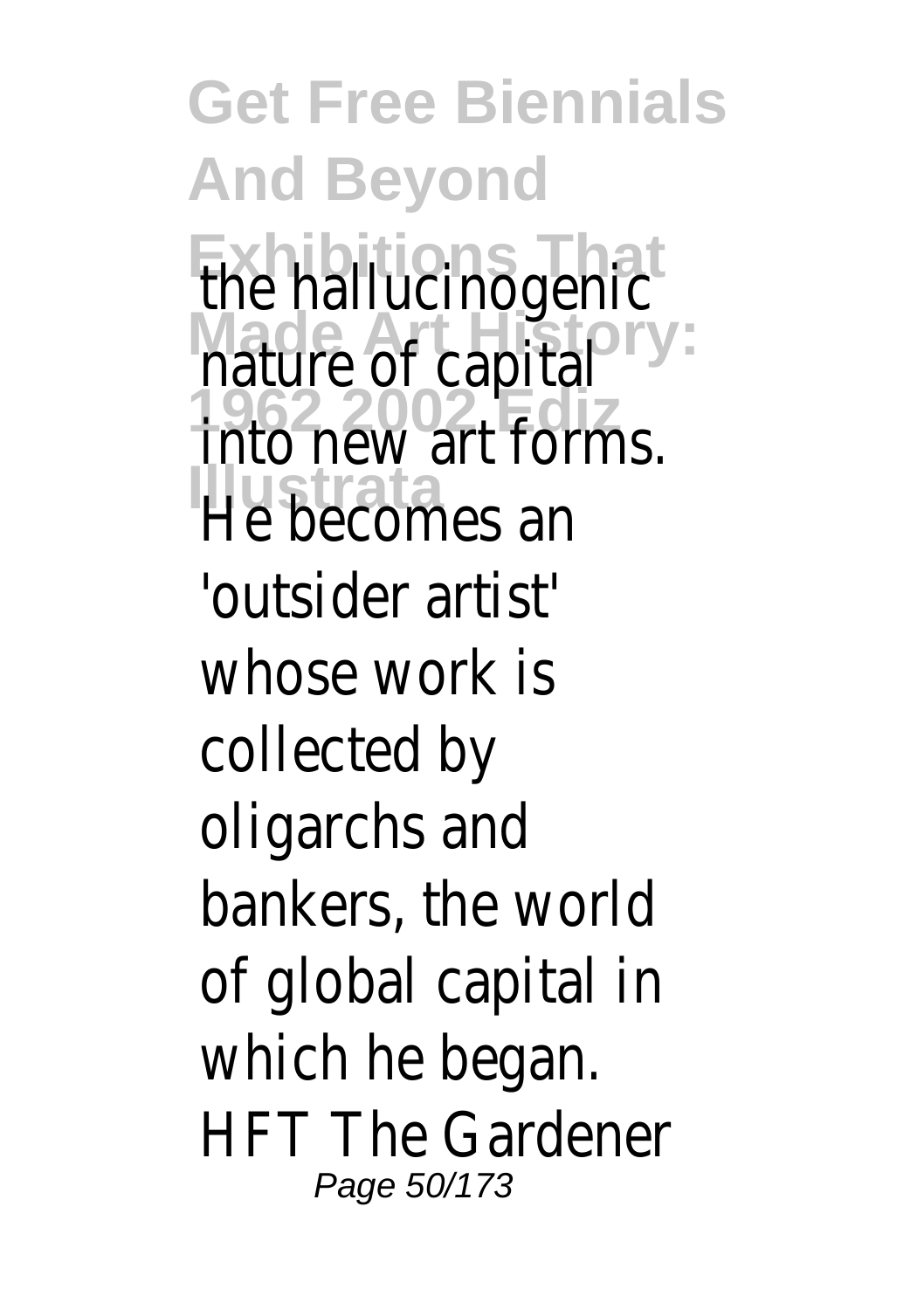**Get Free Biennials And Beyond Exhibition** title to be published on the work of Suzanne **Illustrata** Treister by Black Dog Publishing. Previous titles include Nato, Hexen 2.0, Hexen 2039 and Hexen 2.0 Tarot Deck. Celebrating Sharjah Biennial 14, this Page 51/173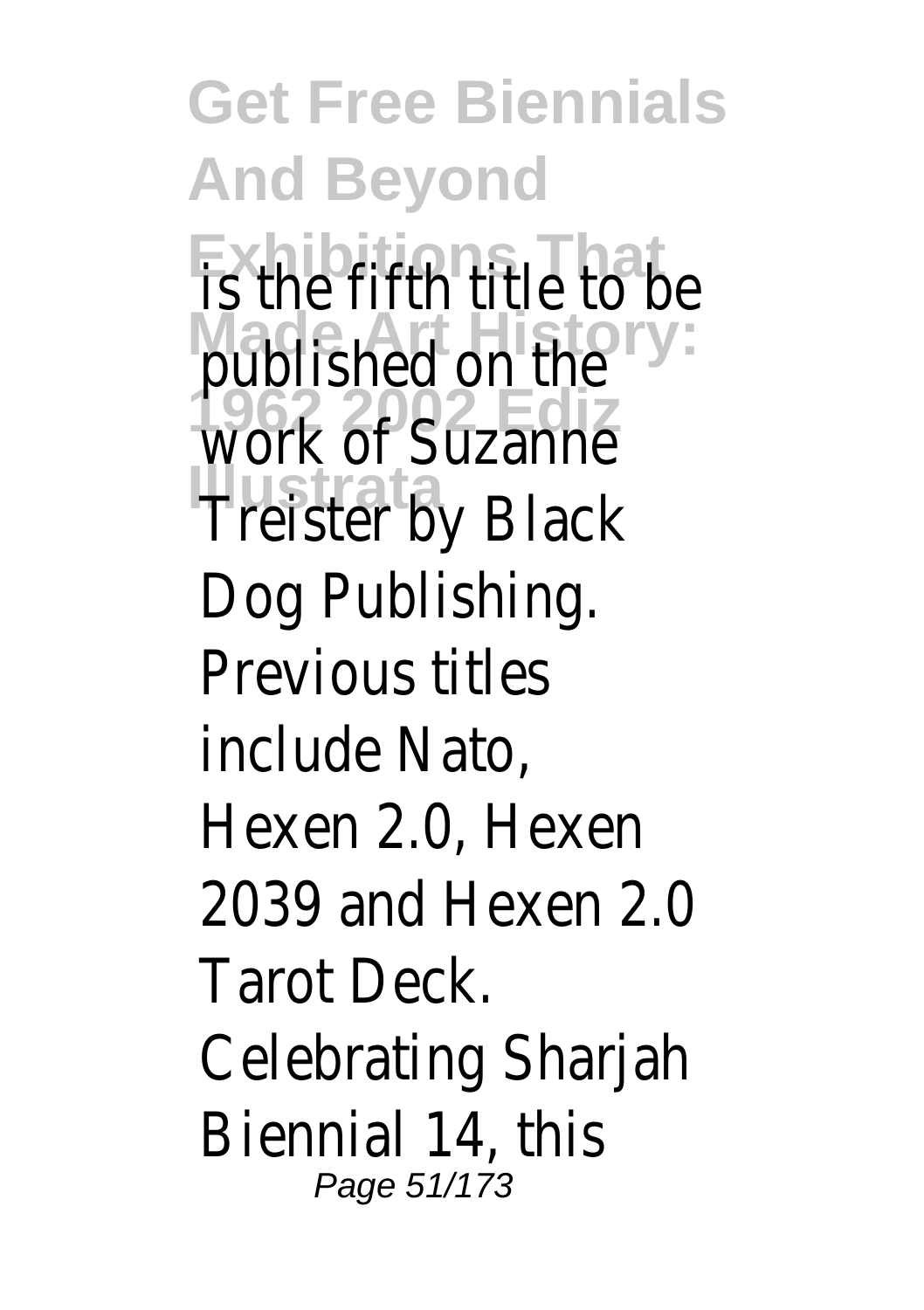**Get Free Biennials And Beyond Exhibitions That** volume shows how **Made Art History:** artists respond to **1962 2002 Ediz** shifts of culture in **Illustrata** an era of great social, political, and global change. The Sharjah Biennial showcases a global perspective on contemporary art. In this book, artists respond to shifts in Page 52/173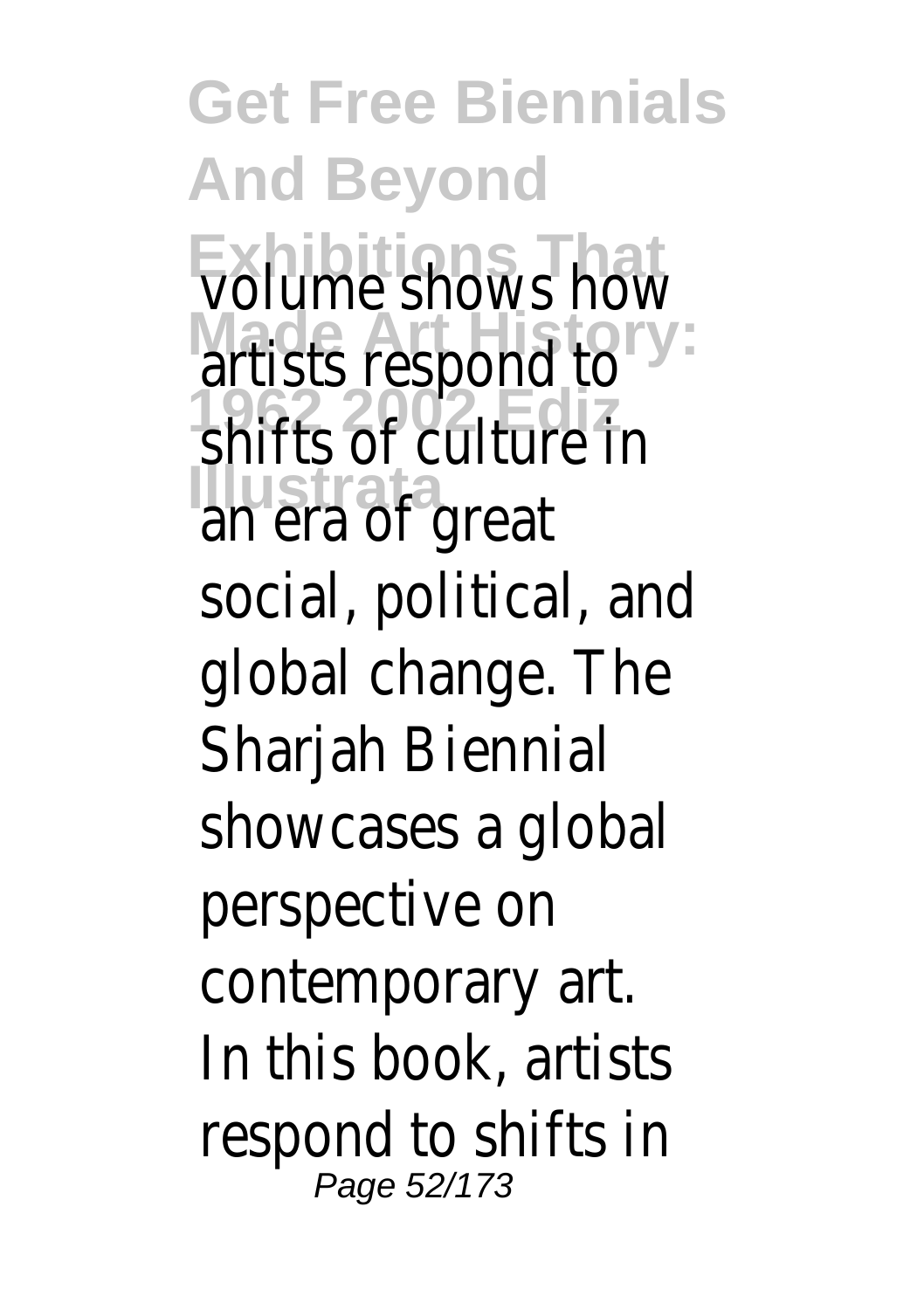**Get Free Biennials And Beyond Exhibitions That** artmaking as **Made Art History:** material culture **1962 2002 Ediz** adapts to **Illustrate**<br> **Environmental** destruction and climate change. It also explores how social, political, and technological change has altered the ways we exist in the world. Page 53/173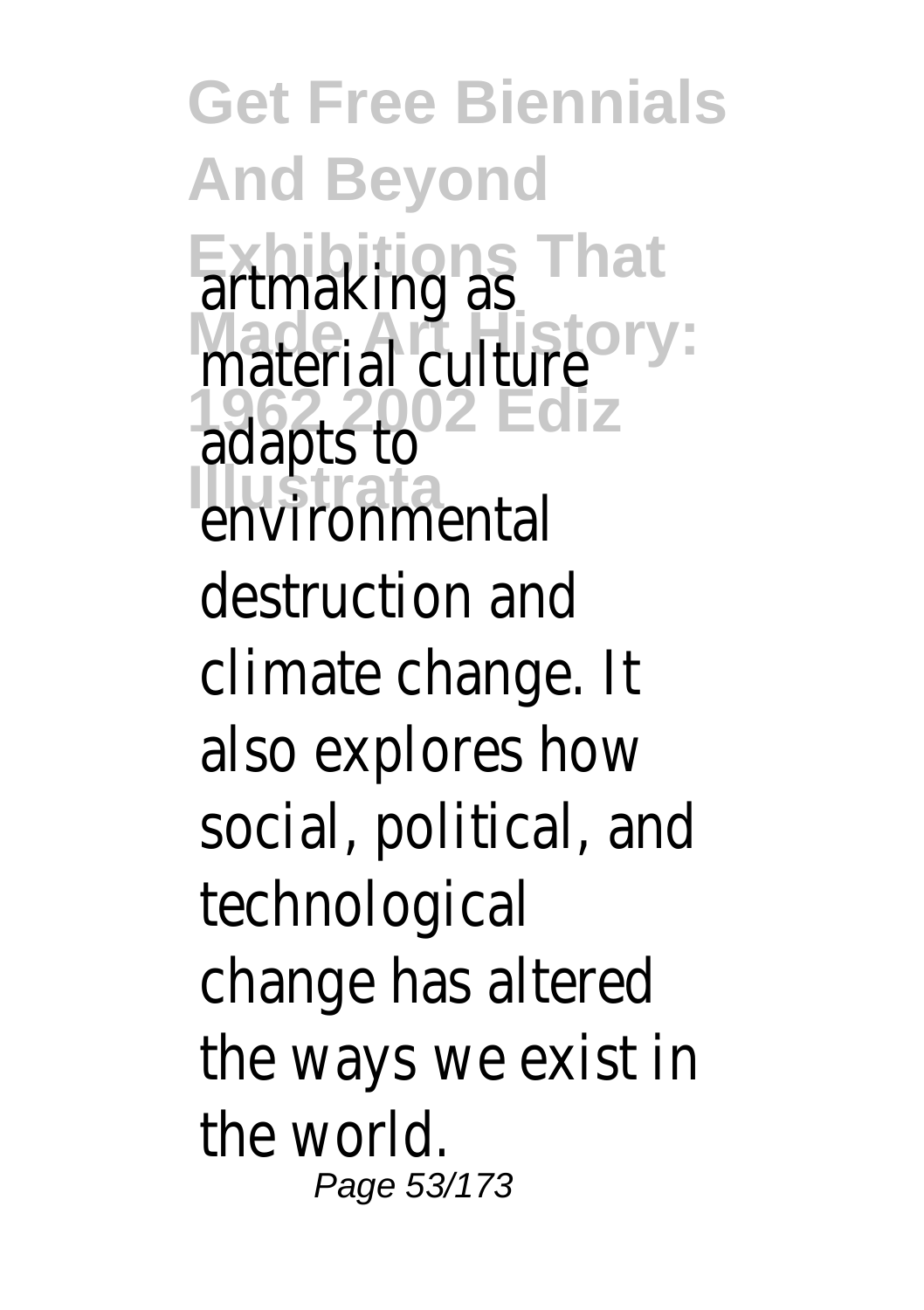**Get Free Biennials And Beyond** Featuring the work of over thirty<sup>ry:</sup> contemporary and **Illustration**<br>
modern artists, the book addresses perceptions of how history is told and retold. It poses questions and provocations about the state of our existence through Page 54/173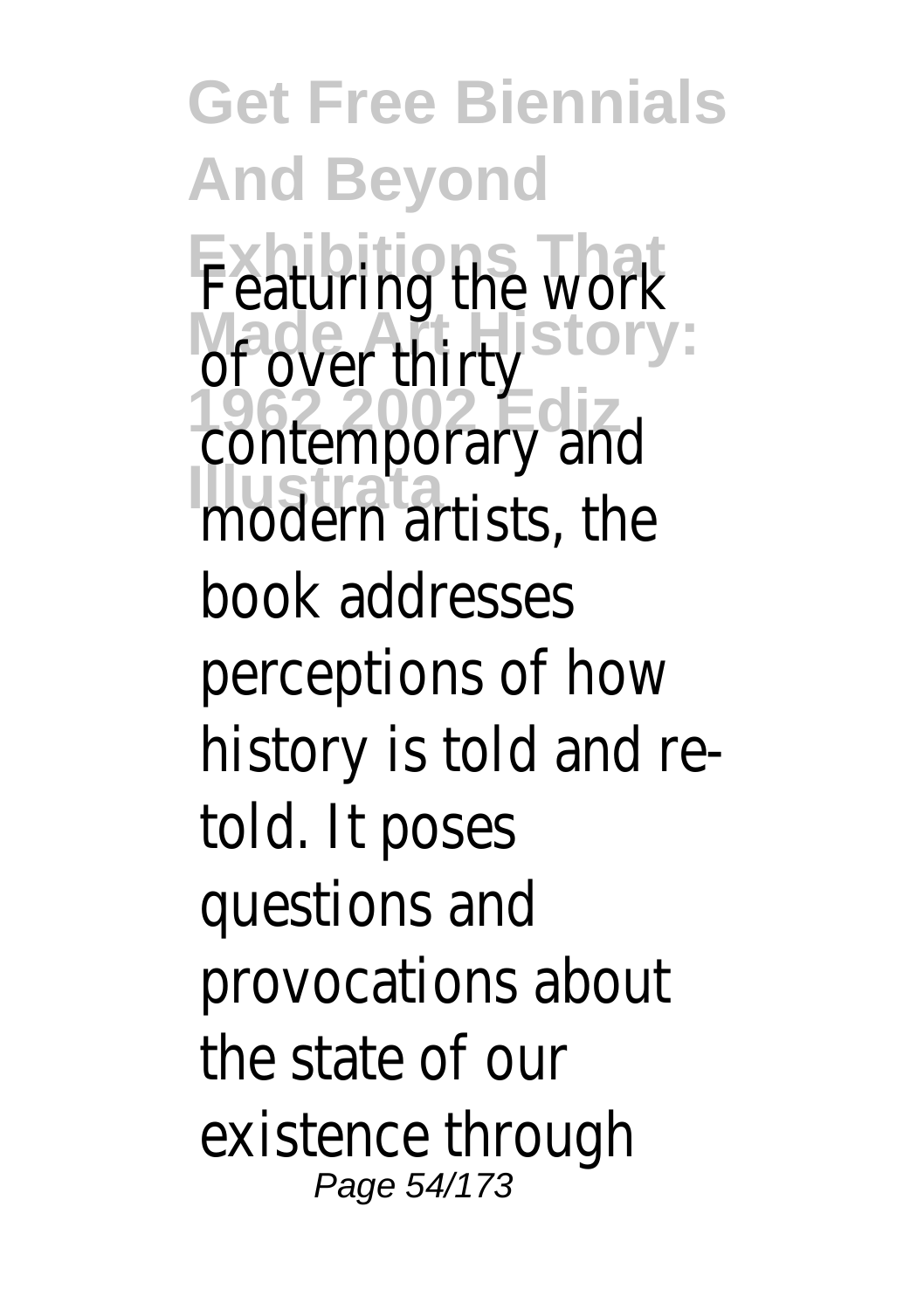**Get Free Biennials And Beyond** stories, poems, and **Made Art History:** essays. Copublished by the Sharjah Art **IPS Sharpart** DelMonico Books Magiciens de la Terre, 1989 Made in L. A. 2020 Collecting the Venice Bienniale, 2007-2019 Re-envisioning the Page 55/173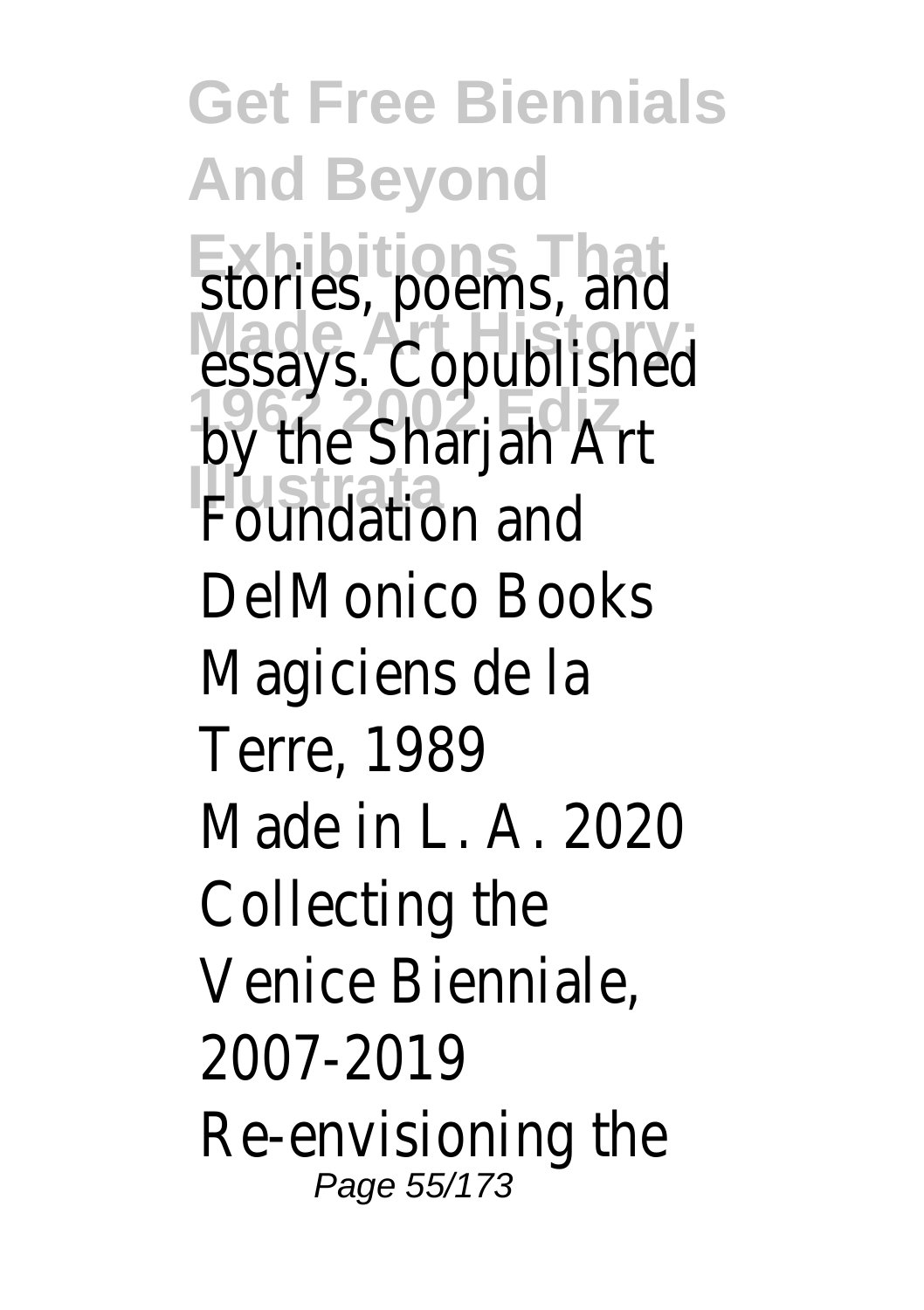**Get Free Biennials And Beyond Exhibitions That Made Art History: 1962 2002 Ediz Illustrata** Art Contemporary Art Canon The Global Work of Black Book Exhibitions that Made Art History. 1863-1959 *00 Throughout this century the visual avant-garde has met the public*

Page 56/173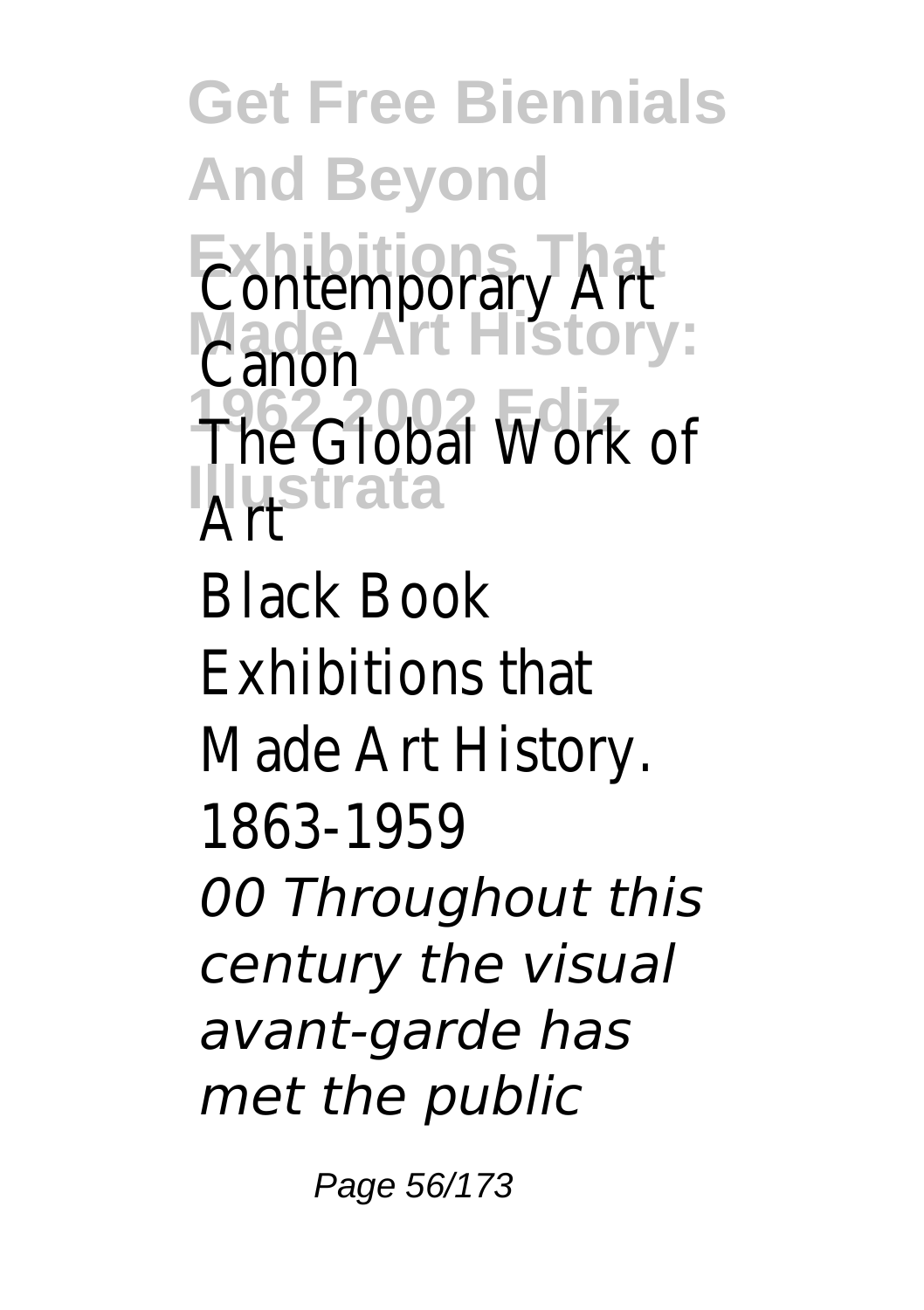**Get Free Biennials And Beyond Exhibitions That** *through* provocative<sup>istory:</sup> exhibitions, where **Illustrata** *partisans confronted anger and derision in reaction to the new art. Bruce Altshuler provides an account of more than twenty key exhibitions in Europe, America, and Asia from 1905* Page 57/173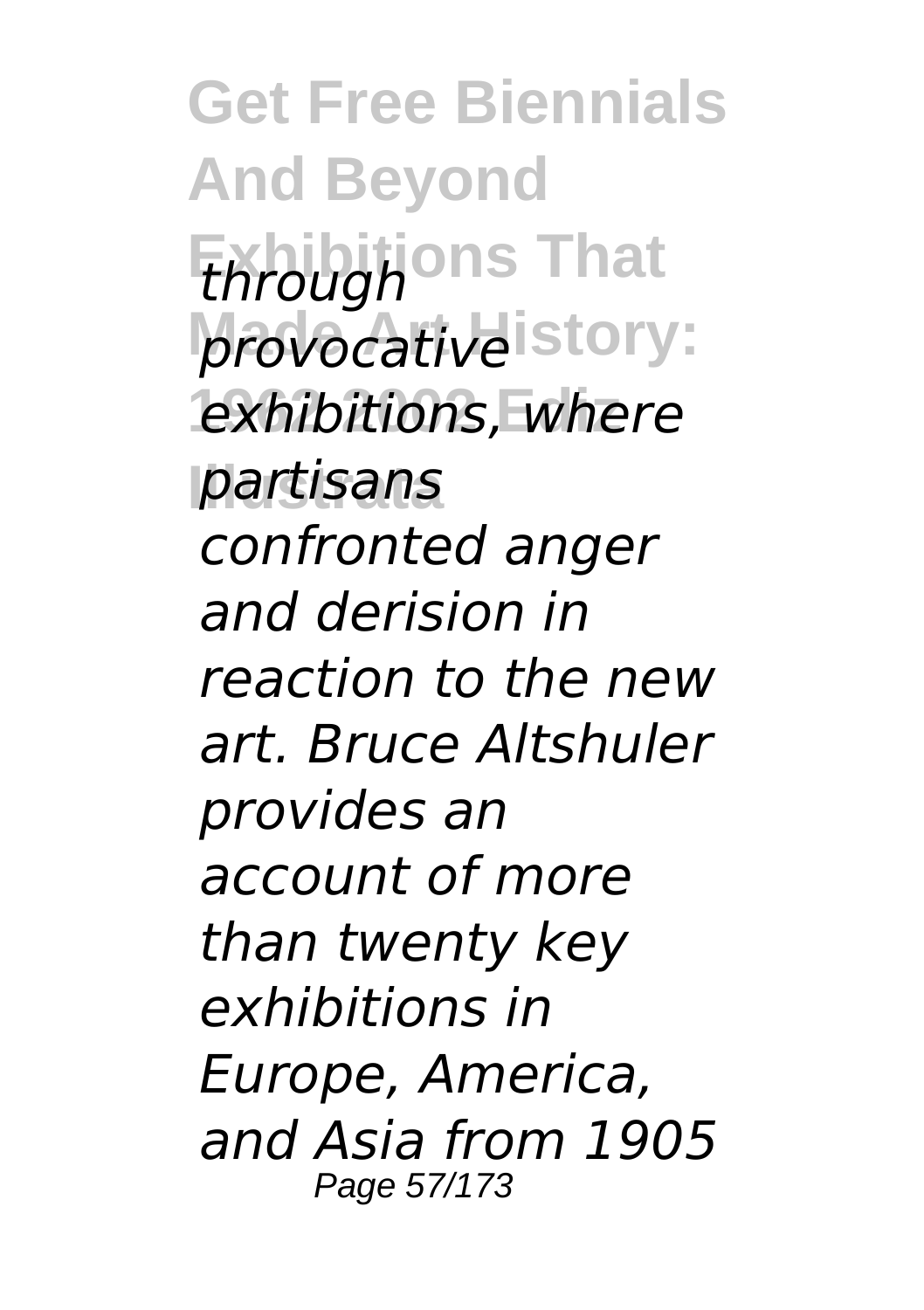**Get Free Biennials And Beyond Exhibitions That** *through the 60s, presenting a new* **1962 2002 Ediz** *perspective on* **Illustrata** *advanced art through a focus on critical moments of interaction among artists, dealers, collectors, critics and public. Throughout this century the visual avant-garde has met the public* Page 58/173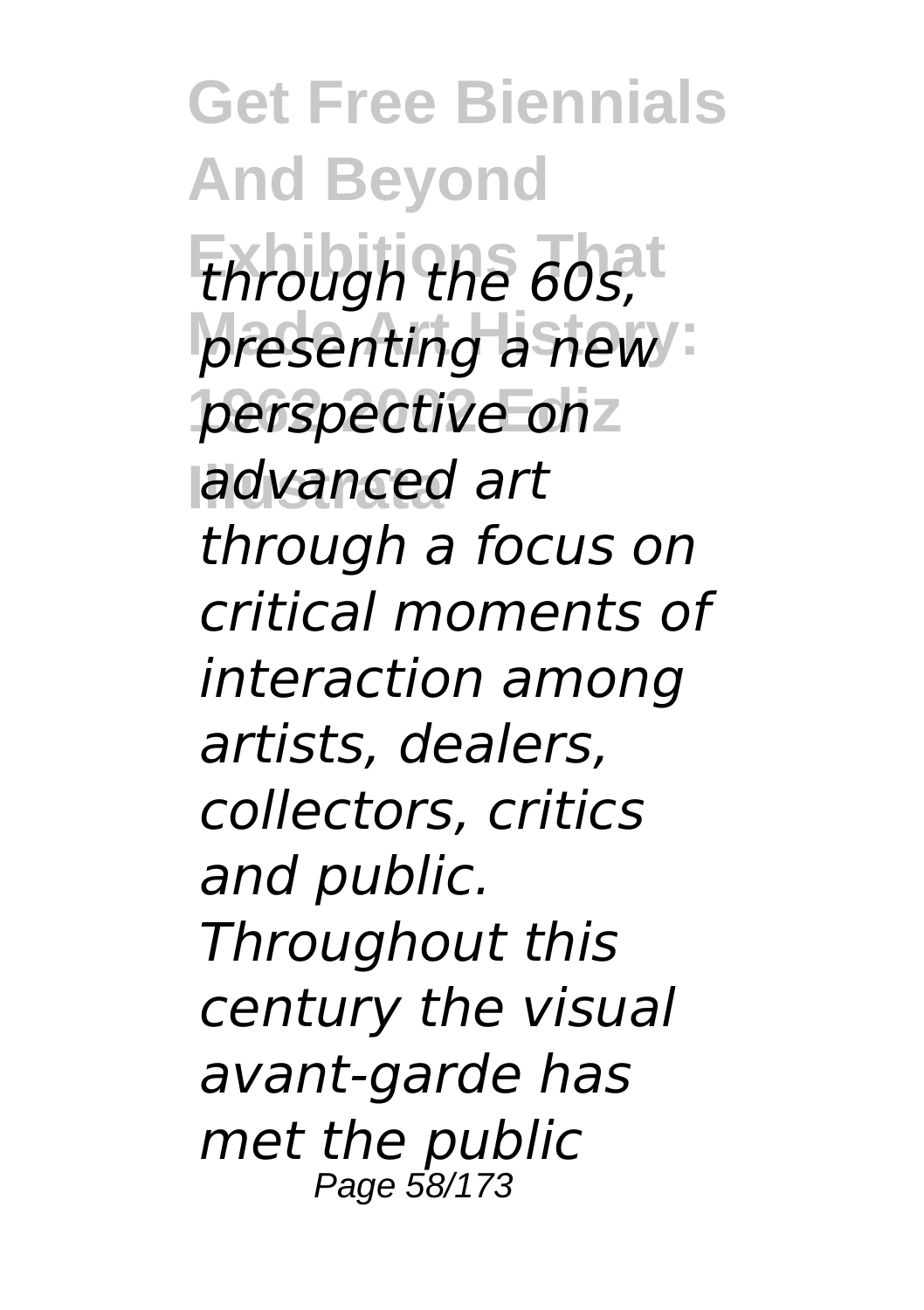**Get Free Biennials And Beyond Exhibitions That** *through* provocative<sup>istory:</sup> exhibitions, where **Illustrata** *partisans confronted anger and derision in reaction to the new art. Bruce Altshuler provides an account of more than twenty key exhibitions in Europe, America, and Asia from 1905* Page 59/173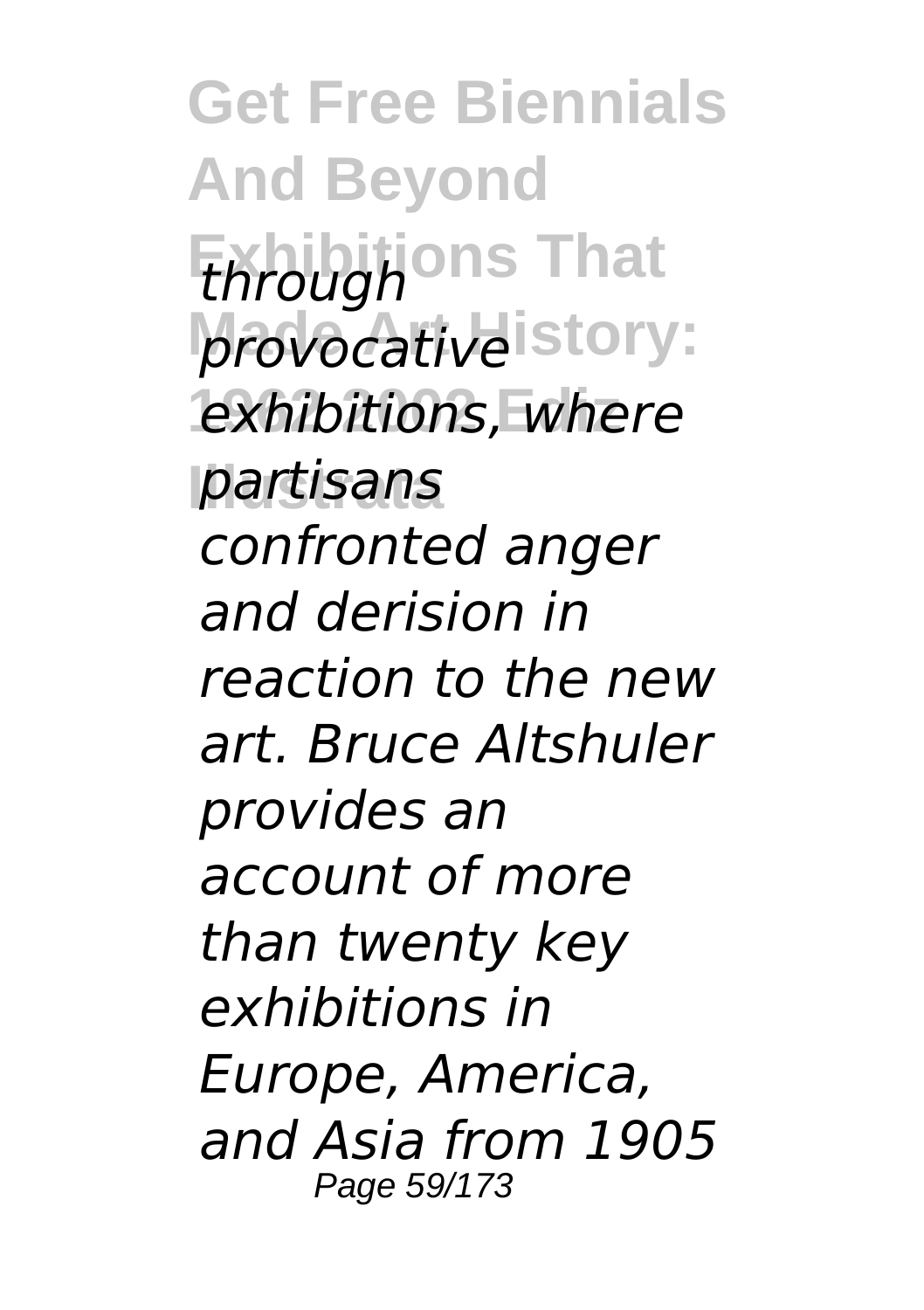**Get Free Biennials And Beyond Exhibitions That** *through the 60s, presenting a new* **1962 2002 Ediz** *perspective on* **Illustrata** *advanced art through a focus on critical moments of interaction among artists, dealers, collectors, critics and public. Les artistes suivants ont participé à cet évènement :* Page 60/173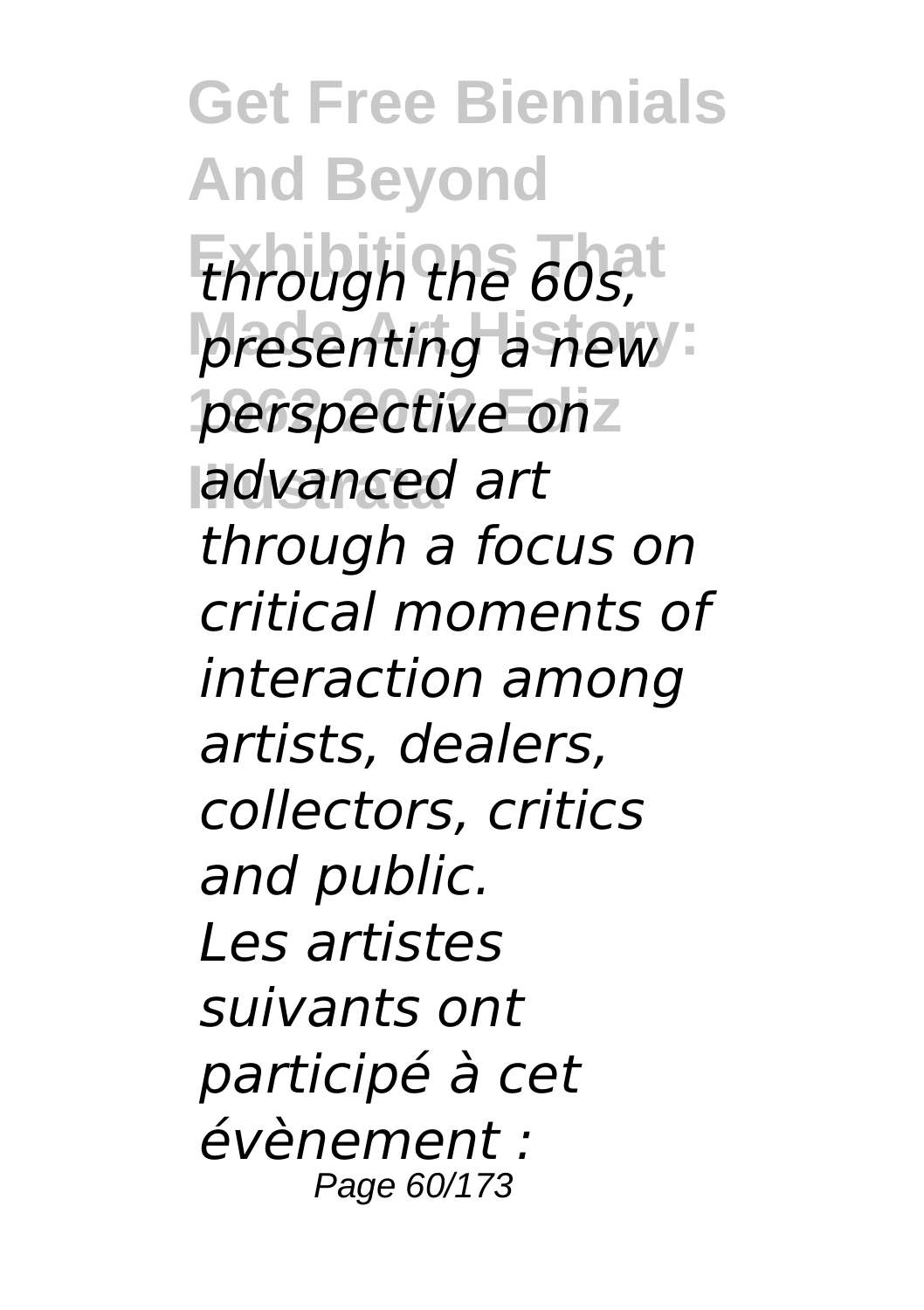**Get Free Biennials And Beyond Exhibitions That** *Lawrence Abu* **Hamdan, Andresy: 1962 2002 Ediz** *Angelidakis,* **Illustrata** *Korakrit Arunanondchai et Alex Gvojic, Meriem Bennani, Ian Cheng, Tamara Henderson, Kahlil Joseph, Fatima Al Qadiri & Khalid al Gharaballi, Sarah Abu Abdallah, Neil Beloufa, Irene* Page 61/173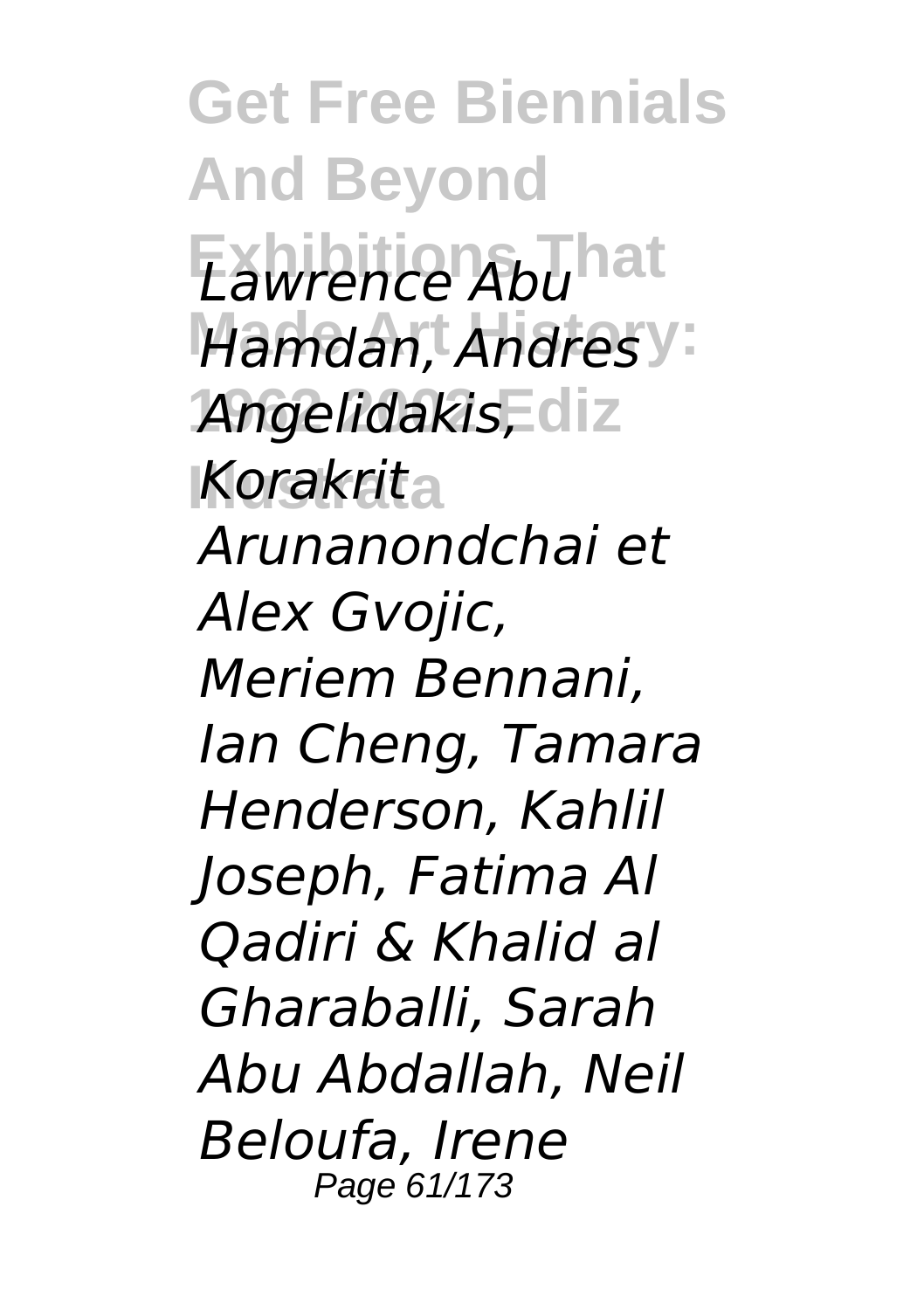**Get Free Biennials And Beyond Exhibitions That** *Dionisio, James N.* Kienitz Wilkins, **Pry: 1962 2002 Ediz** *Tobias Madison,* **Illustrata** *Florent Meng, Bahar Noorizadeh, James Richards & Leslie Thornton, Eduardo Williams with Mariano Blatt, Elysia Crampton, Pan Daijing, Ligia Lewis. The rapidly expanding* Page 627173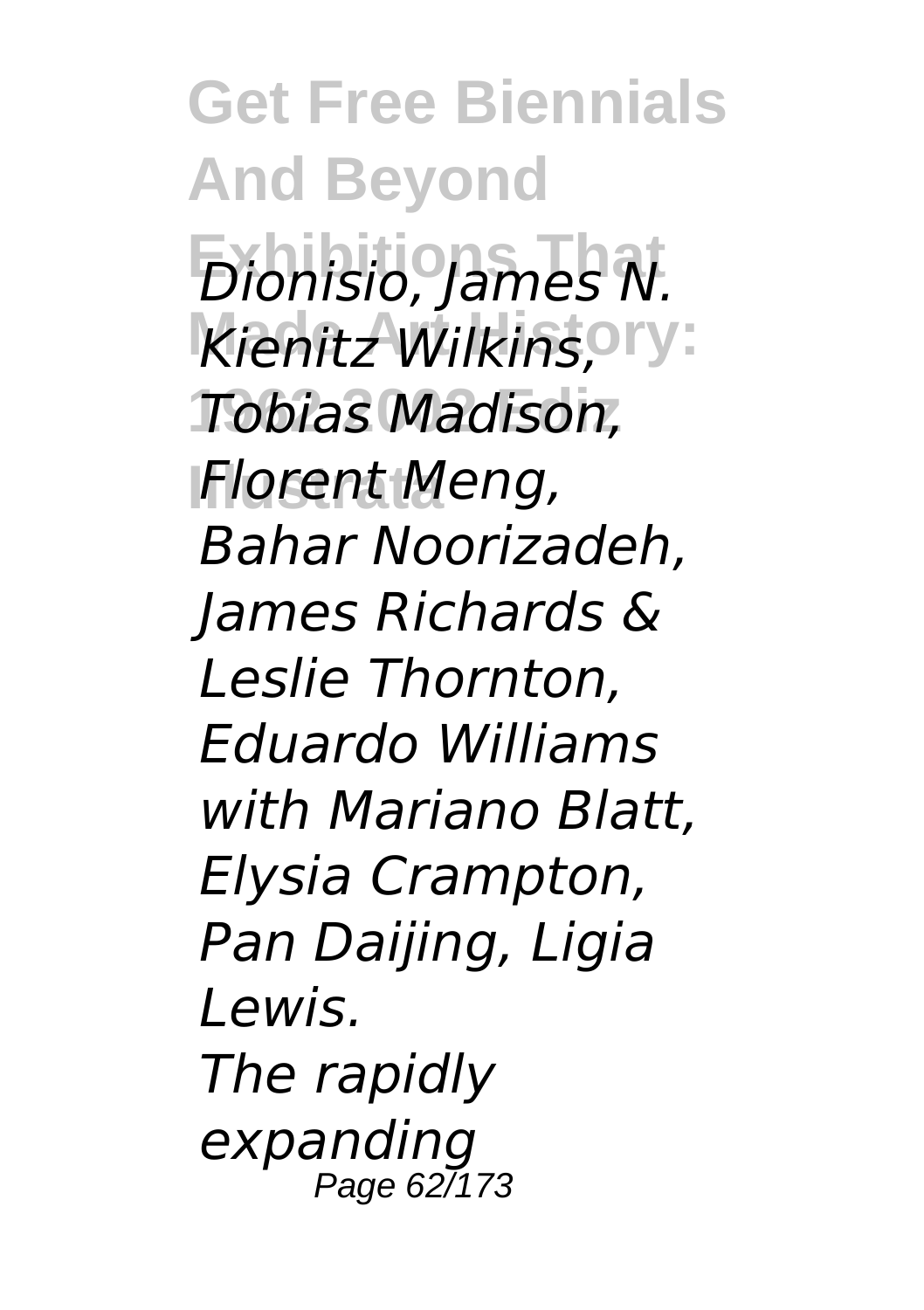**Get Free Biennials And Beyond Exhibitions That** *activities in*  $contemporary$  art and the rising<sup>1</sup> **Illustrata** *number of biennials established in Asia during the last two decades have had significant implications for the construction of contemporary art history. How can we undo the* Page 63/173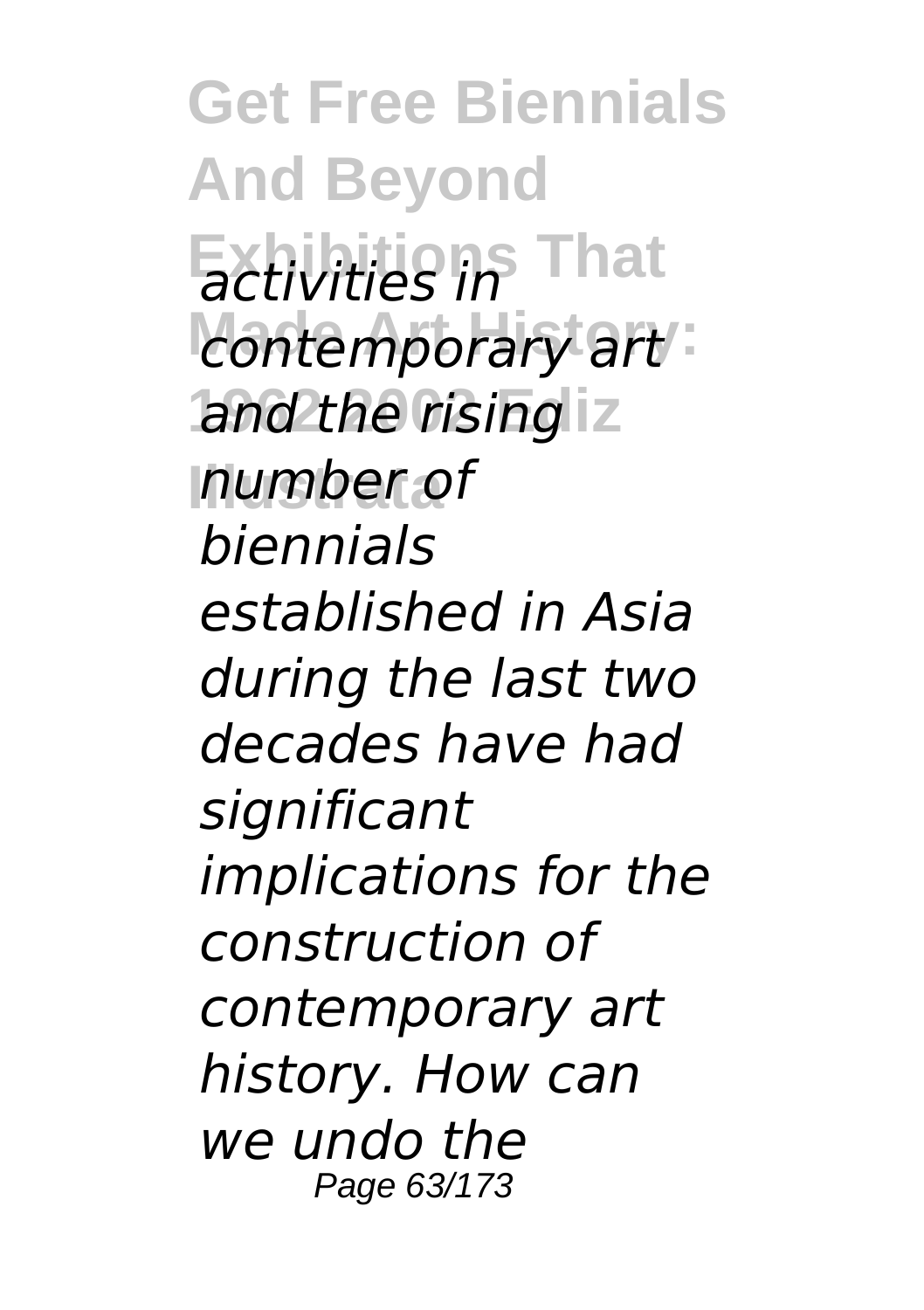**Get Free Biennials And Beyond Exhibitions That** *teleologies of Eurocentric* istory: **1962 2002 Ediz** *modernity? The* **Illustrata** *essays in this volume discuss this topic. "'Thinking contemporary curating' is the first publication to comprehensively explore what is distinctive about contemporary* Page 64/173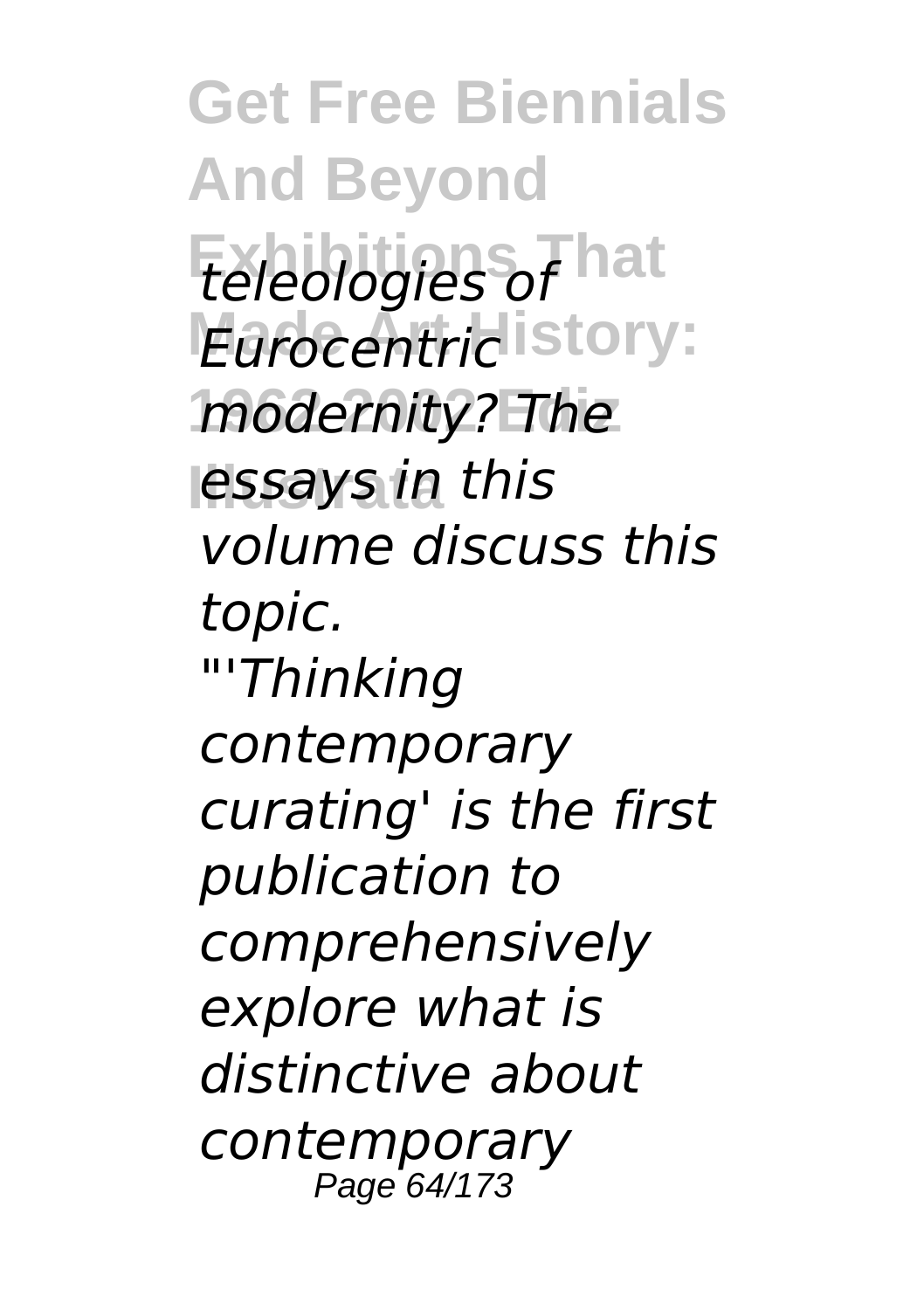**Get Free Biennials And Beyond Exhibitions That** *curatorial thought. In five essays, art*: **1962 2002 Ediz** *historian, critic,* **Illustrata** *and theorist Terry Smith surveys the international landscape of current discourse; explores a number of exhibitions that show contemporaneity in present, recent, and post art;* **P**age 65/173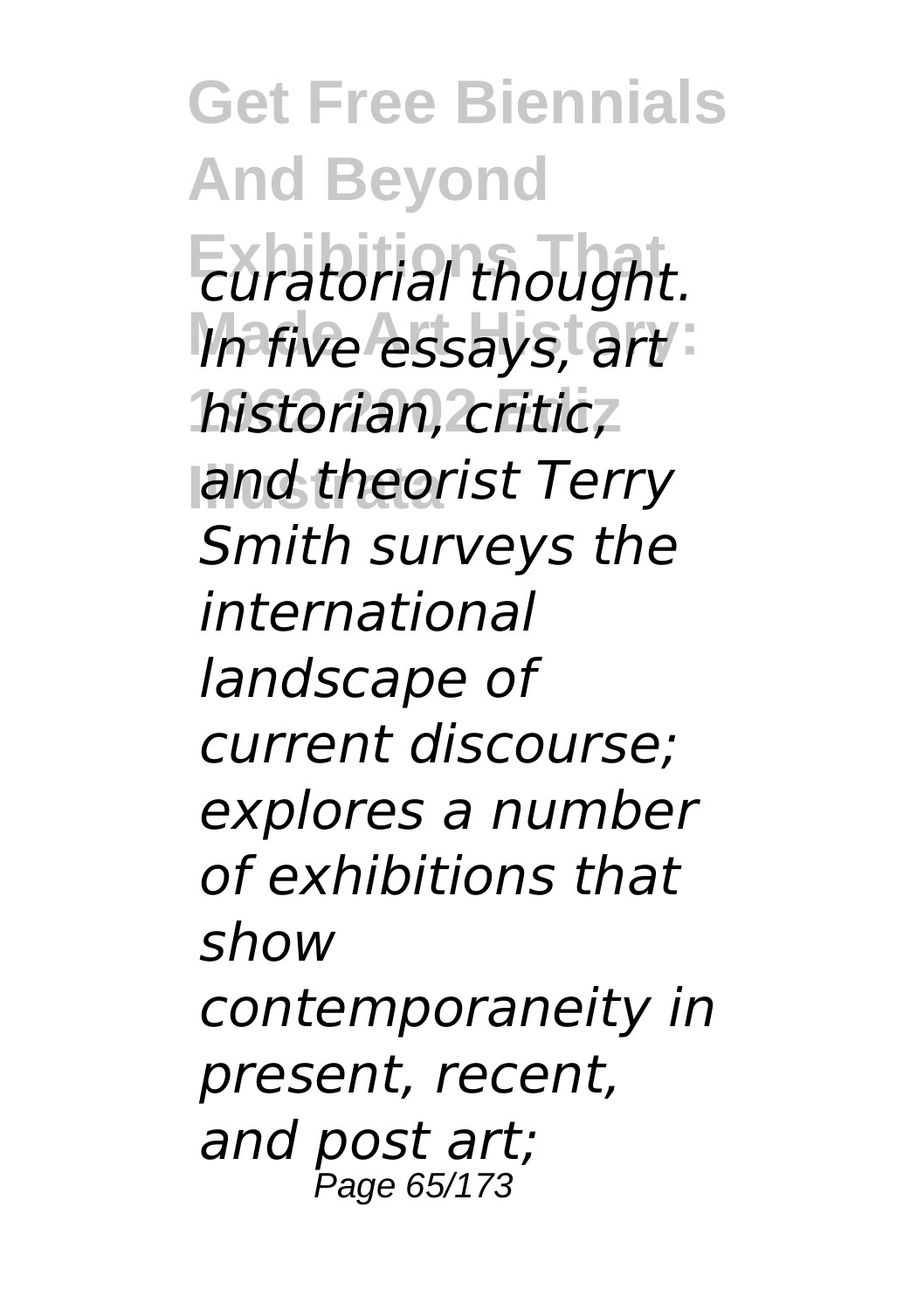**Get Free Biennials And Beyond Exhibitions That** *describes the enormous growth* world-wide of z **Illustrata** *exhibitionary infrastructure and the instability that haunts it; reexamines the phenomenon of artist-curators and curator-artists; and assesses a number of key tendencies in curating - such* Page 66/173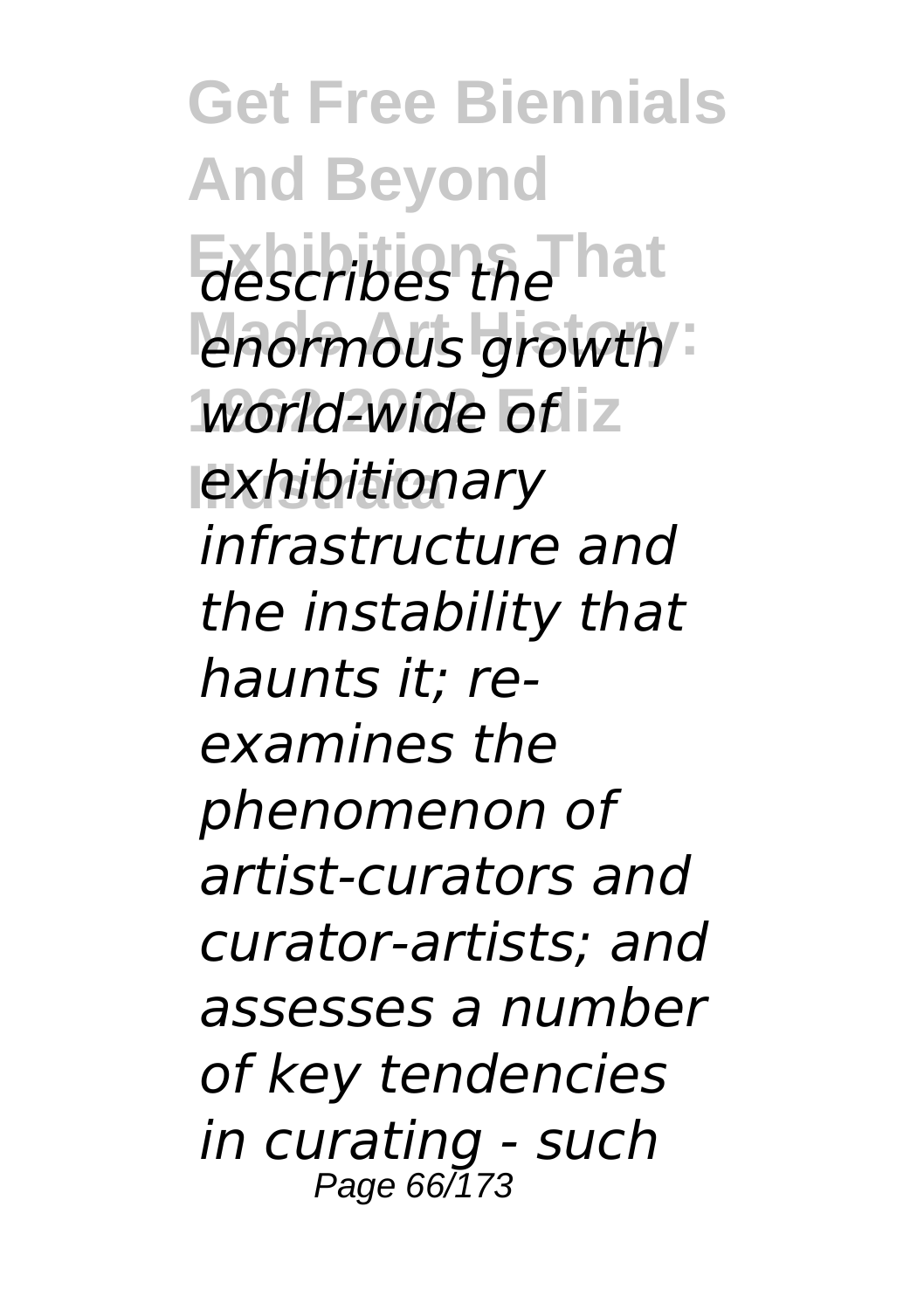**Get Free Biennials And Beyond Exhibitions That** *as the reimagined* museum, the tory: expanded Ediz **Illustrata** *exhibition, historicization and recuration, infrastructural activism, and engaged spectatorship - as responses to contemporary conditions." -- book cover.* Page 67/173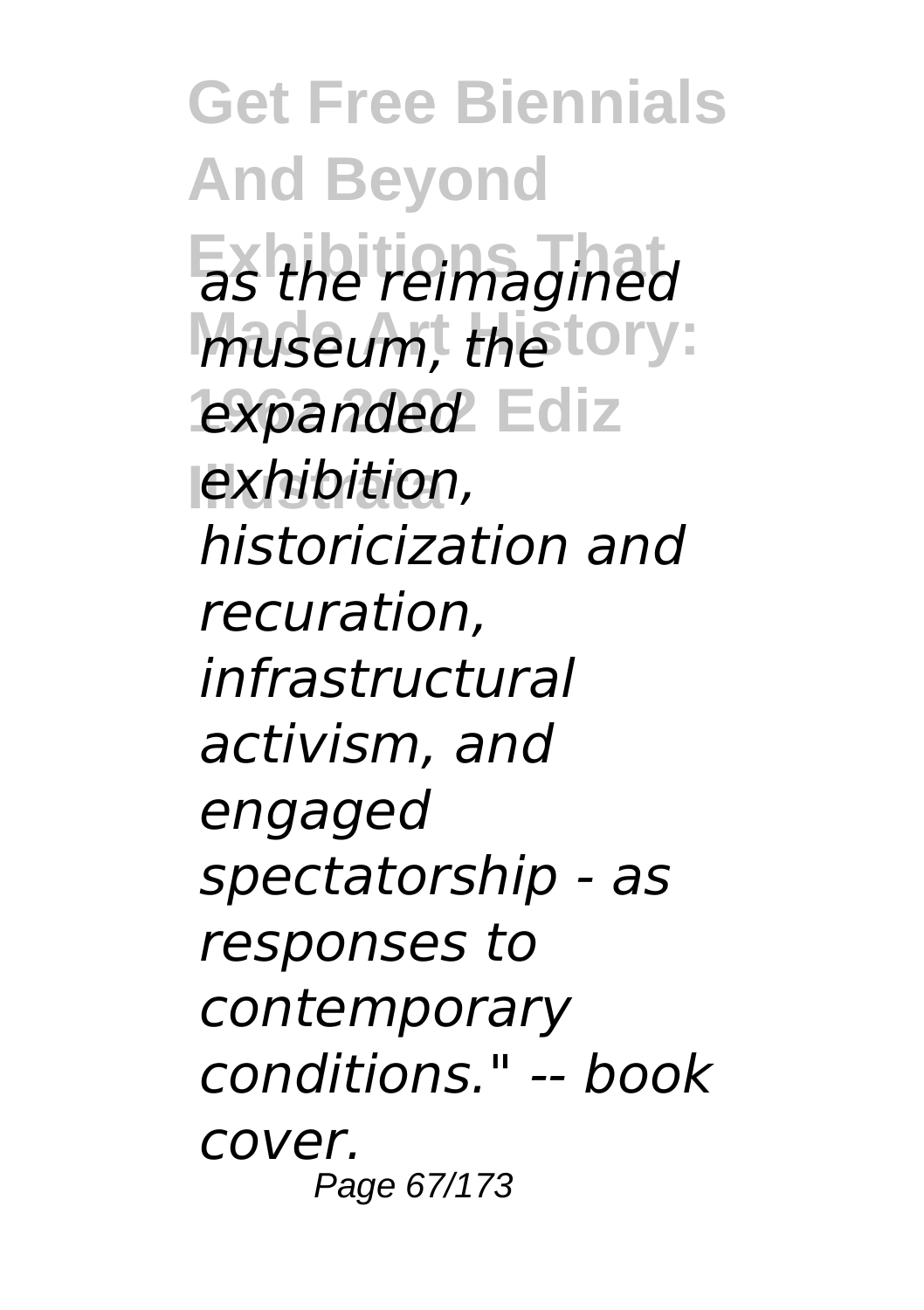**Get Free Biennials And Beyond Exhibitions That** *Art beyond Borders* **Studies on the Ory:** *Biennale* 2 Ediz *<u>Istorie e politiche</u> delle biennali Diverging Curatorial Practices Beyond the Box Biennale de L'image en Mouvement 2018 Salon to Biennial - Exhibitions that Made Art History,* Page 68/173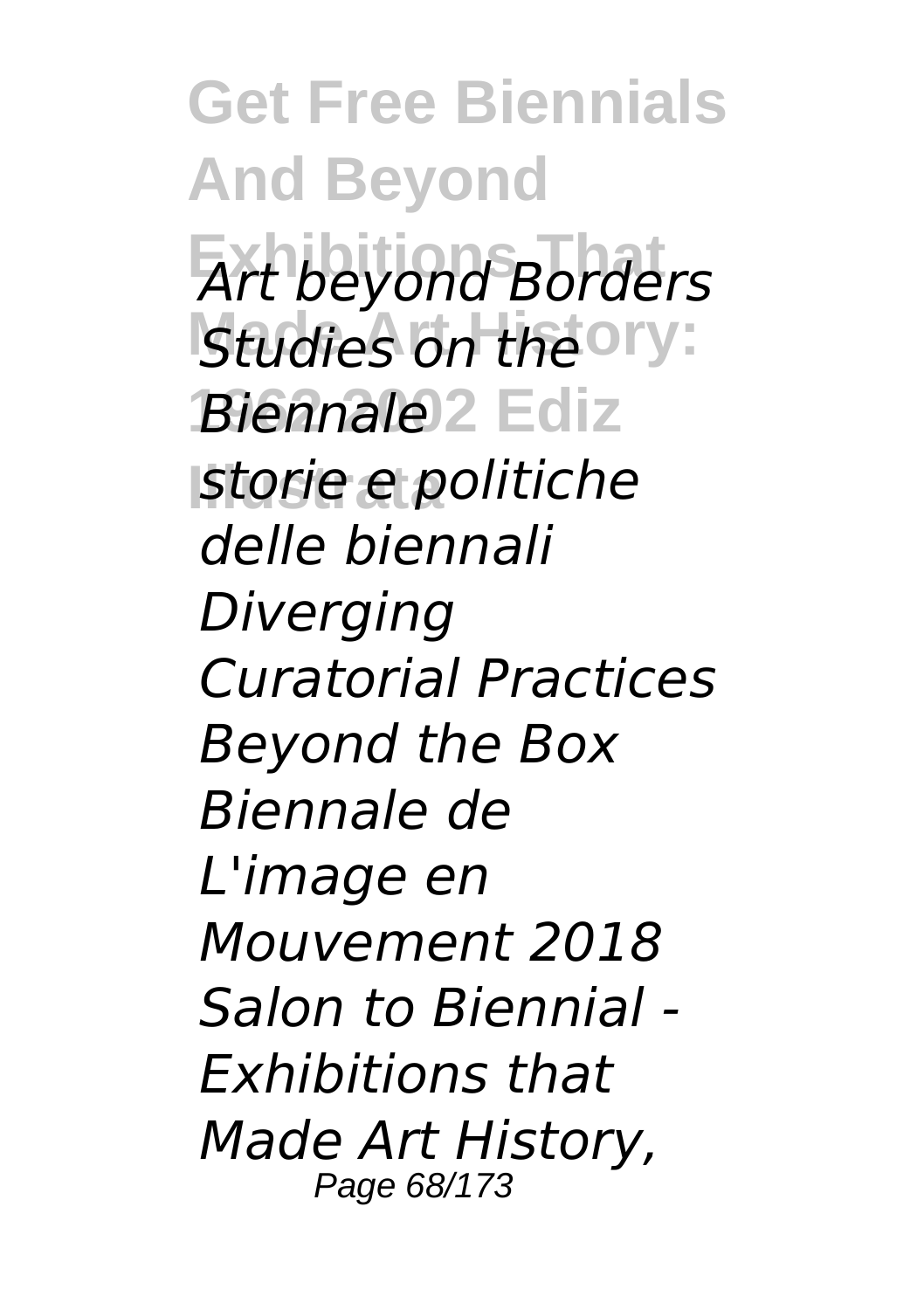**Get Free Biennials And Beyond**  $\nabla$ *bilime* 1: That **Made Art History:** *1863-1959* **Produced in** diz *<u>conjunction</u>* with *the FotoFest Biennial 2020 exhibition, the African Cosmologies book will feature essays by leading scholars in the* Page 69/173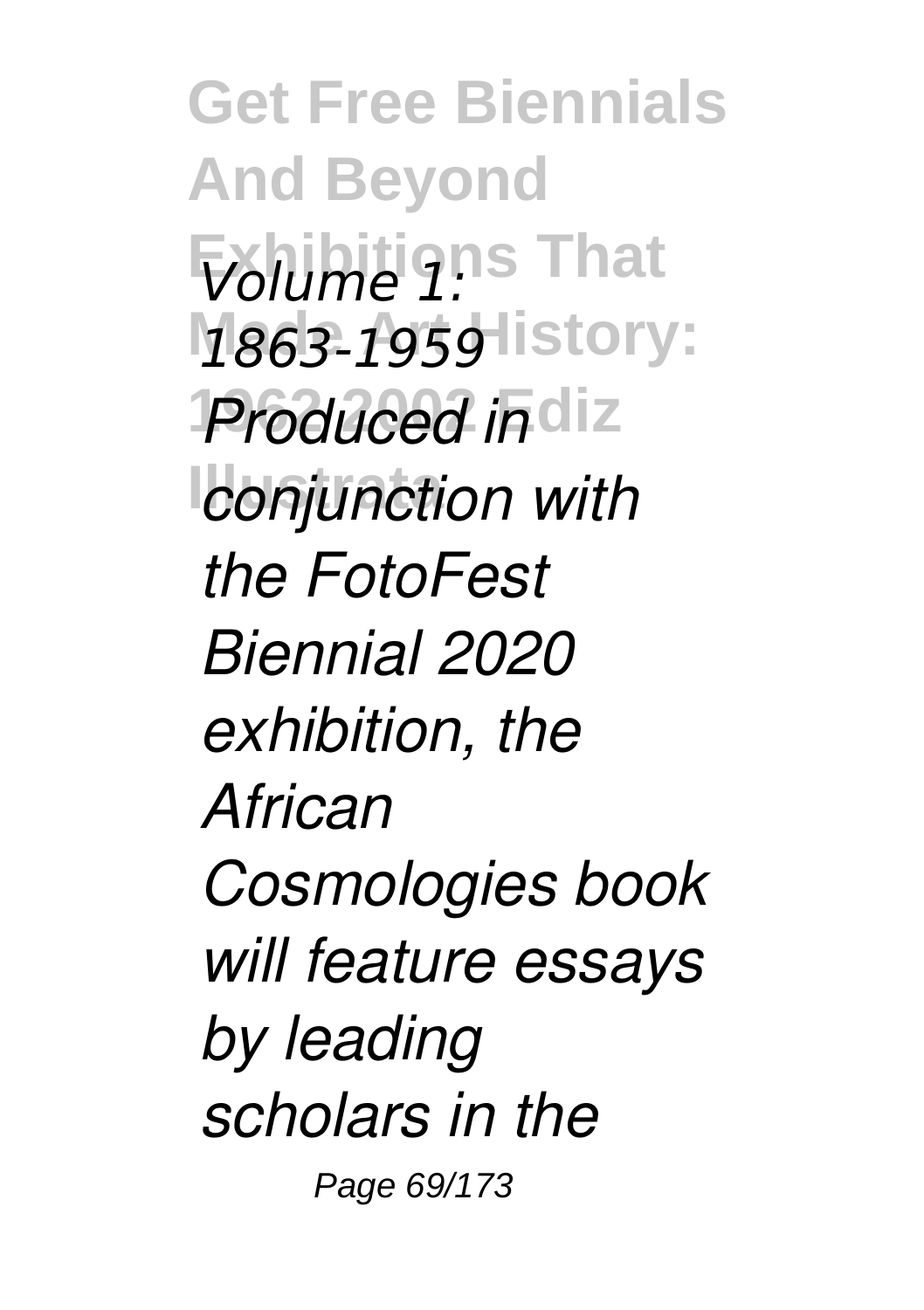**Get Free Biennials And Beyond Exhibitions That** *fields of contemporary art,* **1962 2002 Ediz** *photography, and* **Illustrata** *cultural studies. Images of installations, photography, film, and video works by artists will highlight the range of interdisciplinary approaches that* Page 70/173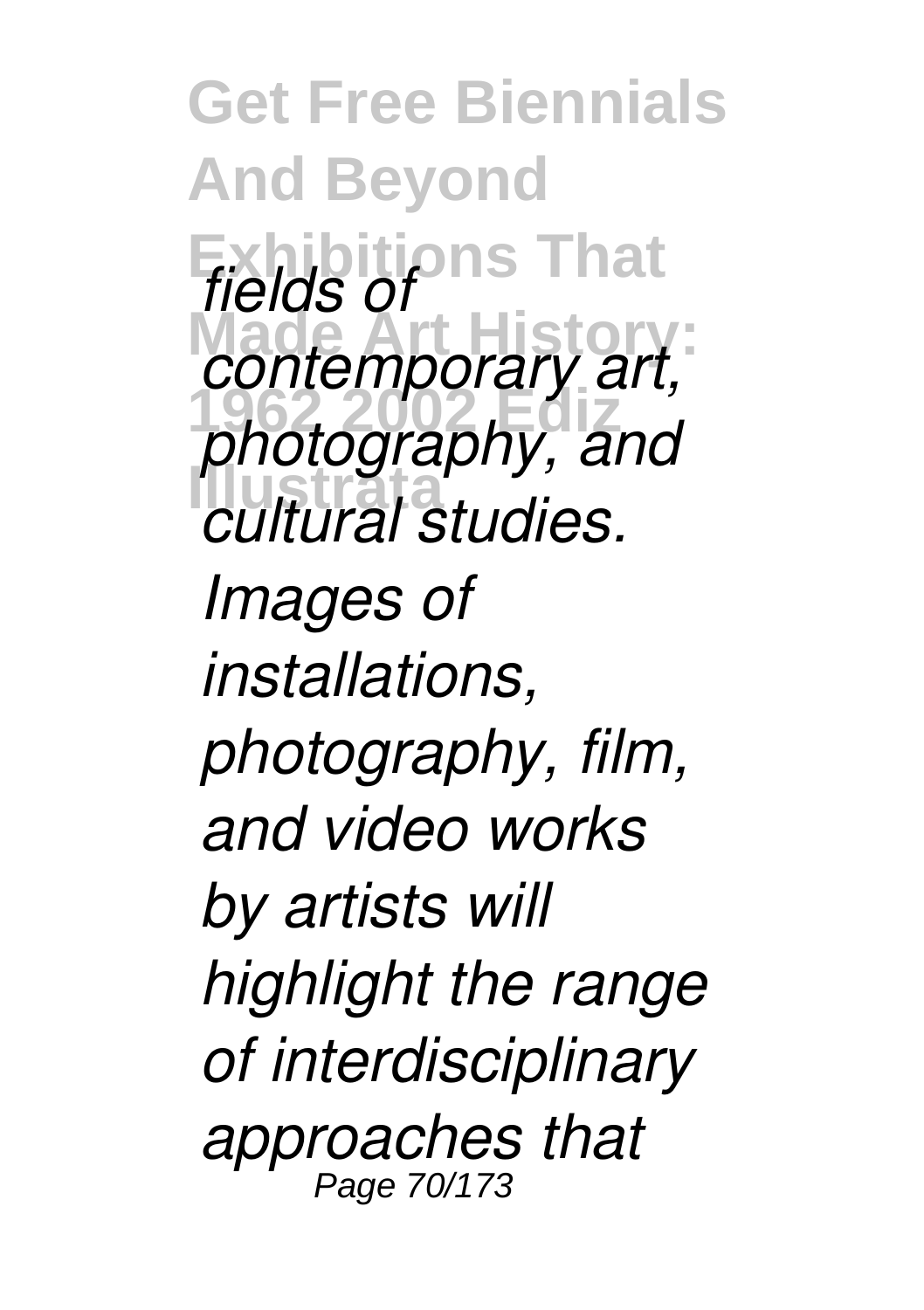**Get Free Biennials And Beyond Exhibitions That** *are represented in* **Made Art History:** *the Biennial* **1962 2002 Ediz** *exhibition. African Cosmologies: Photography, Time, and the Other is co-edited by Autograph ABP Director, Mark Sealy MBE, and FotoFest Executive Director,* Page 71/173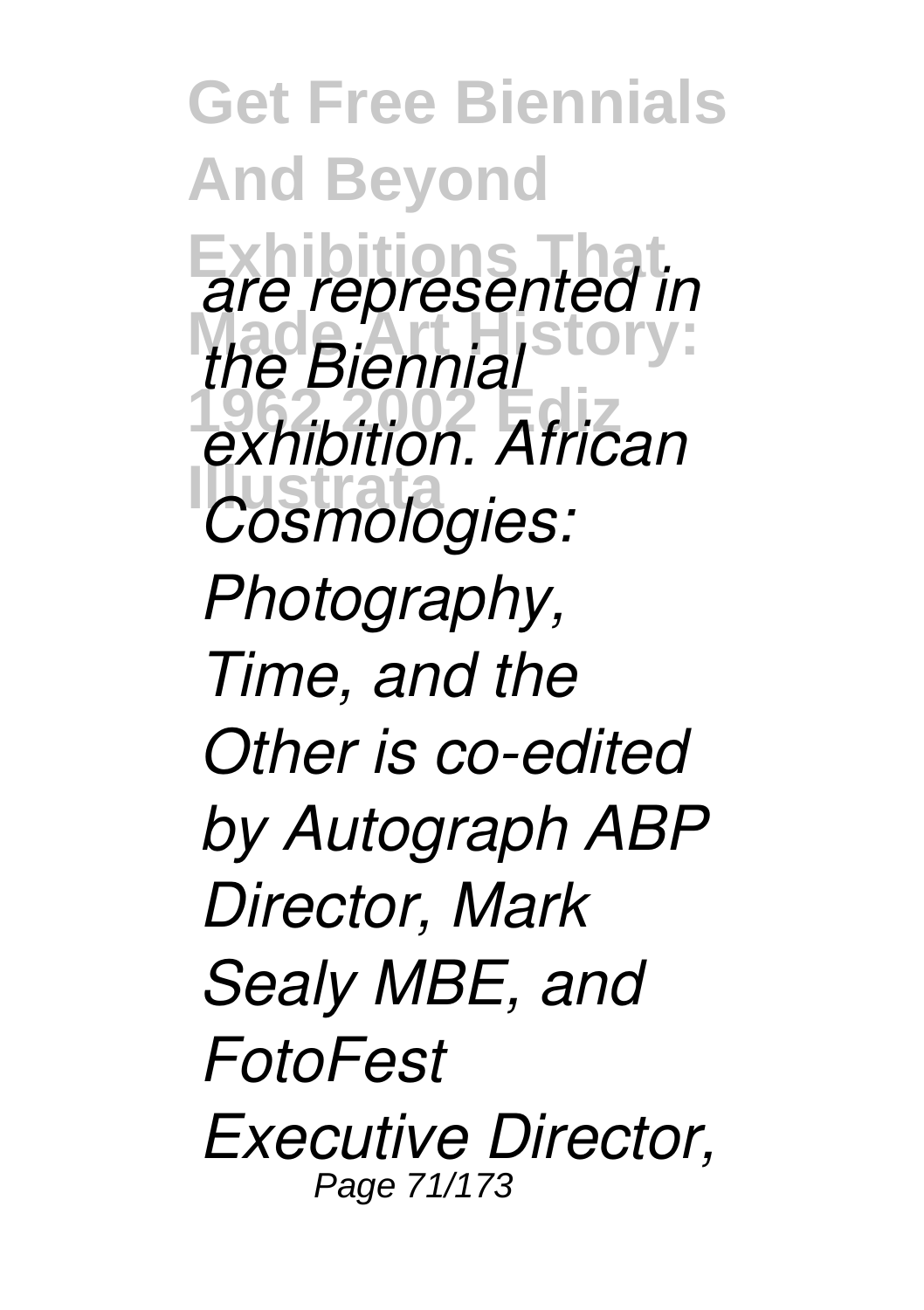**Get Free Biennials And Beyond** *Steven Evans.* **Made Art History:** *Manifesta, the first* **1962 2002 Ediz** *itinerant European* **Illustrata** *Biennial for Contemporary Art, emerged in a postwall, globalizing Europe. Founded in 1993, it organized traveling exhibitions aimed at providing a new* Page 72/173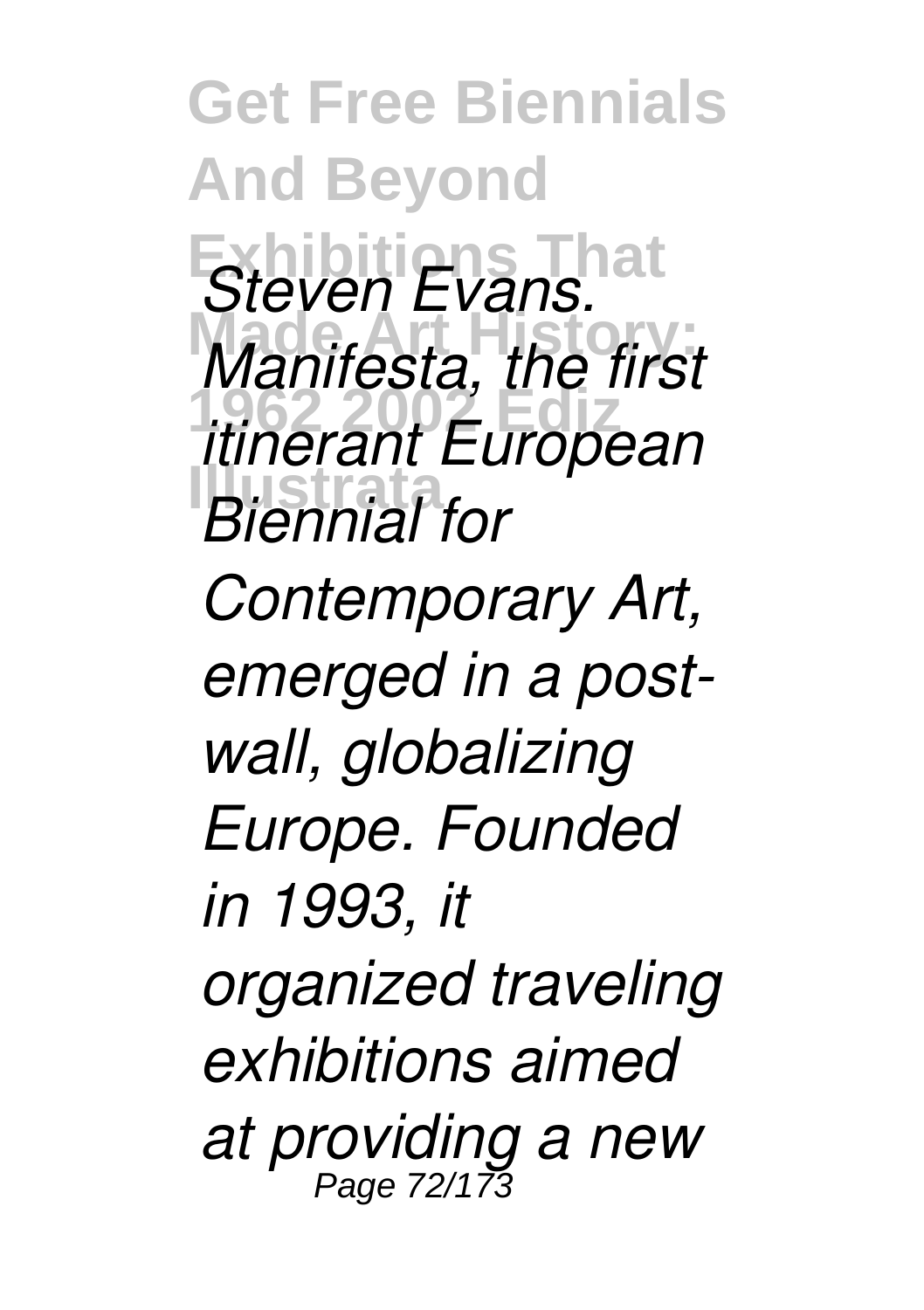**Get Free Biennials And Beyond** *framework for* at **Made Art History:** *cultural exchange* **1962 2002 Ediz** *and collaboration* **Illustrata** *between artists and curators from across the continent. The Manifesta Decade marks Manifesta's ten years of exhibits with original essays,* Page 73/173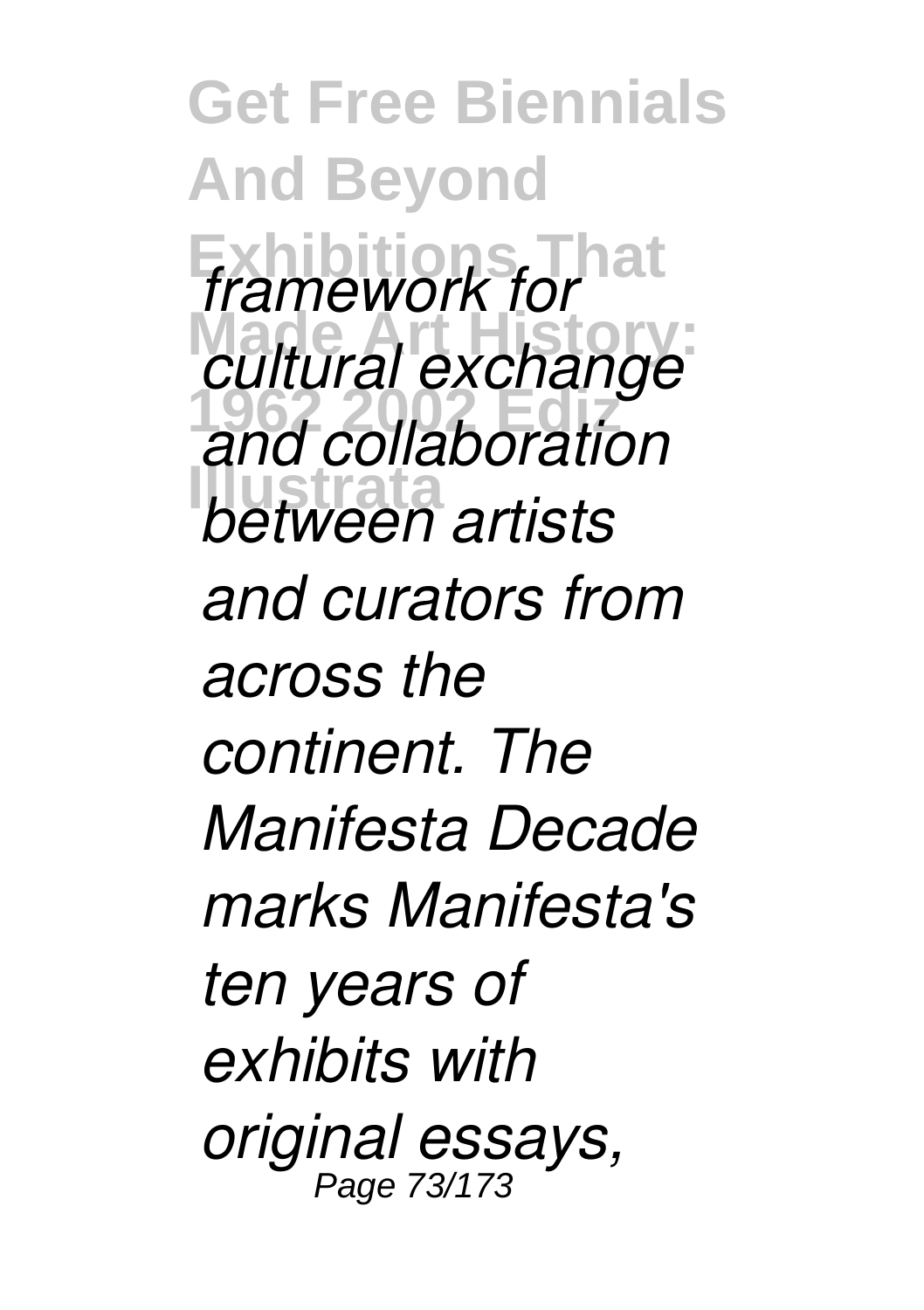**Get Free Biennials And Beyond Exhibitions That** *unpublished* **Made Art History:** *images, and texts* **1962 2002 Ediz** *that not only* **Illustrata** *document the different Manifesta exhibits but also examine the cultural, curatorial, and political terrain of the Europe from which they sprang.Including*  $Pa\bar{a}e$  74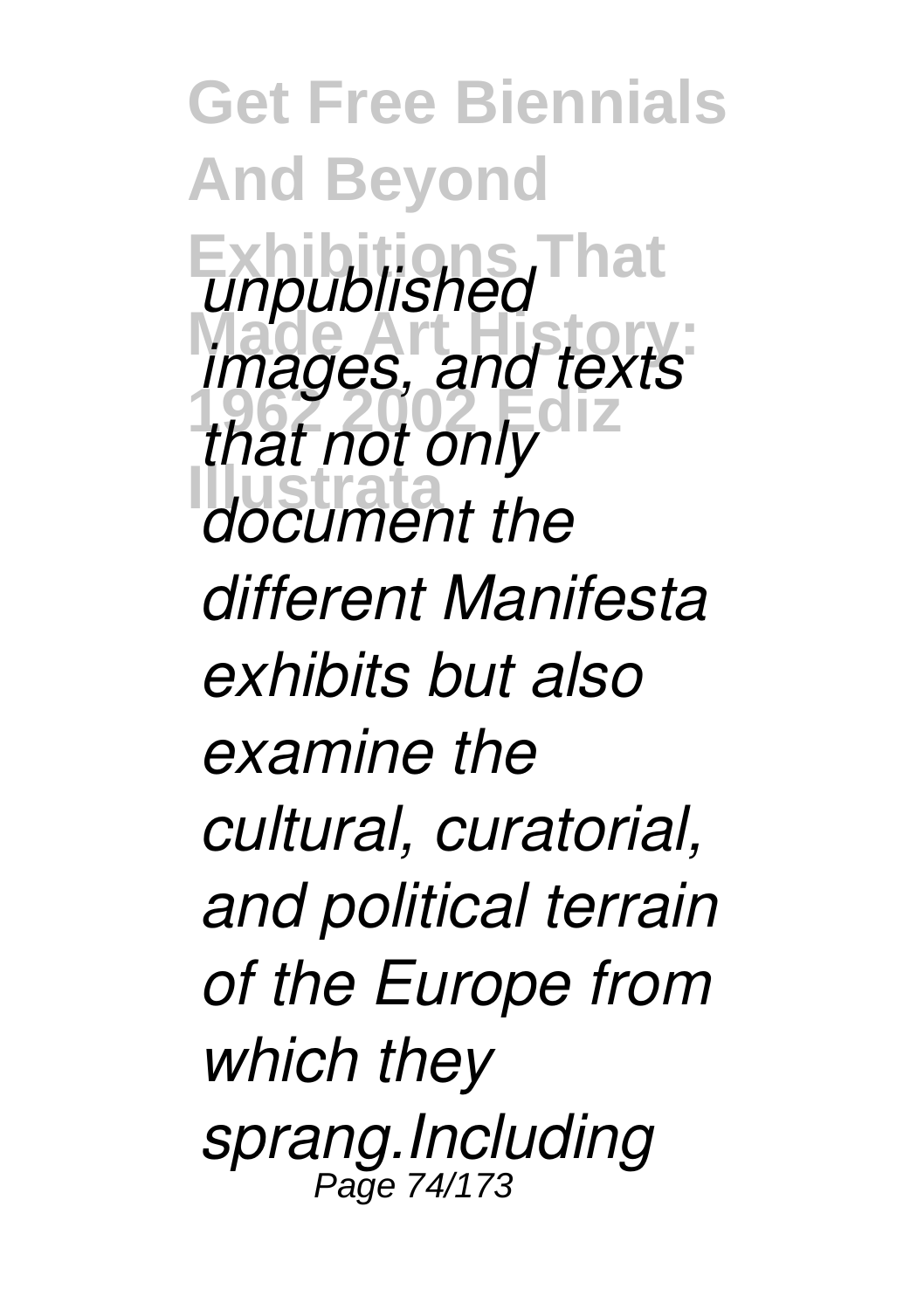**Get Free Biennials And Beyond Exhibitions That** *contributions from* **Made Art History:** *philosophers,* **1962 2002 Ediz** *historians, and* **Illustrata** *anthropologists, interviews with architect Rem Koolhaas and historian Jacques Le Goff, and essays by such curators and writers as Okwui* Page 75/173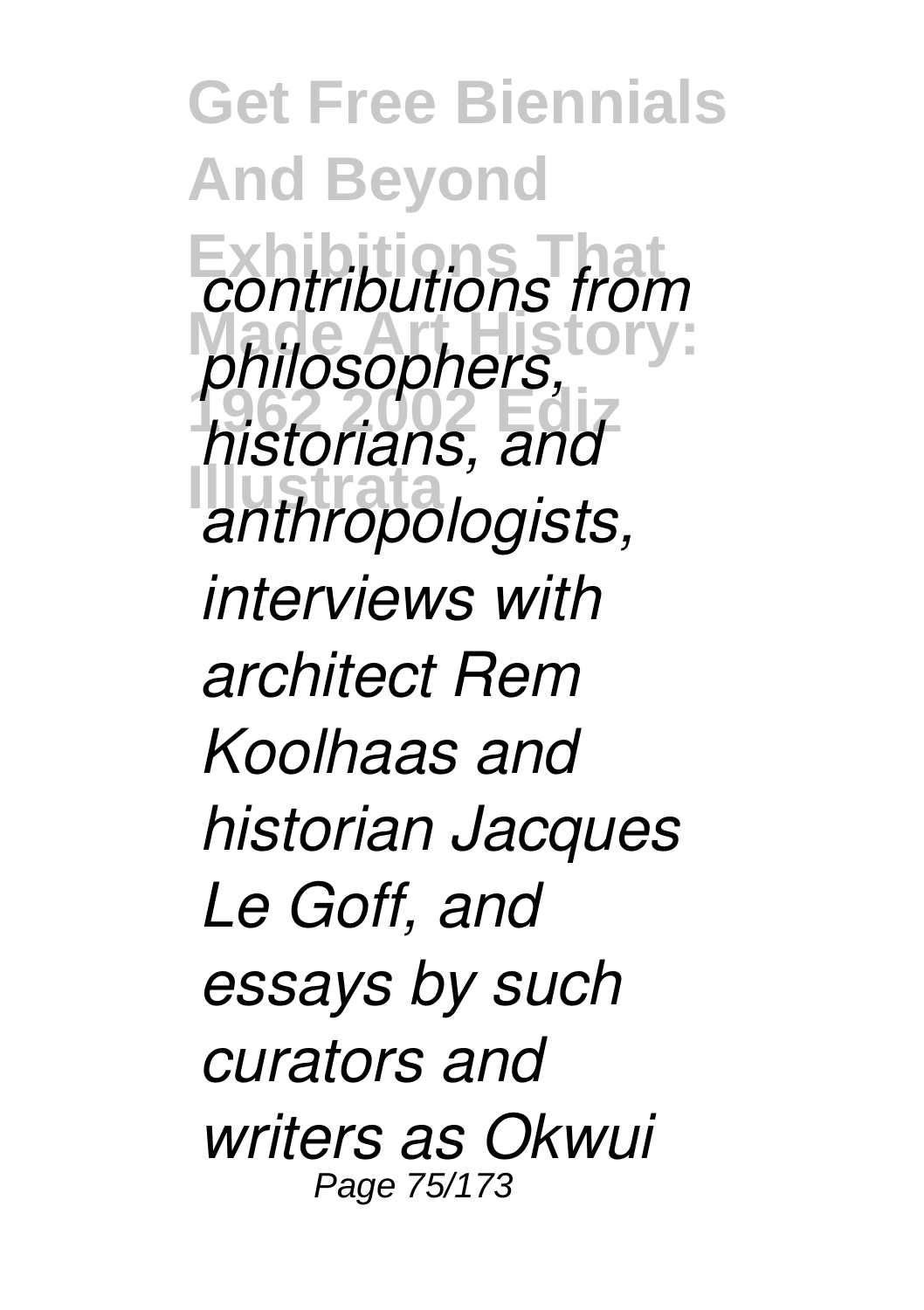**Get Free Biennials And Beyond Exhibitions That** *Enwezor, Boris Groys, Maria*<sup>ory:</sup> **1962 2002 Ediz** *Hlavajova, and* **Hans Ulrich Obrist,** *the collection traces the cultural and political developments of Europe in the 1990s. It reflects the debates incited by exhibitions such* Page 76/173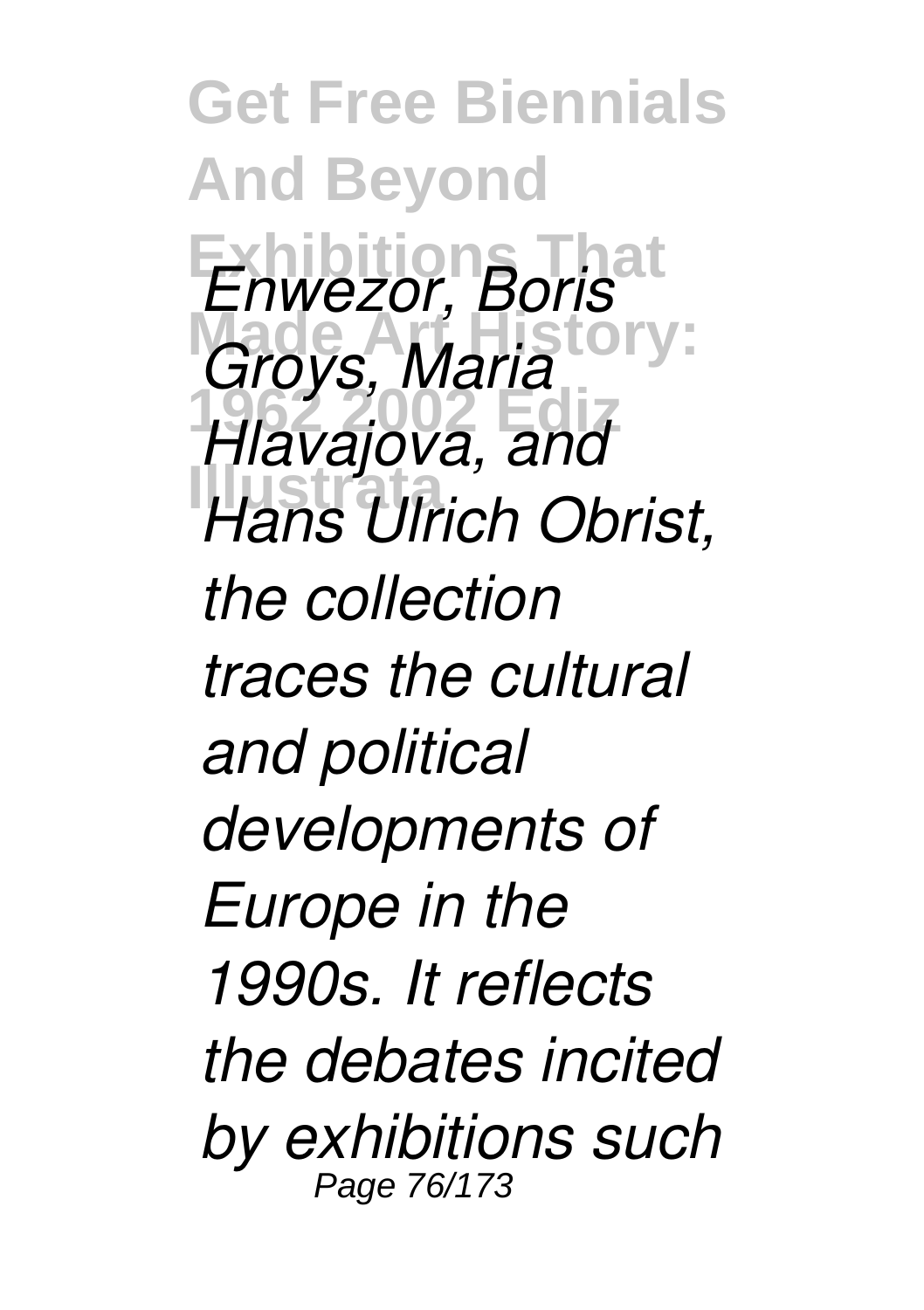**Get Free Biennials And Beyond Exhibitions That** *as Magiciens de la* **Made Art History:** *Terre, Documenta,* **1962 2002 Ediz** *and After the Wall* and explores the *changing roles of curators and artists in the new geopolitical context. The issues discussed include the effect of communism's* Page 77/173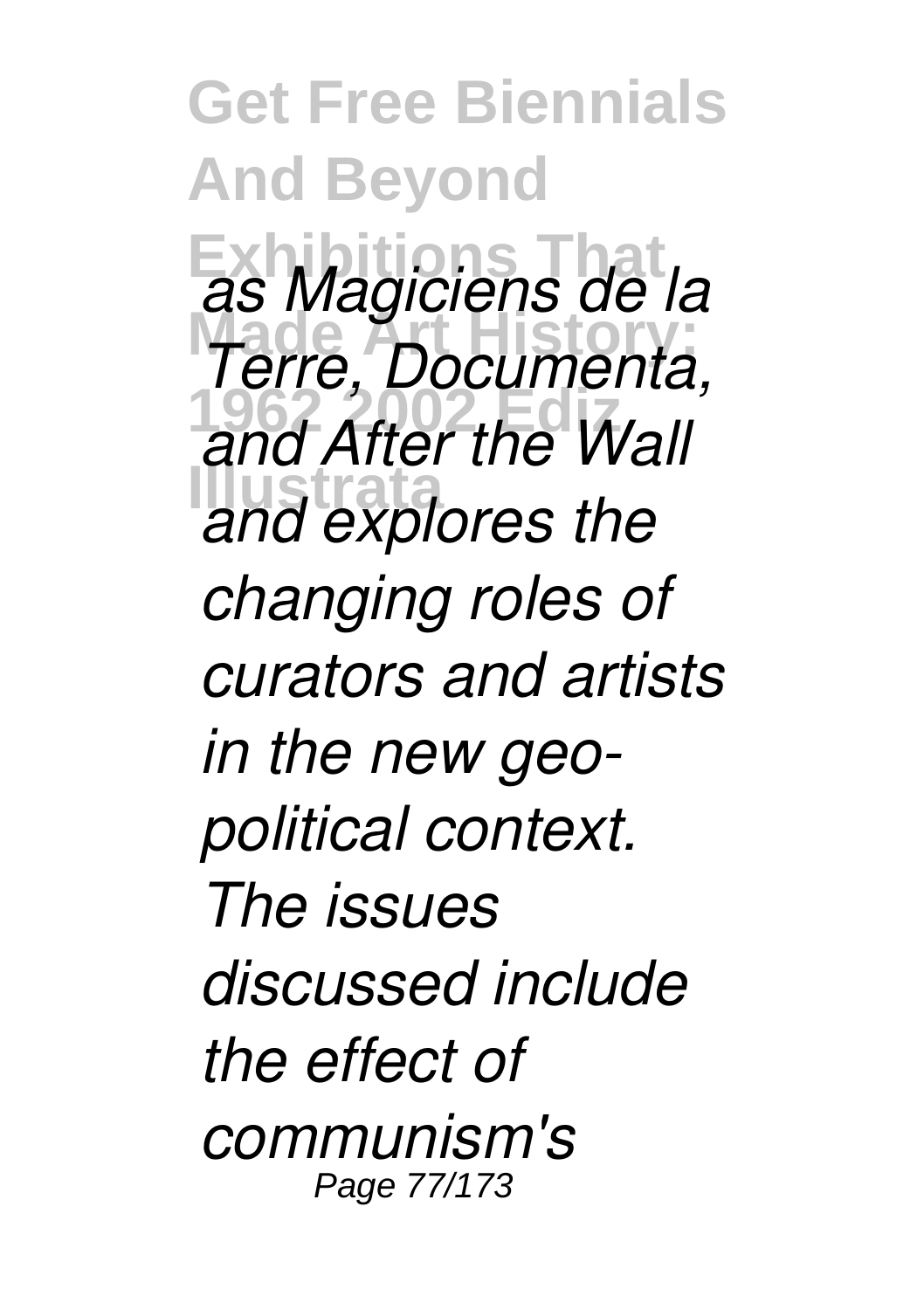**Get Free Biennials And Beyond Exhibitions That** *collapse on Eastern Europe,* **1962 2002 Ediz** *the role of Illennials in the context of globalization, and the ephemerality of exhibitions versus the permanence of the museum. The book's second* Page 78/173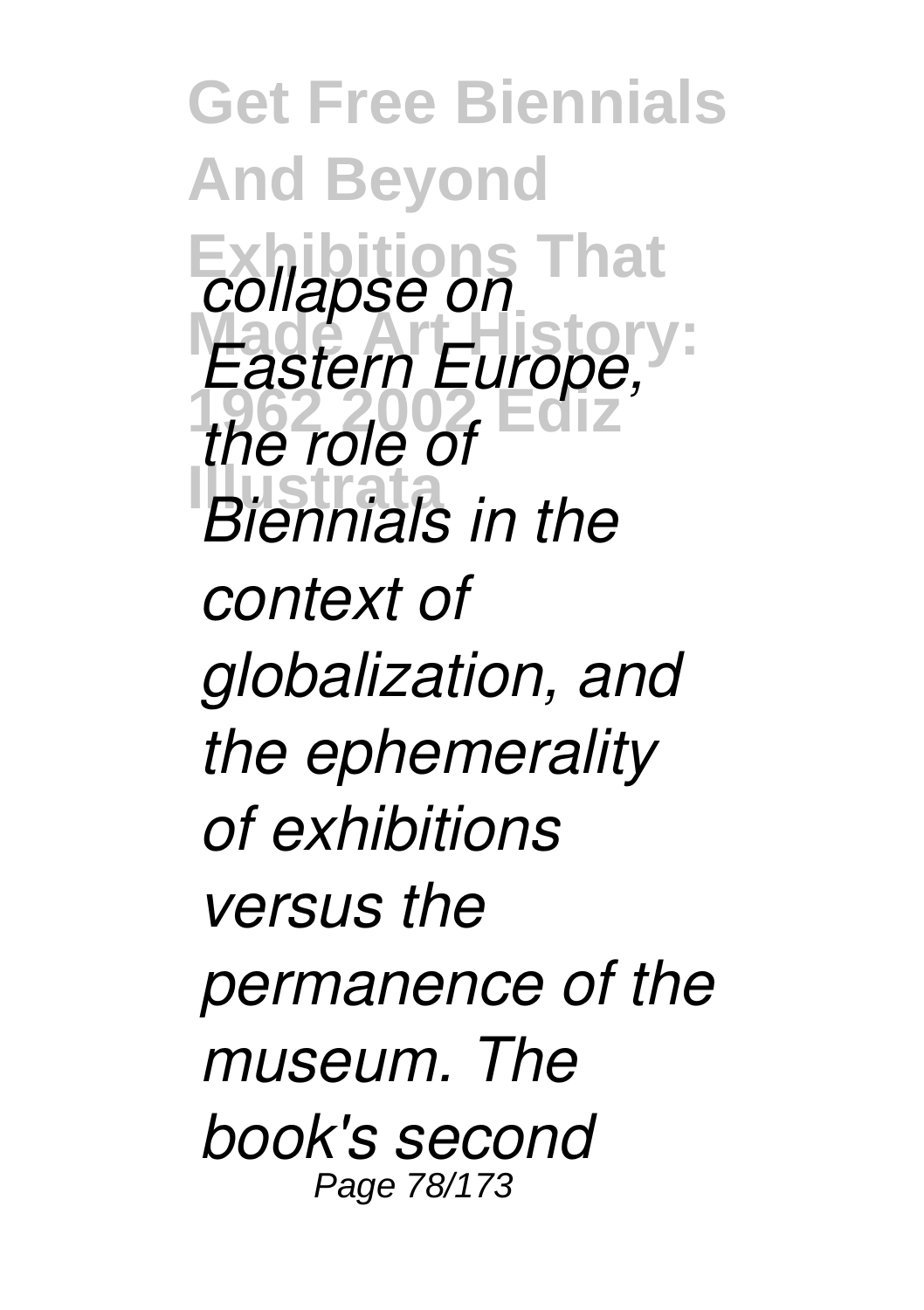**Get Free Biennials And Beyond Exhibition** traces the *history of* **1962 2002 Ediz** *Manifesta, from its* **Illustrata** *conceptual foundations and contributions to artistic practices of the 1990s to the relationship of a roving Biennial to themes of multiculturalism,* Page 79/173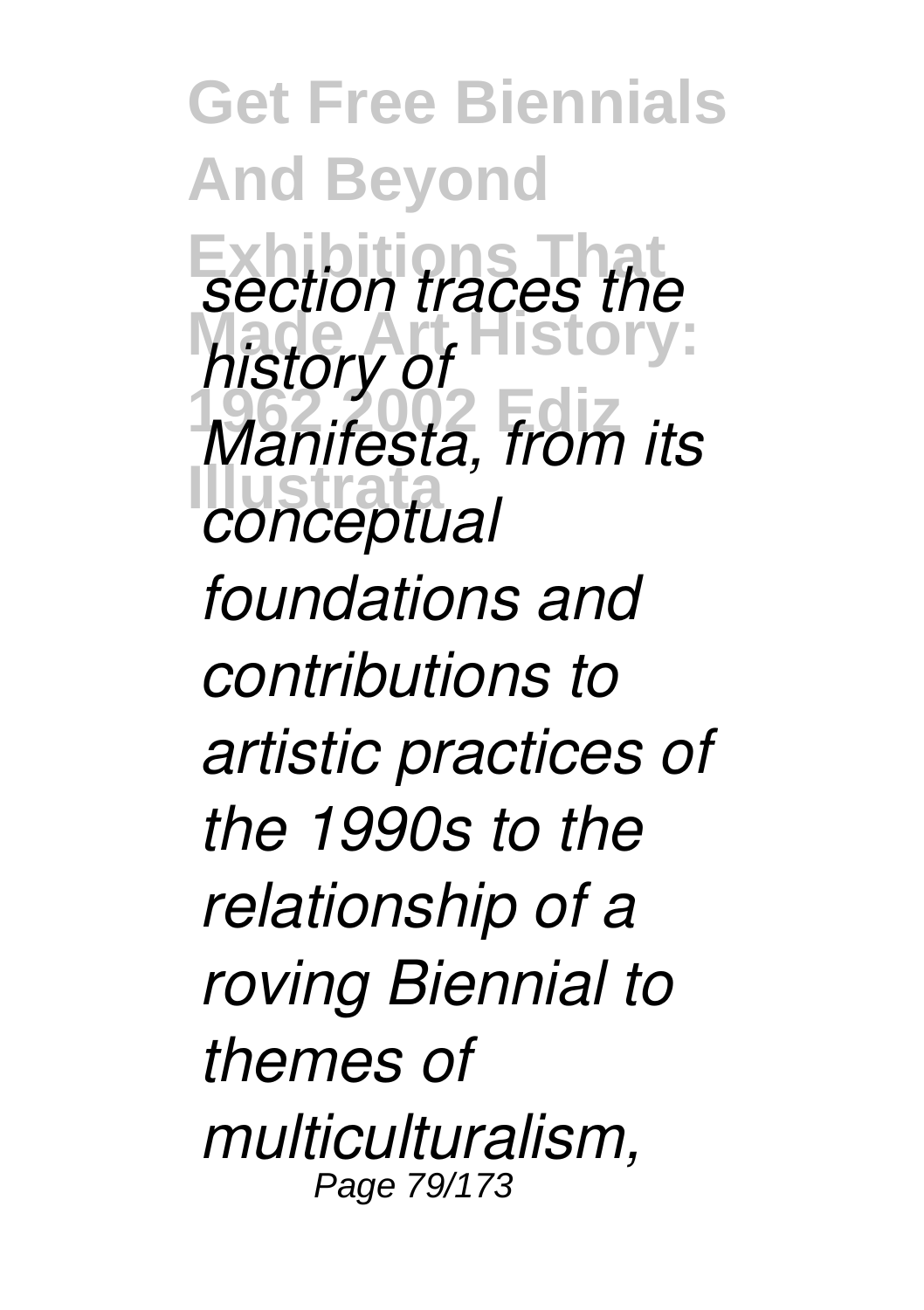**Get Free Biennials And Beyond** *<i>migration and* <sup>at</sup> *diaspora. At a*<sup>ory:</sup> moment when<sup>z</sup> **Illustrata** *biennials continue to proliferate worldwide, The Manifesta Decade takes Manifesta as a case study to look critically at the landscape from which new* Page 80/173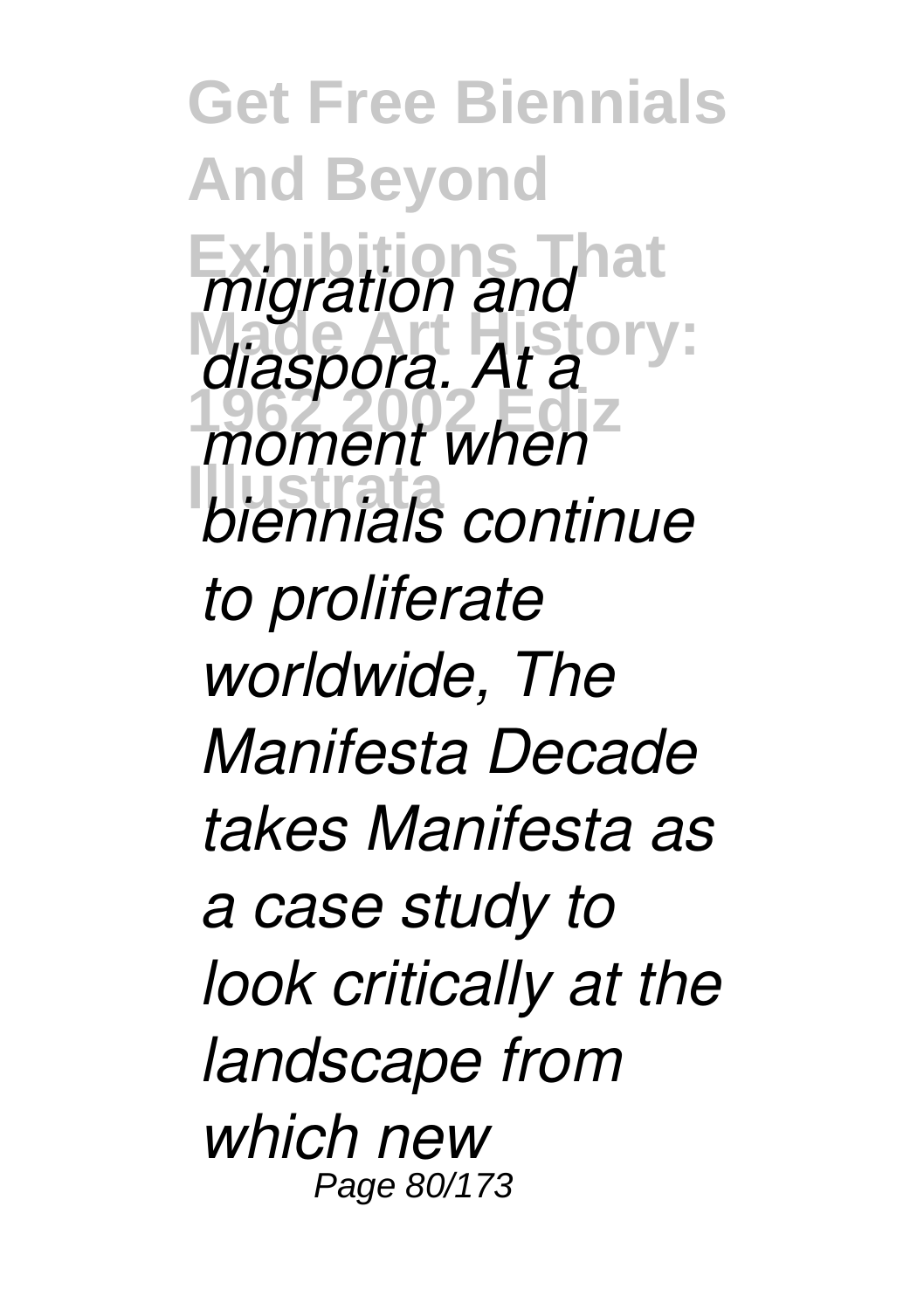**Get Free Biennials And Beyond Exhibitions That** *exhibition paradigms have* **1962 2002 Ediz** *emerged. The* **Illustrata** *book's 100 images, both color and black and white, include unpublished installation shots of each Manifesta exhibition.Copublis hed with* Page 81/173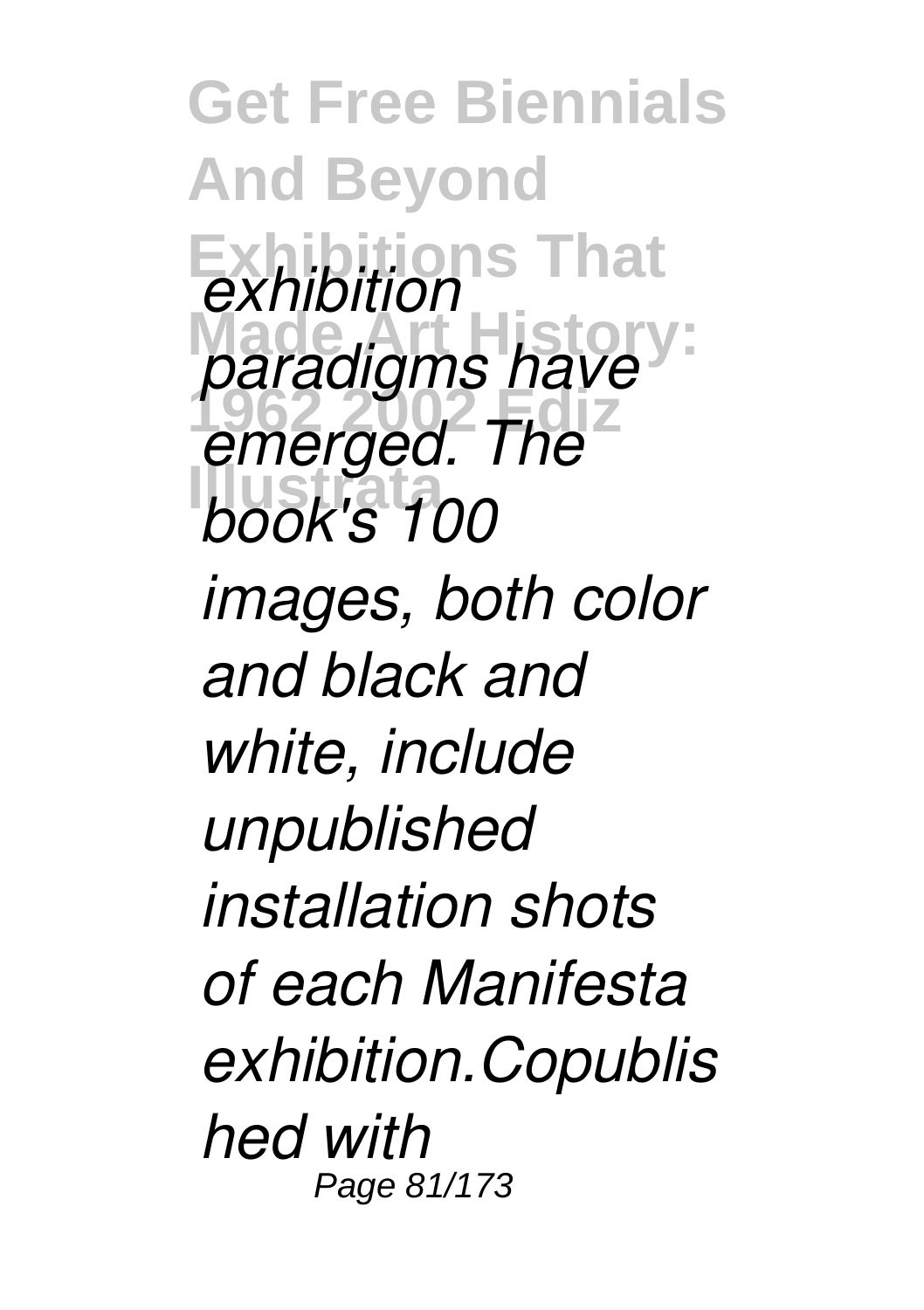**Get Free Biennials And Beyond Exhibitions That** *Roomade, Brussels, in* story: **1962 2002 Ediz** *collaboration with* **Illustrata** *the International Foundation Manifesta, Amsterdam. Mapplethorpe presents an astonishing photographic study of black men* Page 82/173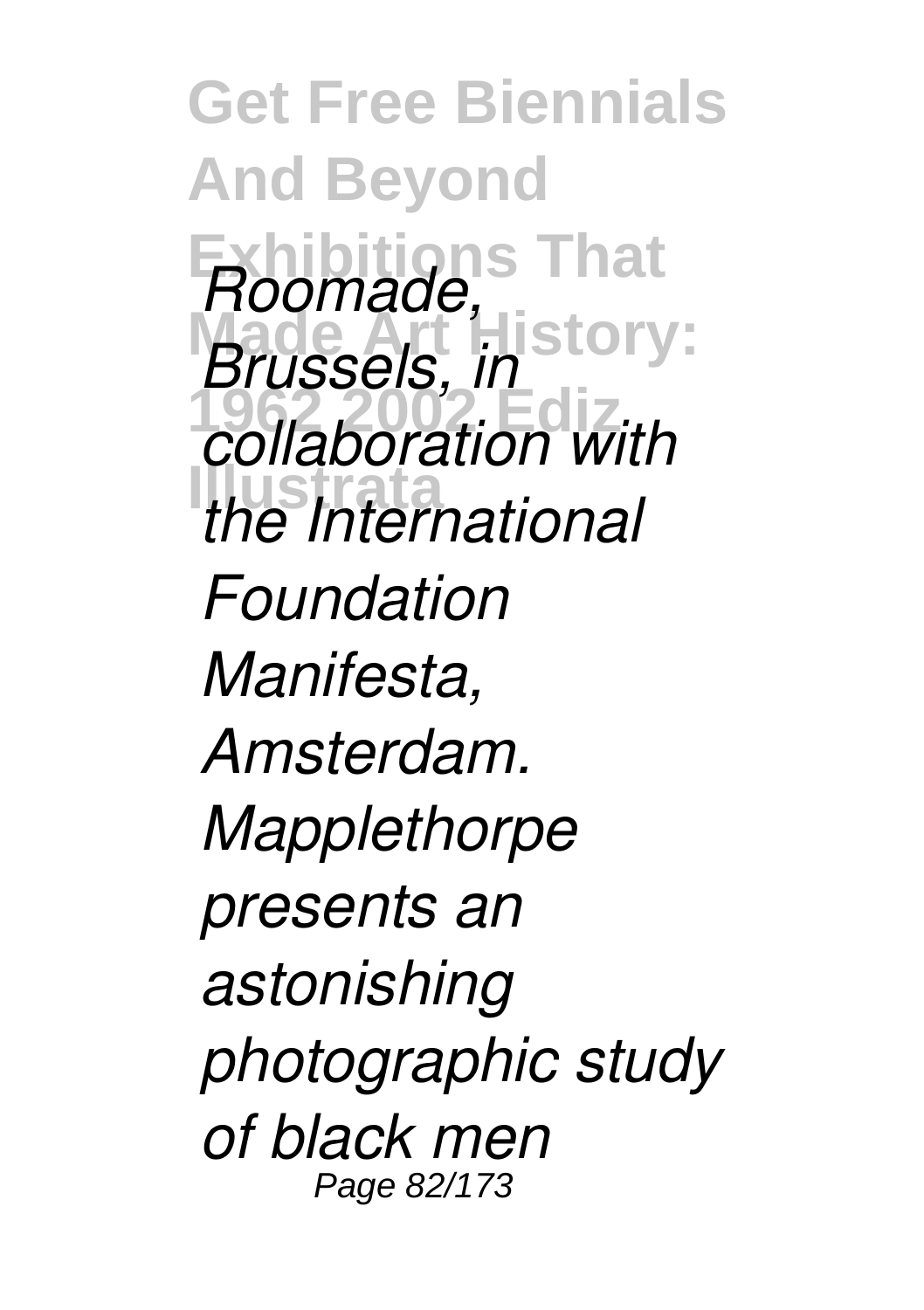**Get Free Biennials And Beyond** *today. In their* hat **Made Art History:** *diversity, impact,* **1962 2002 Ediz** *erotic appeal and* **Illustrata** *deep humanity, these photographs constitute a stunning celebration of the contemporary black male. Blackand-white photos throughout.* Page 83/173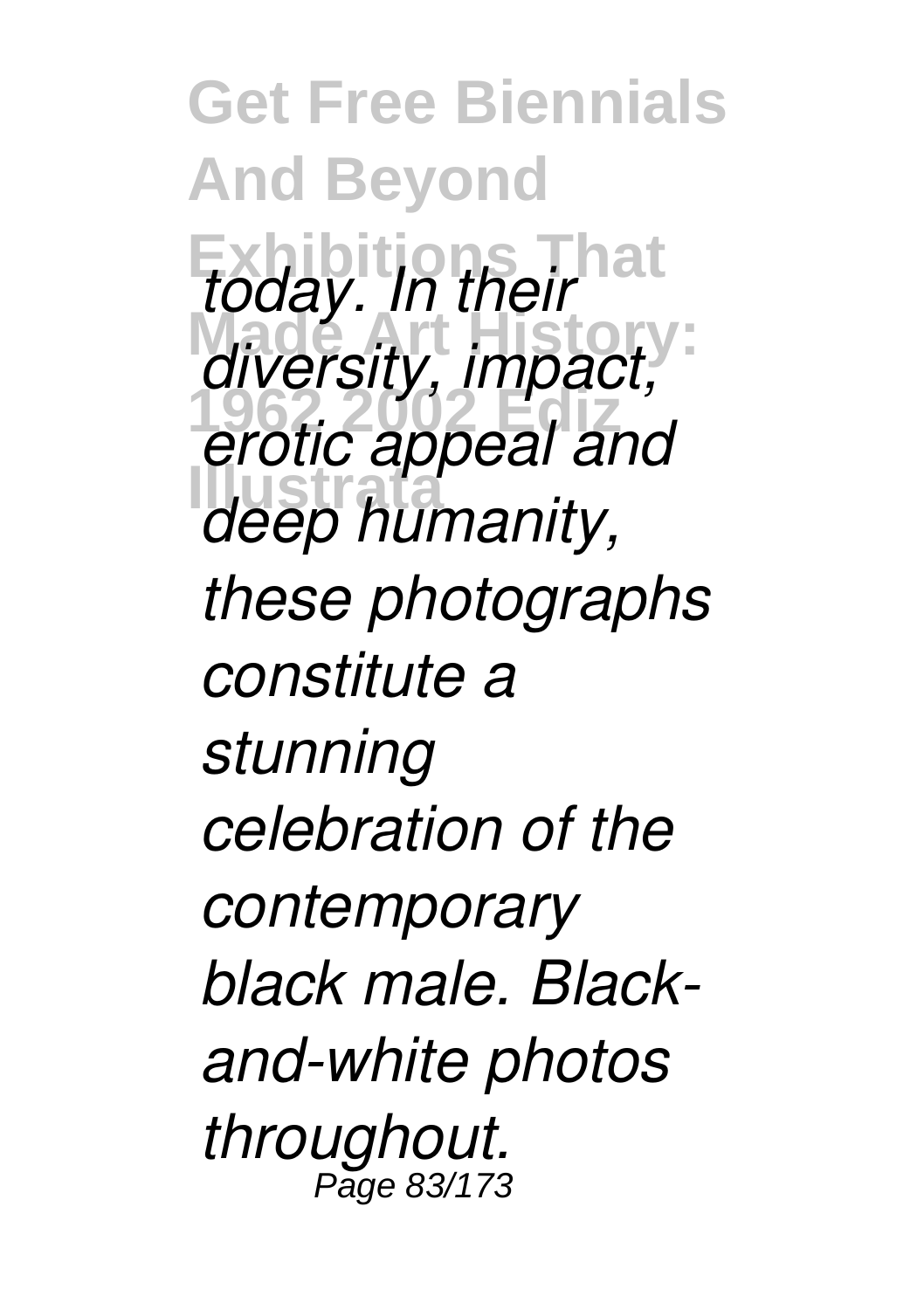**Get Free Biennials And Beyond Exhibitions That** *Contemporary art* **Made Art History:** *biennials are sites* **1962 2002 Ediz** *of prestige,* **Illustrata** *innovation and experimentation, where the category of art is meant to be in perpetual motion, rearranged and redefined, opening itself to the world* Page 84/173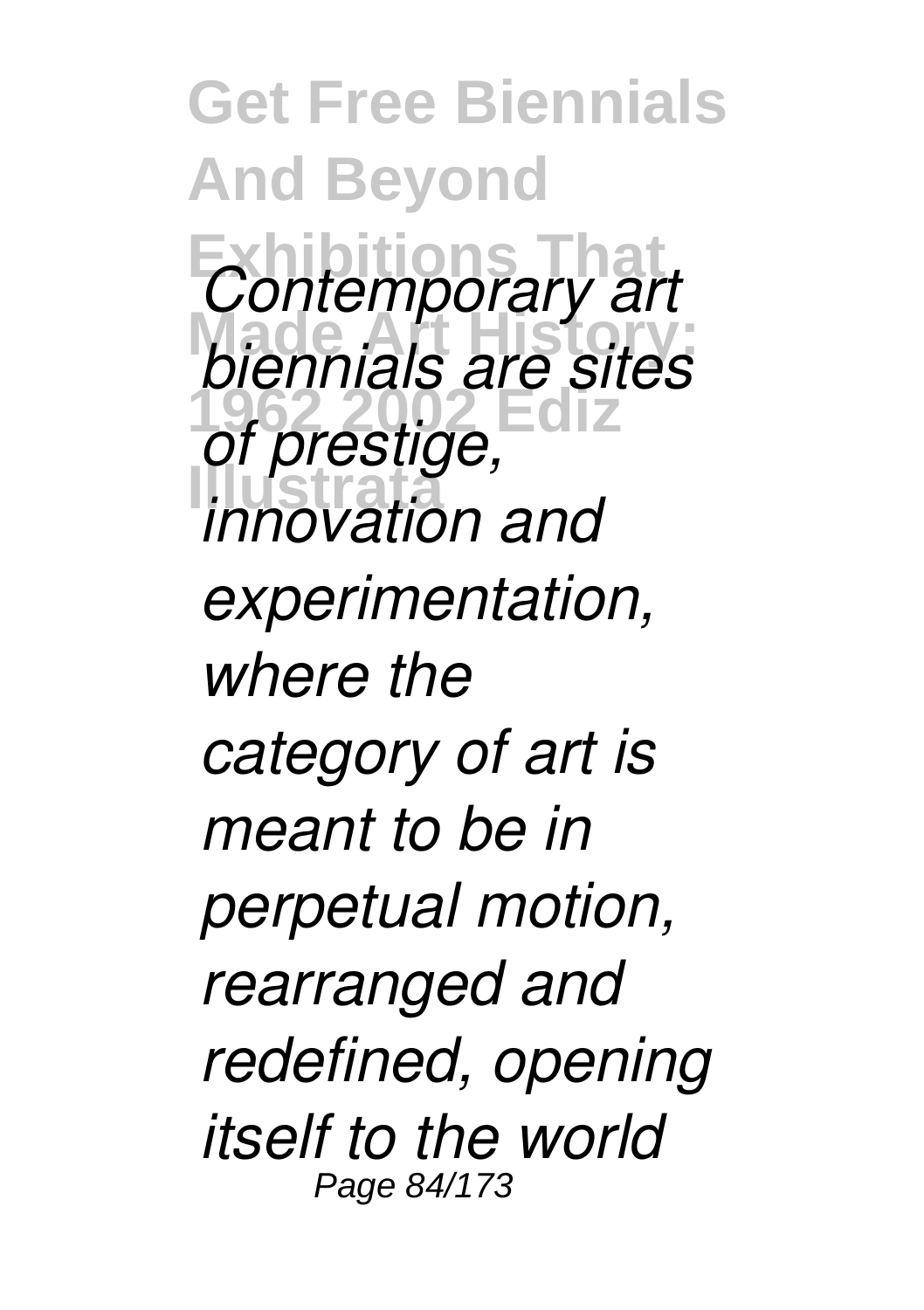**Get Free Biennials And Beyond Exhibitions That** *and its* **Made Art History:** *contradictions.* **1962 2002 Ediz** *They are sites of a* **Illustrate** *peaceful cohabitation between the elitist and the popular, where the likes of Jeff Koons encounter the likes of Guy Debord,* Page 85/173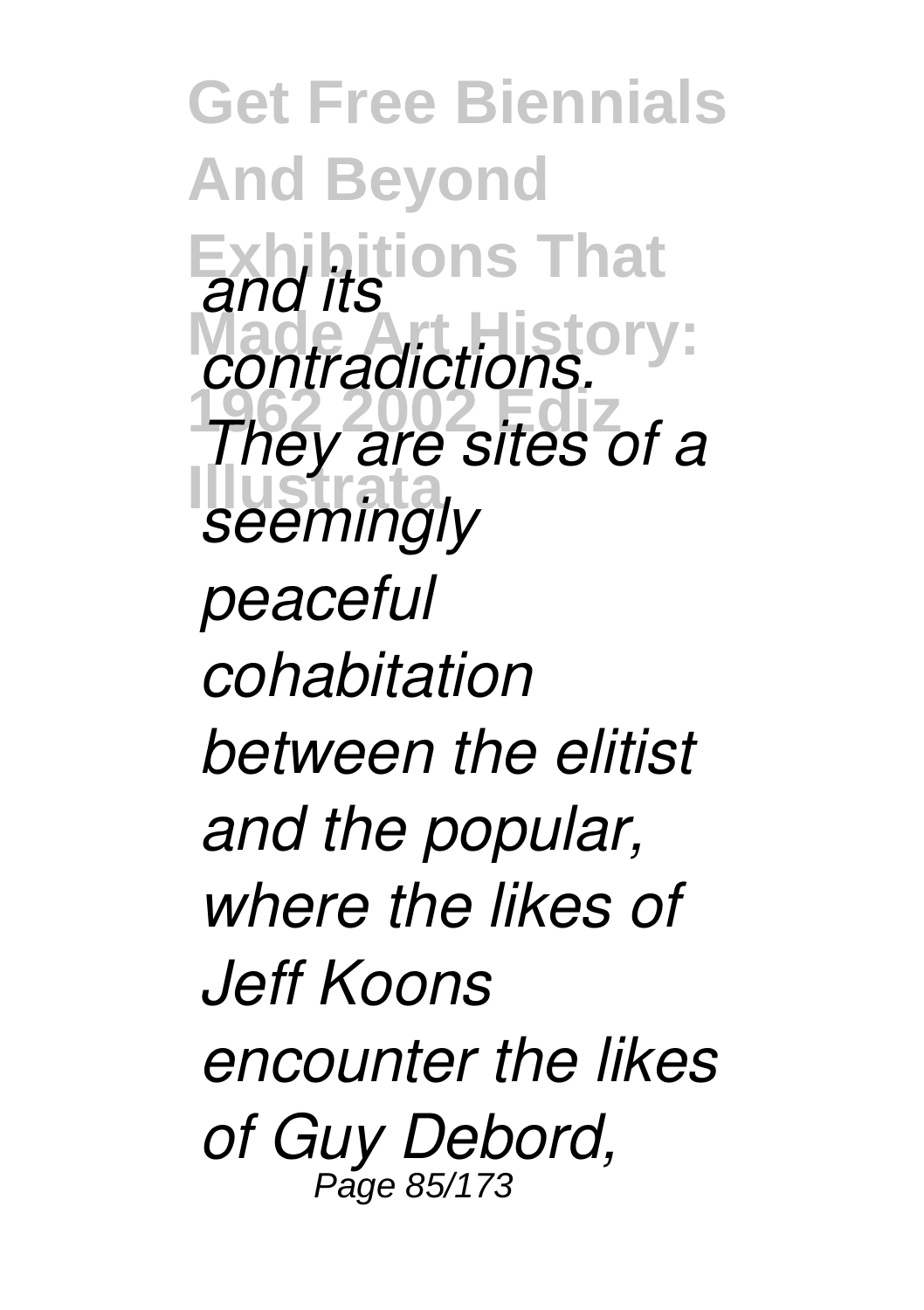**Get Free Biennials And Beyond** *Where Angela* **Made Art History:** *Davis and Frantz* **1962 2002 Ediz** *Fanon share the* **If all clients** and with *neoliberal cultural policy makers and creative entrepreneurs. Building on the legacy of events that conjoin art, critical theory and* Page 86/173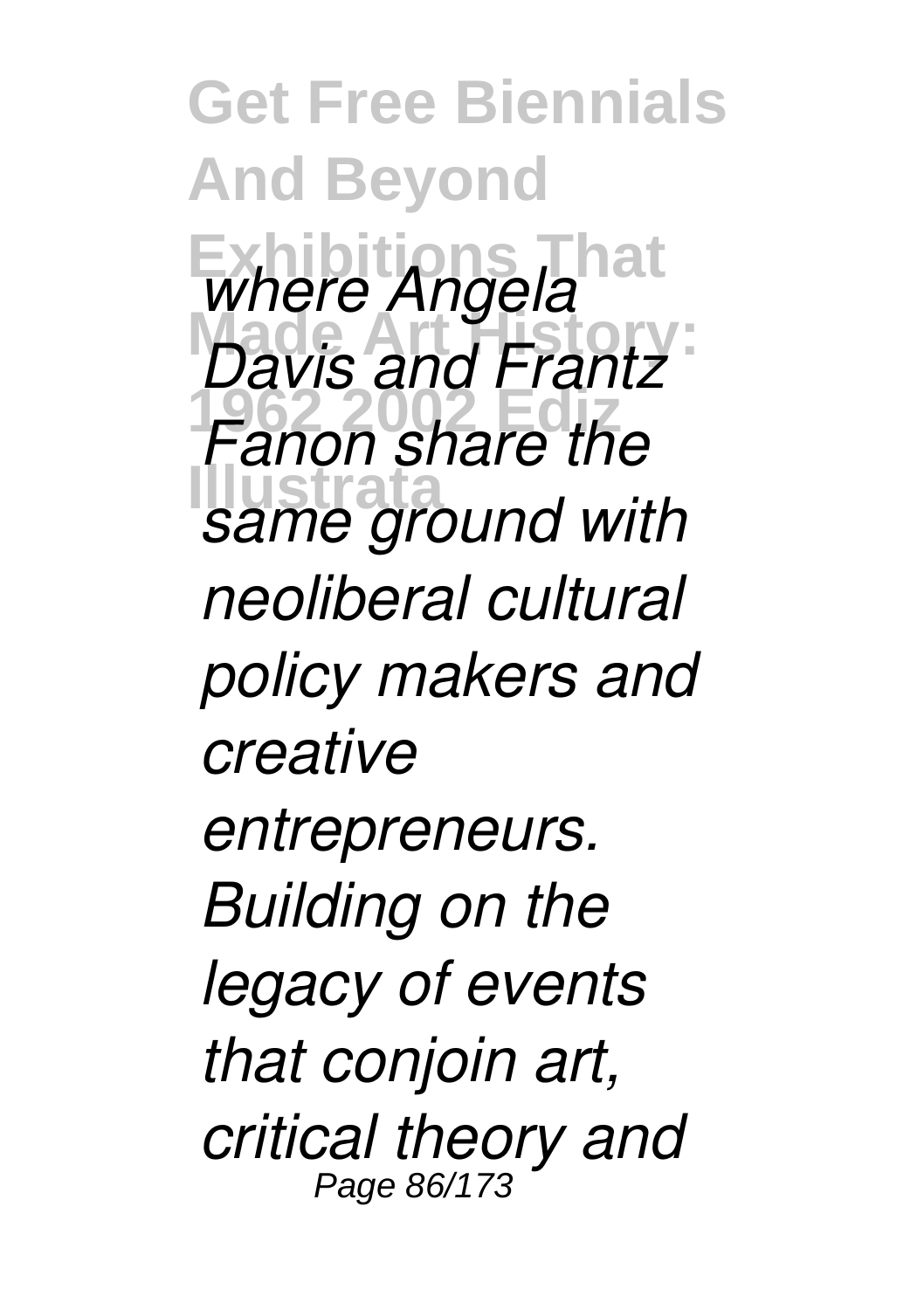**Get Free Biennials And Beyond Exhibitions That** *counterculture,* from Nova<sup>16</sup> *<u>Convention</u>* to<sup> $Z$ </sup> **Illustrata** *documenta X, the new biennial blends the modalities of protest with a neoliberal politics of creativity. This book examines a strained period for* Page 87/1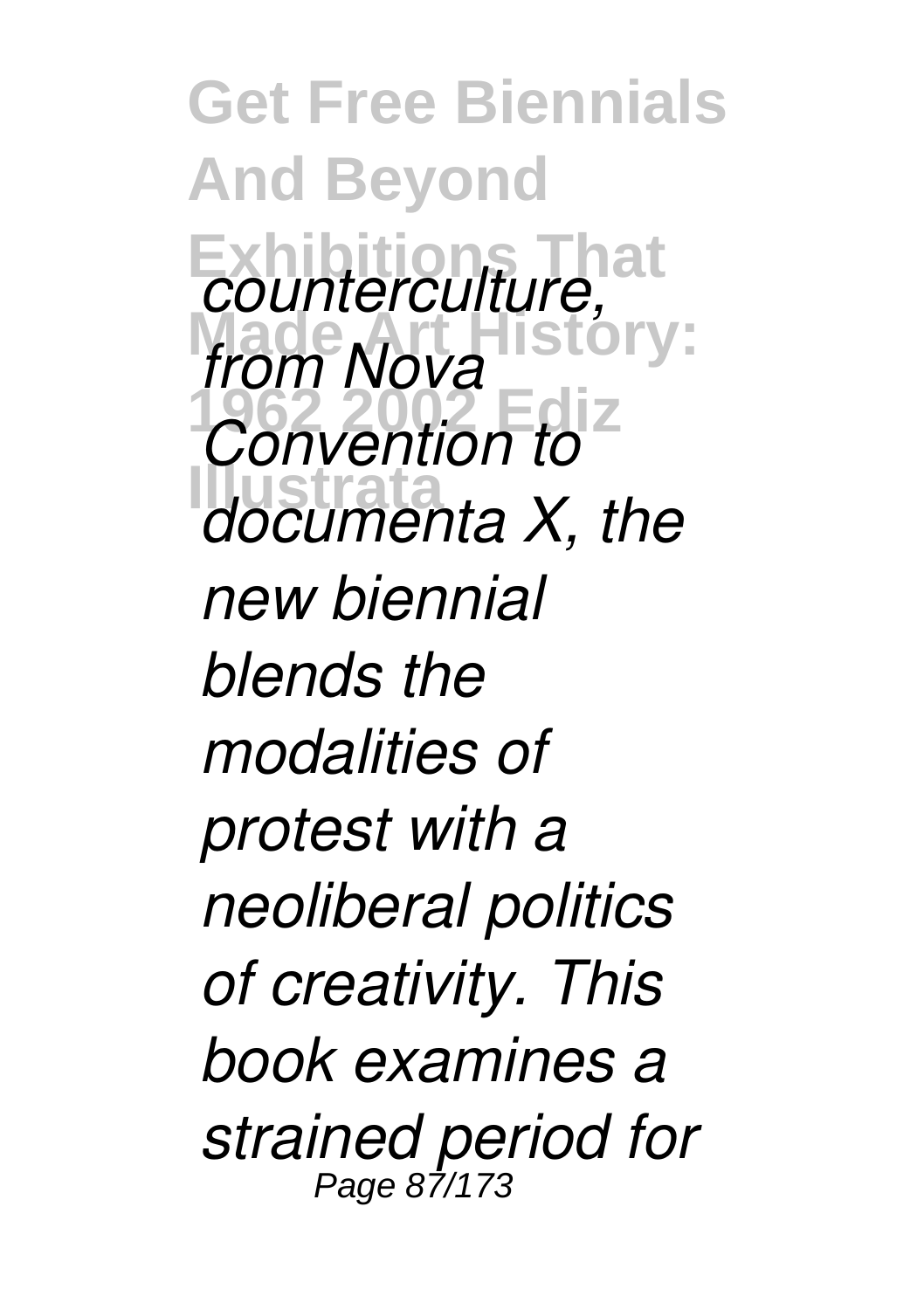**Get Free Biennials And Beyond** *these high art* <sup>at</sup> *institutions, a*<sup>ory:</sup> **1962 2002 Ediz** *period when their* **Illustrata** *politics are brought into question and often boycotted in the context of austerity, crisis and the rise of Occupy cultures. Using the 3rd Athens Biennale* Page 88/173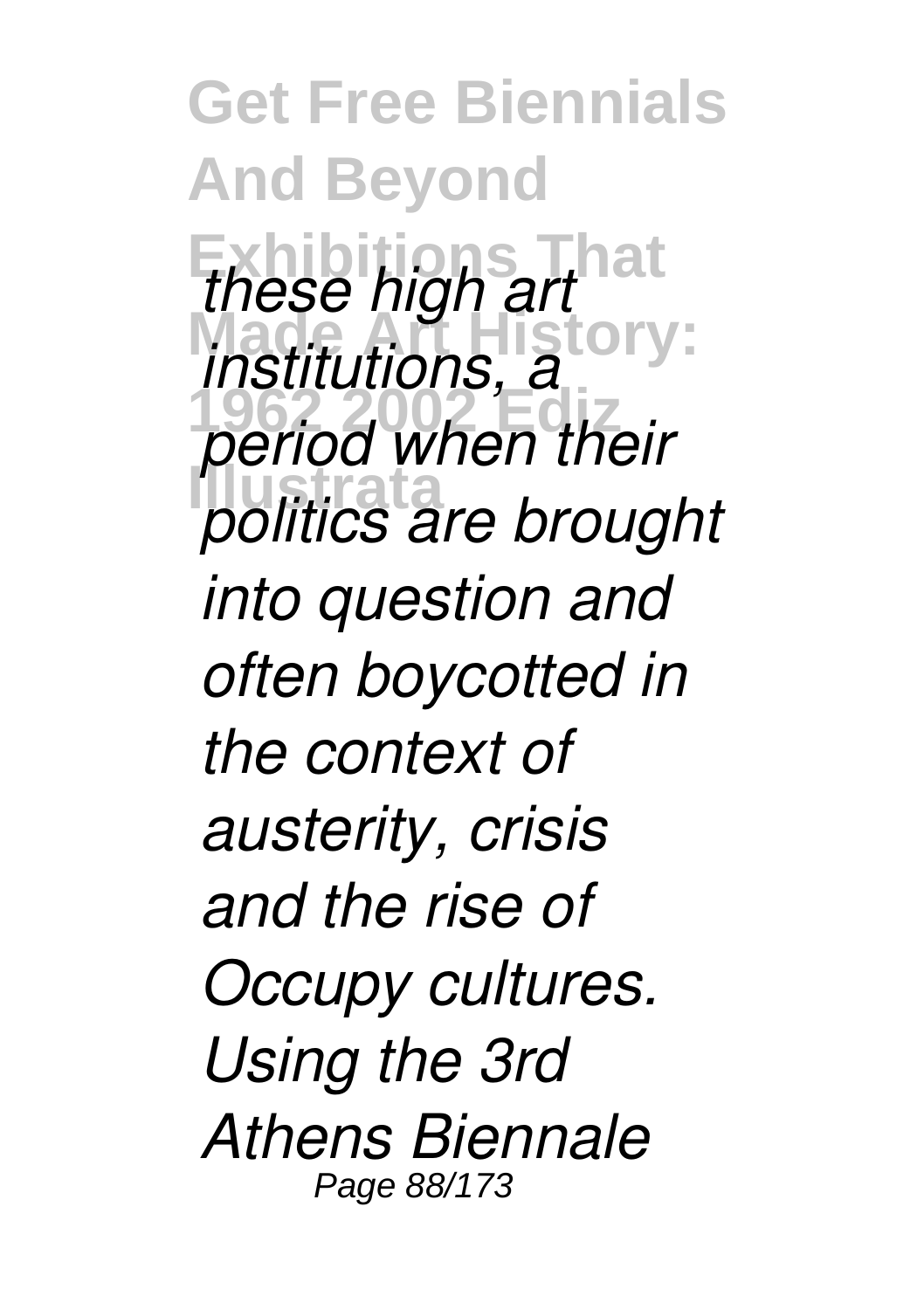**Get Free Biennials And Beyond Exhibitions That** *and the 7th Berlin* **Made Art History:** *Biennale as its* **1962 2002 Ediz** *main case studies,* **Illustrata** *it looks at how the in-built tensions between the domains of art and politics take shape when spectacular displays attempt to operate as immediate activist* Page 89/173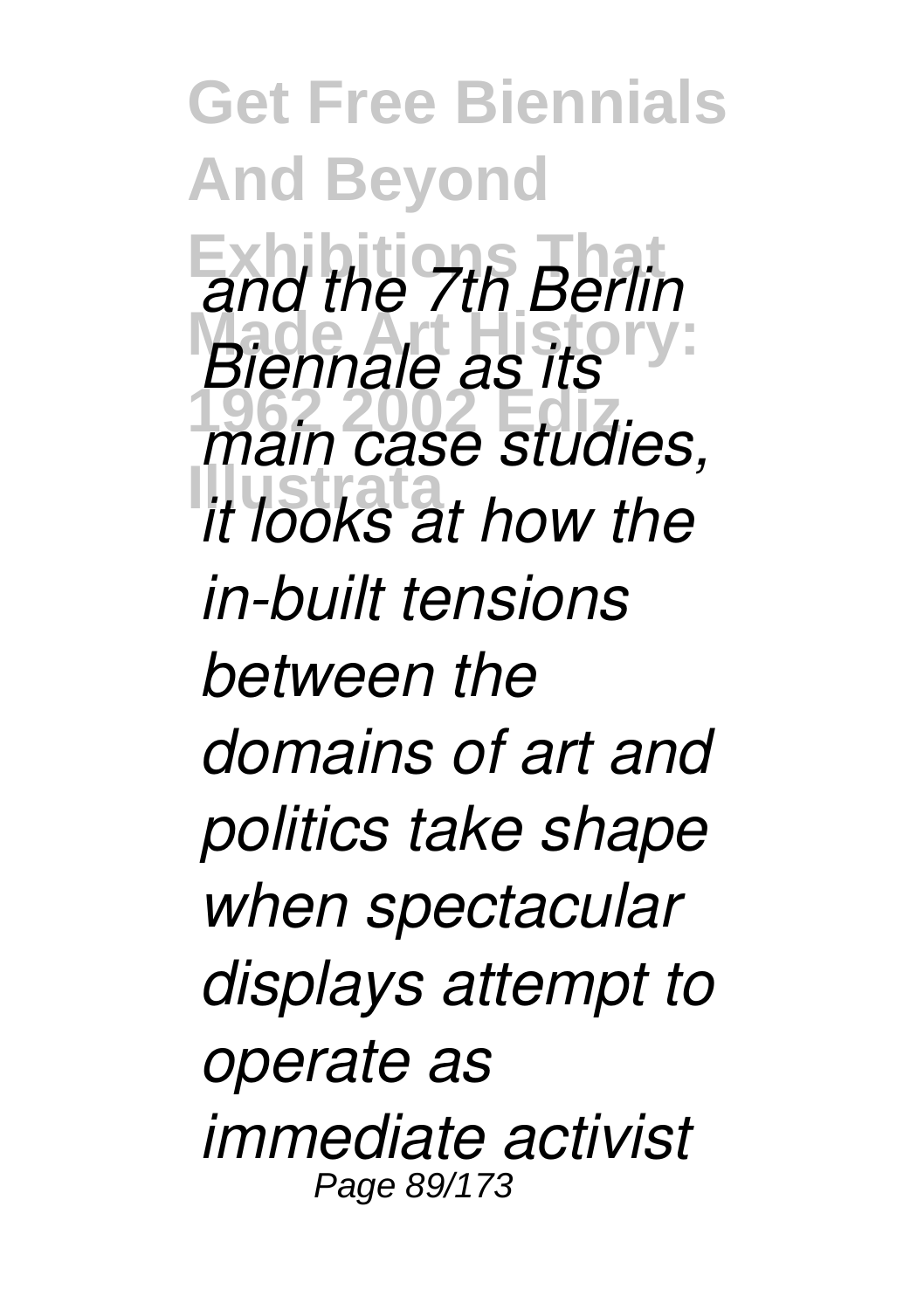**Get Free Biennials And Beyond Exhibitions That** *sites. Drawing on* ethnographic<sup>ory:</sup> *research and Contemporary cultural theory, this book argues that biennials both denunciate the aesthetic as bourgeois category and simultaneously* Page 90/173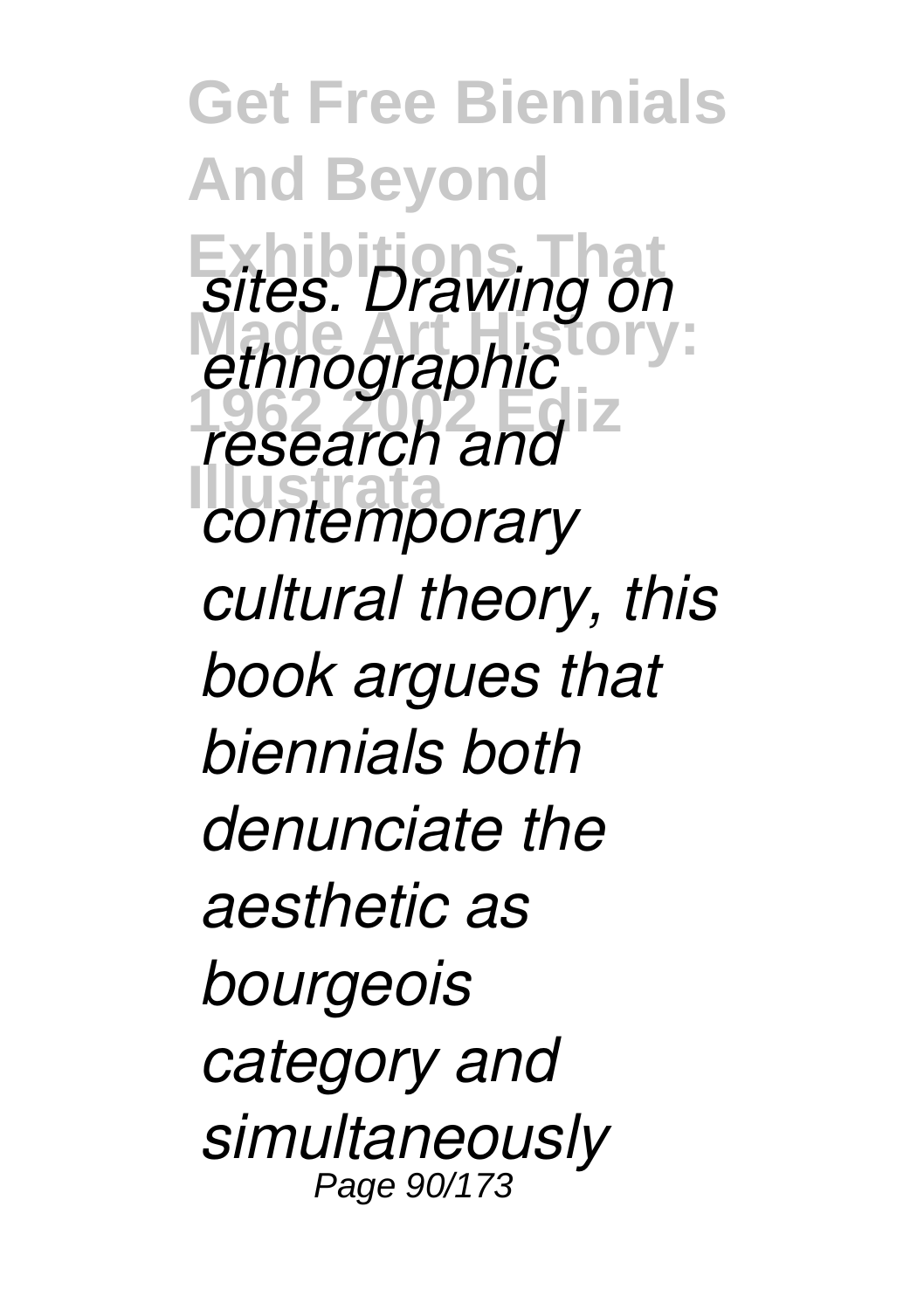**Get Free Biennials And Beyond** *replicate and* hat **Made Art History: 1962 2002 Ediz Illustrata** *sociability across diffuse an exclusive social landscapes. Momenta Biennale de L'image Debates on Contemporary Art Exhibitions and Biennials in Postwall Europe* Page 91/173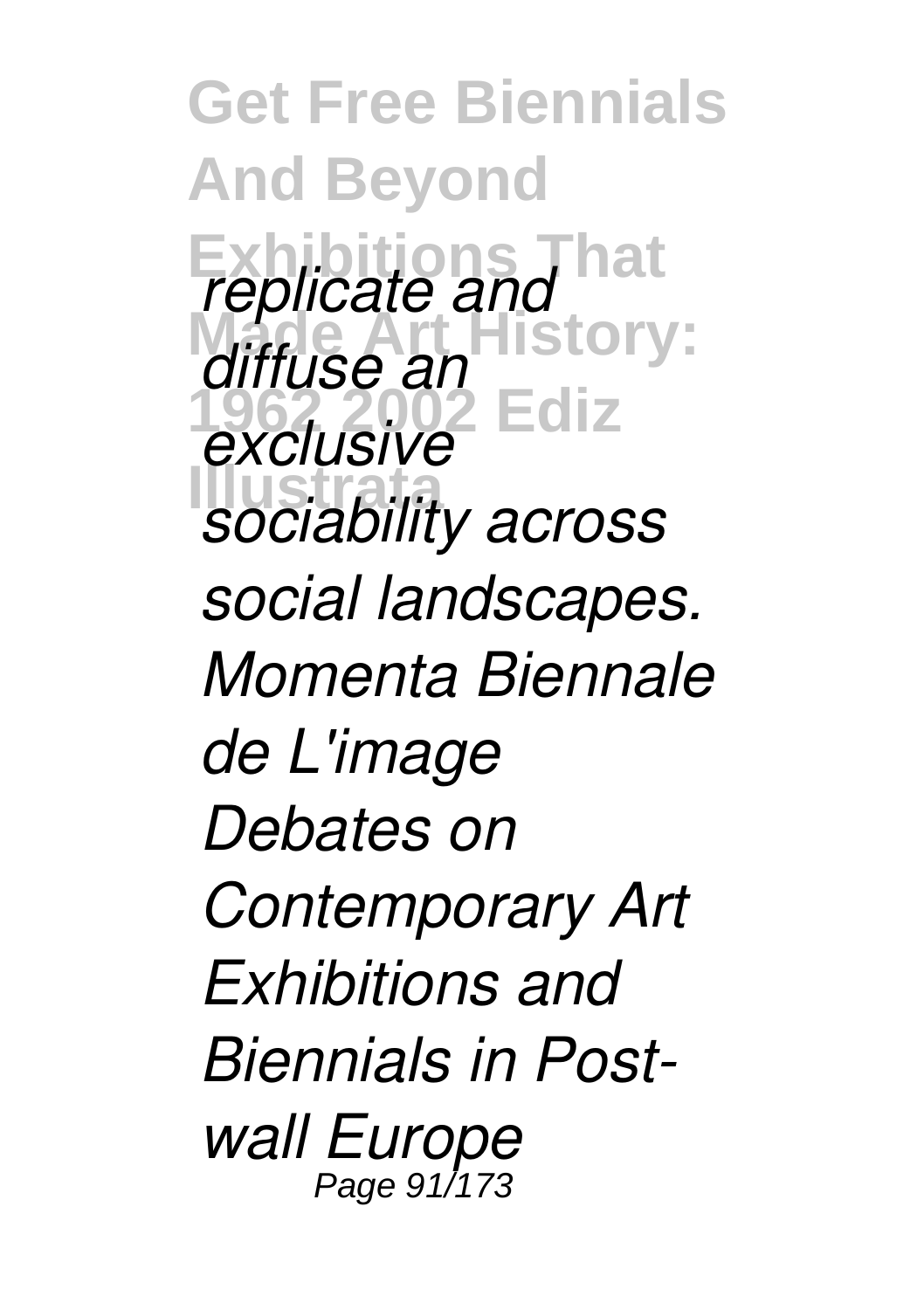**Get Free Biennials And Beyond Exhibitions That** *Valentin Carron* **Made Art History:** *Experimental Jet* **1962 2002 Ediz** *Set, Trash and No* **Illustrata** *Star Art's Biggest Stage The Manifesta Decade Bern 1969* "The Fondazione Prada presents between 1 June and 3 November Page 92/173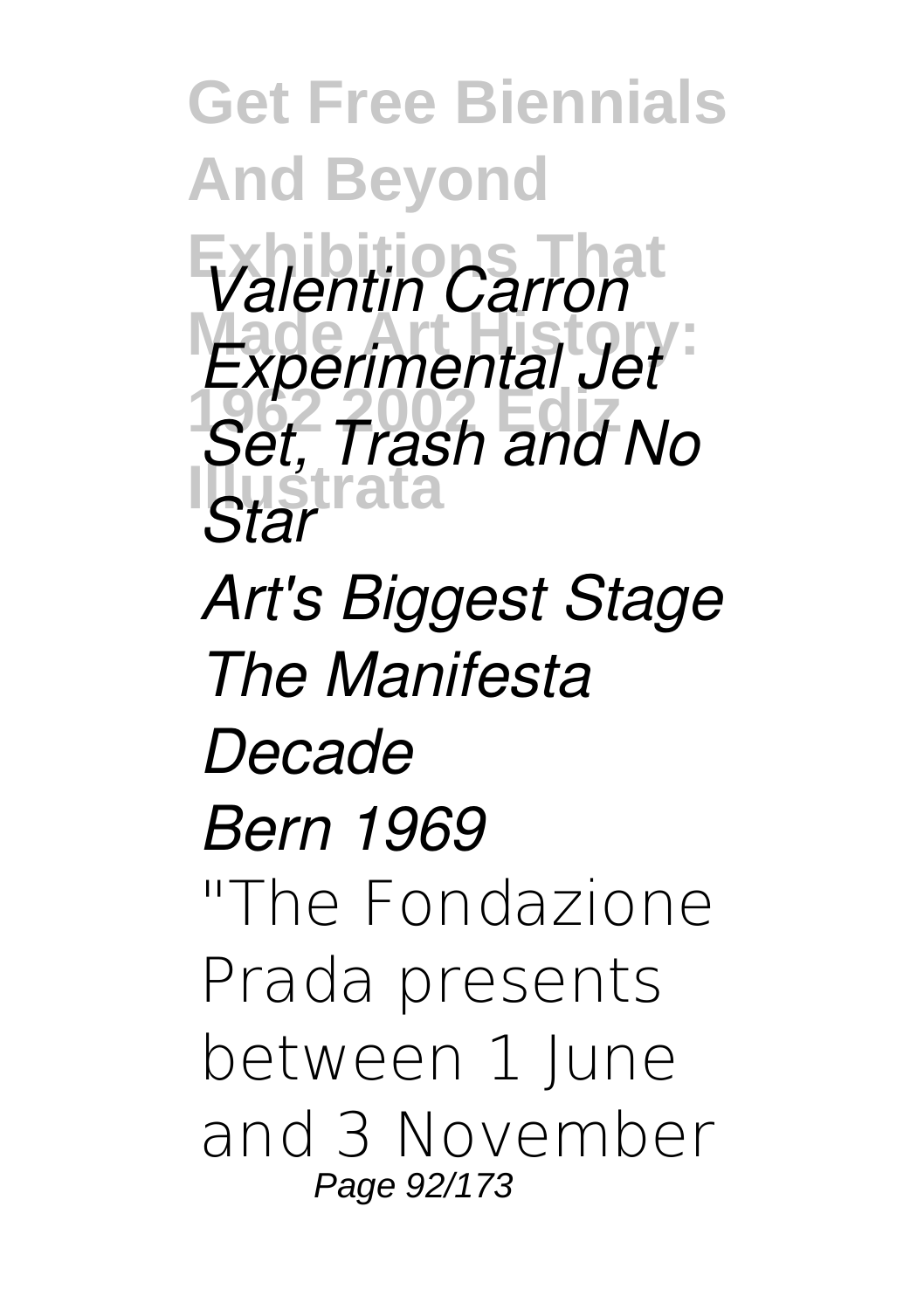**Get Free Biennials And Beyond Exhibitions That** 2013 at Ca' Corner della ory: **1962 2002 Ediz** Regina in Venice **Illustration** entitled "When Attitudes Become Form: Bern 1969/Venice 2013" curated by Germano Celant in Page 93/173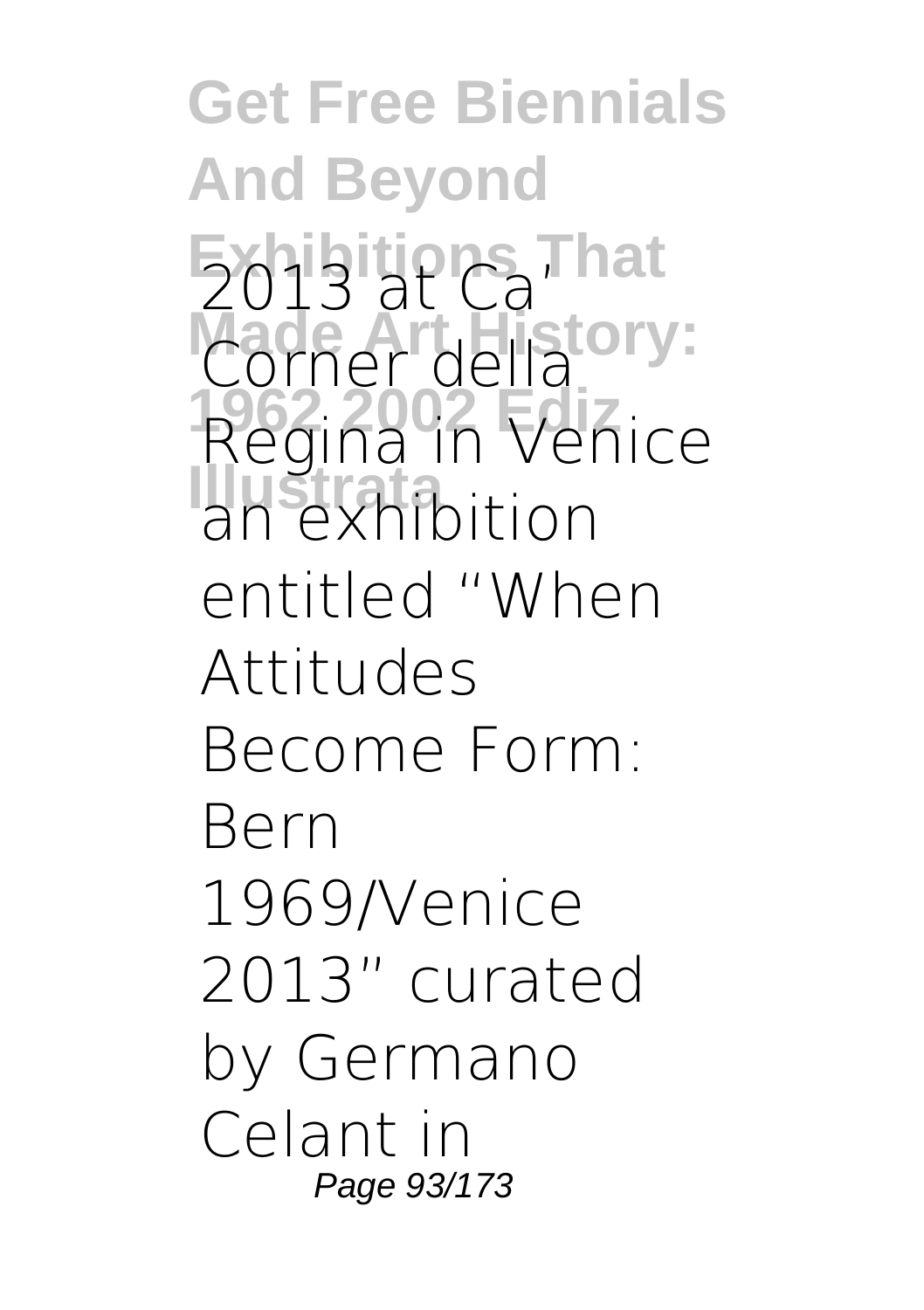**Get Free Biennials And Beyond Exhibitions That Made Art History: 1962 2002 Ediz** Demand and **Rem Koolhaas.** dialogue with Thomas In a surprising and novel remaking, the project reconstructs "Live in Your Head. When Attitudes Page 94/173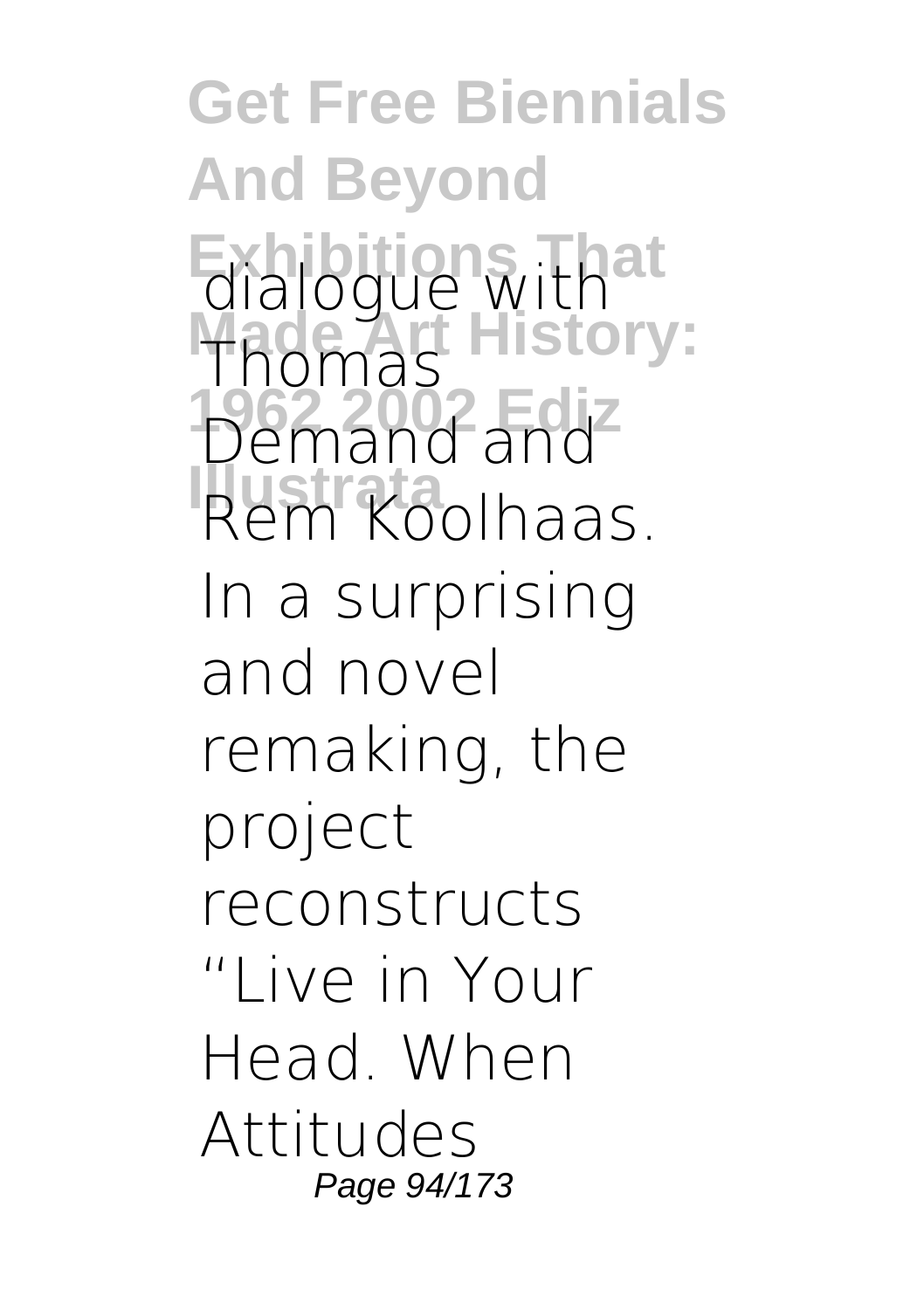**Get Free Biennials And Beyond** Become Form," a show curated **1962 2002 Ediz** by Harald **Illustrate**<br>Szeemann at the Bern Kunsthalle in 1969, which went down in history for the curator's radical approach to exhibition Page 95/173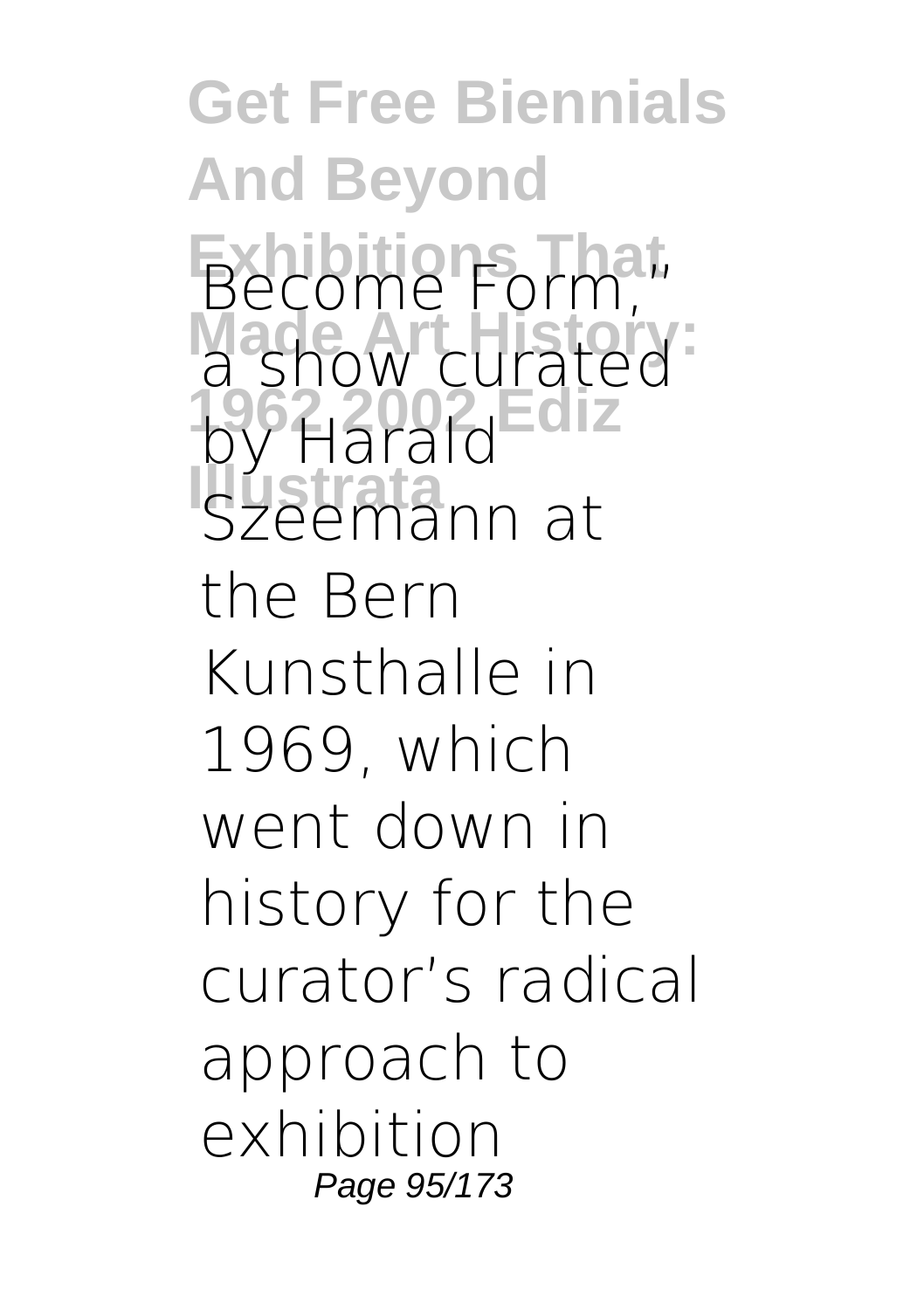**Get Free Biennials And Beyond Exhibitions That** conceived as a **1962 2002 Ediz** linguistic **Illustrata** medium." - See more at: http:// moussemagazin e.it/55vb-fondazi one-prada/#stha sh.PpxmEBXE.dp uf. "This book explores the Page 96/173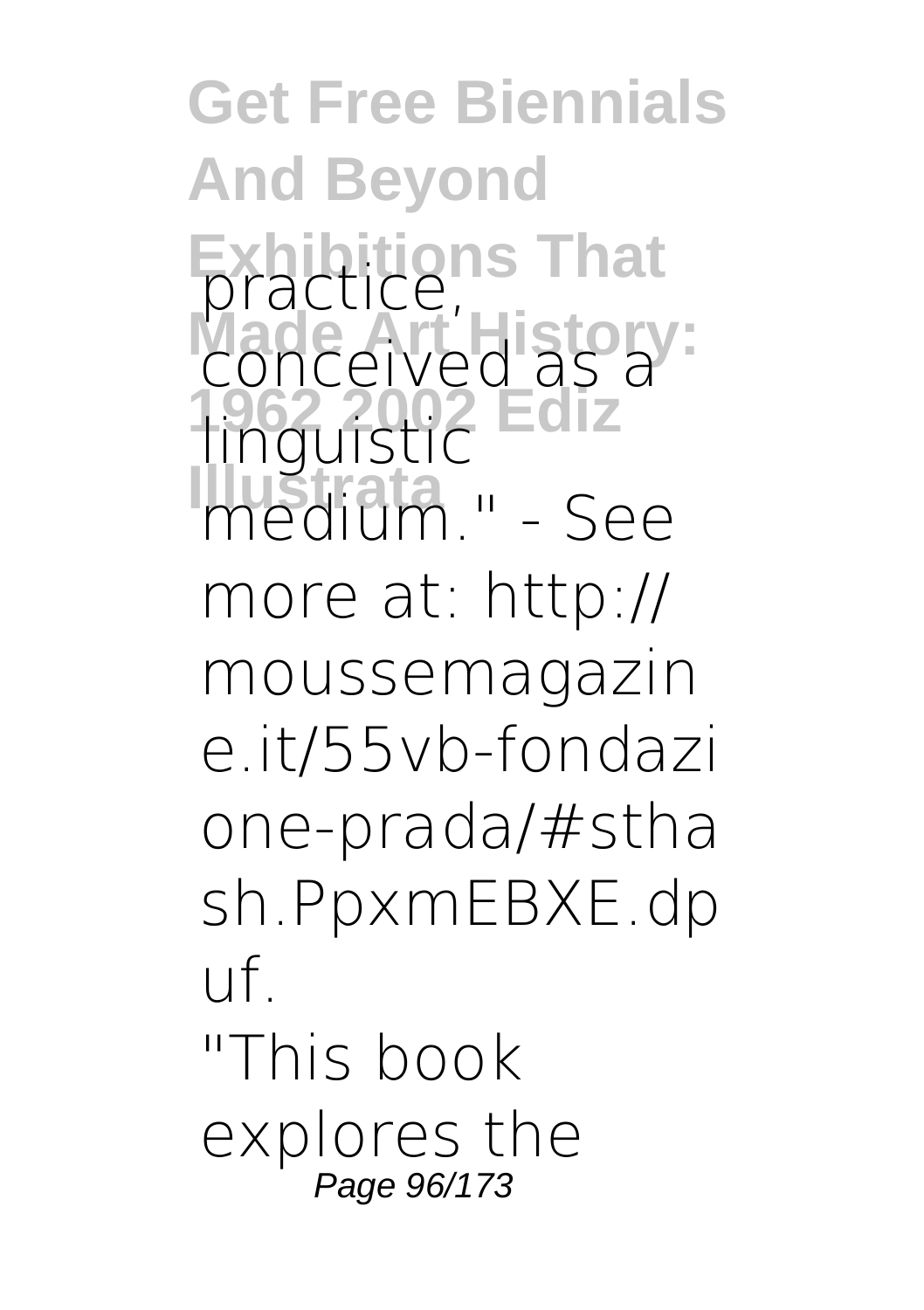**Get Free Biennials And Beyond** Fecent history of exhibition-**1962 2002 Ediz** making, looking **Illustration** shifts that have taken place in the practice of curating contemporary art over the last 20 years. Through its most Page 97/173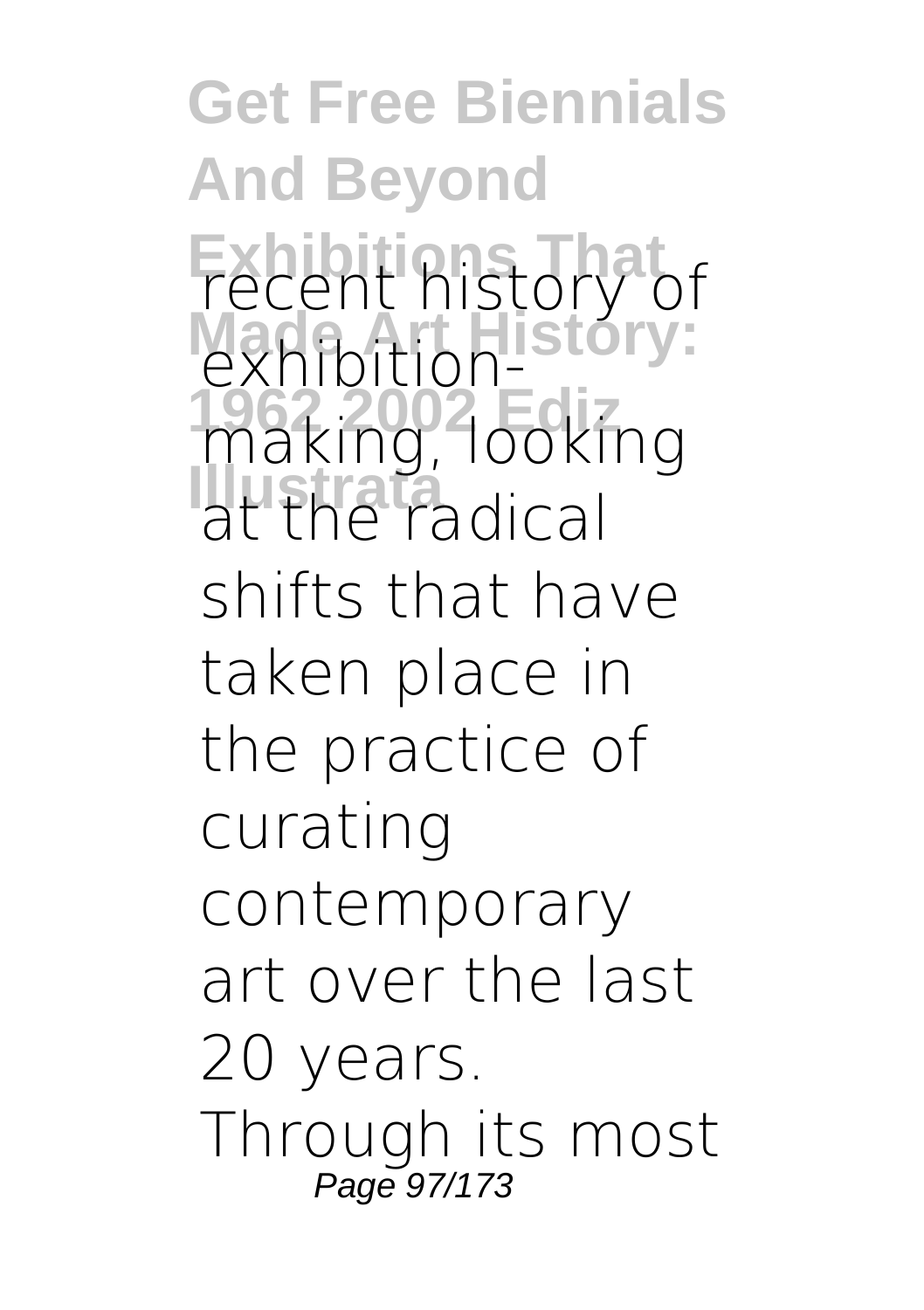**Get Free Biennials And Beyond Exhibitions** That **Made Art History:** shows, **1962 2002 Ediz** renowned **Illustrata** curator Jens Hoffmann selects the 50 key exhibitions that have most significantly shaped the practice of both artists and Page 98/173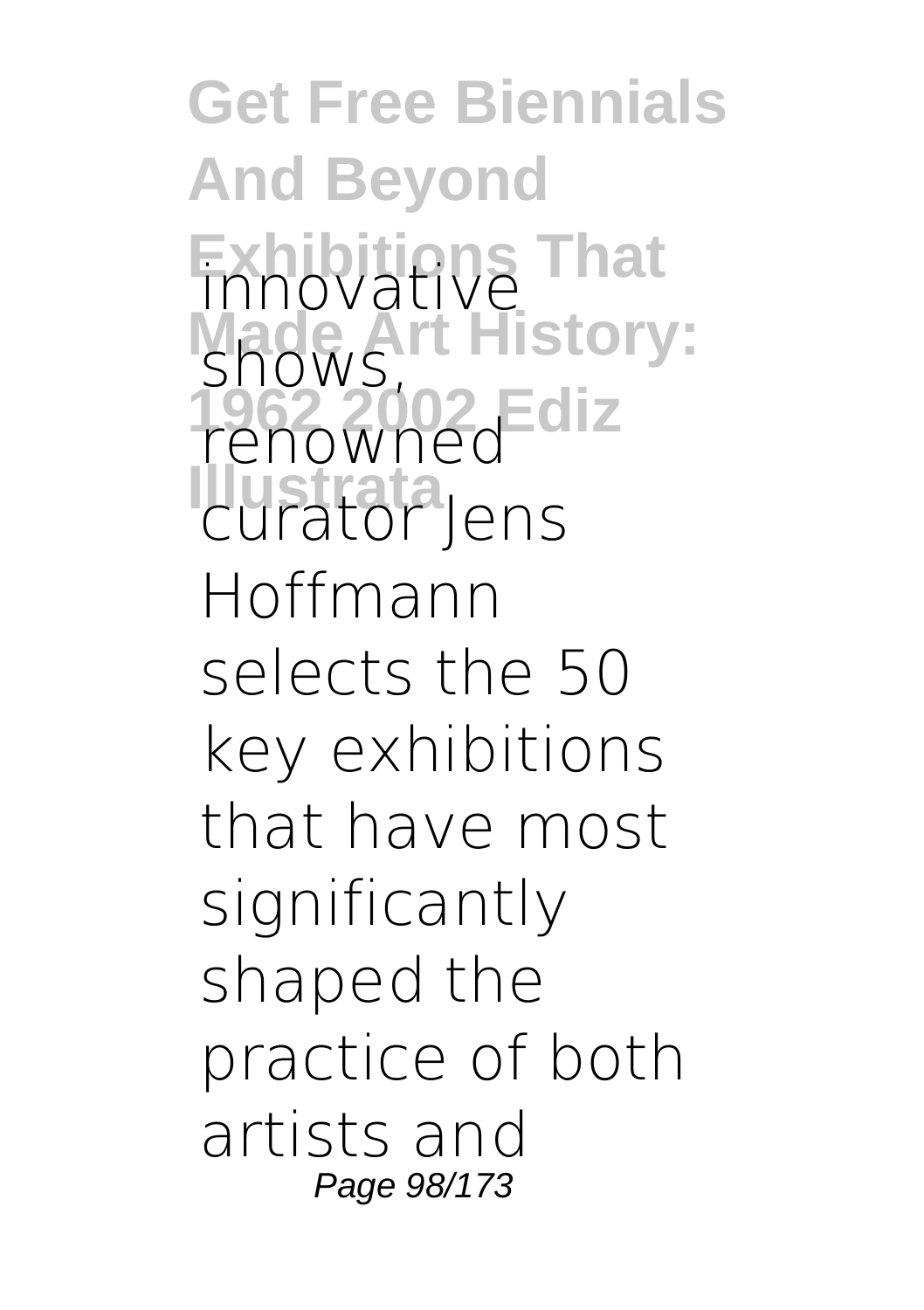**Get Free Biennials And Beyond** Exhibition<sub>s</sub> Each<sup>t</sup> exhibition story: **1962 2002 Ediz** reviewed here **Illustrata** has triggered profound changes in curatorial practice, and reanimated the potential of contemporary art. An Page 99/173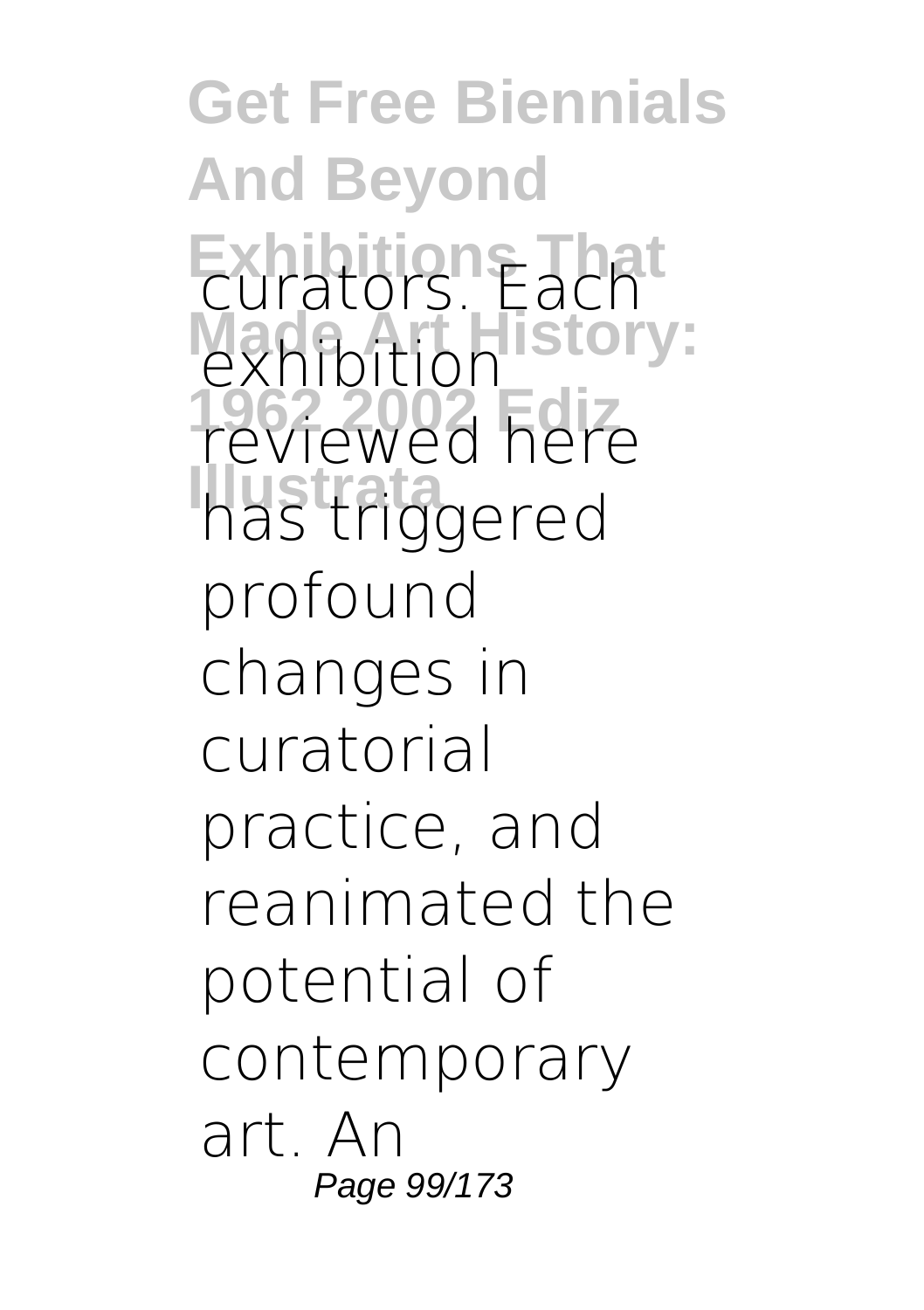**Get Free Biennials And Beyond Exhibition Made Art History: 1962 2002 Ediz** curators, and exhibition venues that span the globe. from the USA, Mexico, Brazil and South Africa to France, Germany, the Netherlands, Page 100/173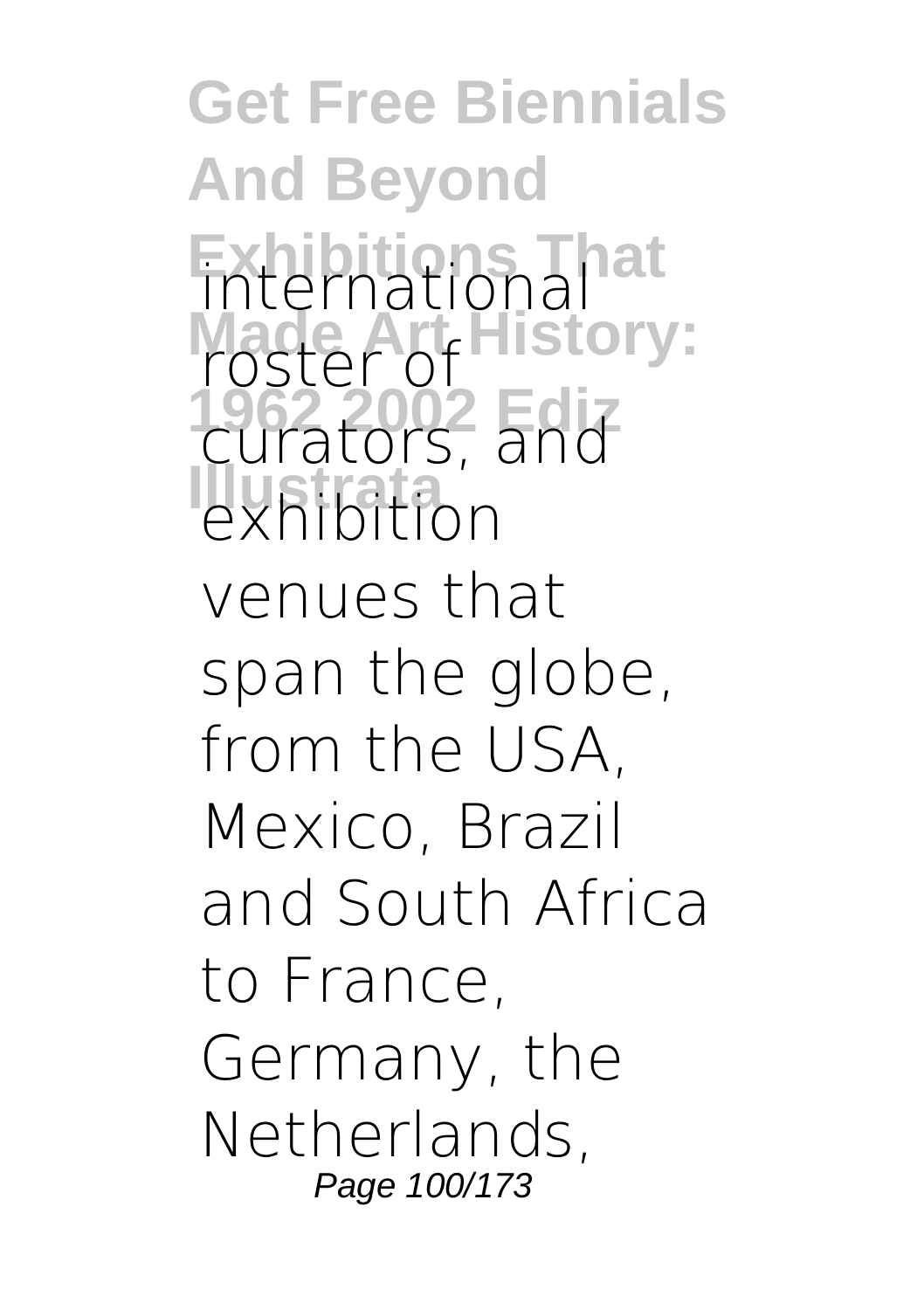**Get Free Biennials And Beyond Exhibitions That Made Art History: 1962 2002 Ediz** themed **Illustrata** sections, Turkey and Spain. Nine including: "New Lands" (on shows such as Magiciens de la Terre, The Short Century and After the Wall); "Biennial Years" Page 101/173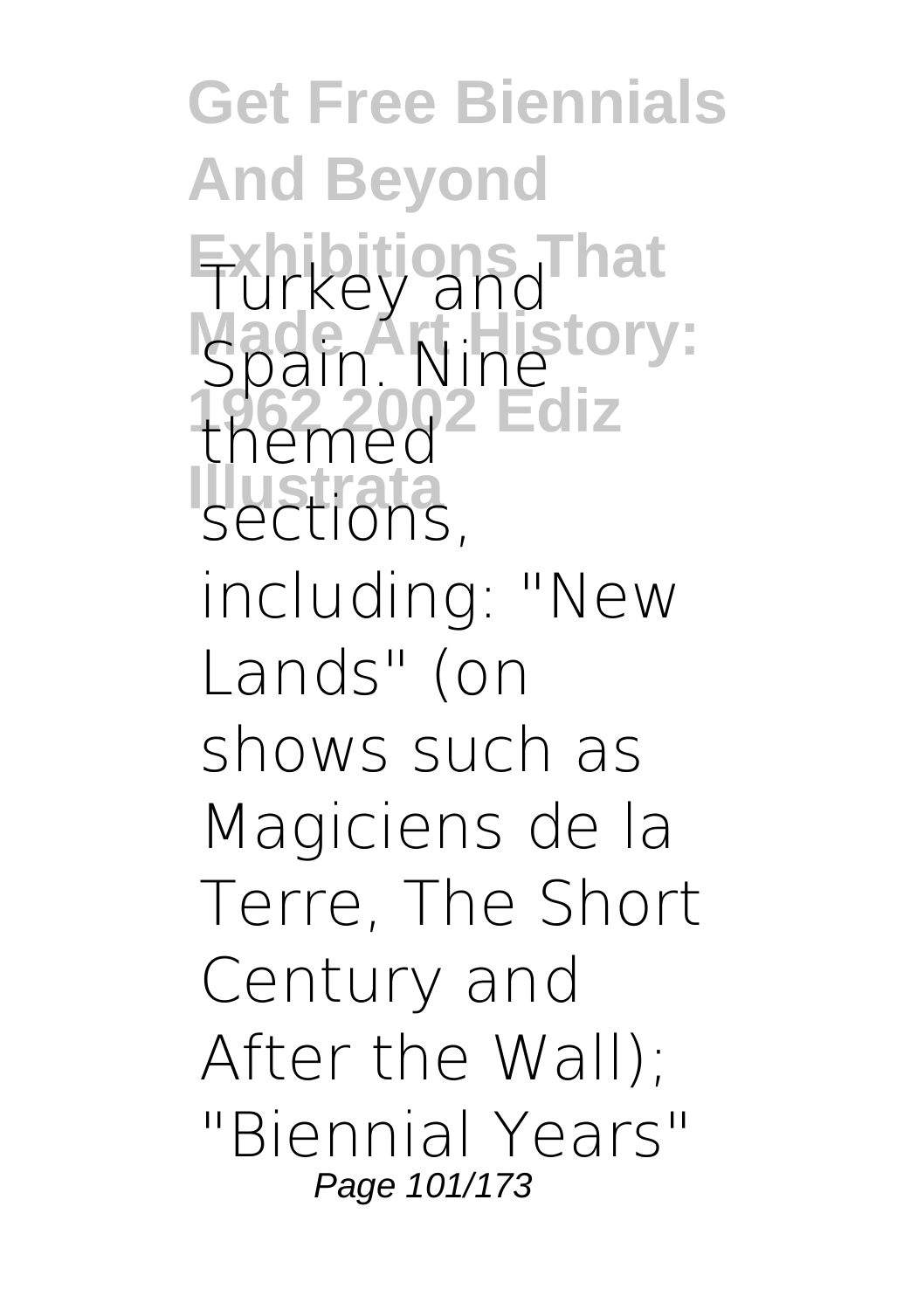**Get Free Biennials And Beyond Exhibitions That** (which **Made Articles 1962 2002 Ediz** influential **Illustration** as the Documentas [10, 11, 13] and the Berlin and São Paulo Biennials); "New Forms" (including Page 102/173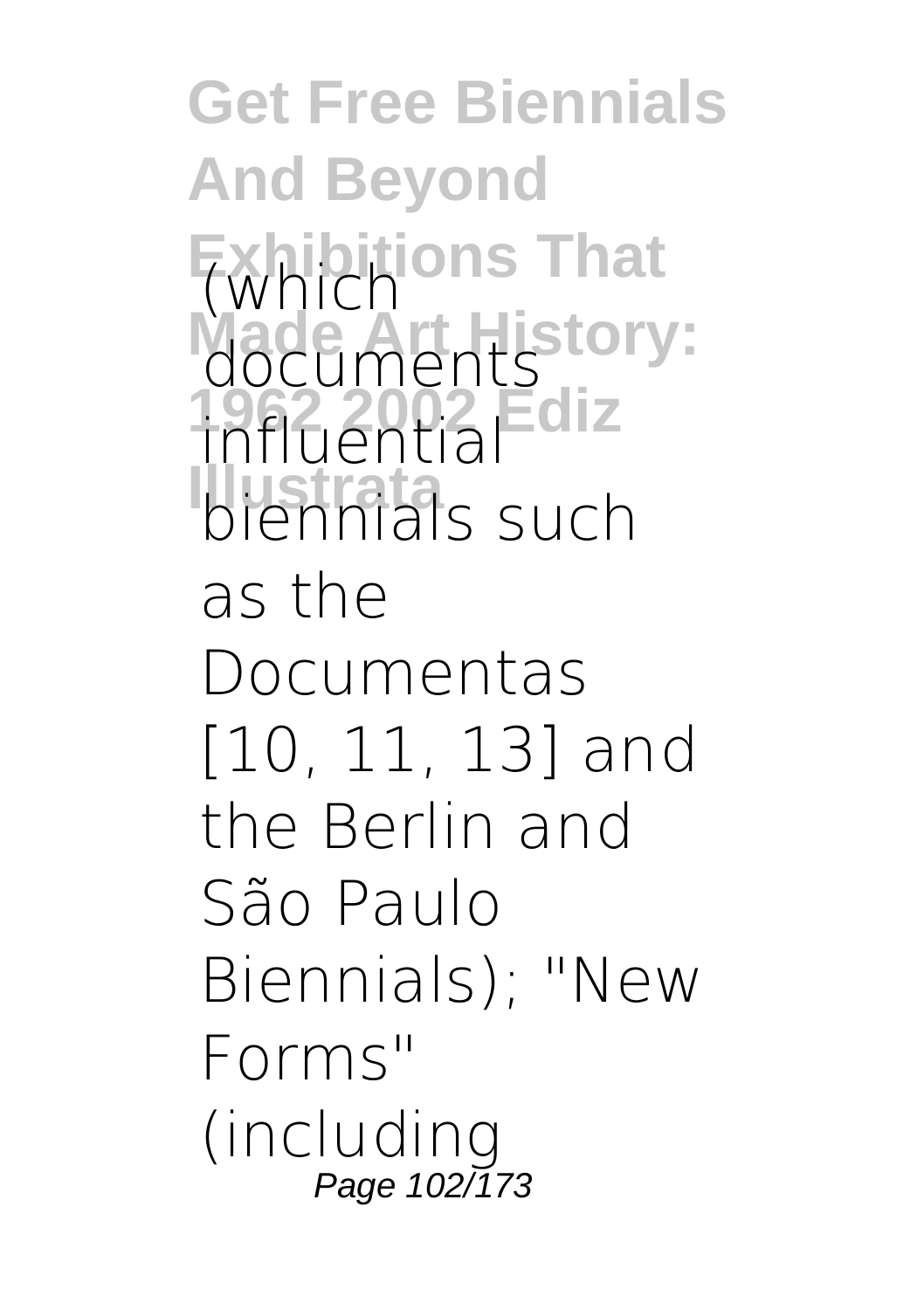**Get Free Biennials And Beyond Exhibitions That** experiments in e **Made Art History:** xhibition-making **1962 2002 Ediz** such as Do It and NowHere); "Others Everywhere" (on 'identity politics' shows such as In a Different Light, Phantom Sightings and the 1993 Page 103/173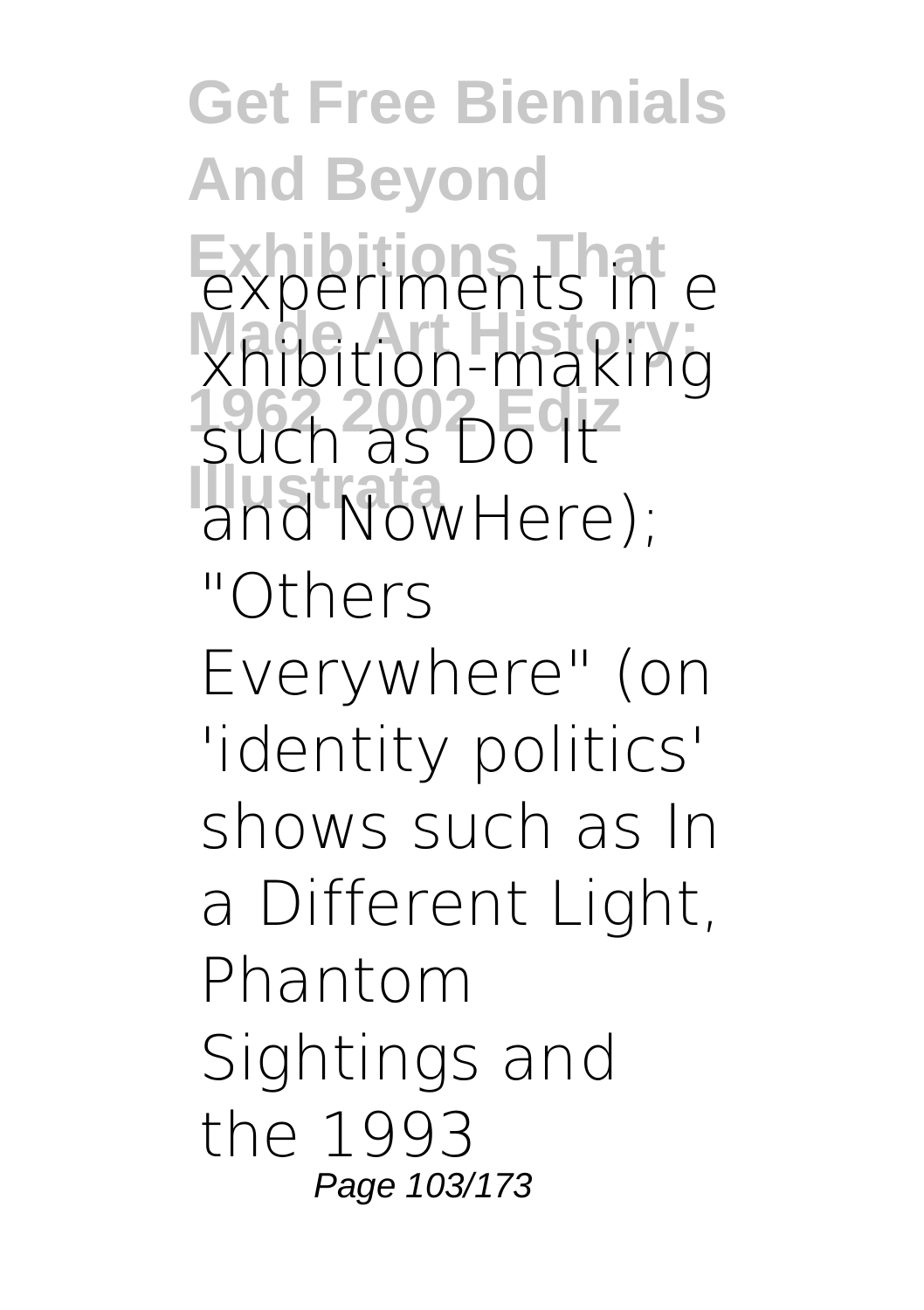**Get Free Biennials And Beyond Exhibitions That** Whitney Biennial) History: **1962 2002 Ediz** "Tomorrow's **Illustrata** Talents Today" (on influential group exhibitions of emerging artists such as Helter Skelter and Sensation); and "History" (on Page 104/173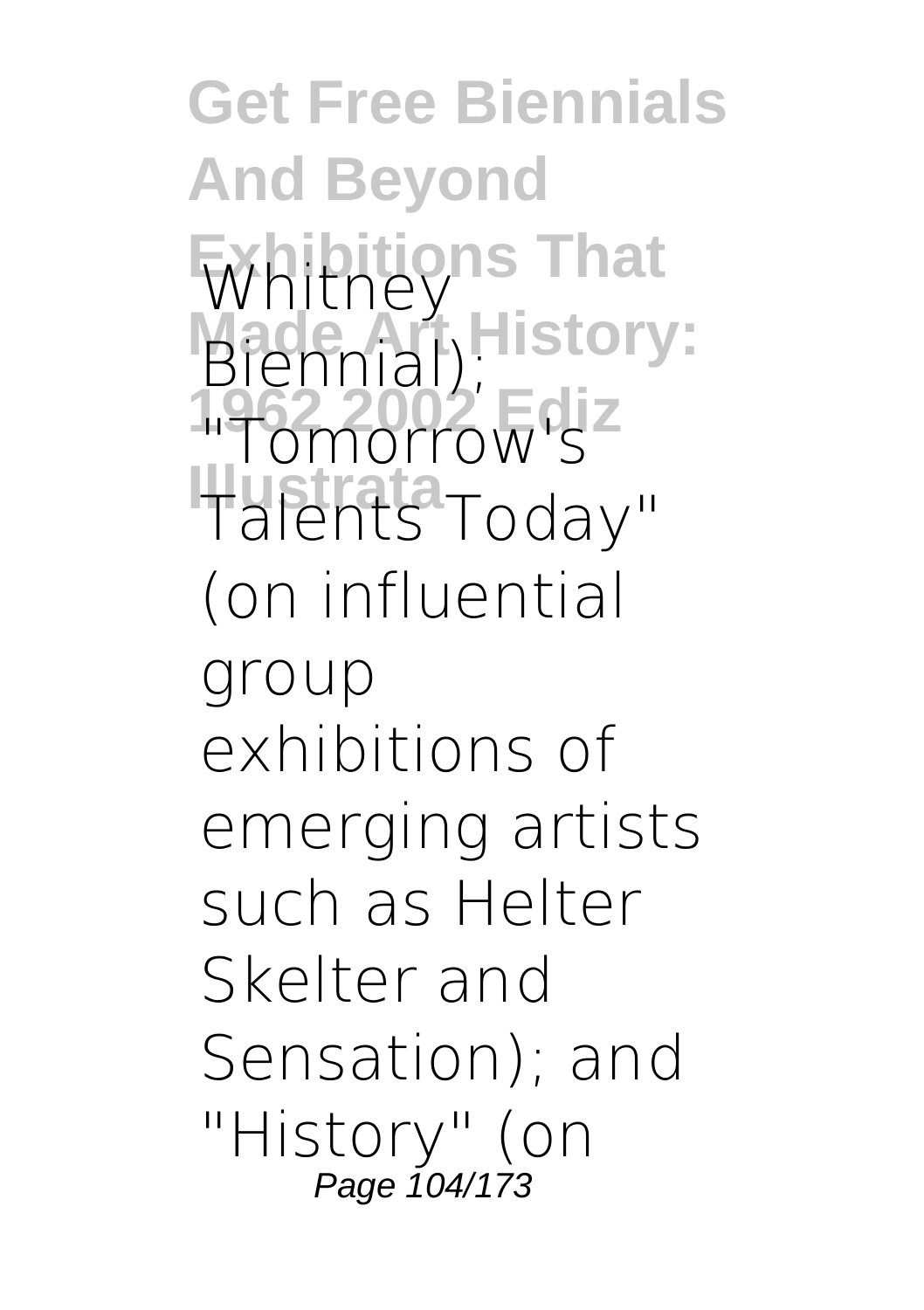**Get Free Biennials And Beyond Exhibitions That** historical surveys such as **1962 2002 Ediz** Inside the **Illustrate**<br>
Visible, Global Conceptualism and WACK!). A bold proposition for the future of exhibition culture as well as a means of making the Page 105/173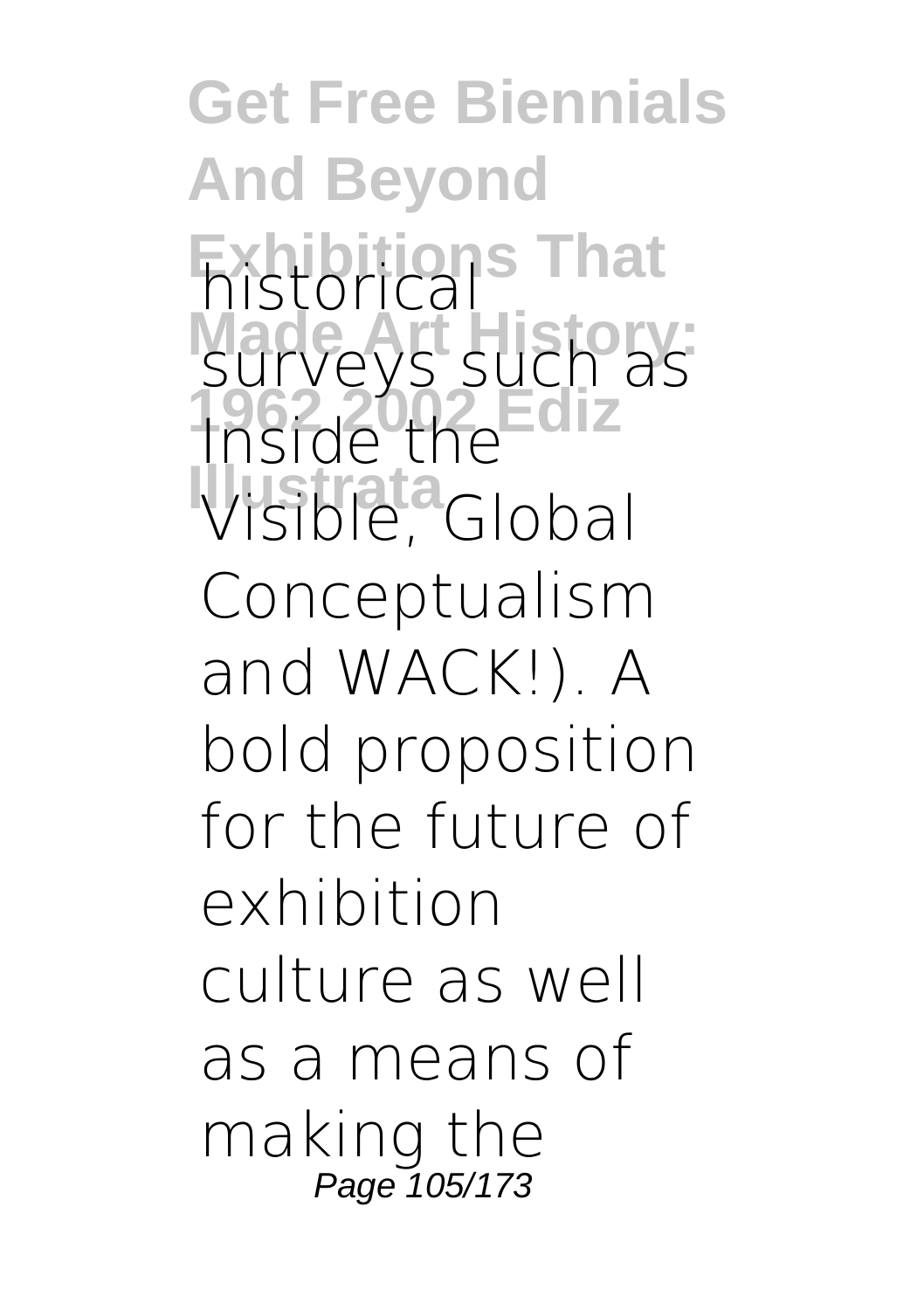**Get Free Biennials And Beyond Fxcent past hat** accessible, for y: any student of **Illustrating** or museum studies, for professional curators and for all those interested in one of today's most dynamic Page 106/173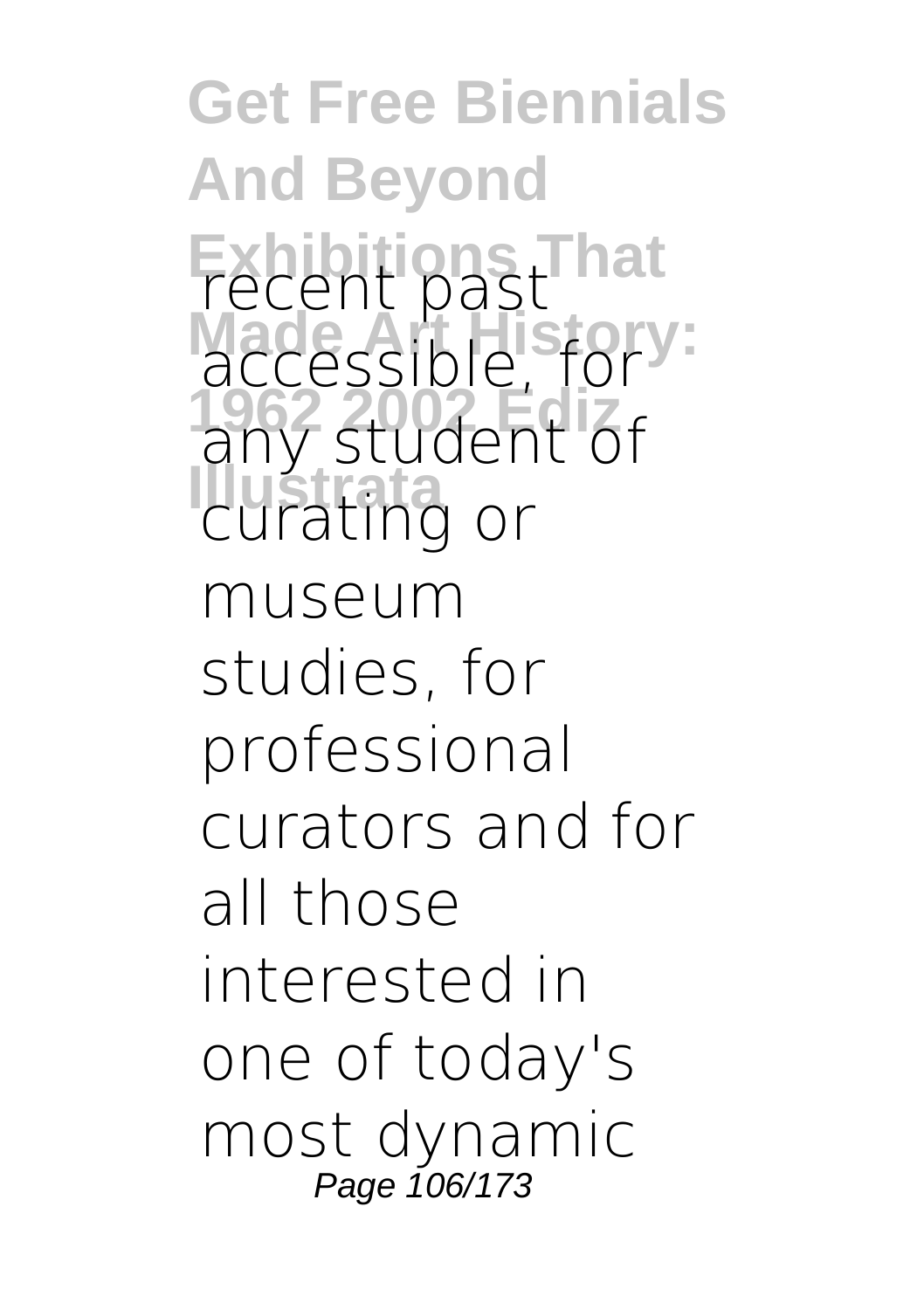**Get Free Biennials And Beyond Exhibitions That** forms of cultural **Made Art History:** production"--Pro **1962 2002 Ediz** vided by **Illustrata** publisher. Descripción de 24 exposiciones internacionales, desde el "Salon des Refusés" (Paris, 1863) hasta "The New American Page 107/173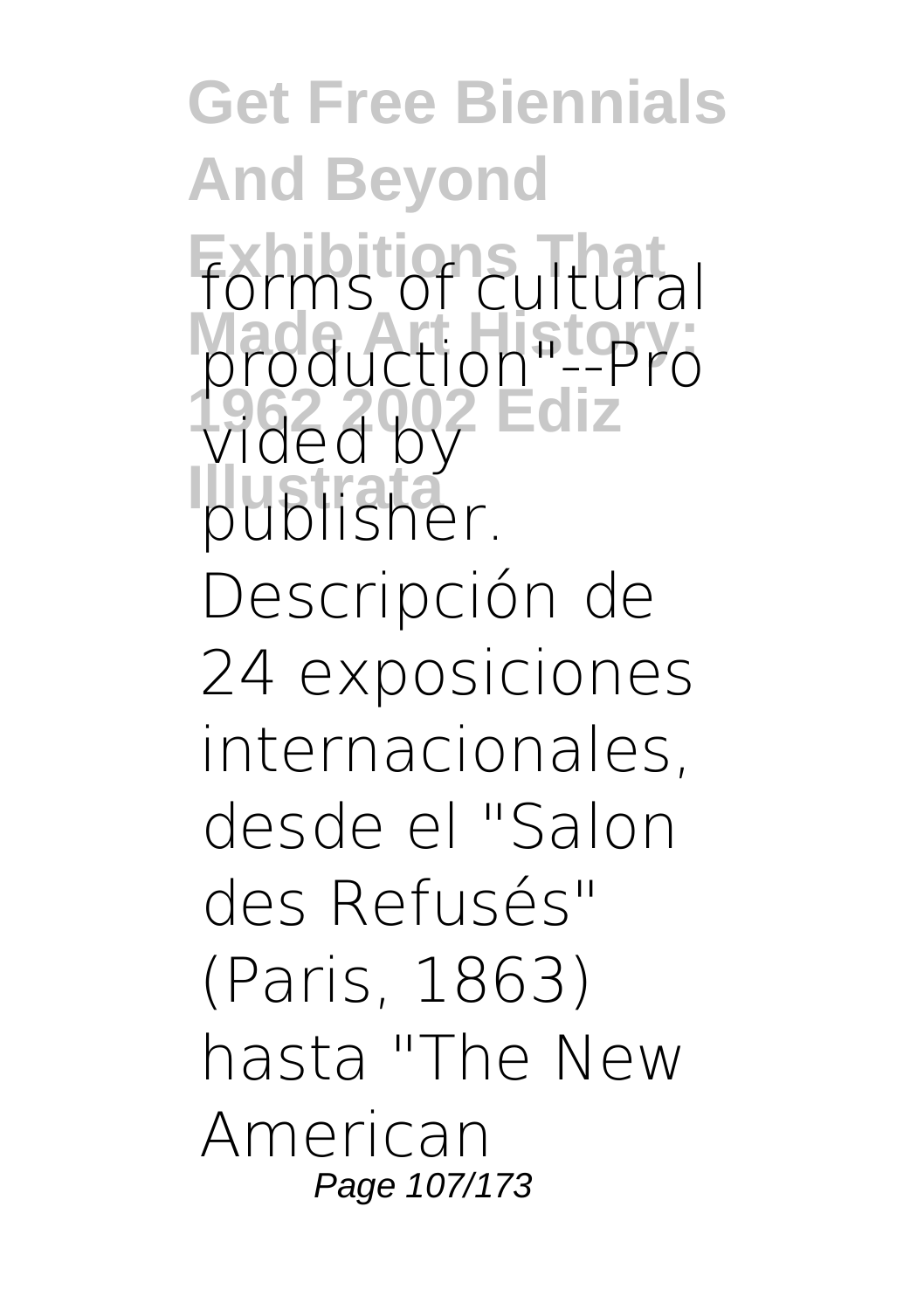**Get Free Biennials And Beyond** Painting" (New York, 1959).<sup>ory:</sup> **1962 2002 Ediz Illustrata** numeroso Incluye material documental sobre las exposiciones: fotografías de las instalaciones, gráficos, Page 108/173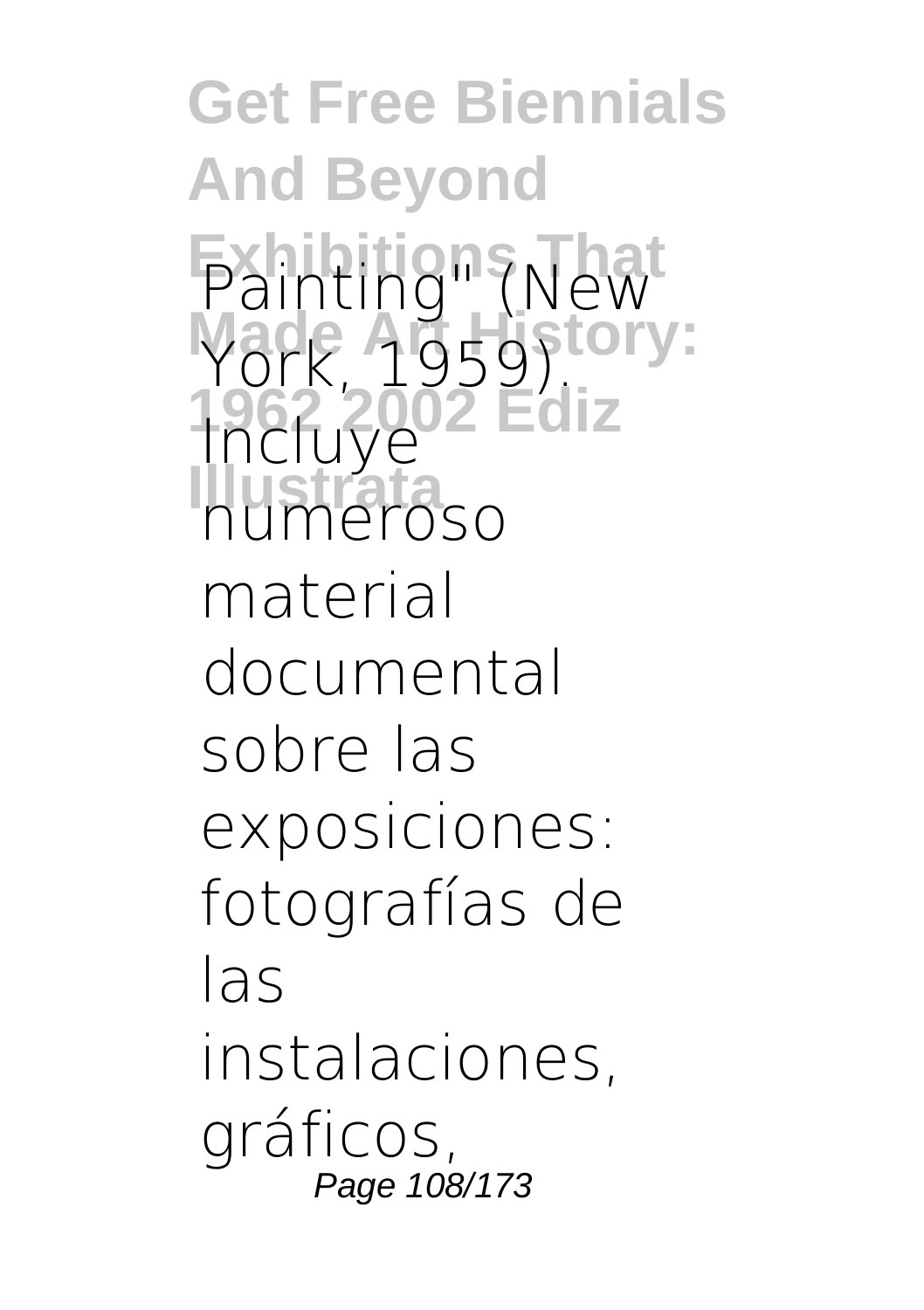**Get Free Biennials And Beyond Exhibitions That** manifiestos, fragmentos de **1962 2002 Ediz** catálogos, **Illustrata** disposición de las salas, etc. Lively account of how people power has shaped British history -- from Peterloo to the Poll tax and Page 109/173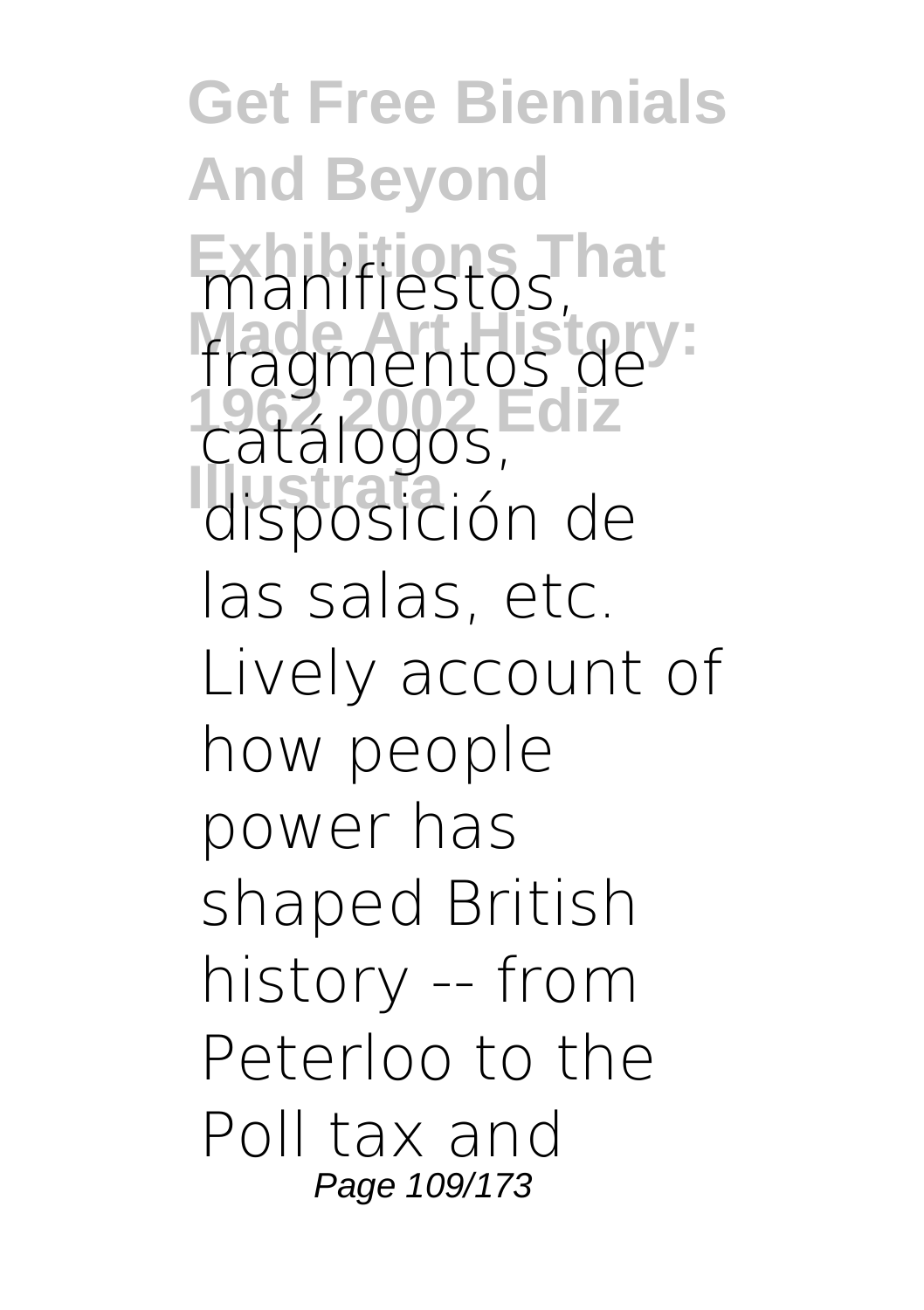**Get Free Biennials And Beyond Exhibitions That** The Politics of y: Contemporary **I**<br>Art Biennials Making Art Global (part 2) Salon to Biennial HFT the Gardener Show Time The Sound of Screens Page 110/173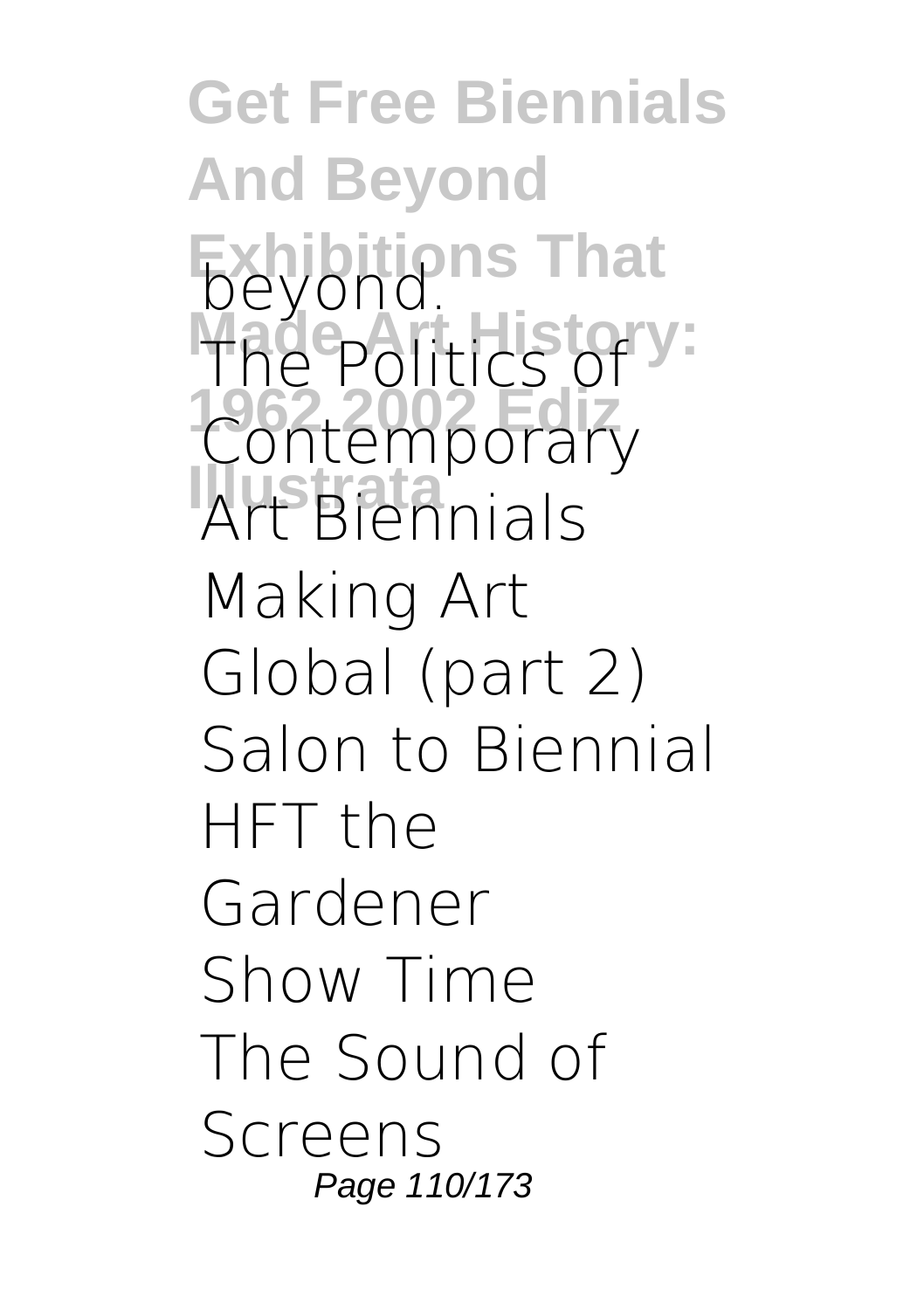**Get Free Biennials And Beyond Exhibitions That** Imploding **Photography, Photography 1962 2002 Ediz** Time and the **Iblistrata** Each second year, those interested in the fine arts from all over the world feel attracted to the "Biennale di Venezia". Page 111/173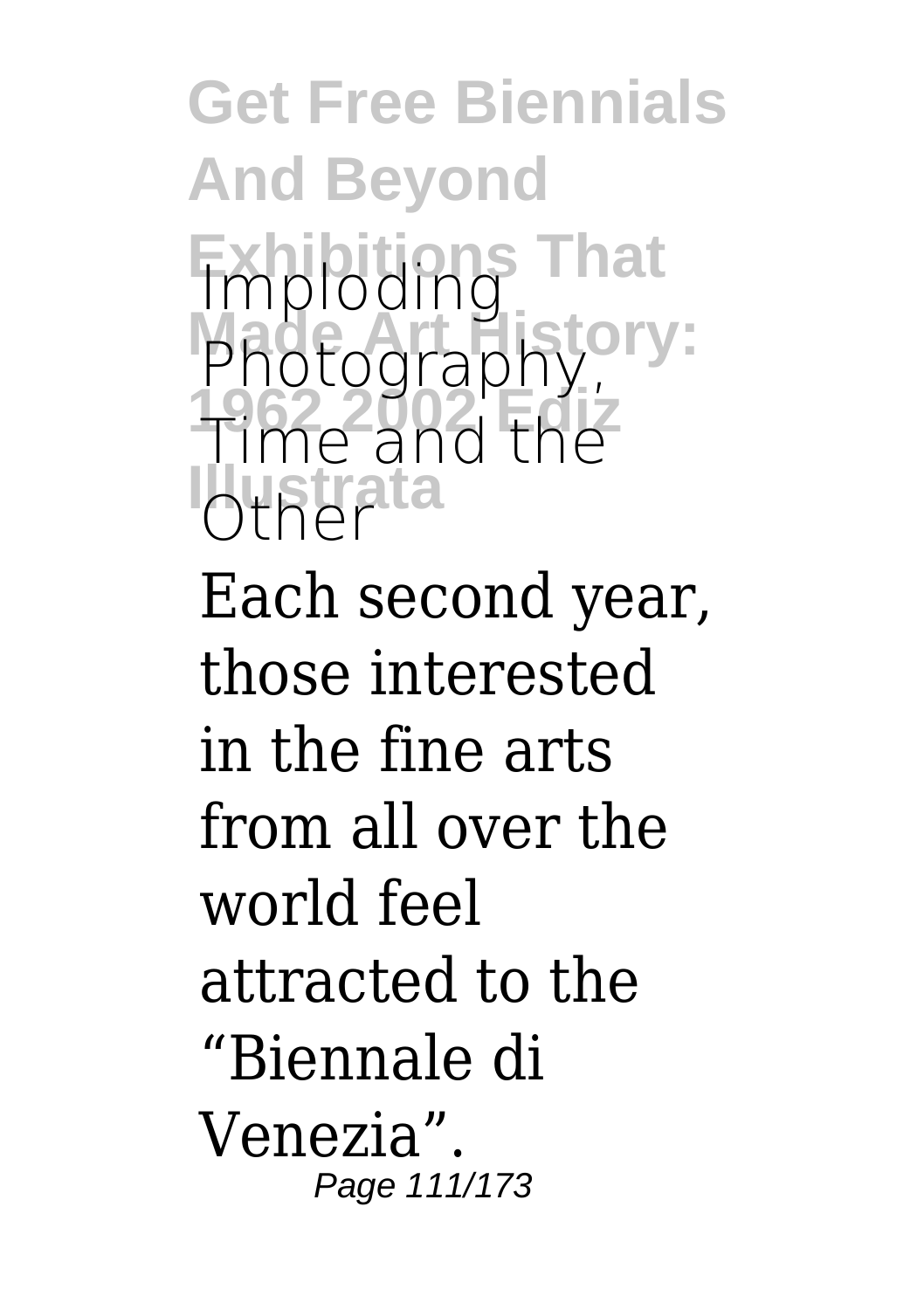**Get Free Biennials And Beyond Exhibitions That** Founded in 1895, **Made Art History:** it's the best-**1962 2002 Ediz** known and oldest **Illustrata** biennial followed only 50 years later by the Sao Paulo Biennial. In modern times the leading format for internationalizatio n, the number of new foundations Page 112/173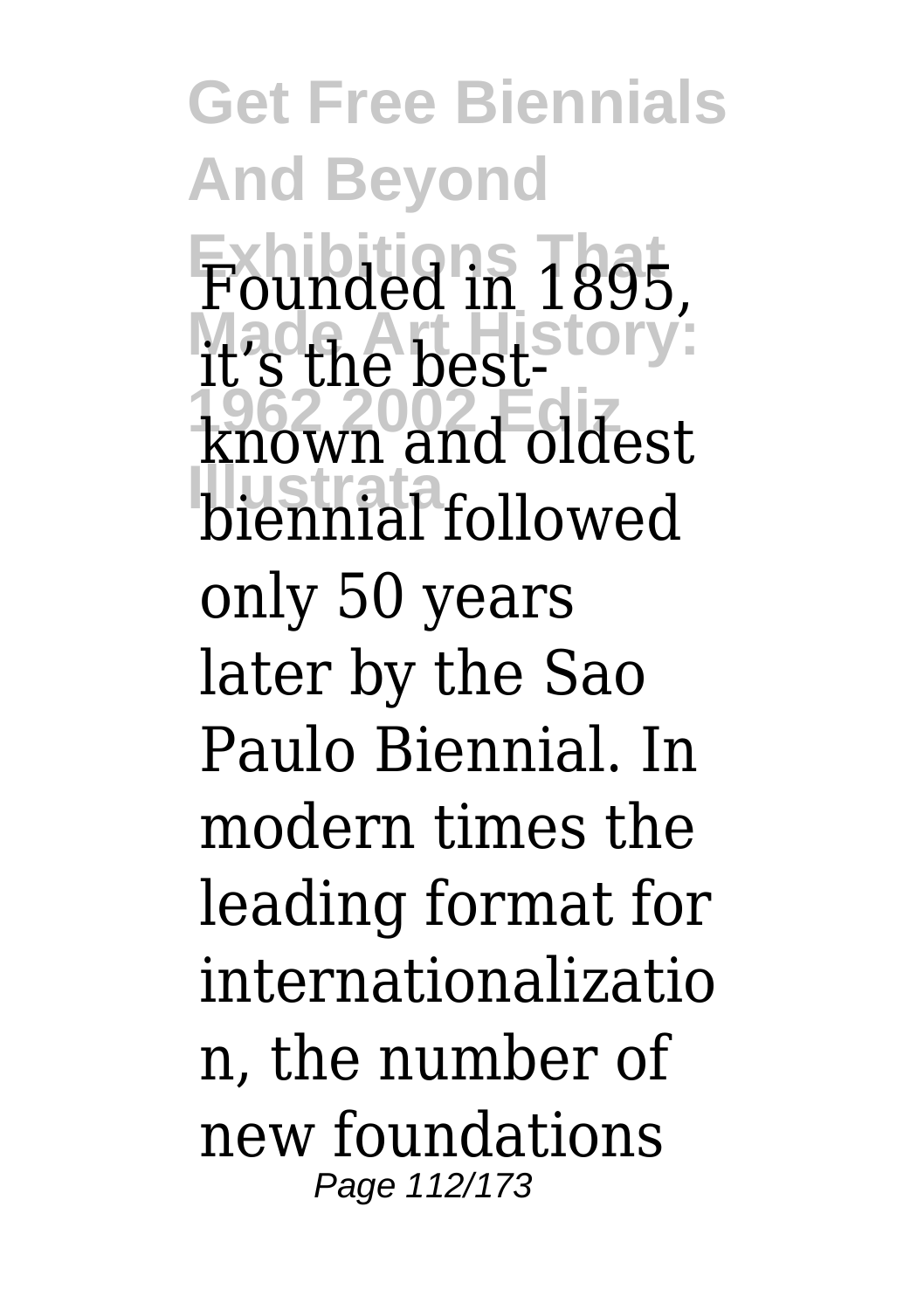**Get Free Biennials And Beyond Exhibitions That** has once more **Made Art History:** rapidly increased **1962 2002 Ediz** in the course of **Illustrata** globalization since the eigthies. Biennials are in fact the only exhibition format in which the impact of globalization expresses itself in Page 113/173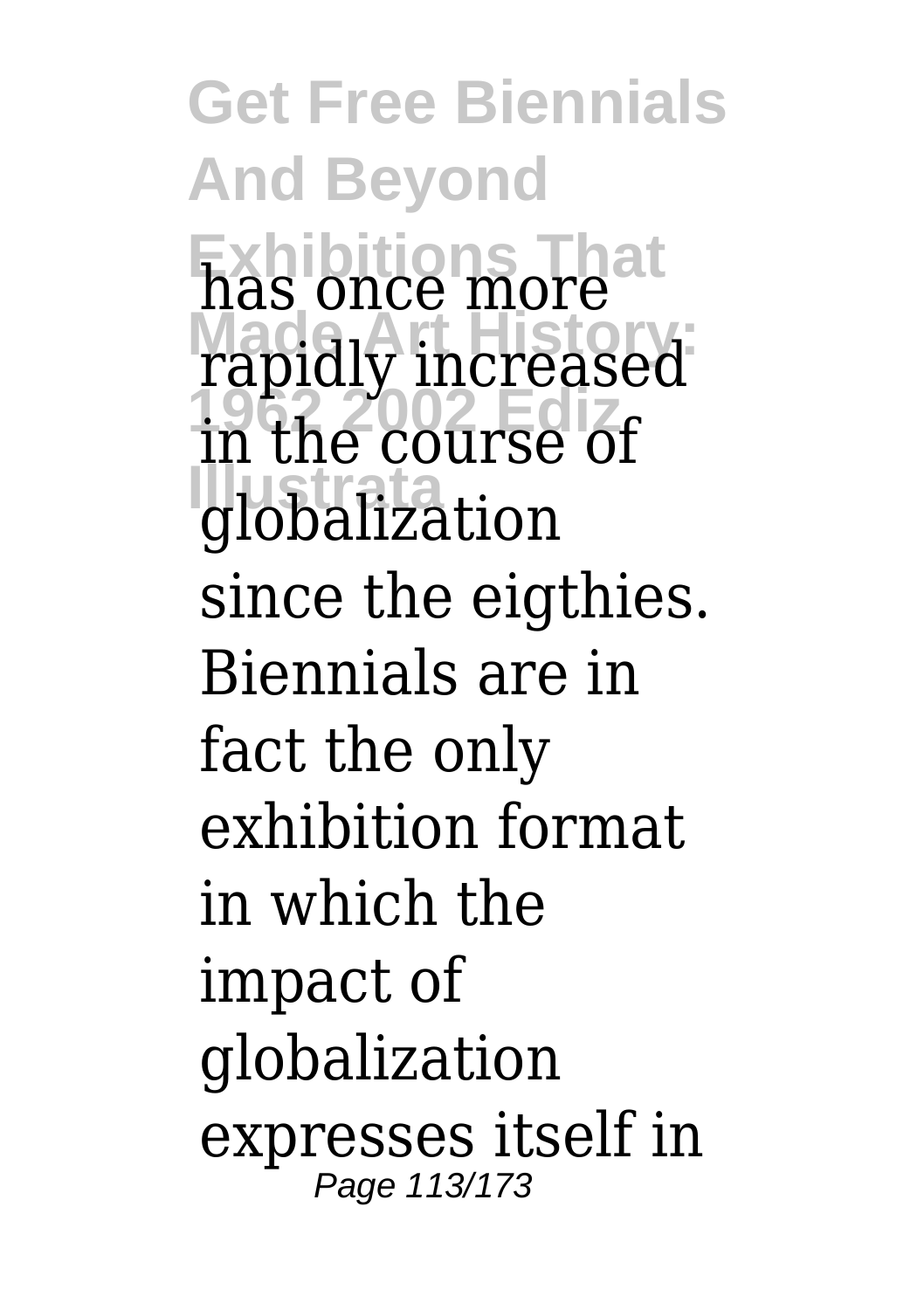**Get Free Biennials And Beyond Exhibitions That** terms of arts. There is, though, **1962 2002 Ediz** little published **Illustrata** information on the biennials of Sao Paulo, Habana, Istanbul, Sidney, or New Delhi, to name but the oldest. To which tradition do biennials belong Page 114/173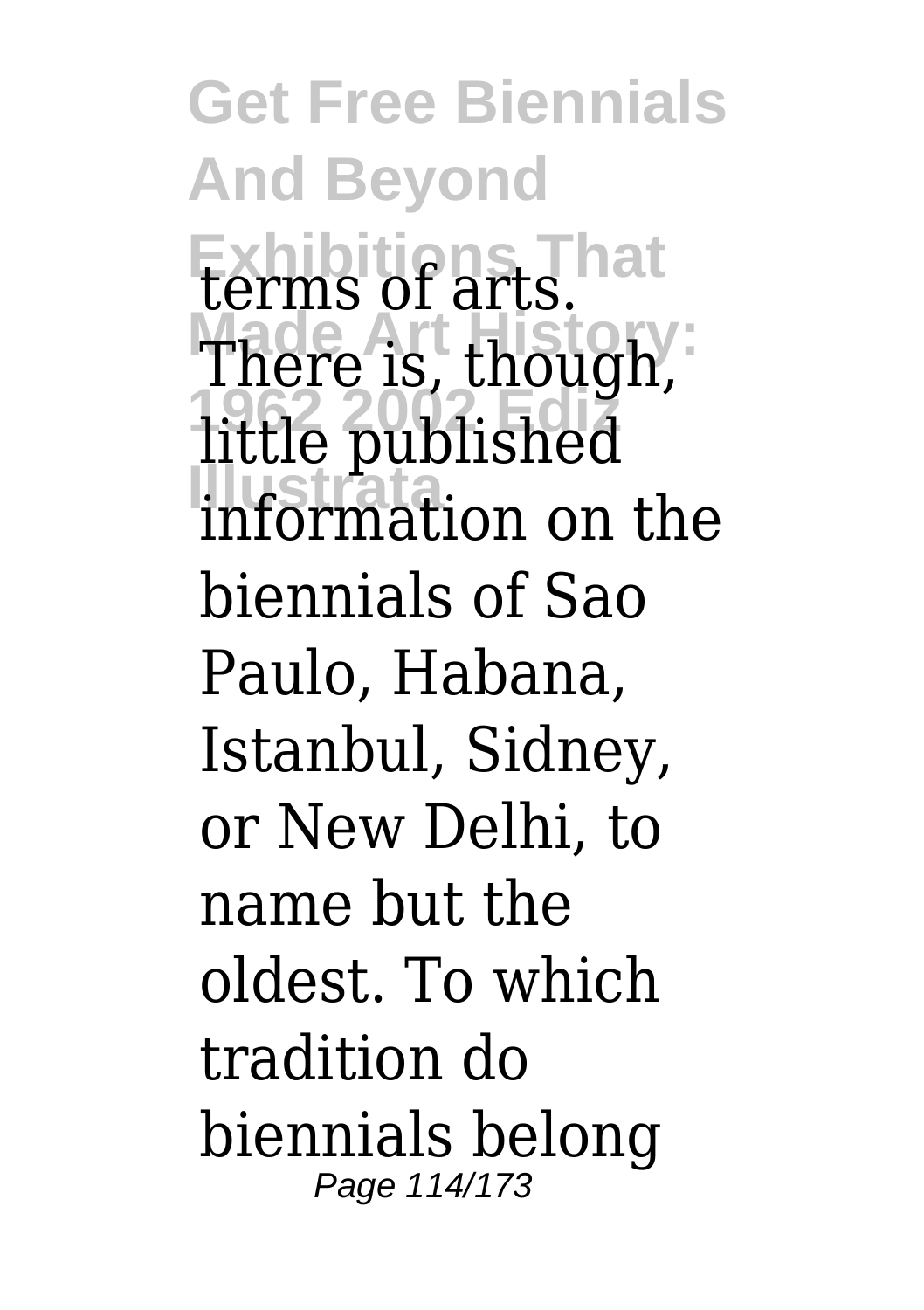**Get Free Biennials And Beyond** and what's the importance of this format today? Which<sup>ta</sup> developments do they reflect, which ones do they initiate? Through the portraits of 22 selected biennials, the book seeks Page 115/173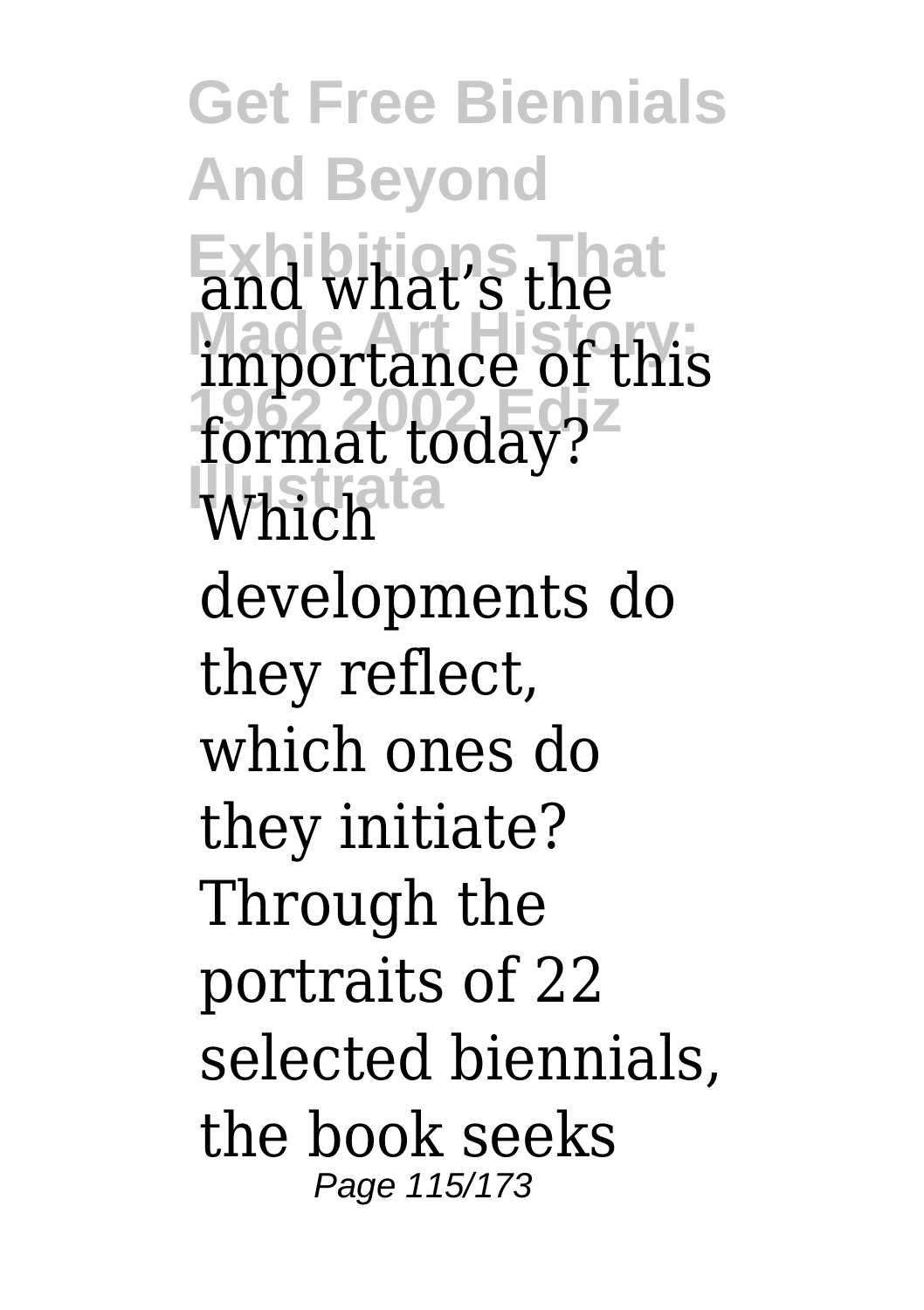**Get Free Biennials And Beyond Exhibitions That** answers for these **Made Art History:** questions. Thanks **1962 2002 Ediz** to numerous **Illustrata** illustrations and a list of the most important biennials founded, this book gives the first compact overview of this complex topic. "The Clark Page 116/173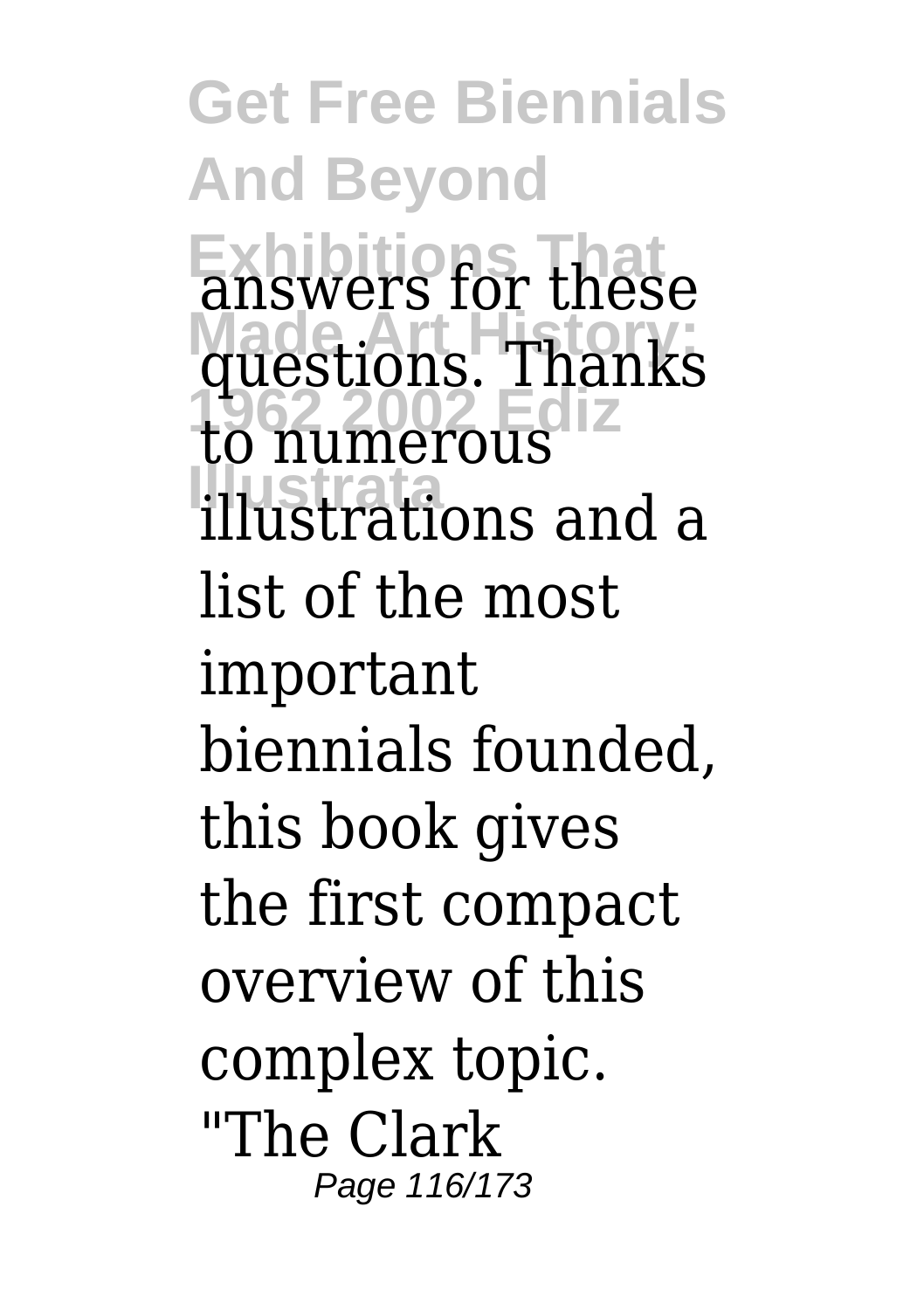**Get Free Biennials And Beyond Exhibitions That** Library has a collection of ory: **1962 2002 Ediz** publications and **Illustrata** ephemera relating to the Venice Biennale that dates back to the event's beginning in 1895. Art's Biggest Stage: Collecting the Venice Biennale, Page 117/173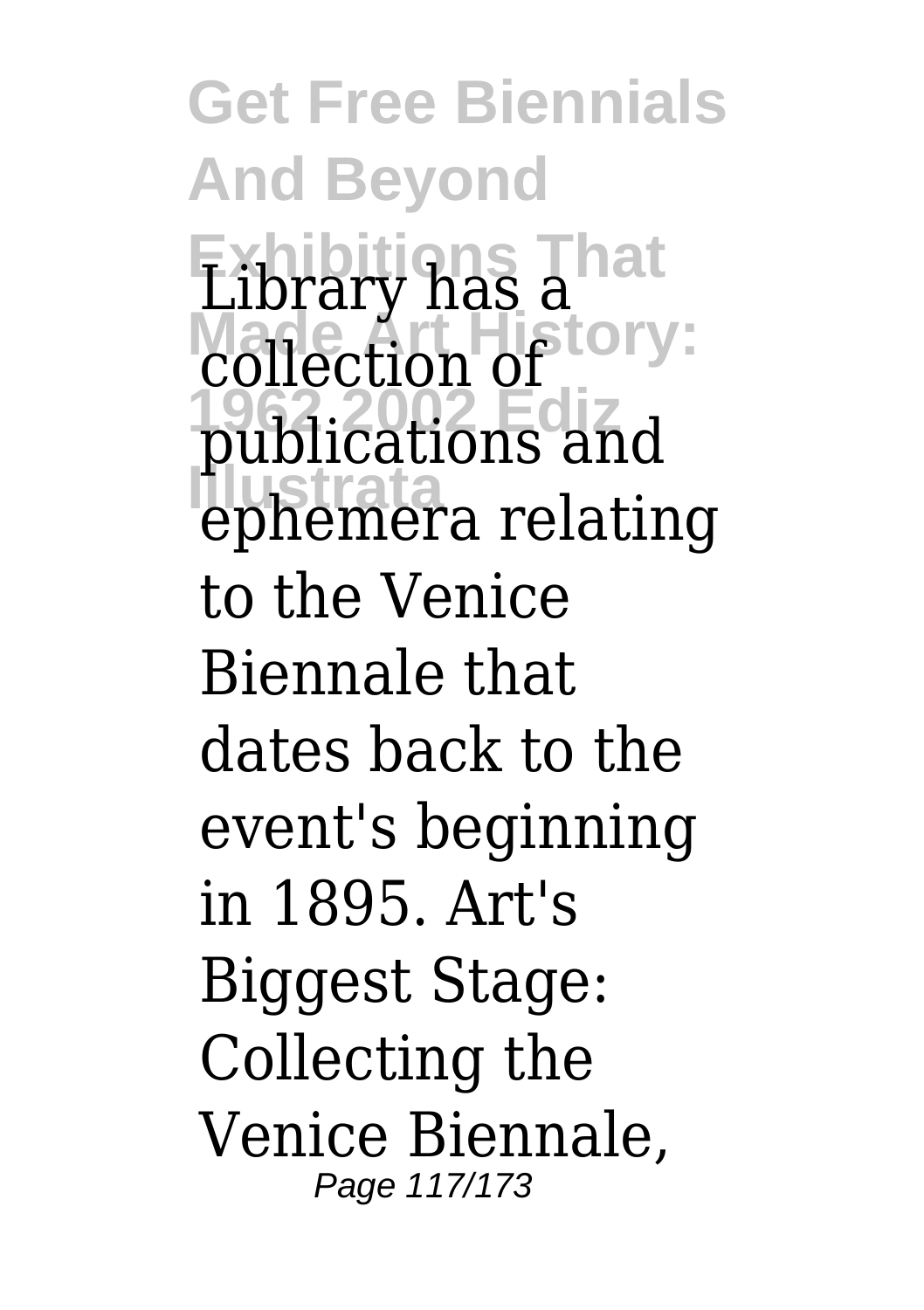**Get Free Biennials And Beyond Exhibitions That** 2007-2019 is the first deep dive<sup>ry:</sup> **1962 2002 Ediz** into the library's **Illustrata** various holdings related to the event. Drawing primarily from our collection of publications and ephemera, this book emphasizes notions of Page 118/173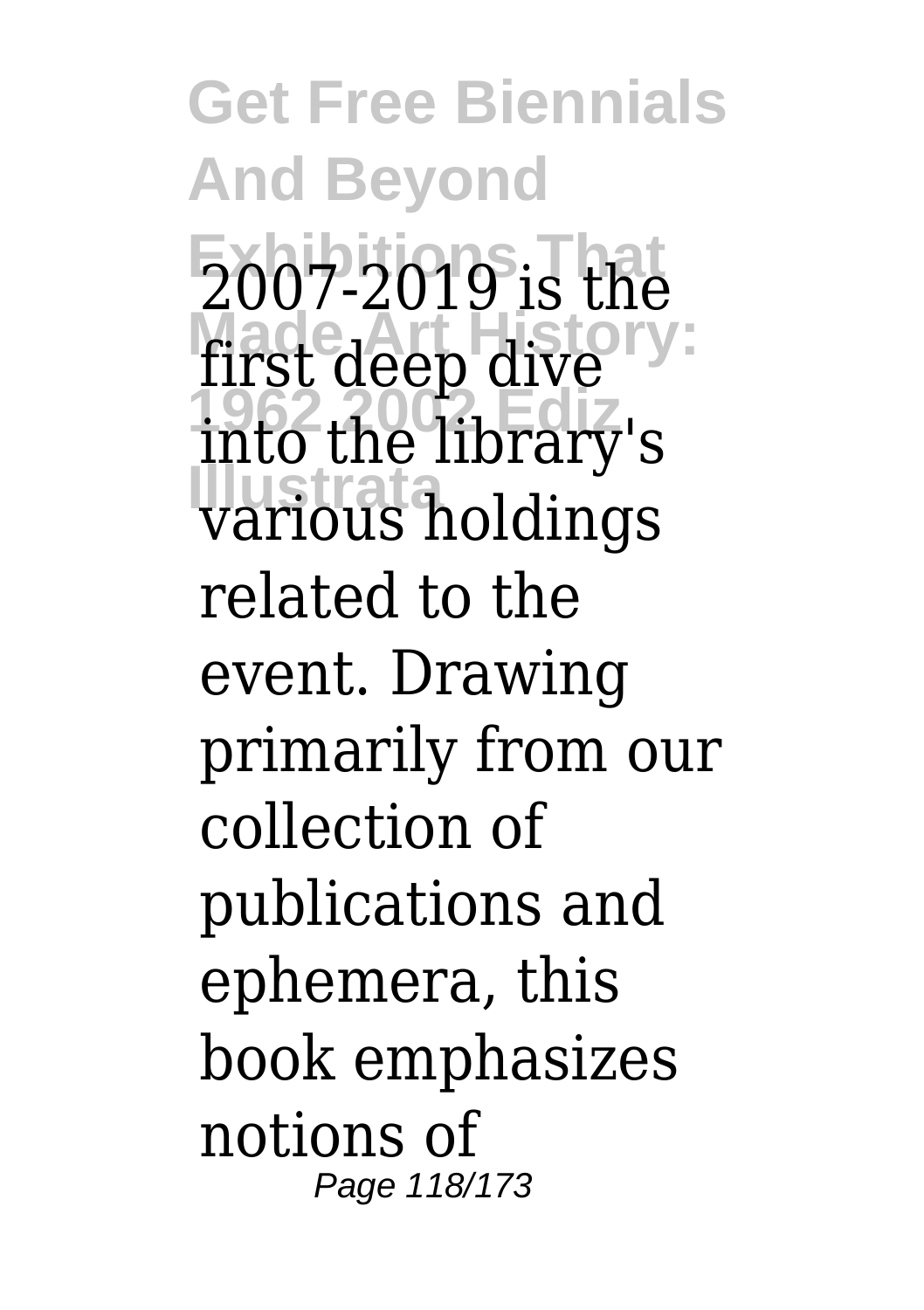**Get Free Biennials And Beyond Exhibitions That** nationhood while **Made Art History:** at the same time evoking the spectacle of the Biennale itself"-- Re-envisioning the Contemporary Art Canon: Perspectives in a Global World seeks to dissect and interrogate Page 119/173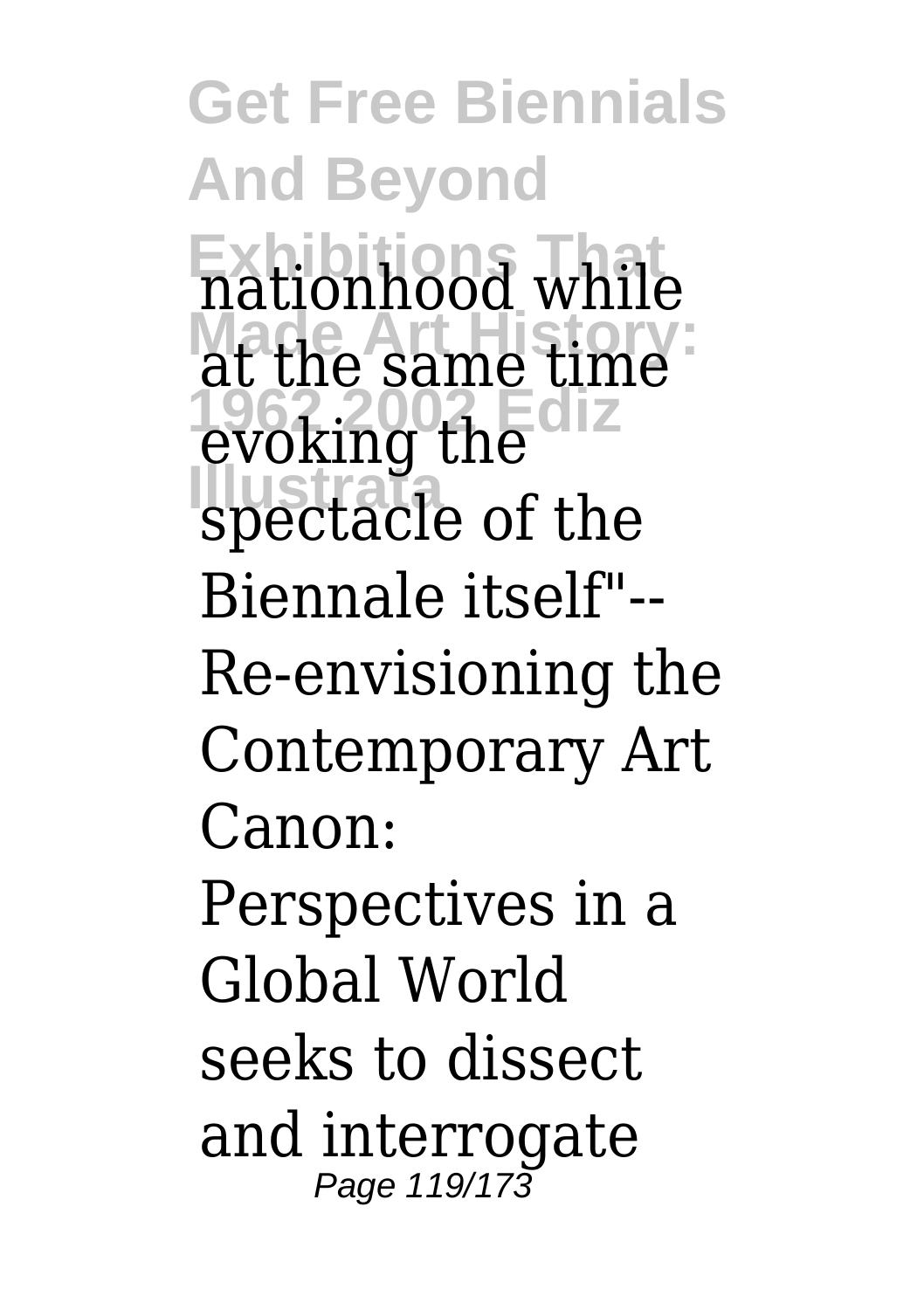**Get Free Biennials And Beyond Exhibitions That** the nature of the present-day art **1962 2002 Ediz** field, which has experienced dramatic shifts in the past 50 years. In discussions of the canon of art history, the notion of 'inclusiveness', both at the level of rhetoric and as Page 120/173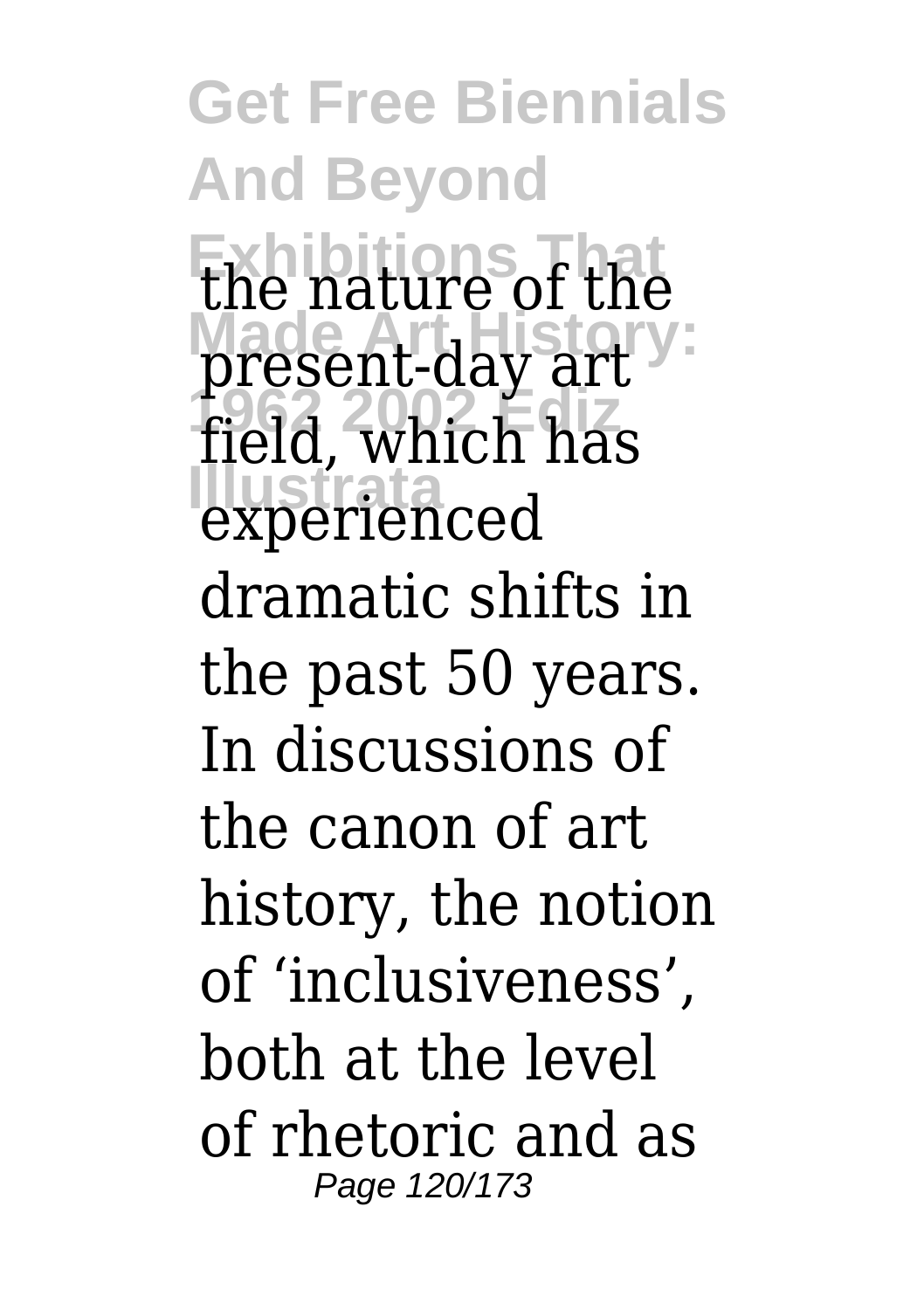**Get Free Biennials And Beyond Exhibitions That** a desired practice **Made Art History:** is on the rise and **1962 2002 Ediz** gradually **Illustrata** replacing talk of 'exclusion', which dominated critiques of the canon up until two decades ago. The art field has dramatically, if insufficiently, Page 121/173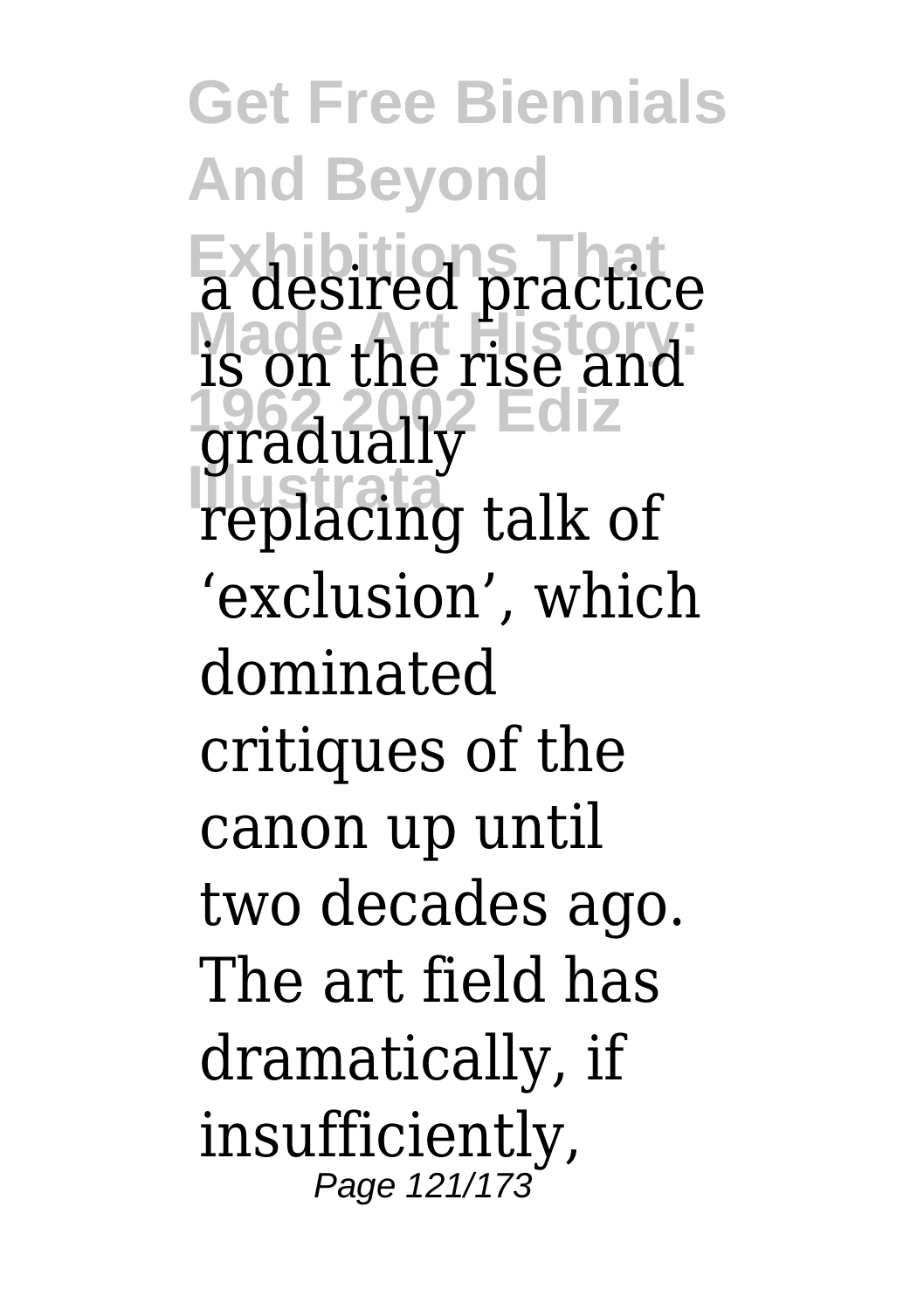**Get Free Biennials And Beyond Exhibitions That** changed in the **Made Art History:** half-century since **1962 2002 Ediz** the first protests **Illustrata** and critiques of the exclusion of 'others' from the art canon. With increased globalization and shifting geopolitics, the art field is Page 122/173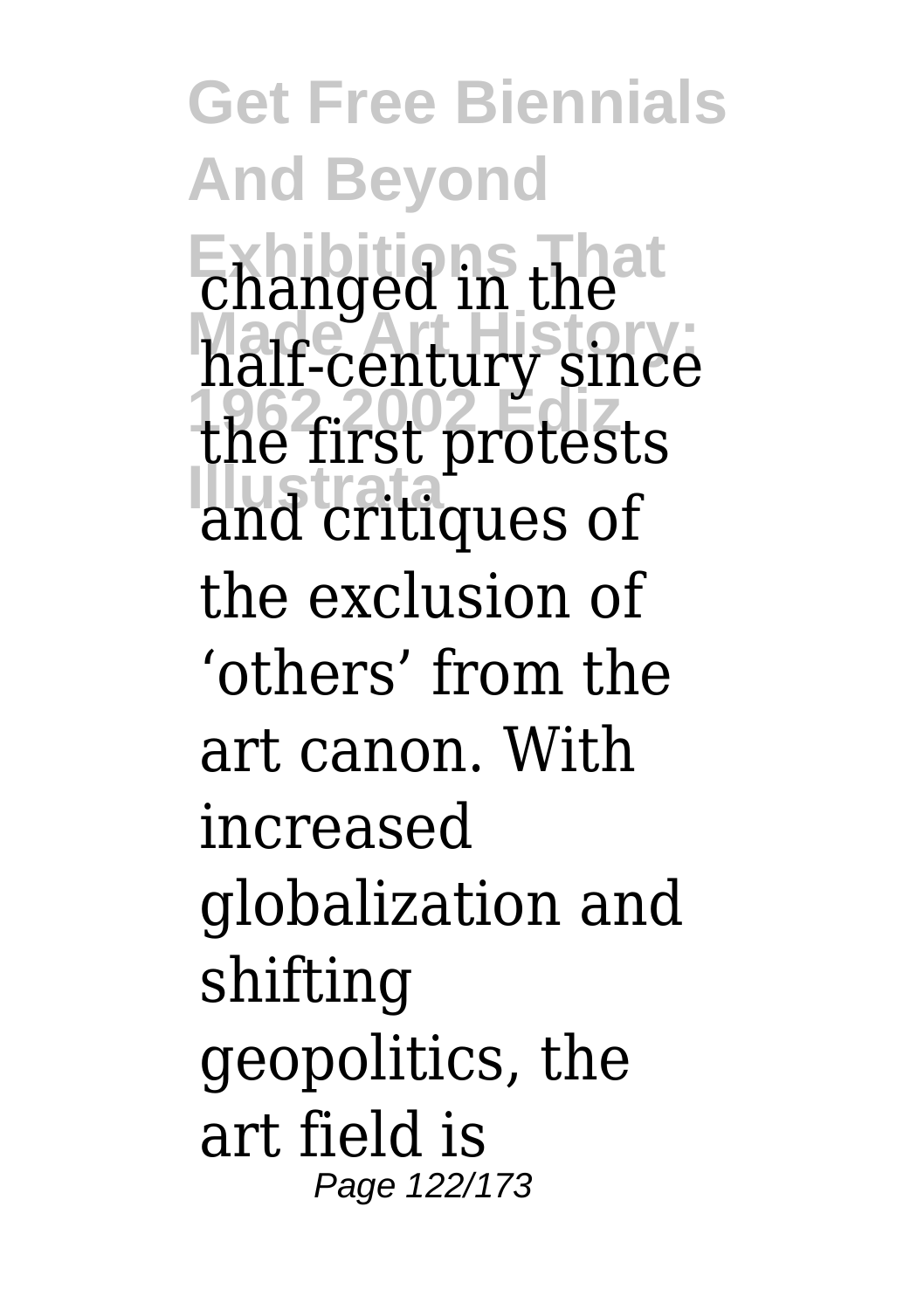**Get Free Biennials And Beyond Expanding beyond Made Art History:** its Euro-American **1962 2002 Ediz** focus, as is particularly evident in the large-scale international biennales now held all over the globe. Are canons and countercanons still Page 123/173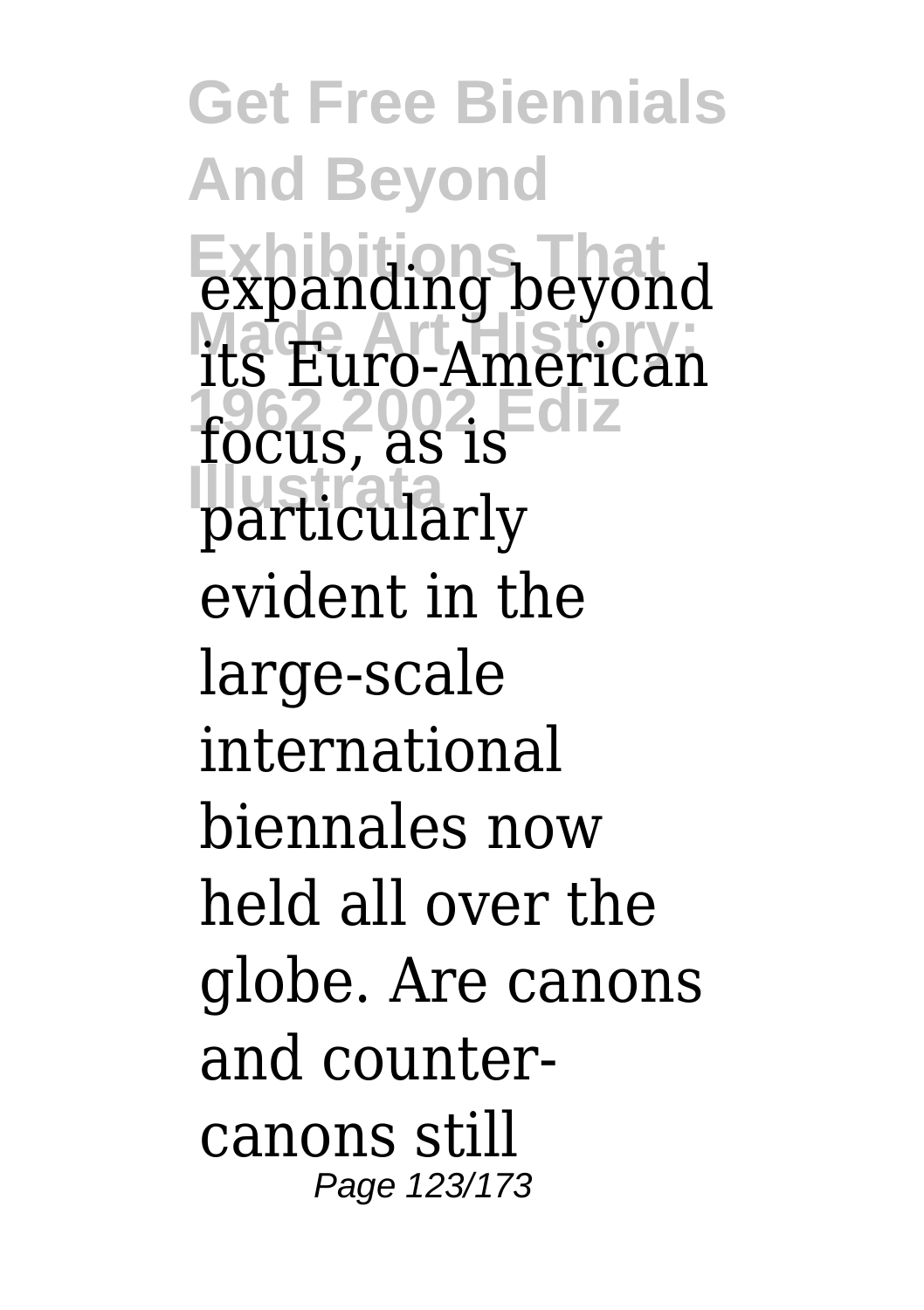**Get Free Biennials And Beyond** relevant? Can<sup>nat</sup> they be re-**1962 2002 Ediz** envisioned rather **Illustrata** than merely revised? Following an introduction that discusses these issues, thirteen newly commissioned essays present Page 124/173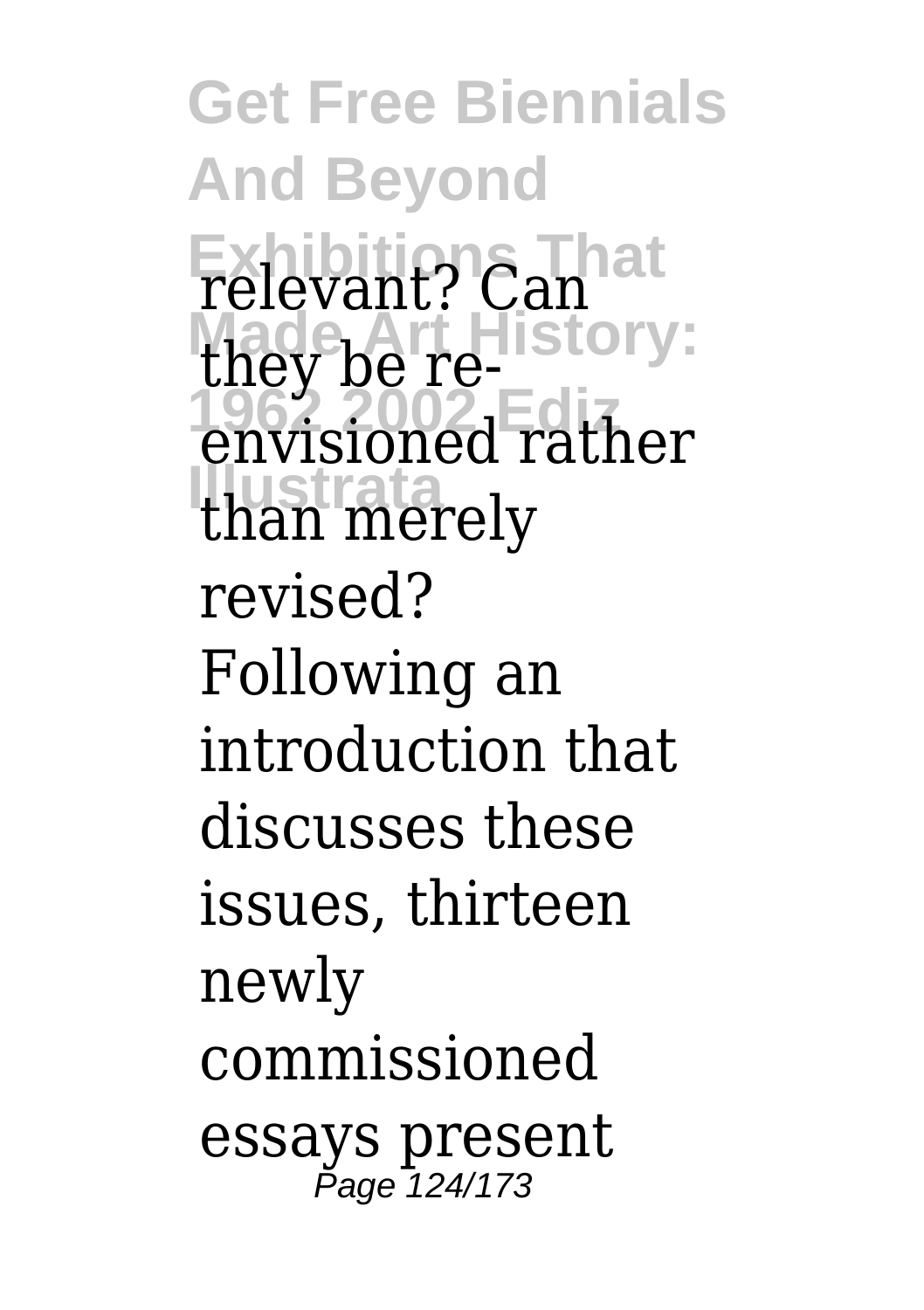**Get Free Biennials And Beyond Exhibitions That** case studies of consecration in<sup>y</sup> **1962 2002 Ediz** the contemporary **Illustrate** three commissioned discussions present diverse positions on issues of the canon and consecration Page 125/173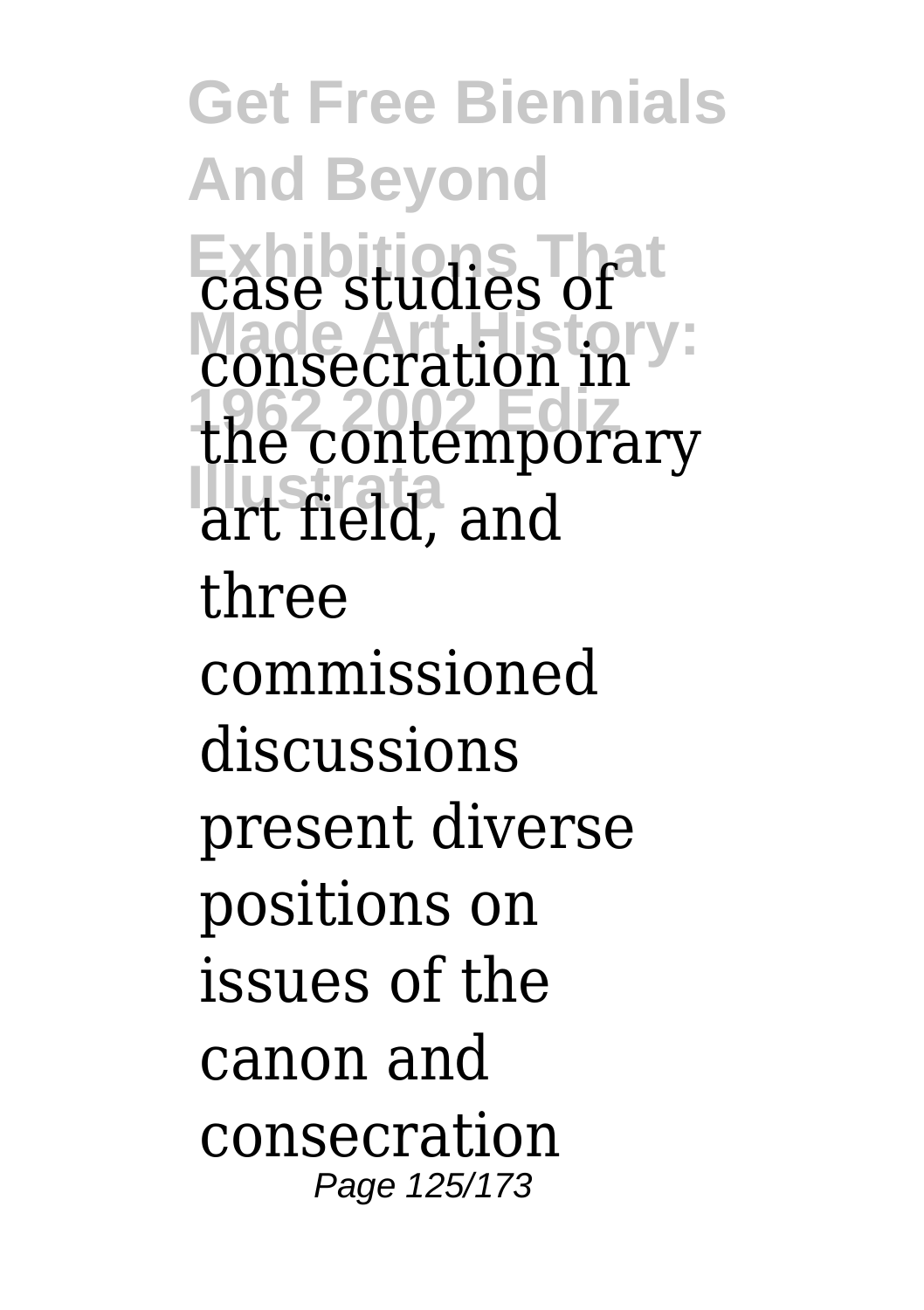**Get Free Biennials And Beyond Exhibitions That** processes today. This volume will **1962 2002 Ediz** be of interest to **Illustrata** instructors and students of contemporary art, art history, and museum and curatorial studies. Global biennials have proliferated in the Page 126/173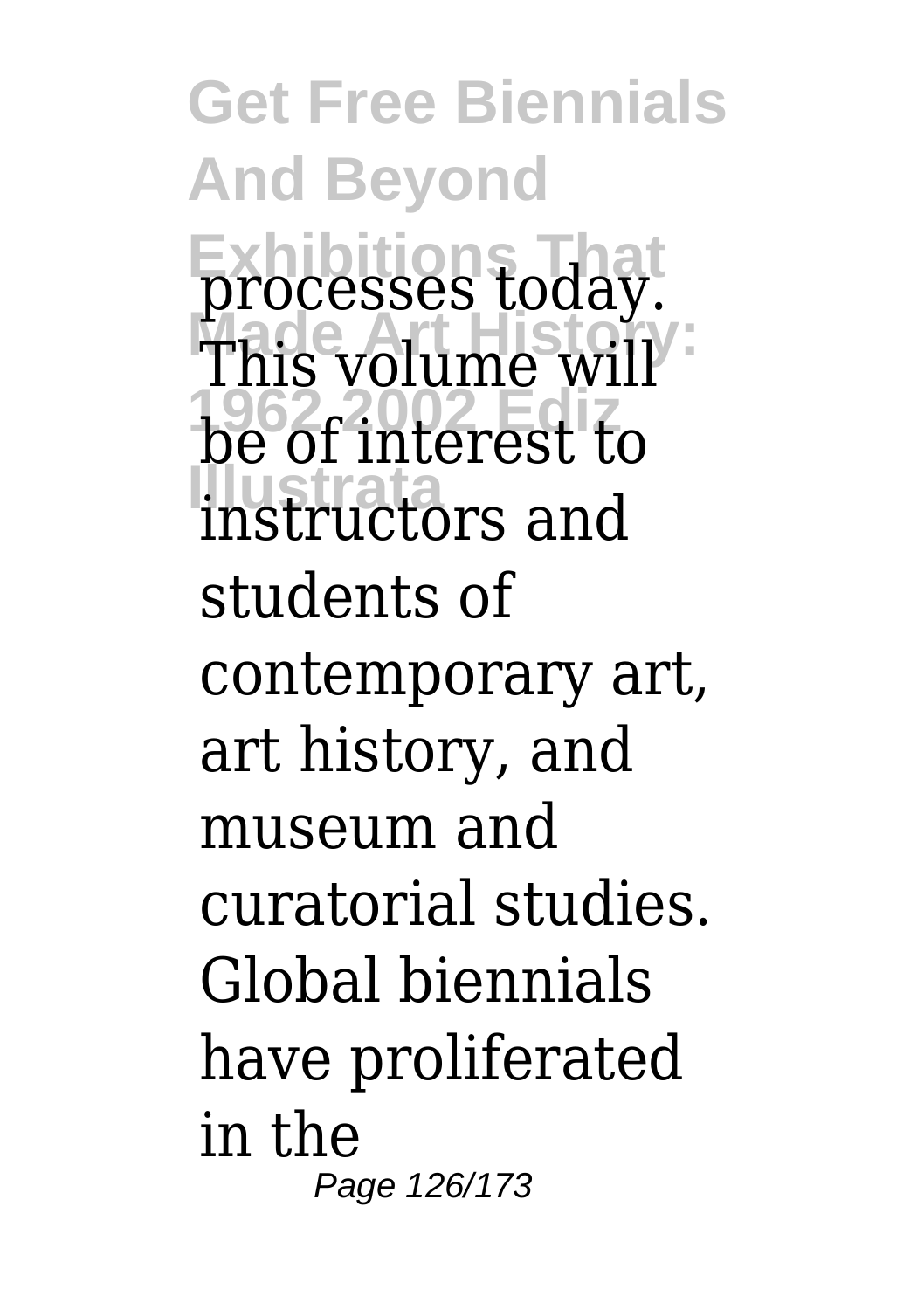**Get Free Biennials And Beyond Exhibitions That** contemporary art world, but artists' **1962 2002 Ediz** engagement with **Illustrata** large-scale international exhibitions has a much longer history that has influenced the present in important ways. Going back to the Page 127/173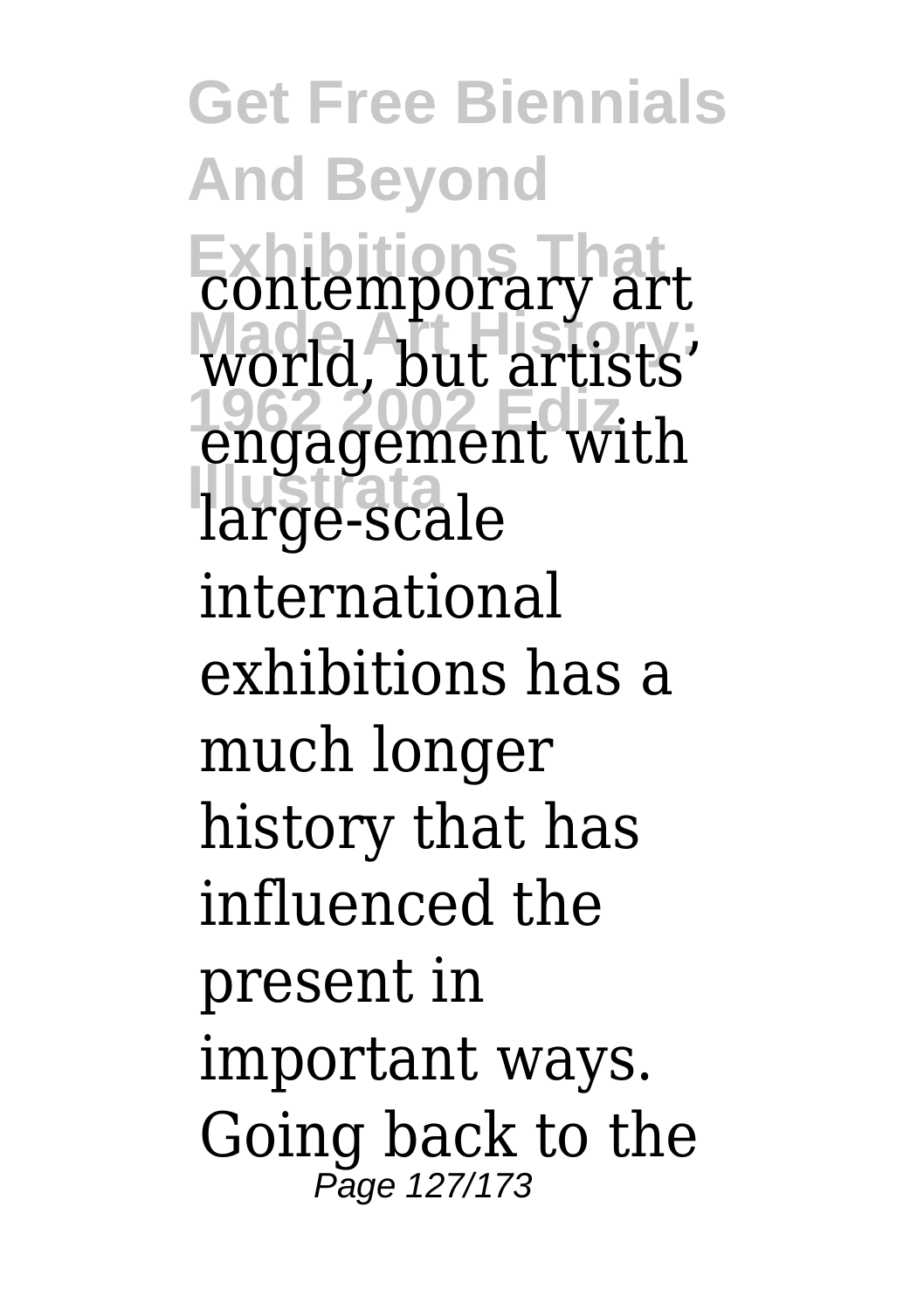**Get Free Biennials And Beyond** earliest world's fairs in the *Made Art History*: **1962 2002 Ediz** nineteenth **Illustrata** century, this book argues that "globalism" was incubated in a century of international art contests and today constitutes an important Page 128/173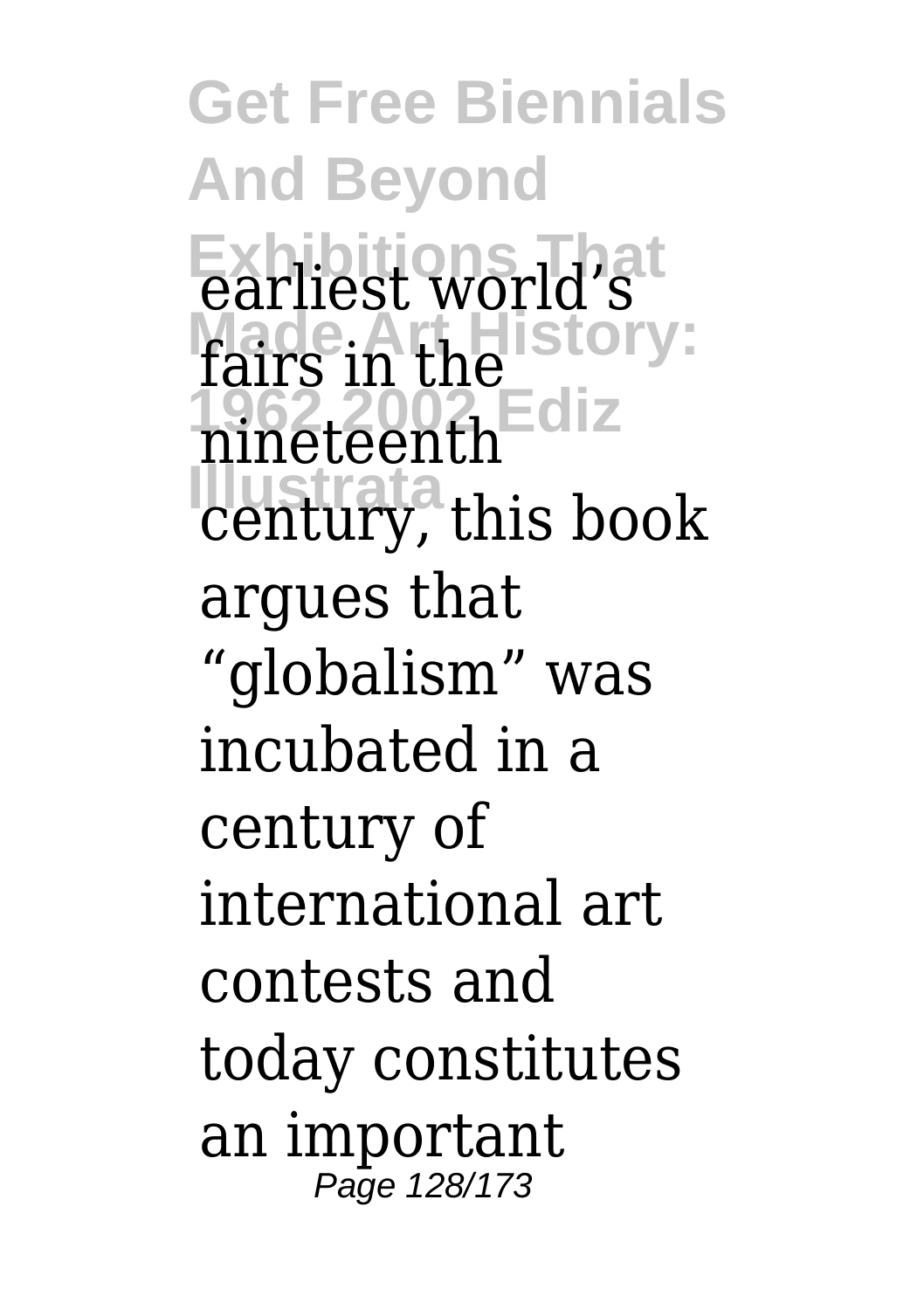**Get Free Biennials And Beyond Exhibitions That** tactic for artists. As world's fairs **1962 2002 Ediz** brought millions **Illustrata** of attendees into contact with foreign cultures. products, and processes, artworks became juxtaposed in a "theater of nations," which Page 129/173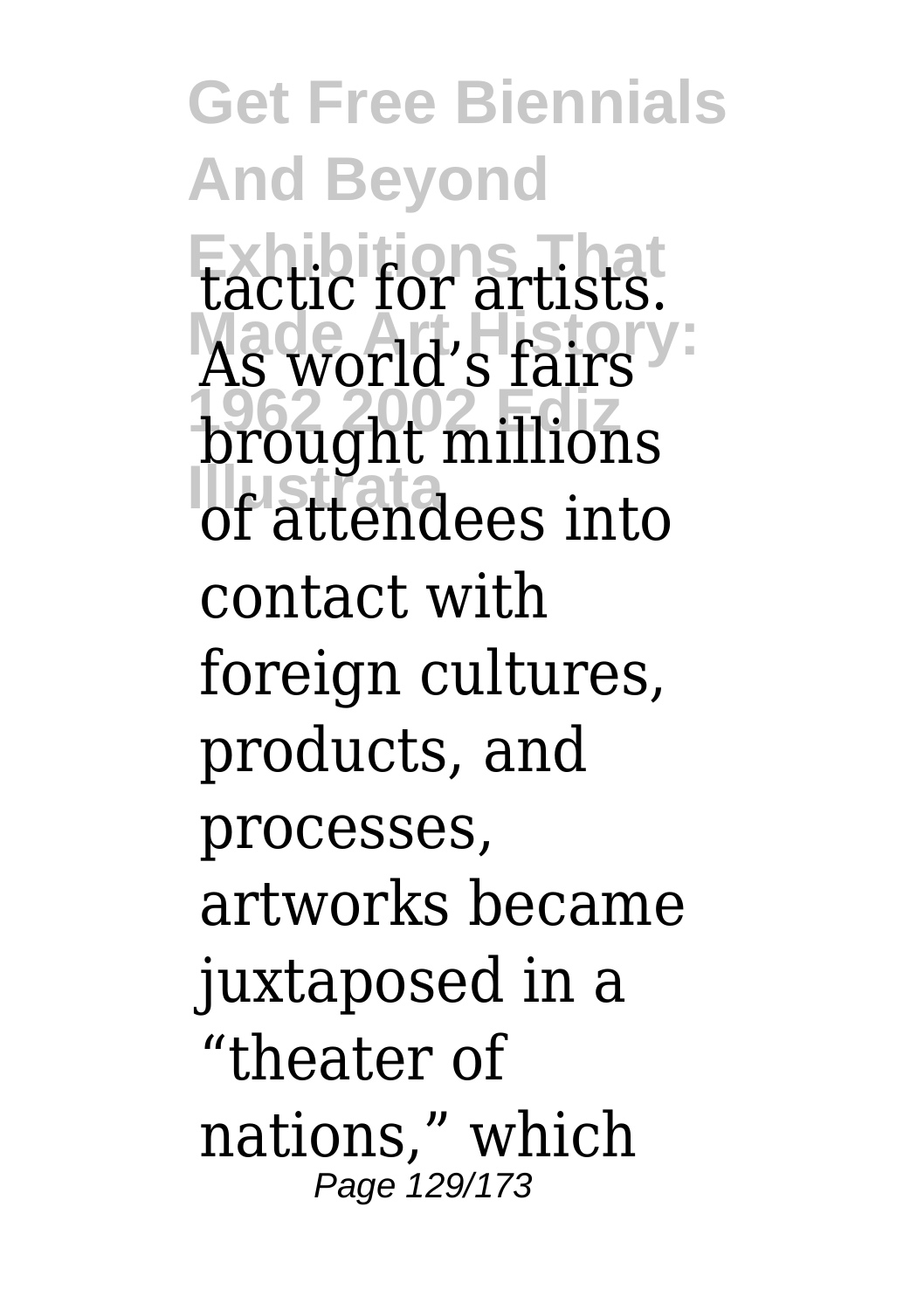**Get Free Biennials And Beyond Exhibitions That** challenged artists and critics to **Primary: 1962 2002 Ediz** think outside their **Illustrate** *Ilocal* academies. From Gustave Courbet's rebel pavilion near the official art exhibit at the 1855 French World's Fair to curator Beryl Madra's Page 130/173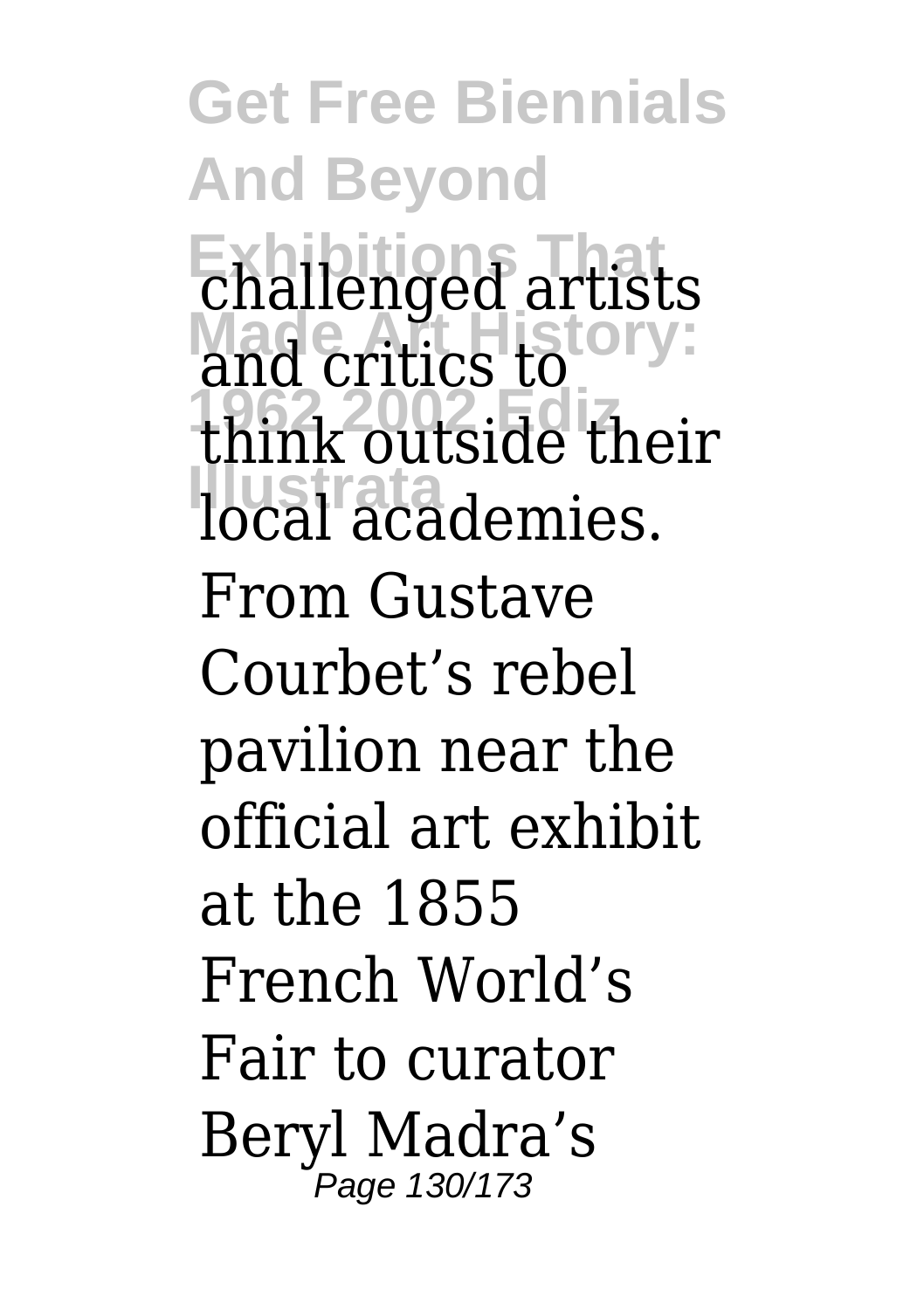**Get Free Biennials And Beyond** choice of Londonbased Cypriot<sup>11</sup> **1962 2002 Ediz** Hussein Chalayan for the off-site Turkish pavilion at the 2006 Venice Biennale, artists have used these exhibitions to reflect on contemporary art, speak to their own Page 131/173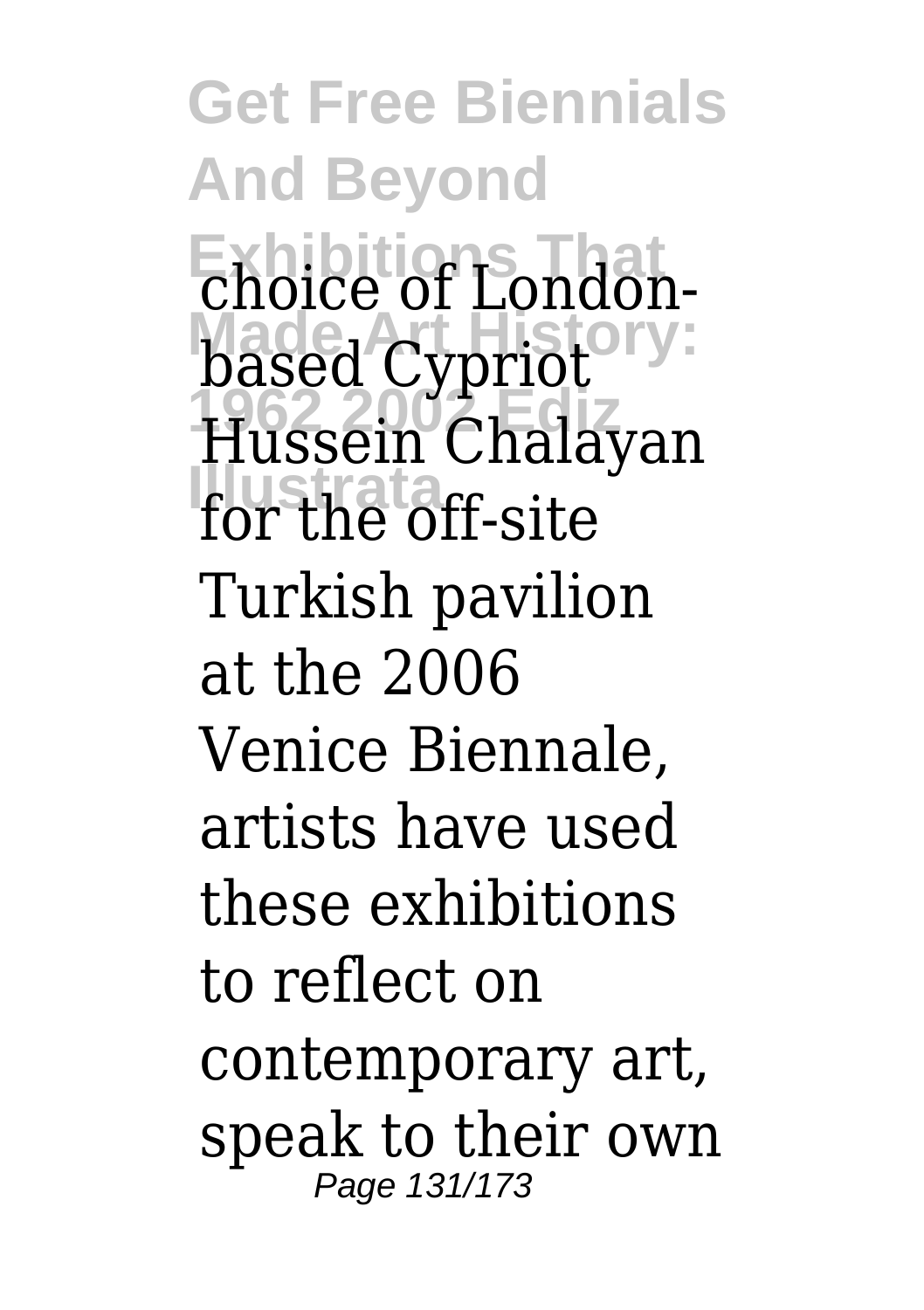**Get Free Biennials And Beyond Exhibitions That** governments back home, and challenge the **Illustrata** wider geopolitical realm—changing art and art history along the way. Ultimately, Caroline A. Jones argues, the modern appetite for experience Page 132/173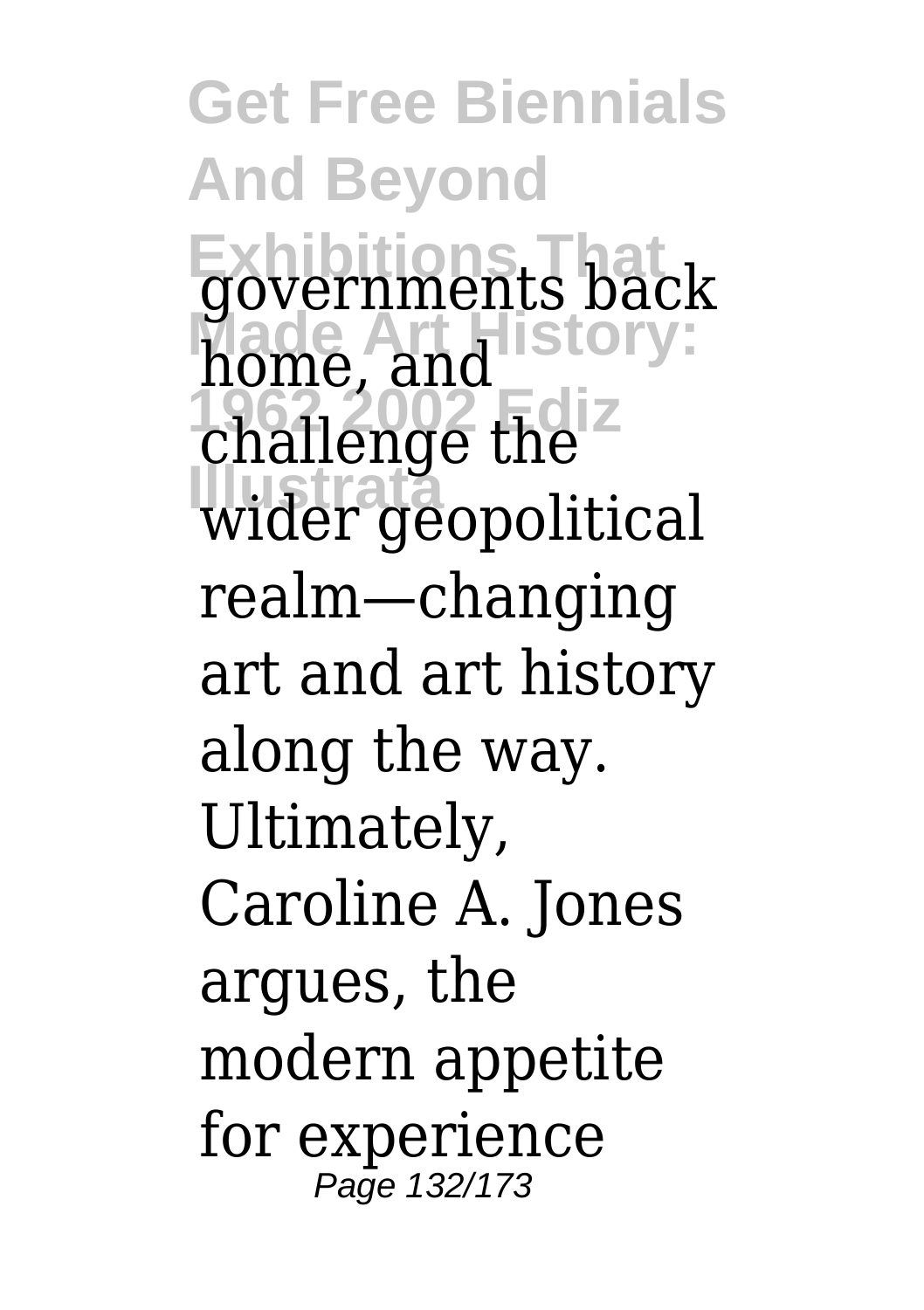**Get Free Biennials And Beyond Exhibitions That** structures, which **1962 2002 Ediz** were cultivated **Illustrata** around the art at these earlier expositions, have now come to constitute contemporary art itself, producing encounters that transform the Page 133/173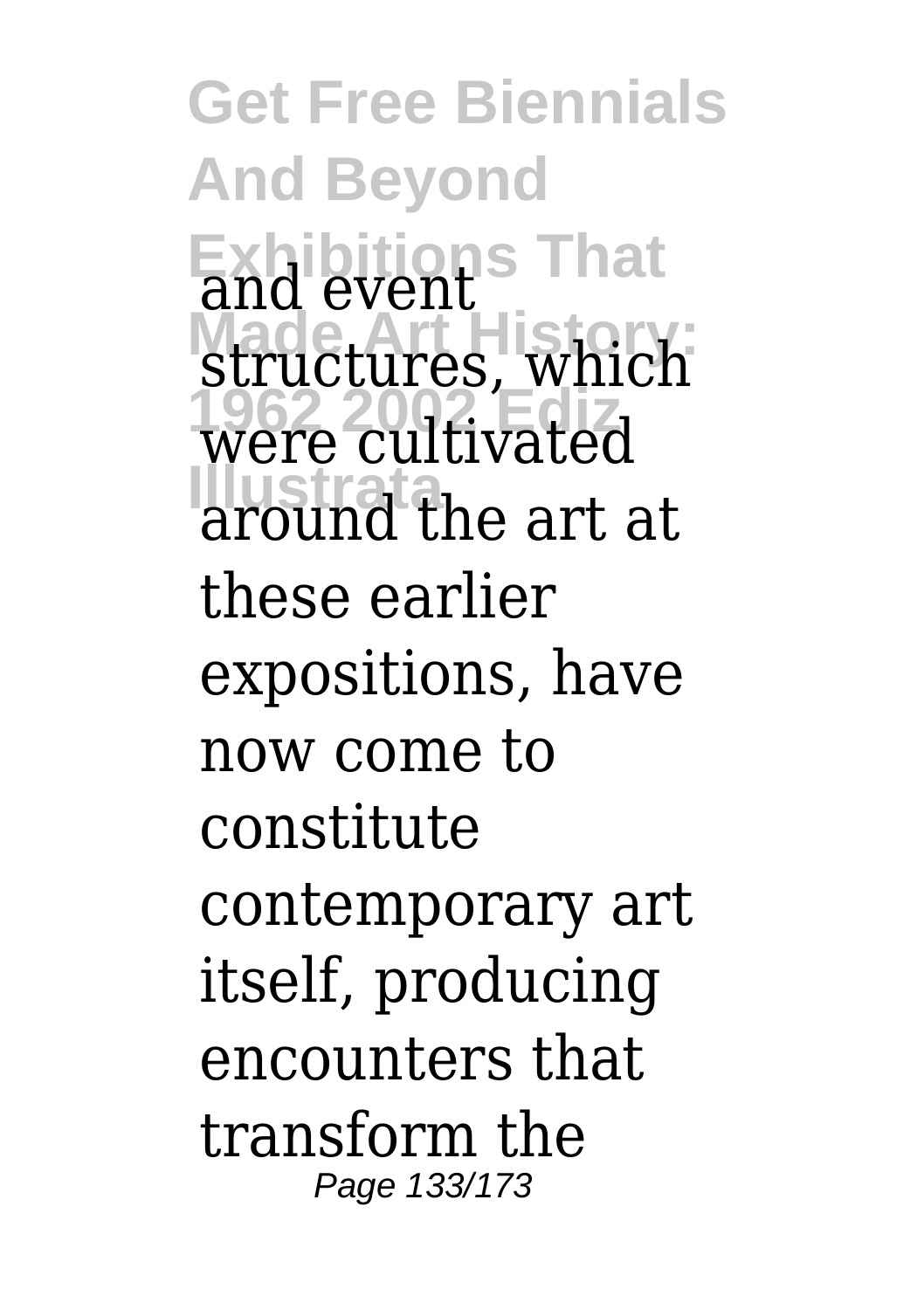**Get Free Biennials And Beyond** public and force us to reflect story: critically on the global condition. Curatorial Activism Civil Resistance in Kosovo The Uncertain States of America Reader Journal on Page 134/173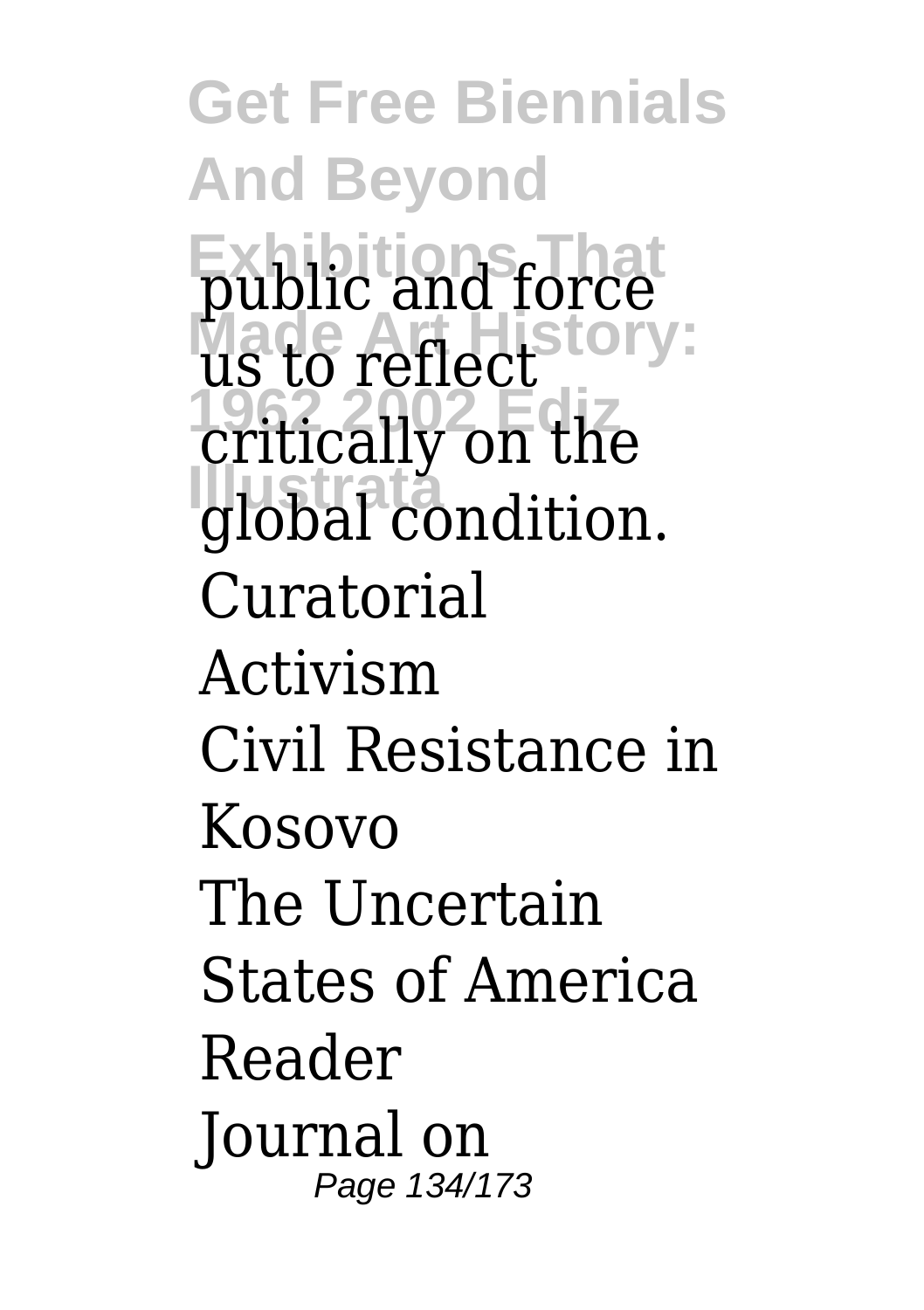**Get Free Biennials And Beyond Exhibitions That** Exhibition Making, the First Six Years<sup>2</sup> Ediz **Illustrata** Crisis in Cultural Identity The Exhibitionist

This book looks at art made and exhibited in New York over the course of Page 135/173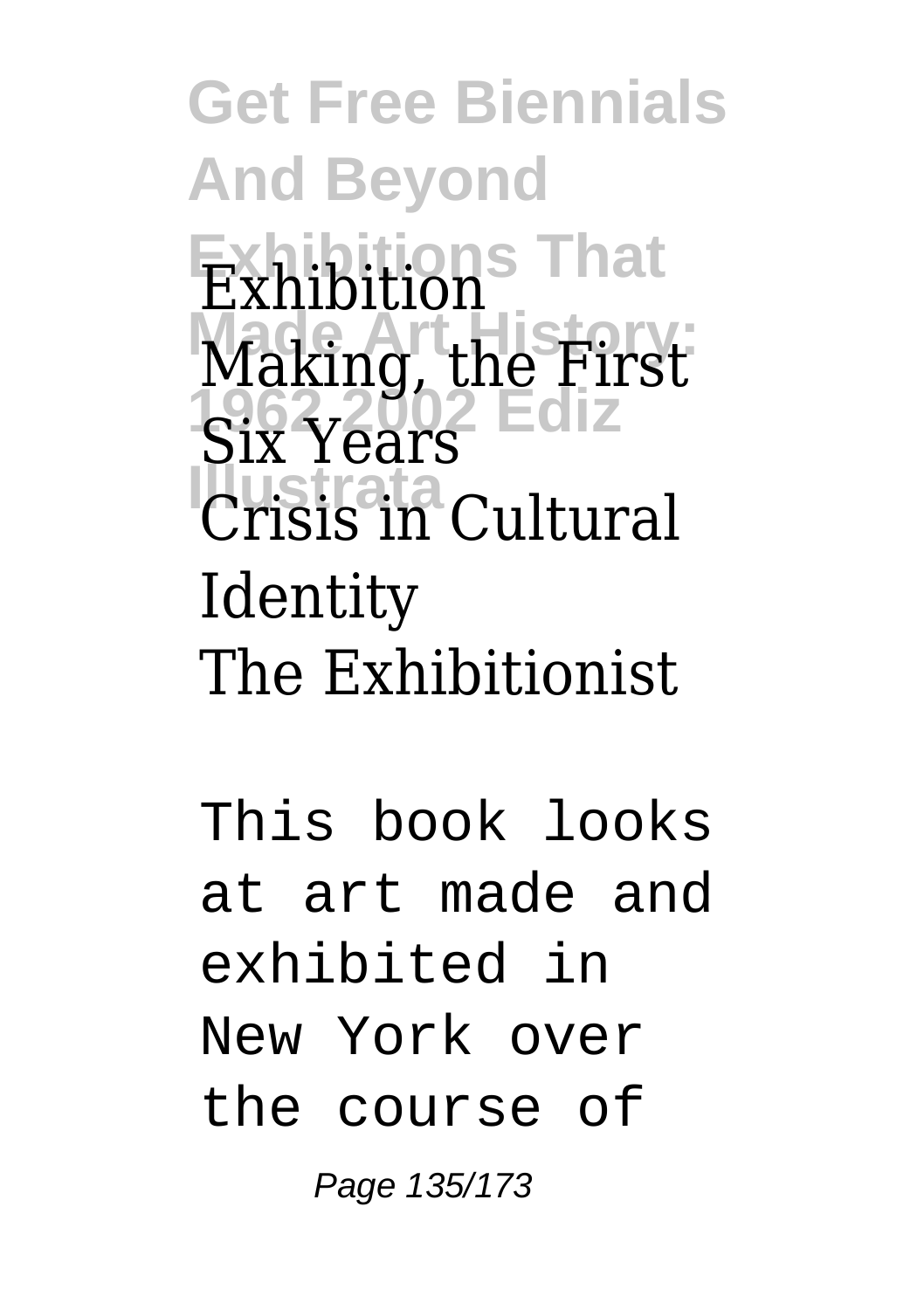**Get Free Biennials And Beyond Exhibitions That** one year, **Made Athelistory: 1962 2002 Ediz** synchronic **Illustrata** panorama in which established artists and emerging figures of the time are presented alongside the work of authors Page 136/173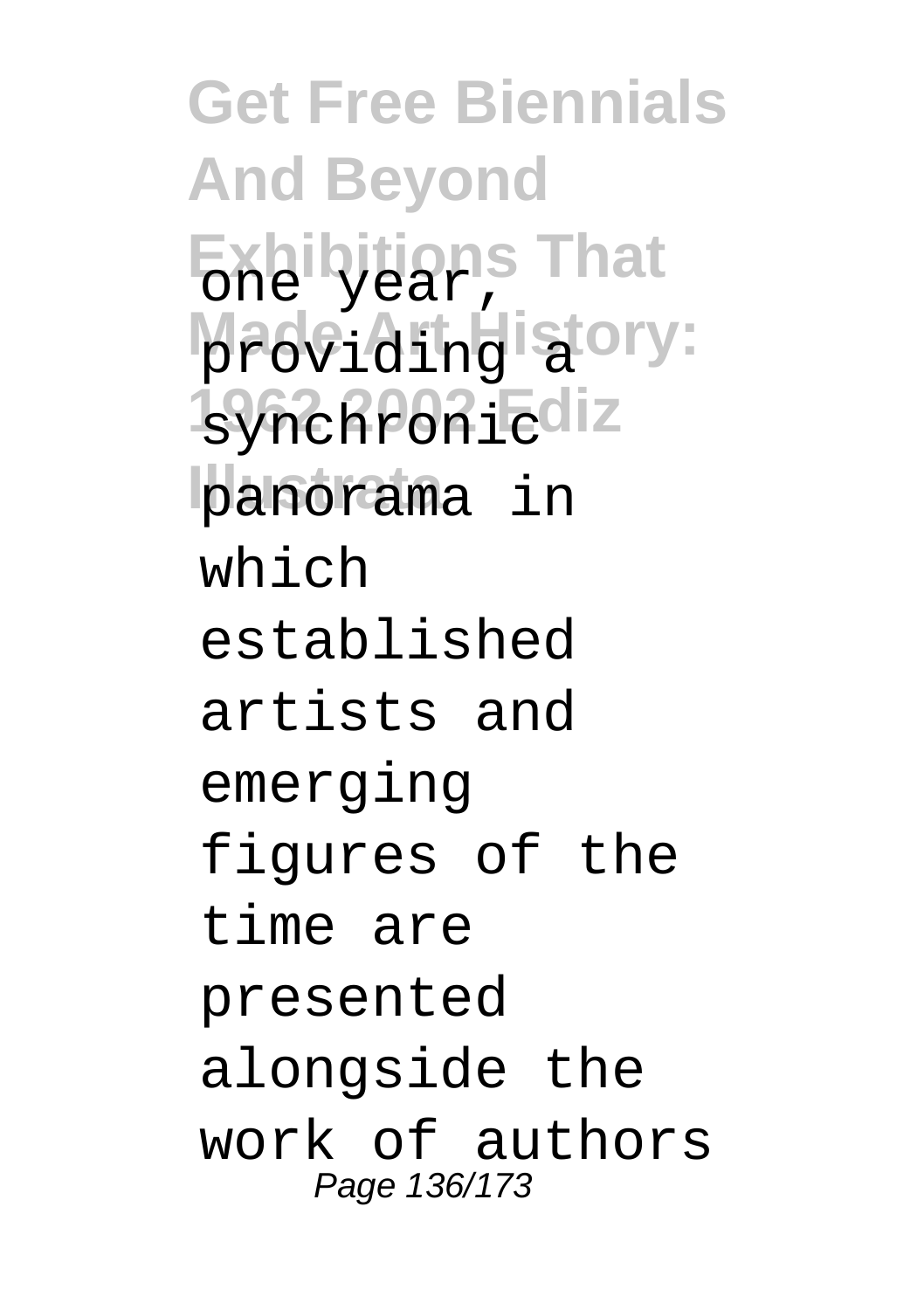**Get Free Biennials And Beyond Exhibitions That** whose influence **Made Art History:** has since faded 1966<sub>m</sub> 2002 Ediz discussion. Centering on the year 1993, the exhibition is conceived as a time capsule, an experiment in collective memory that attempts to Page 137/173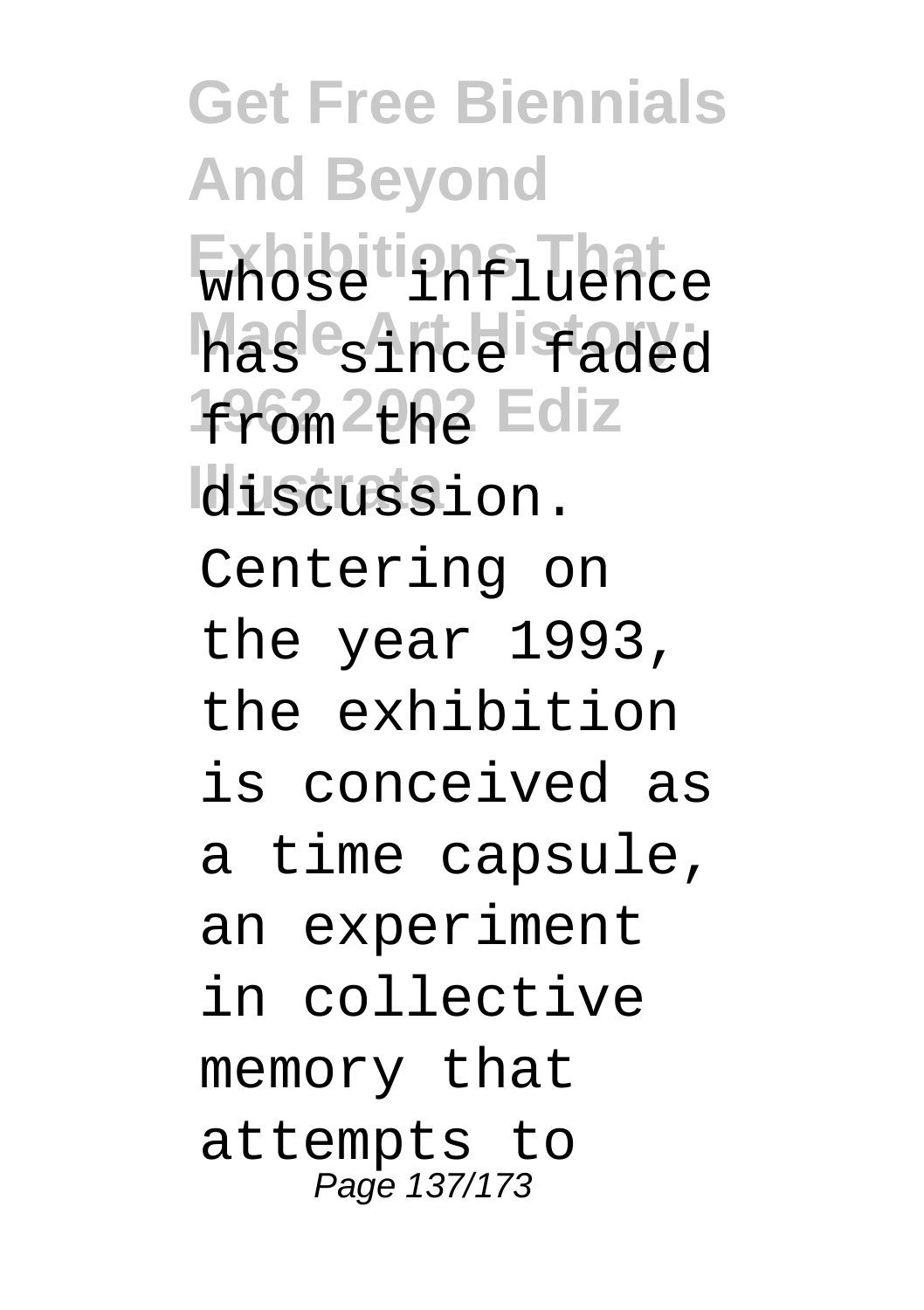**Get Free Biennials And Beyond Exhibitions That** capture a Madei<sup>ficH</sup>istory: 1962 R<sub>802</sub> Ediz **Illustrata** intersection of art, pop culture, and politics. The exhibition draws its subtitle from the eponymous album that the New York rock Page 138/173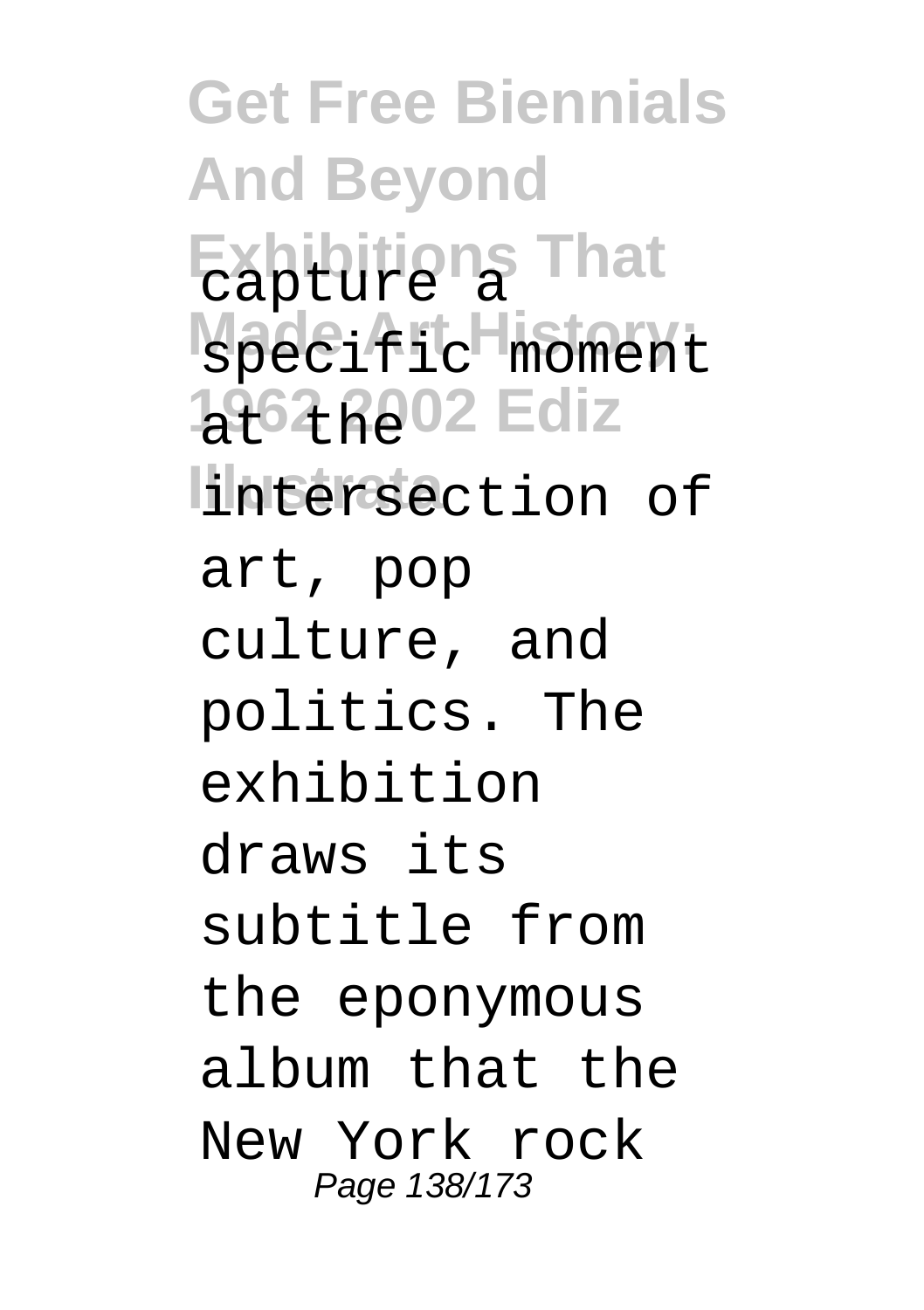**Get Free Biennials And Beyond Exhibitions That** band Sonic Madeh<sup>A</sup>rtedorded 1962 3992<sub>and</sub>iz lcaptures the complex exchange between mainstream and underground culture across disciplines, which came to define the art Page 139/173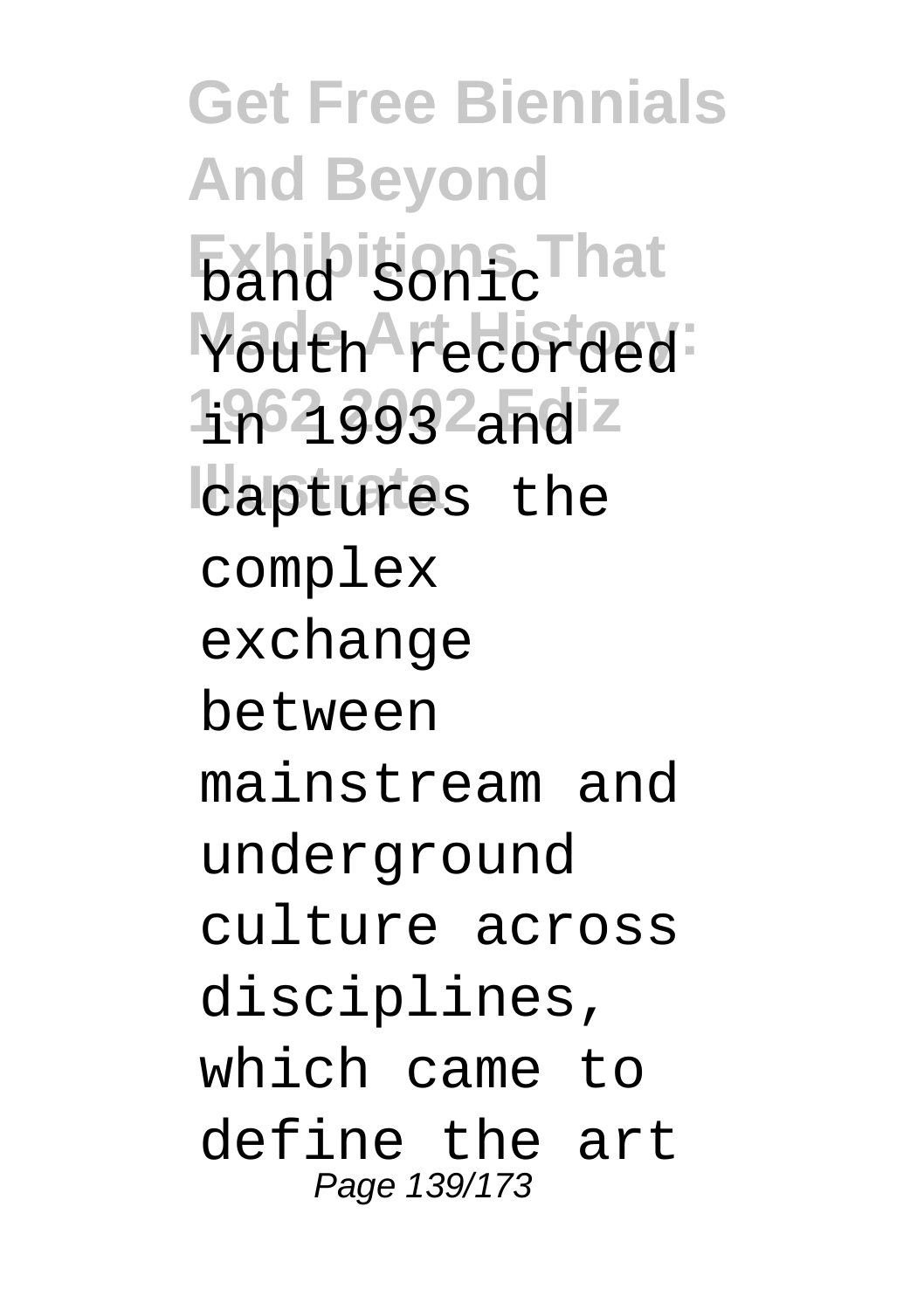**Get Free Biennials And Beyond Exhibitions That** of the era. The **Nade Museum for y: 1962 2002 Ediz** exhibition will **Illustrata** include a number of historical reconstructions of important installations and exhibitions from 1993, while other works will be Page 140/173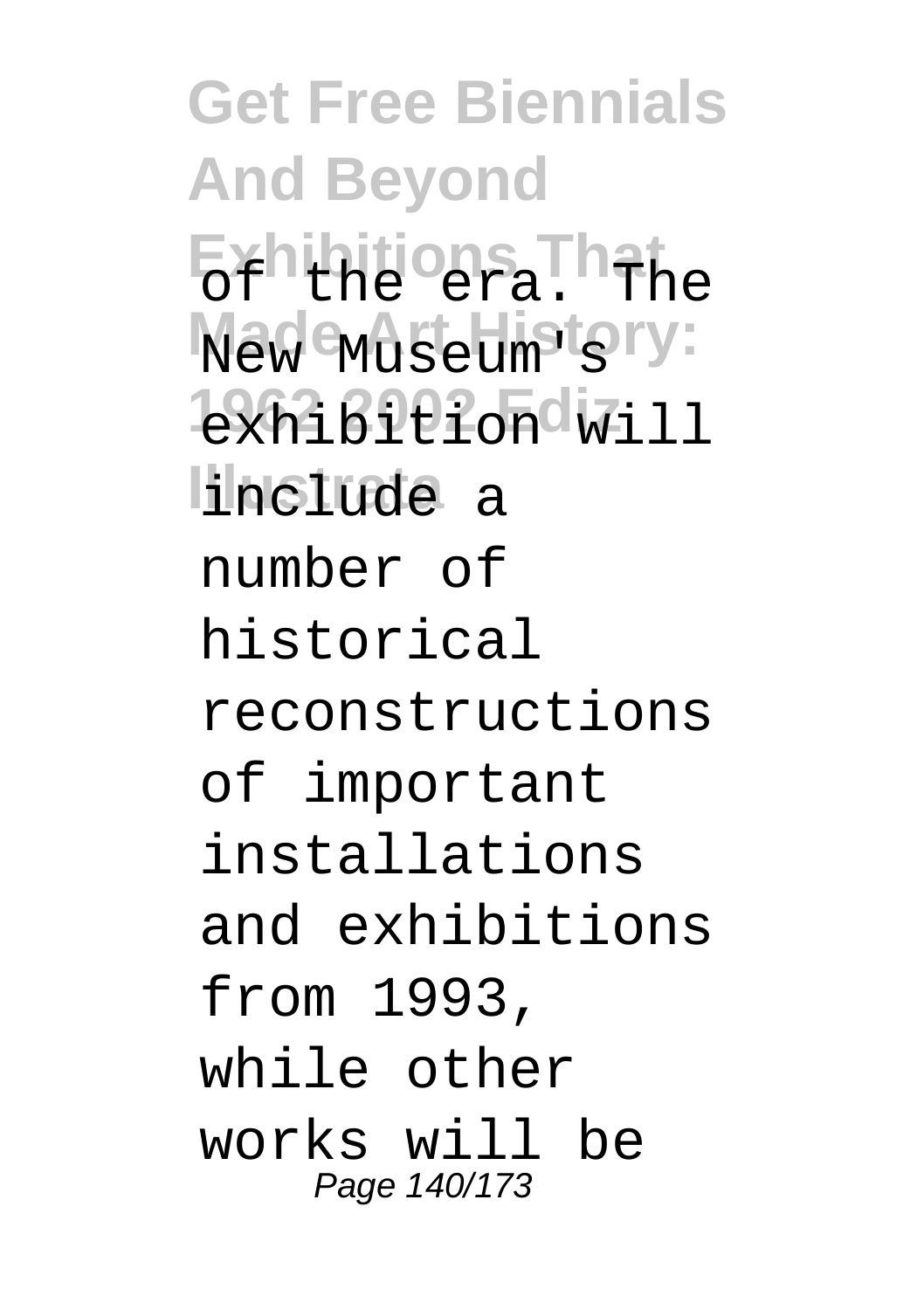**Get Free Biennials And Beyond Exhibitions That** revisited and Mathterpretedy: 1966<sub>m</sub> 2002 Ediz vantage point of today, highlighting the ways in which certain actions, events, attitudes, and emotions reverberate Page 141/173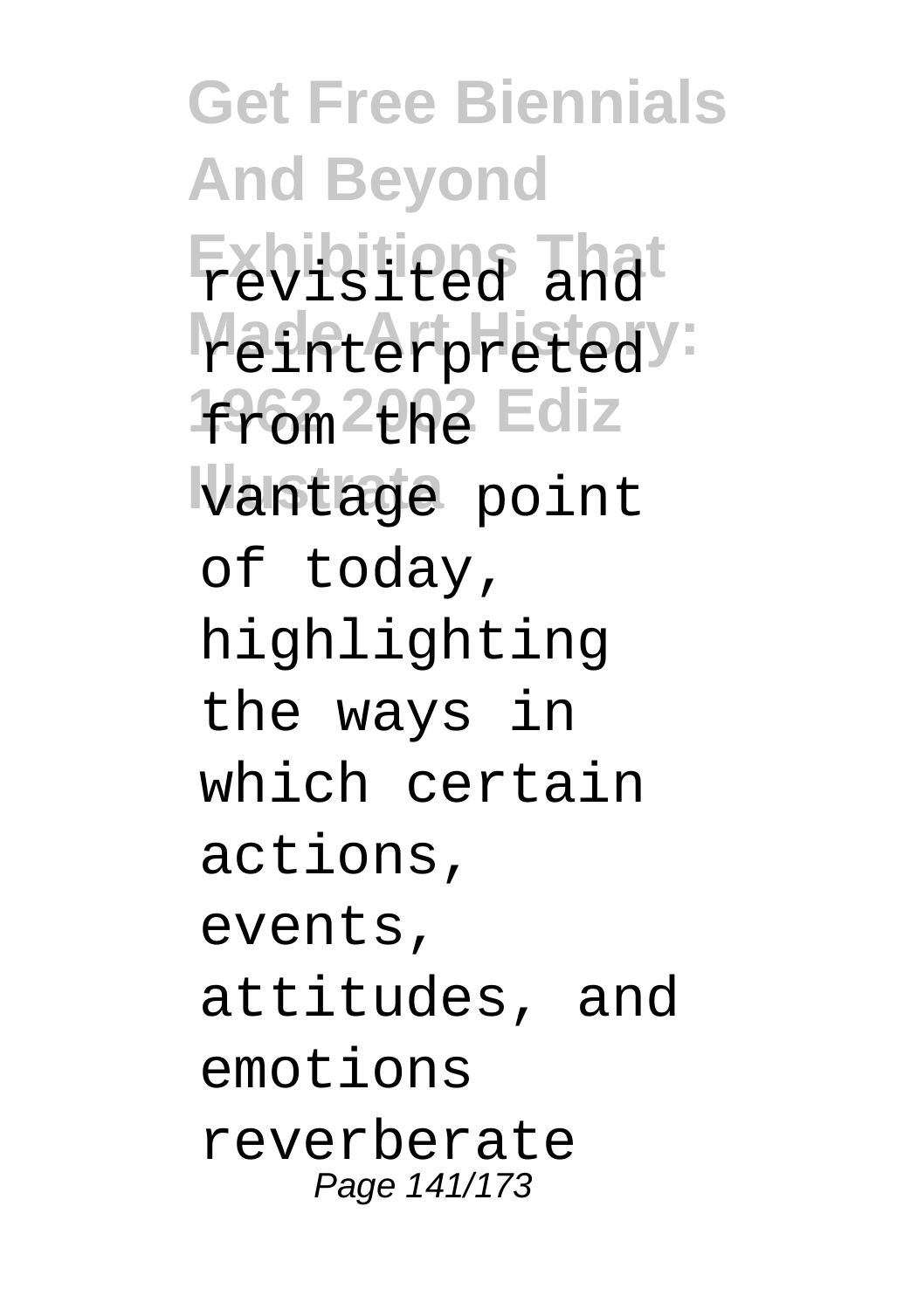**Get Free Biennials And Beyond Exhibitions That** towards the **Made Art History:** present. These **1962 2002 Ediz** works will Isketch<sup>a</sup>out the complex intersection between art and the world at large that defined the 1990s and continues to shape artistic Page 142/173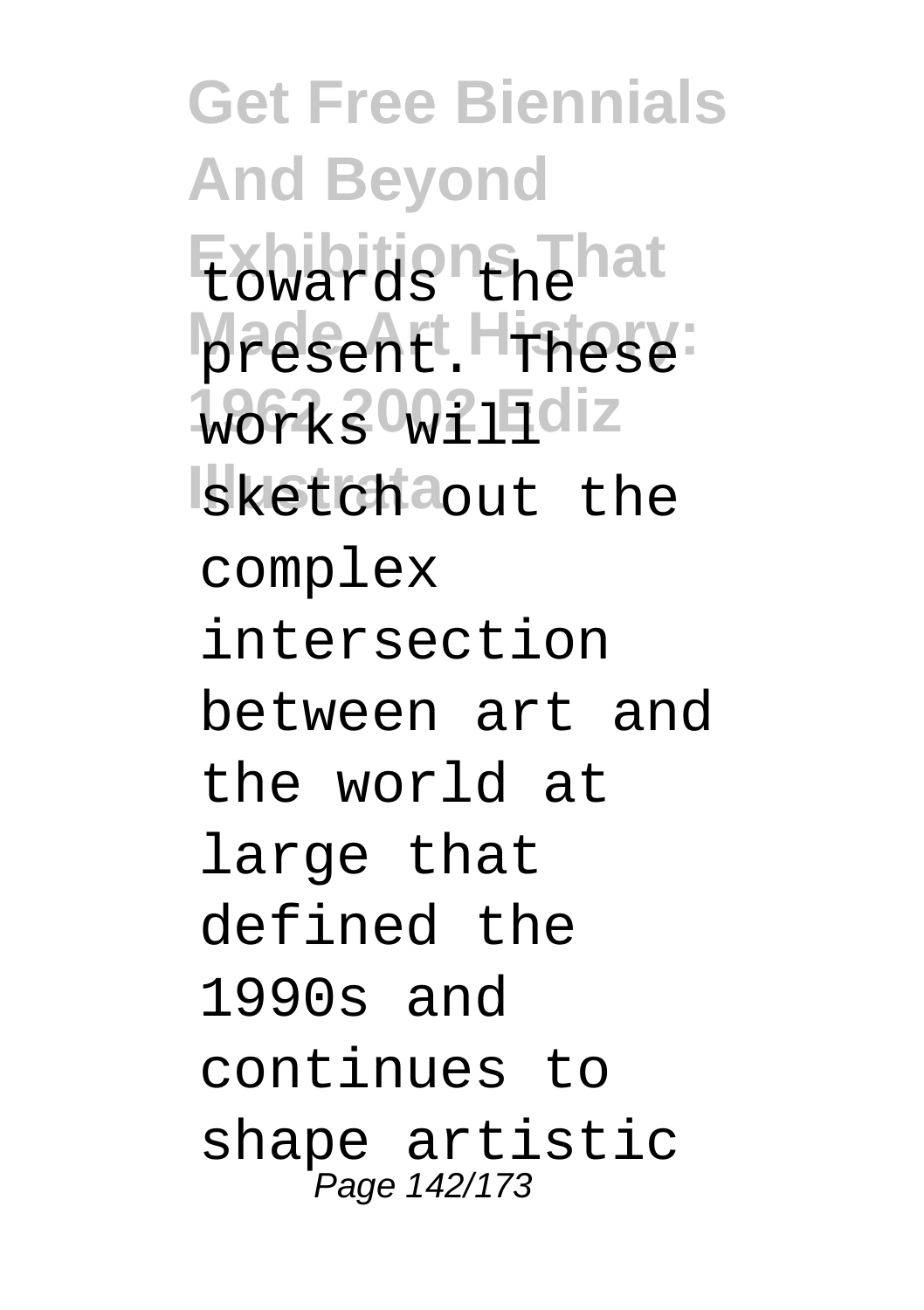**Get Free Biennials And Beyond Exhibitions That** expression **Maday** Art History: **1962 2002 Ediz** Directly **Illustrata** following the internationally acclaimed Art & Discontent, Thomas McEvilley argues in Art & Otherness for an advanced anthropological Page 143/173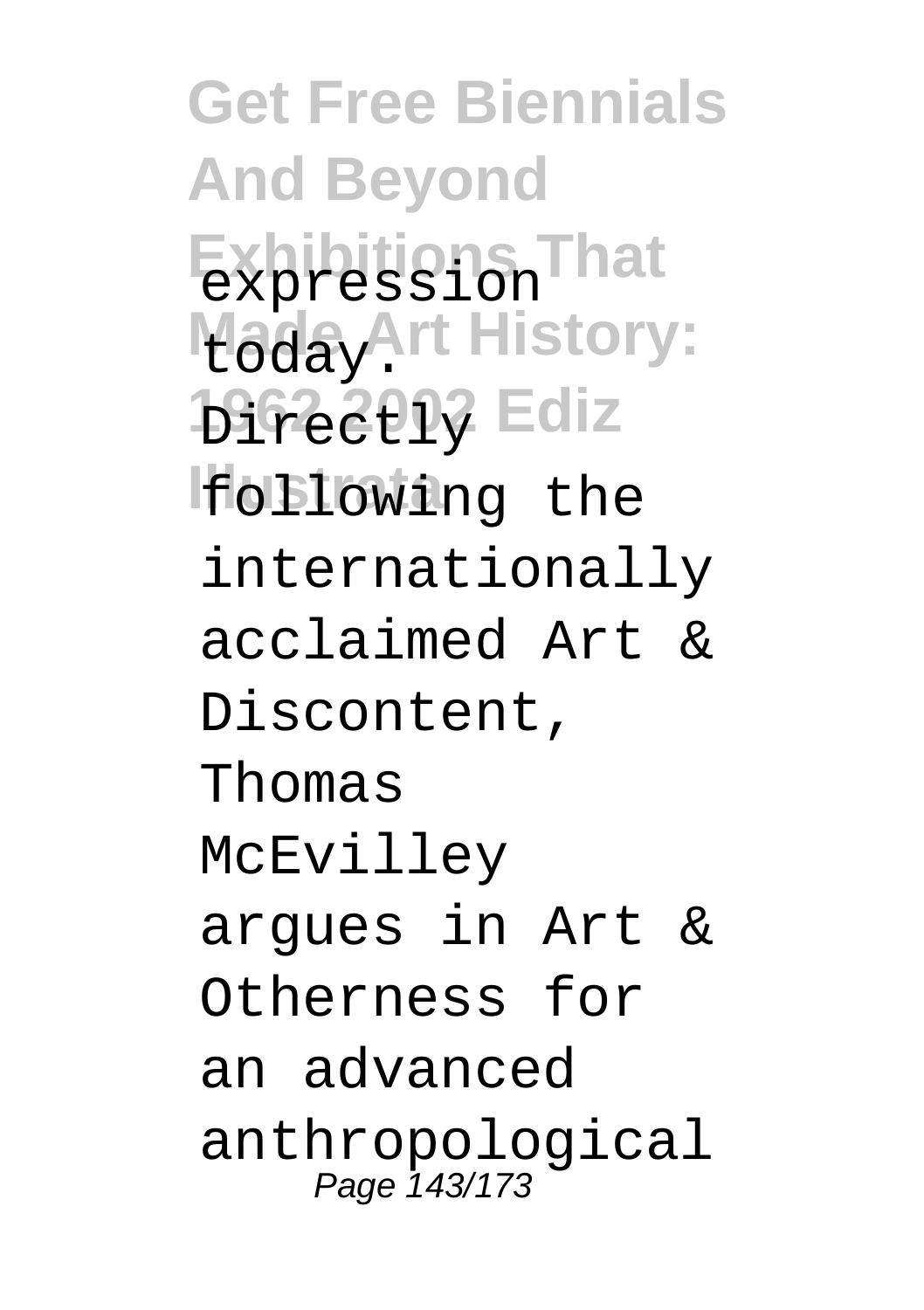**Get Free Biennials And Beyond Exhibitions That** perspective **Made Art History: 1962 2002 Ediz** contravenes *conventional* thinking in the visual arts, and leads to a concept of artistic globalization. The description of Western culture as Page 144/173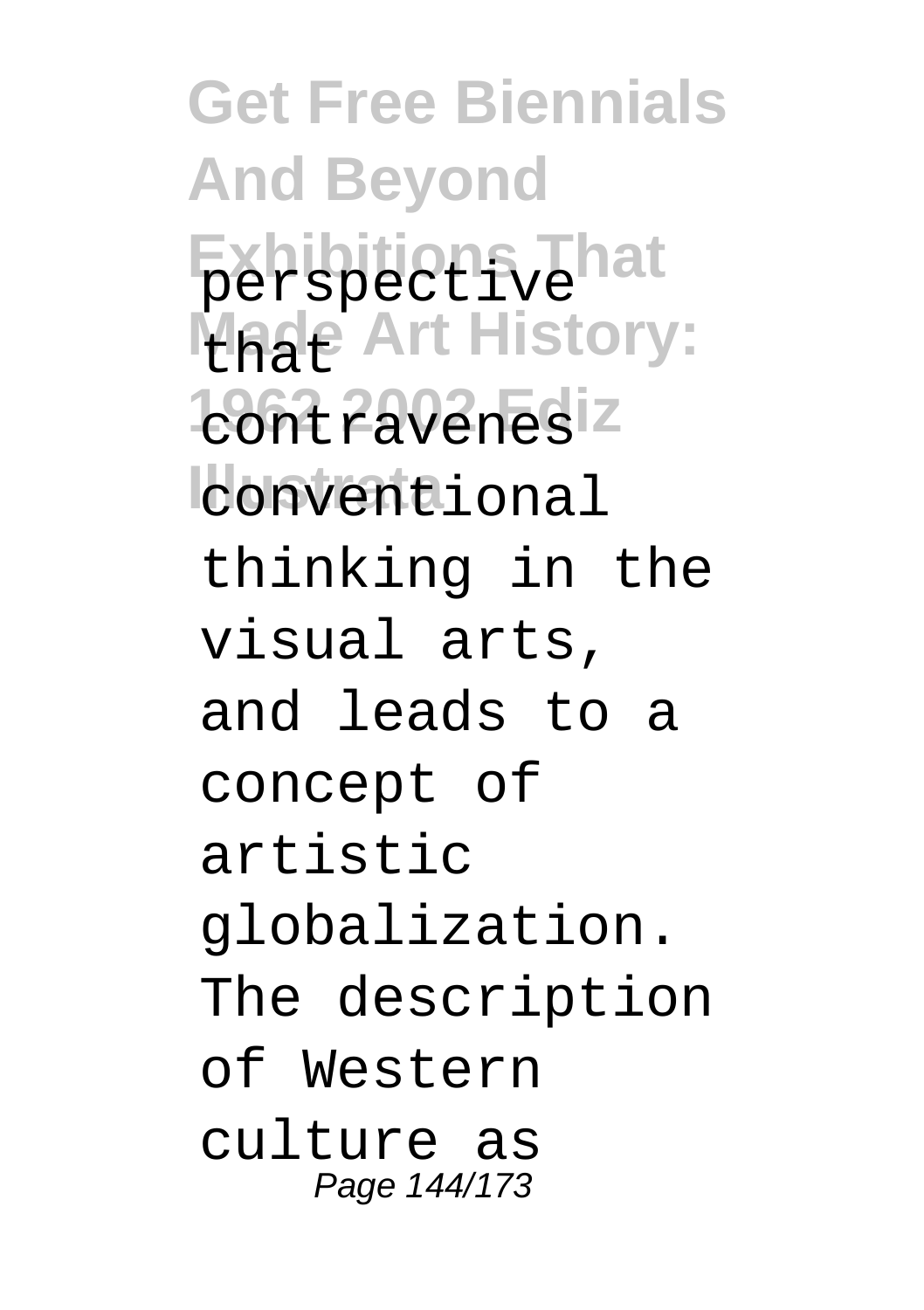**Get Free Biennials And Beyond Exhibitions That** superior and in Mages Attibistery: **19the 20021 Edizes** *<u>I</u>sthe* aworld preoccupied our aesthetic philosophy for at least 200 years, whether or not explicitly stated. That argument was Page 145/173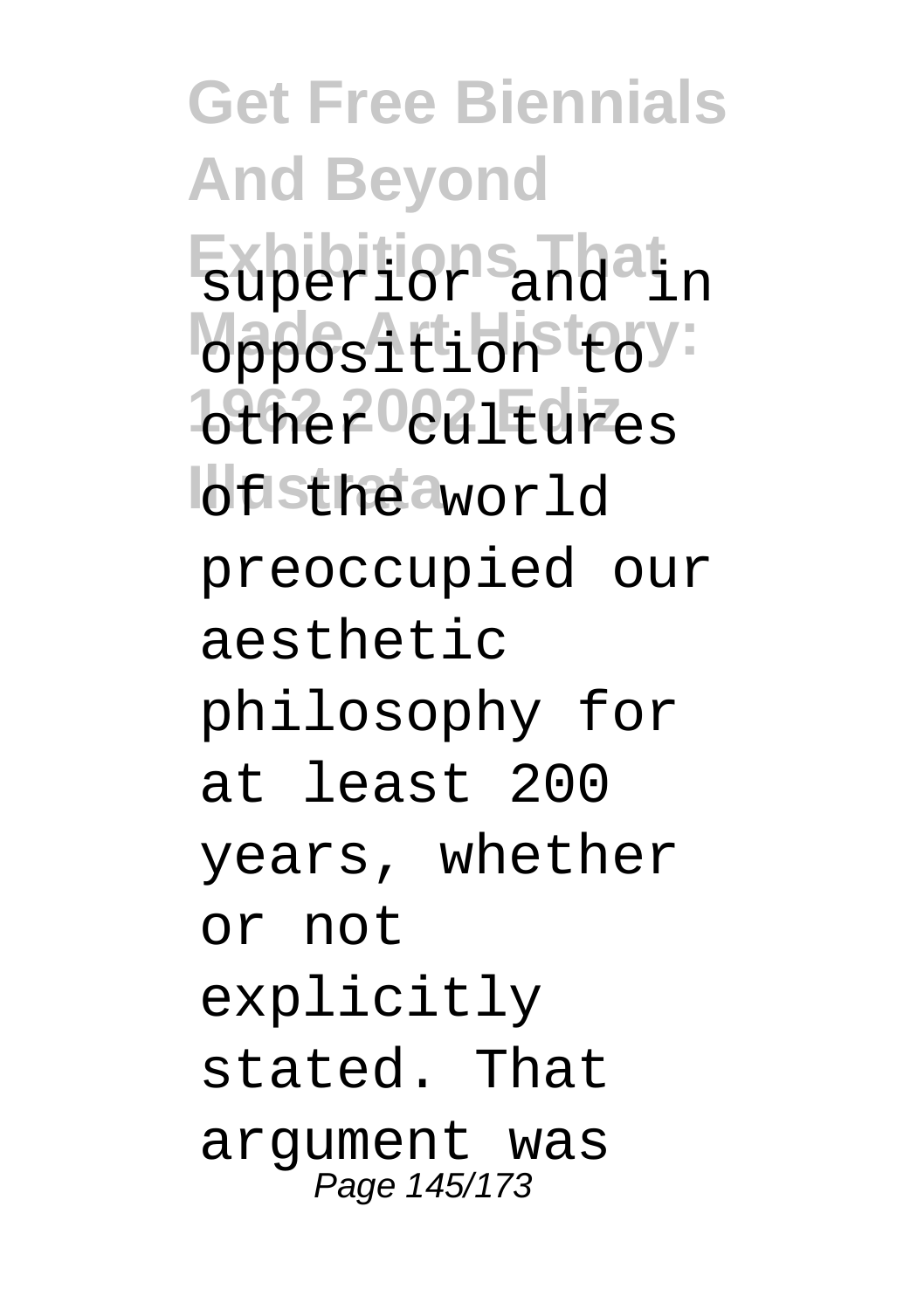**Get Free Biennials And Beyond Exhibitions That** undertaken in Warfoust guises; **1962 2002 Ediz** especially as **Illustrata** the historical determinism of Hegel which proposed to quantify human "progress". Recently, however, the term "multicult uralism" has Page 146/173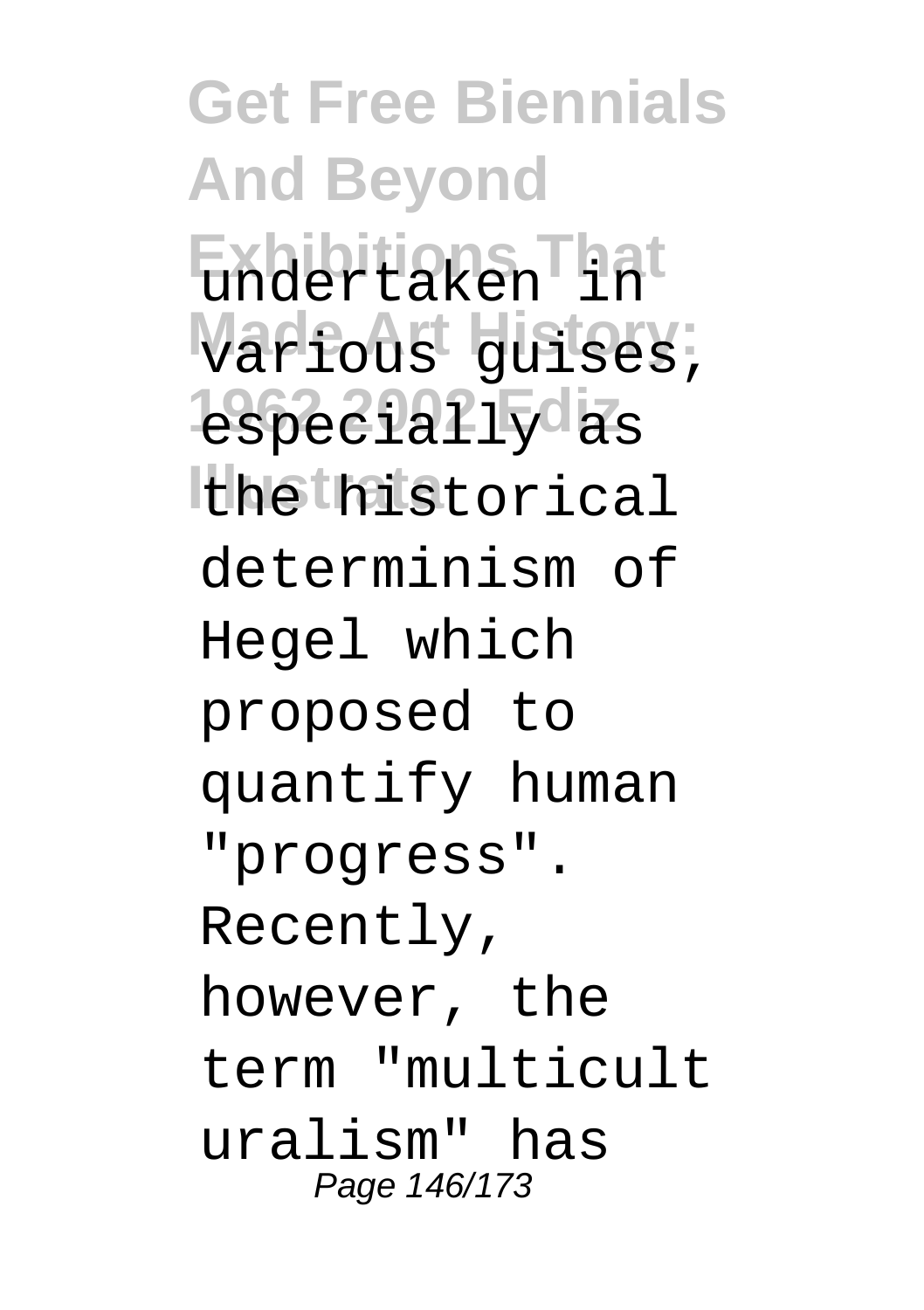**Get Free Biennials And Beyond Exhibitions That** come to signify Magest<sup>-Moderny:</sup> **1962 2002 Ediz** understanding *<u>Of Show</u>* avisual arts transgress artificial boundaries, and of how there may now exist, perhaps for the first time in history, a postcolonial Page 147/173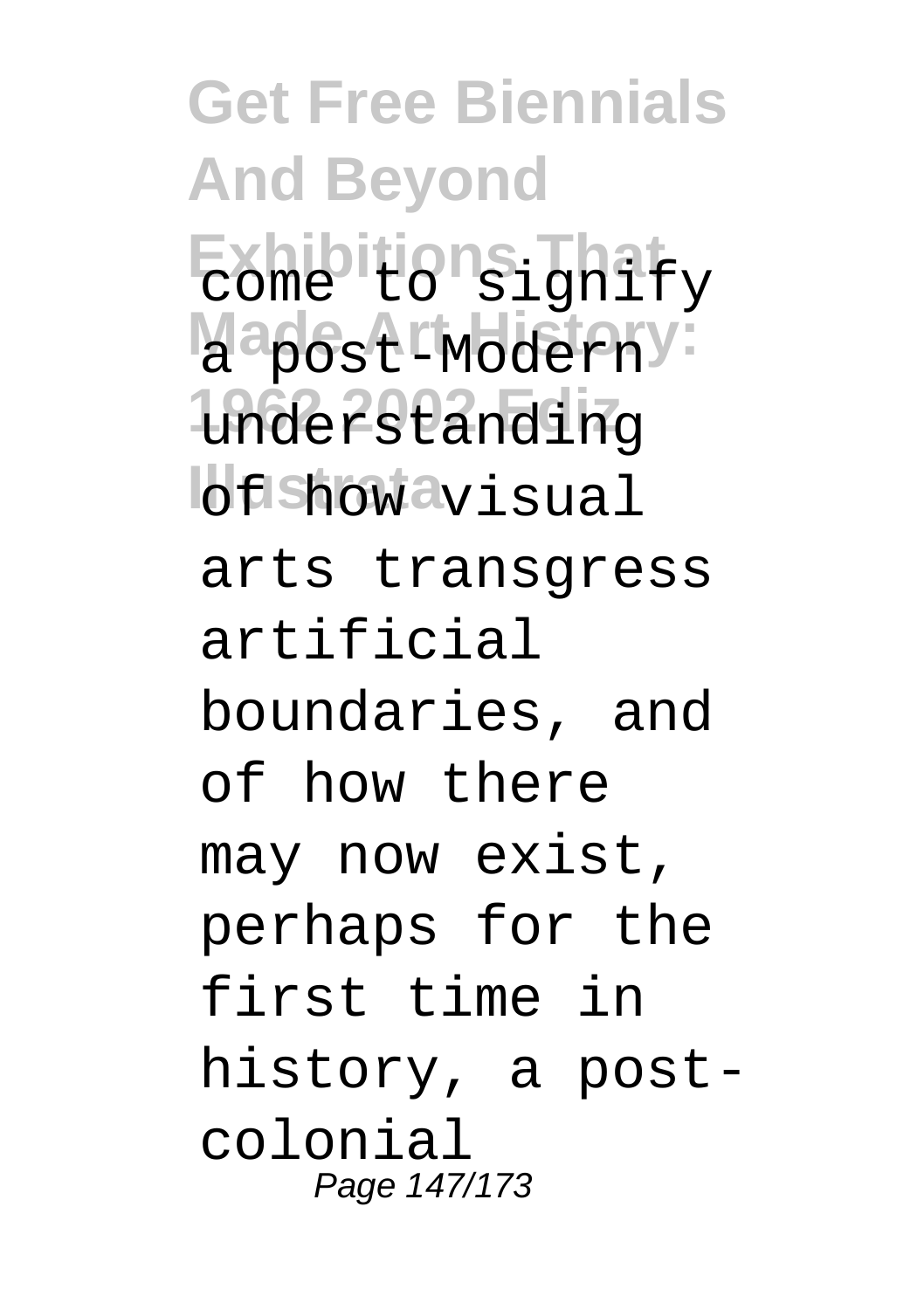**Get Free Biennials And Beyond Exhibitions That** globalism in **Made** Atts History: **1962 2002 Ediz** of ethnocentric va Fueta judgements. In these ten crucial essays, McEvilley clarifies how the presentation of art can determine its Page 148/173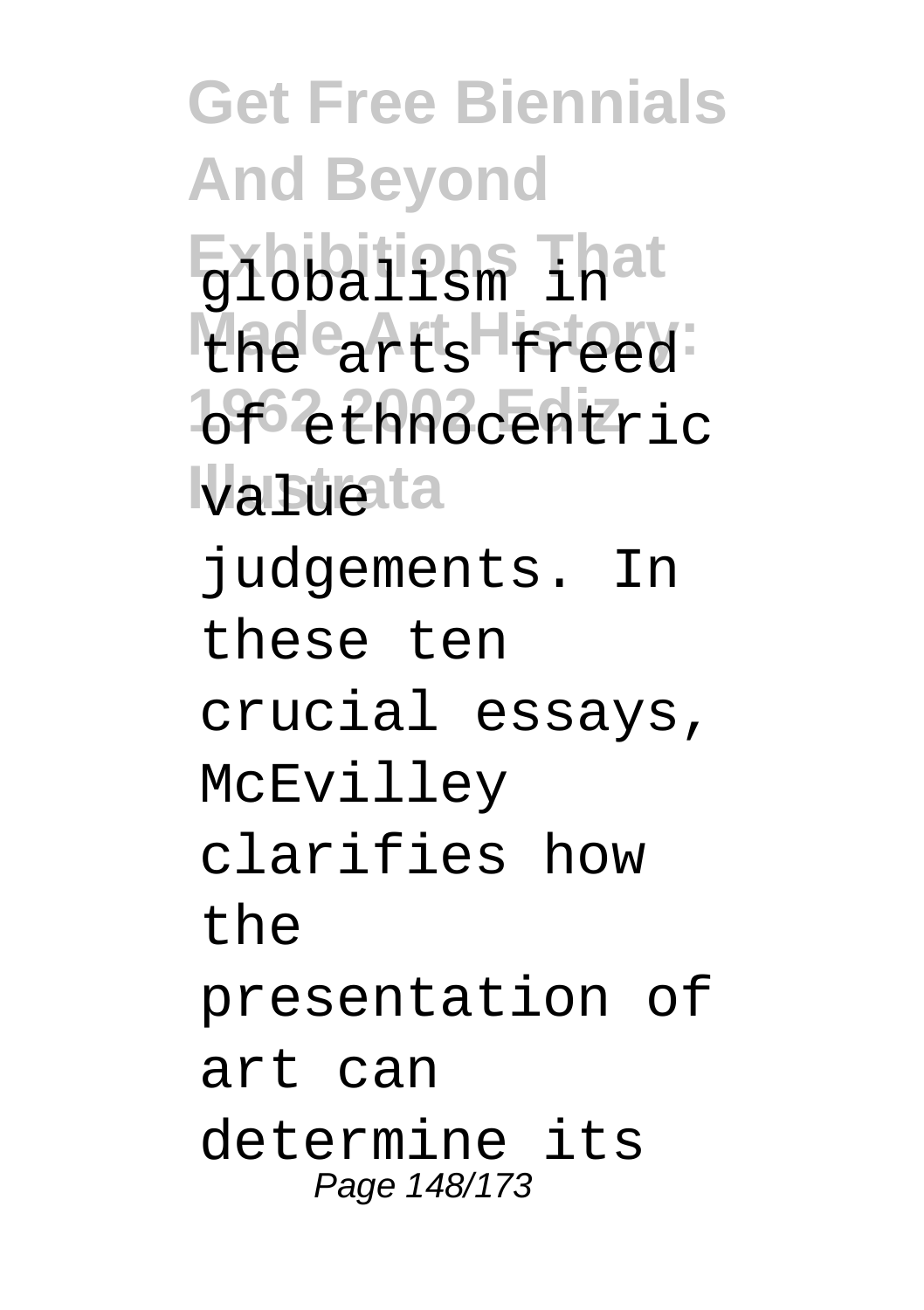**Get Free Biennials And Beyond Exhibitions That** reception, how Made1dthUistory: **1962 2002 Ediz** be bidirectional, how "otherness" serves to define "self", and how art need not necessarily lose its meaningfulness when stripped Page 149/173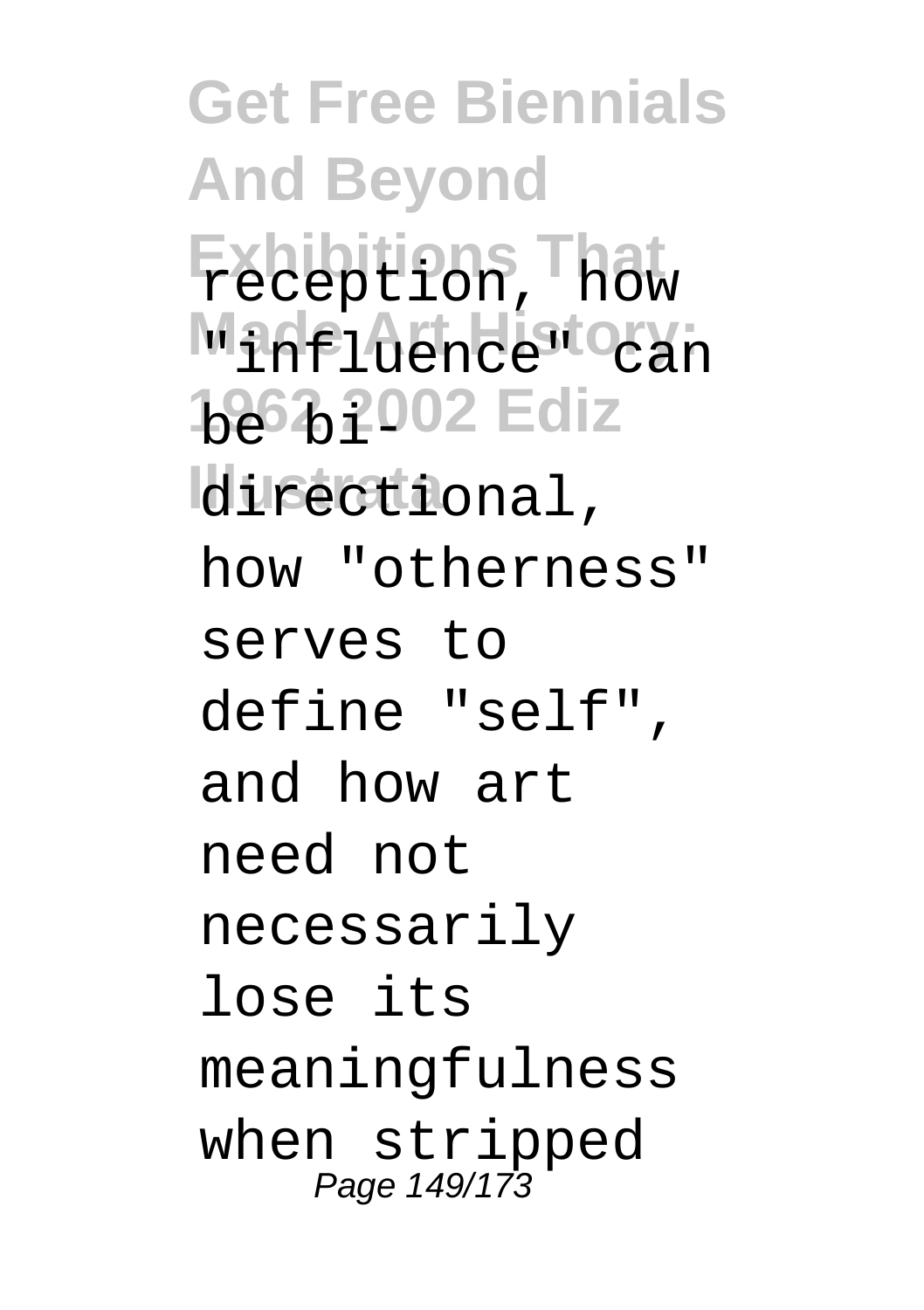**Get Free Biennials And Beyond Exhibitions That** of badges of *Mateersality.v:* **1962 2292 indiz Illustrata** illustrating his argument by drawing upon an array of sources and cultures, Thomas McEvilley demonstrates that the post-Page 150/173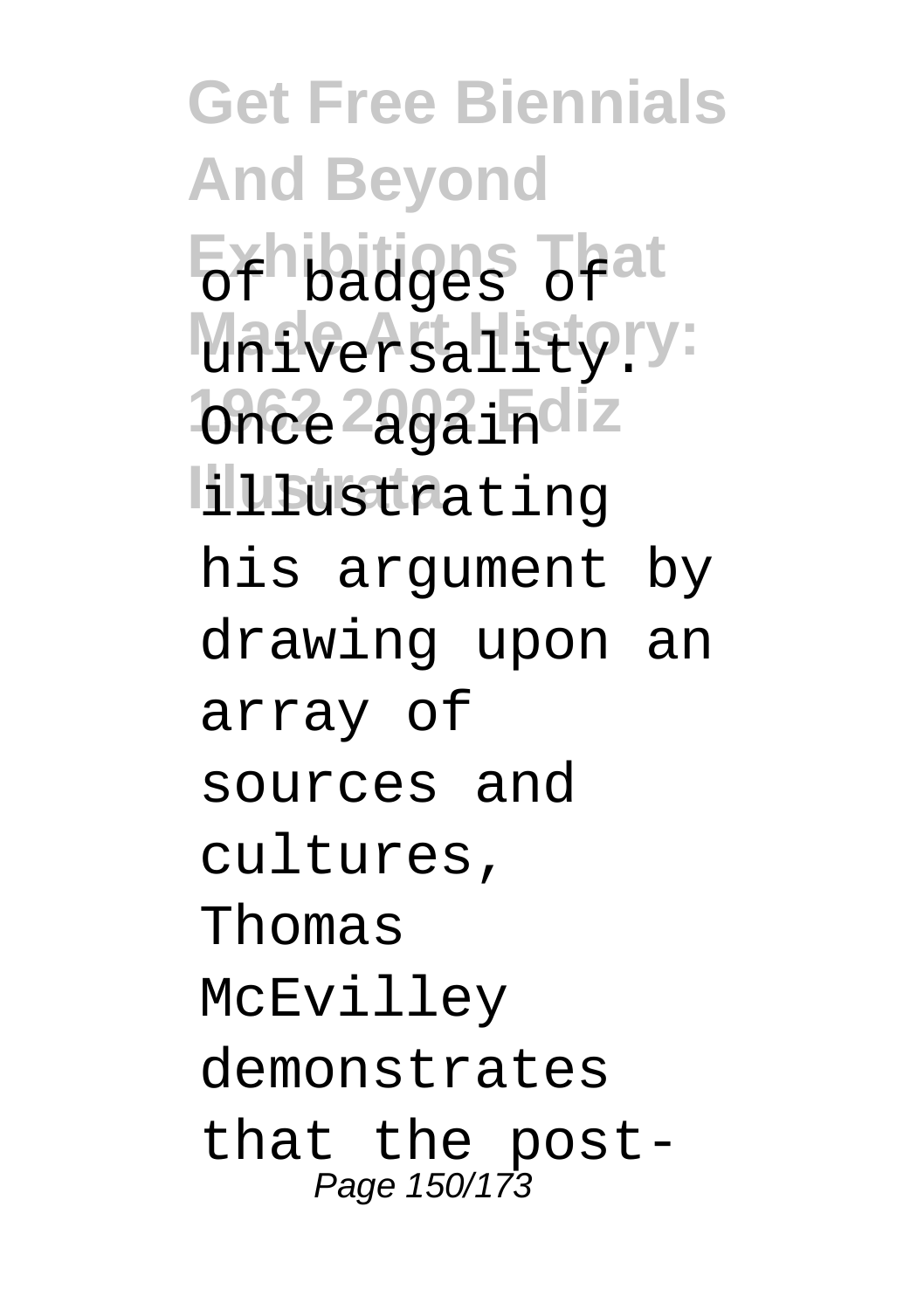**Get Free Biennials And Beyond Exhibitions That** Modern crisis Madeu1ttuHatory: **1962 2002 Ediz** identity demands an imaginative, integrating response. The 'new art' of the late 1960s was shown in two landmark exhibitions in 1969: Op Losse Page 151/173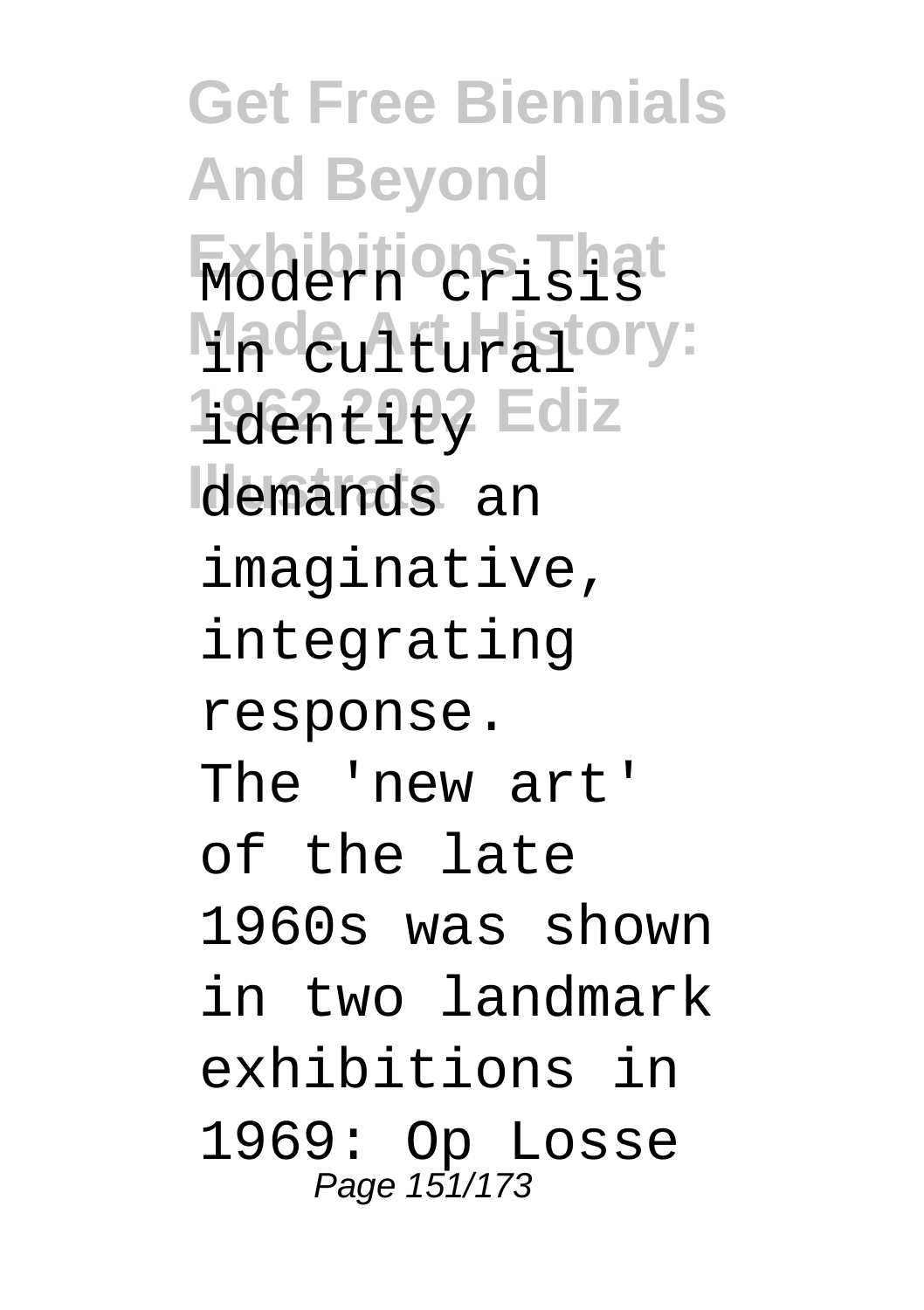**Get Free Biennials And Beyond Exhibitions That** Schroeven and **Made Art History:** When Attitudes Become Form! **This book** reveals how each brought together Arte Povera, Anti-Form, Conceptual and Land art, whilst challenging Page 152/173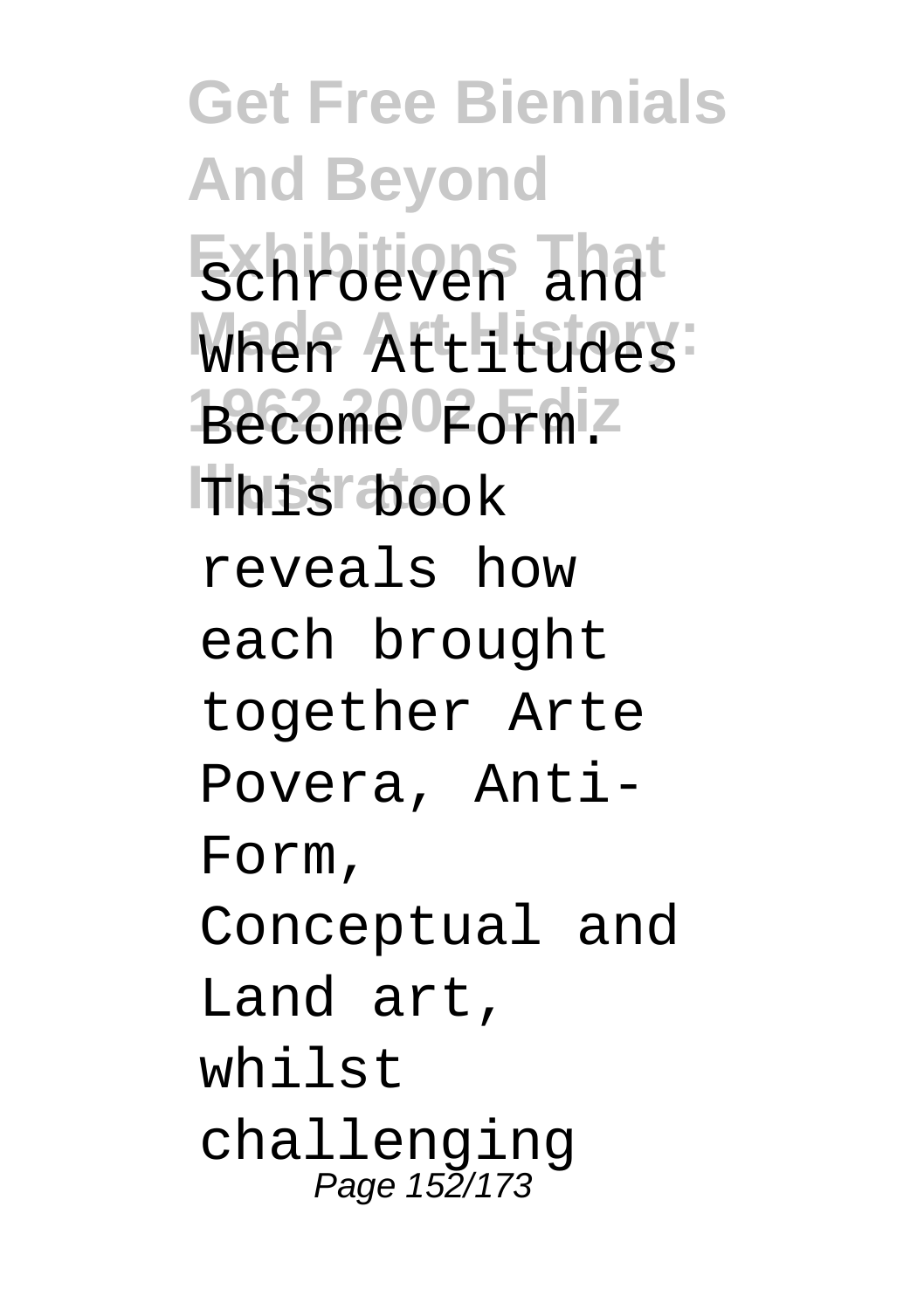**Get Free Biennials And Beyond Exhibitions That** such categories Made<sub>introducing</sub> 19<sub>66</sub>22012 **L**curatorial approaches. Christian Rattemeyer offers a rich comparative analysis of the two exhibitions, exploring the Page 153/173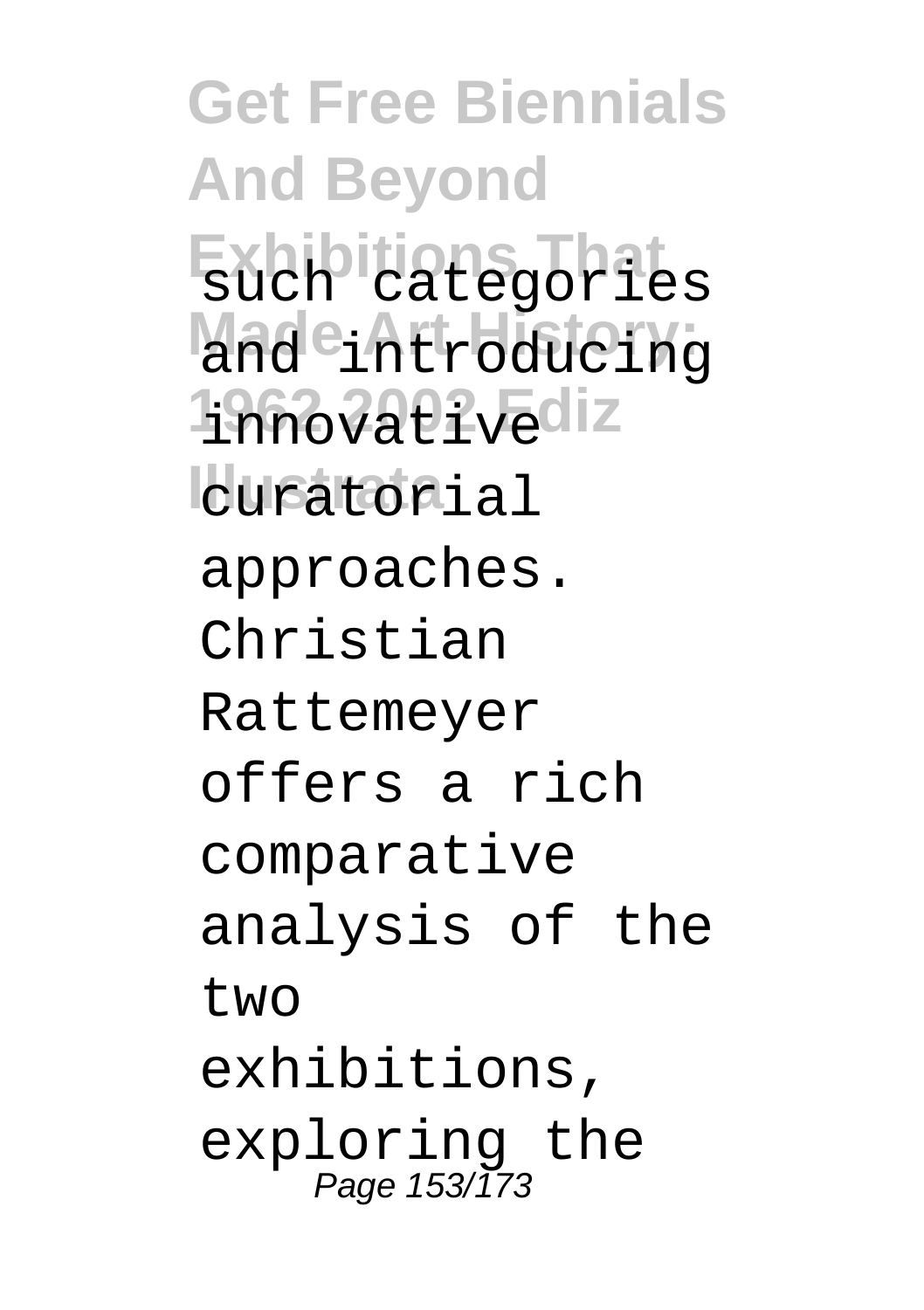**Get Free Biennials And Beyond Exhibitions That** related but **Maffering**istory: **1962 2002 Ediz** approaches of the two curators – Wim Beeren and Harald Szeemann – in two distinct institutional settings: the Stedelijk Museum in Page 154/173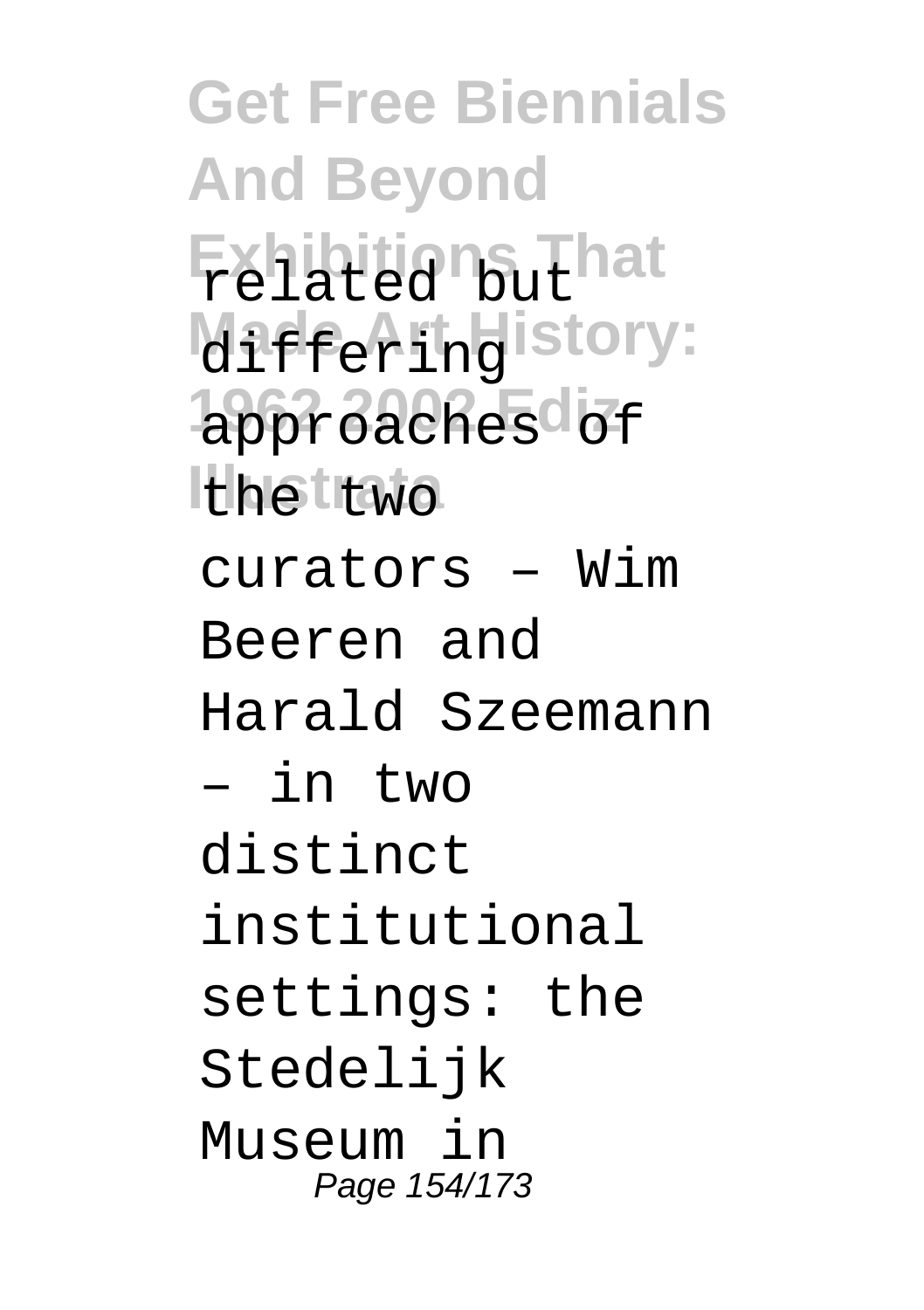**Get Free Biennials And Beyond Exhibitions That** Amsterdam and Made Kunsthalle: **1962 2002 Ediz** Bern. Numerous **Illustrata** installation photographs enable a virtual 'walk through' of each exhibition, while meticulous chronologies Page 155/173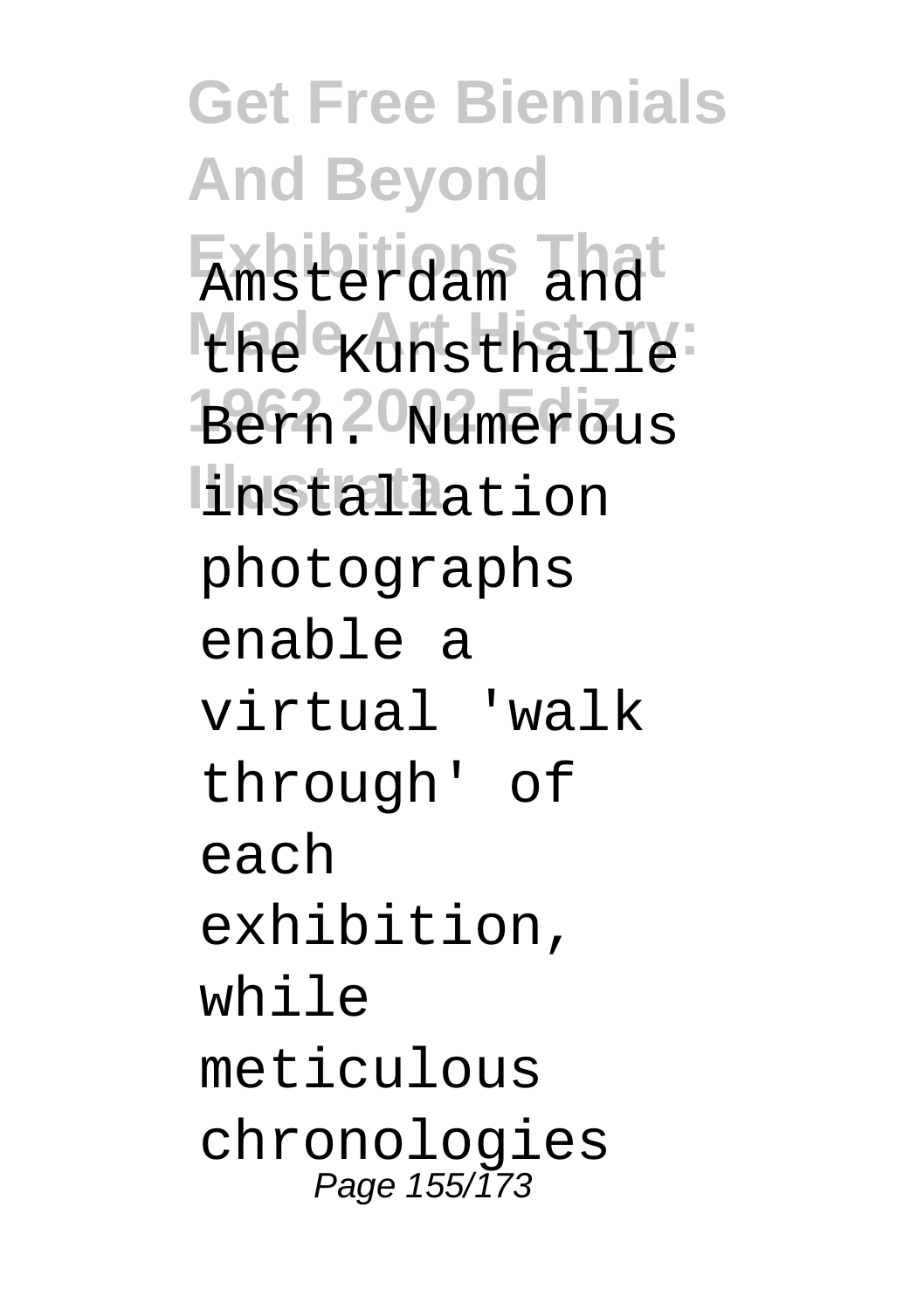**Get Free Biennials And Beyond** Exhibitions That Magst Authorists ry: that <sup>2</sup>shapediz **Illustrata** them. Crucial texts from the time are complemented by new research and fascinating recent interviews with participating artists. Page 156/173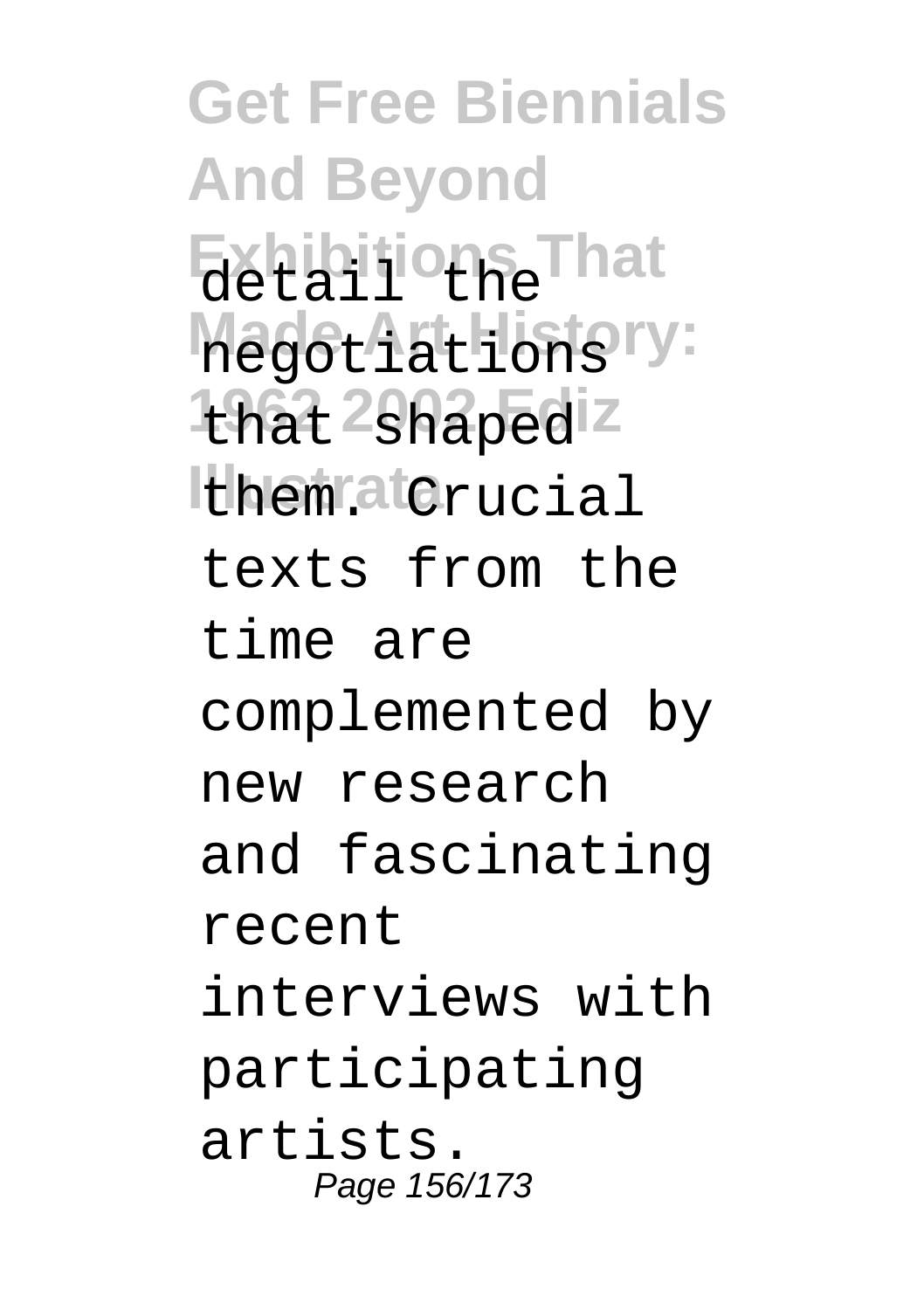**Get Free Biennials And Beyond Exhibitions That** Included are Mader<sub>Views with</sub> Marinus<sup>2</sup>Boezem, Jan Dibbets, Ger van Elk, Piero Gilardi and Richard Serra. This book is Volume 1 in the Exhibition Histories series, which Page 157/173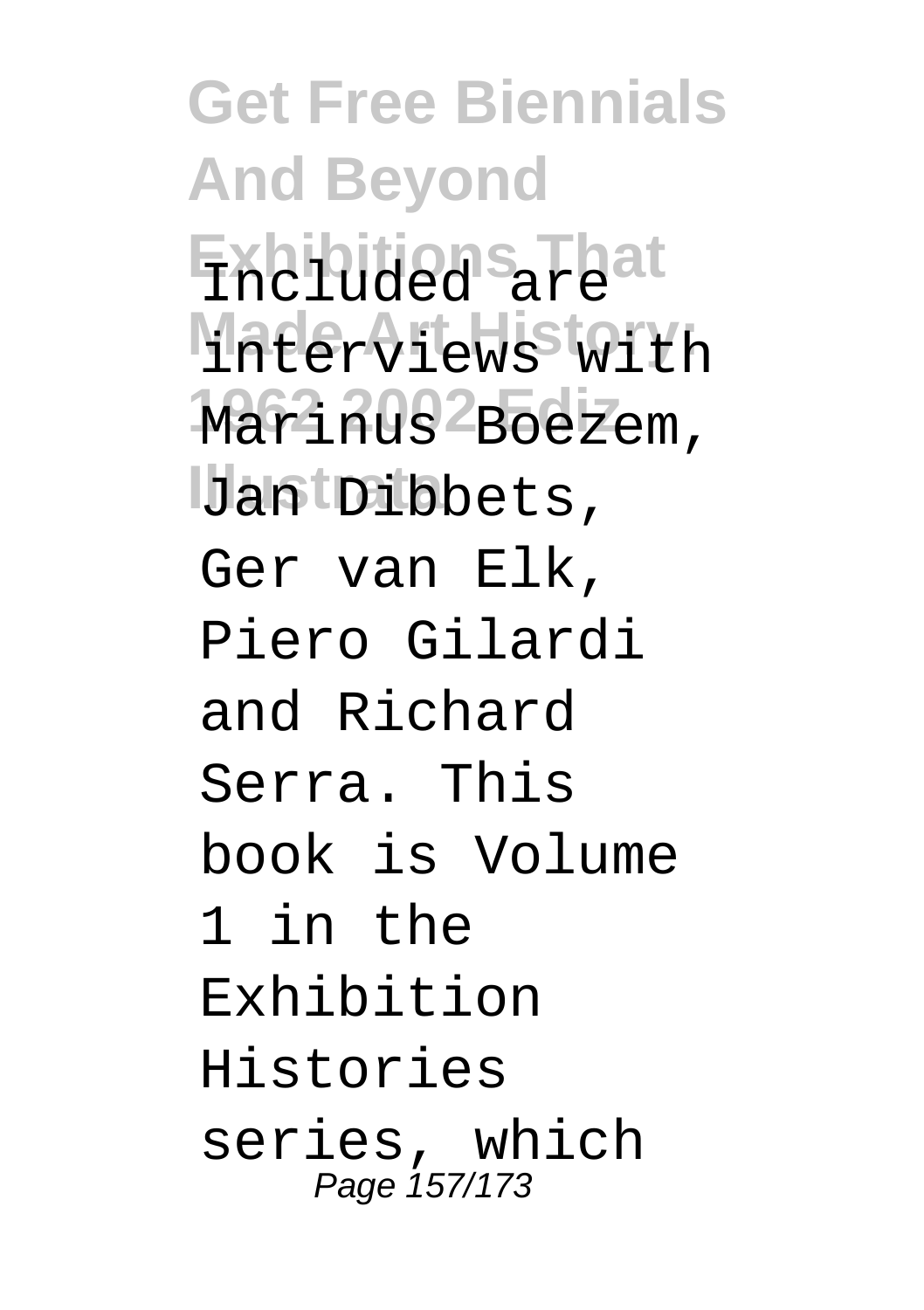**Get Free Biennials And Beyond Exhibitions That** investigates **Mades** Athat have shaped the way **lcontemporary** art is experienced, made and discussed. Now in its fifth iteration, Made in L.A. brings together Page 158/173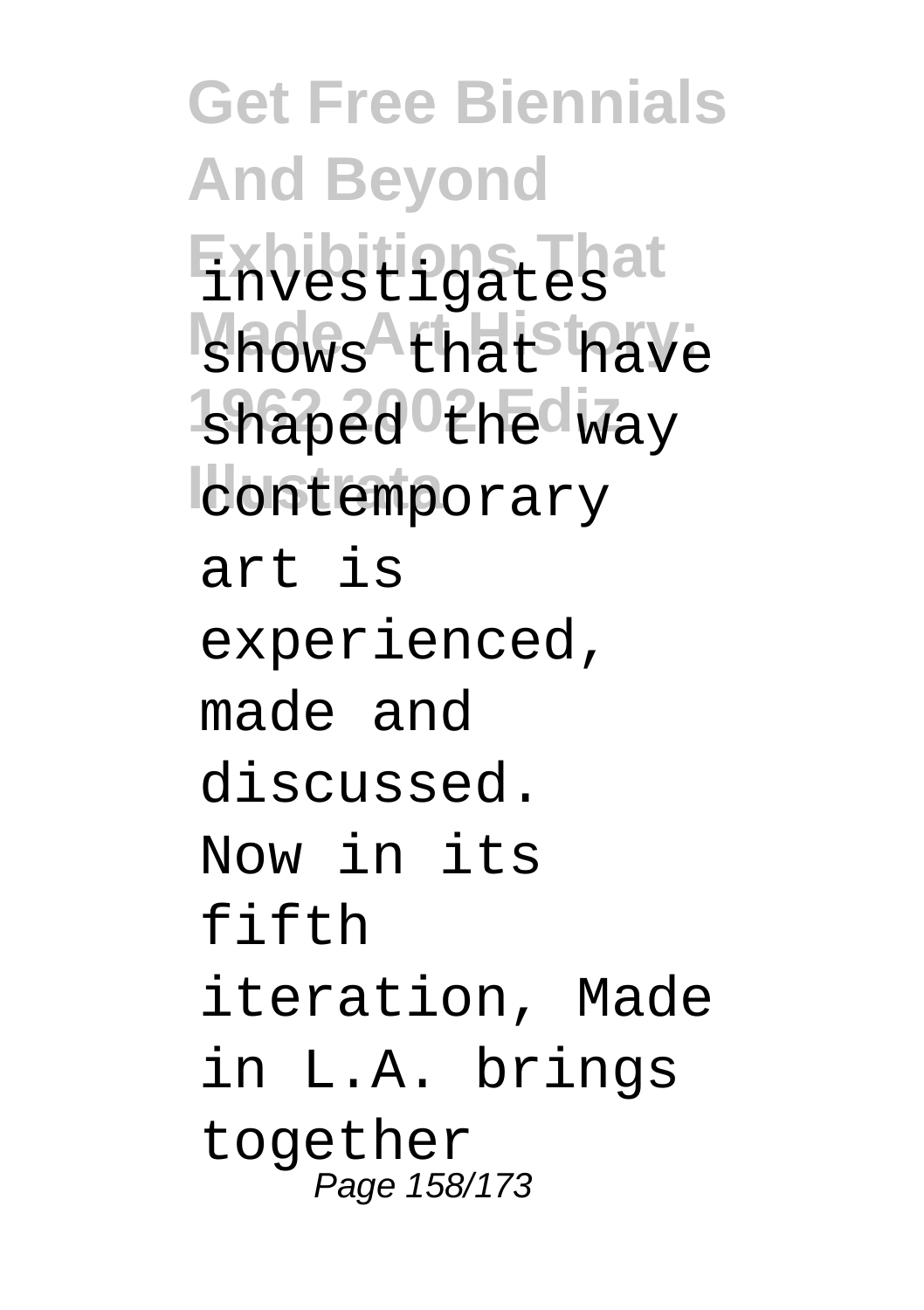**Get Free Biennials And Beyond Exhibitions That** established, un Mare<sub>recognized;</sub> and emerging artists, each of whom is contributing to L.A.'s vibrant art scene. Since its inception in 2012, the Hammer Museum's "Made in L.A." Page 159/173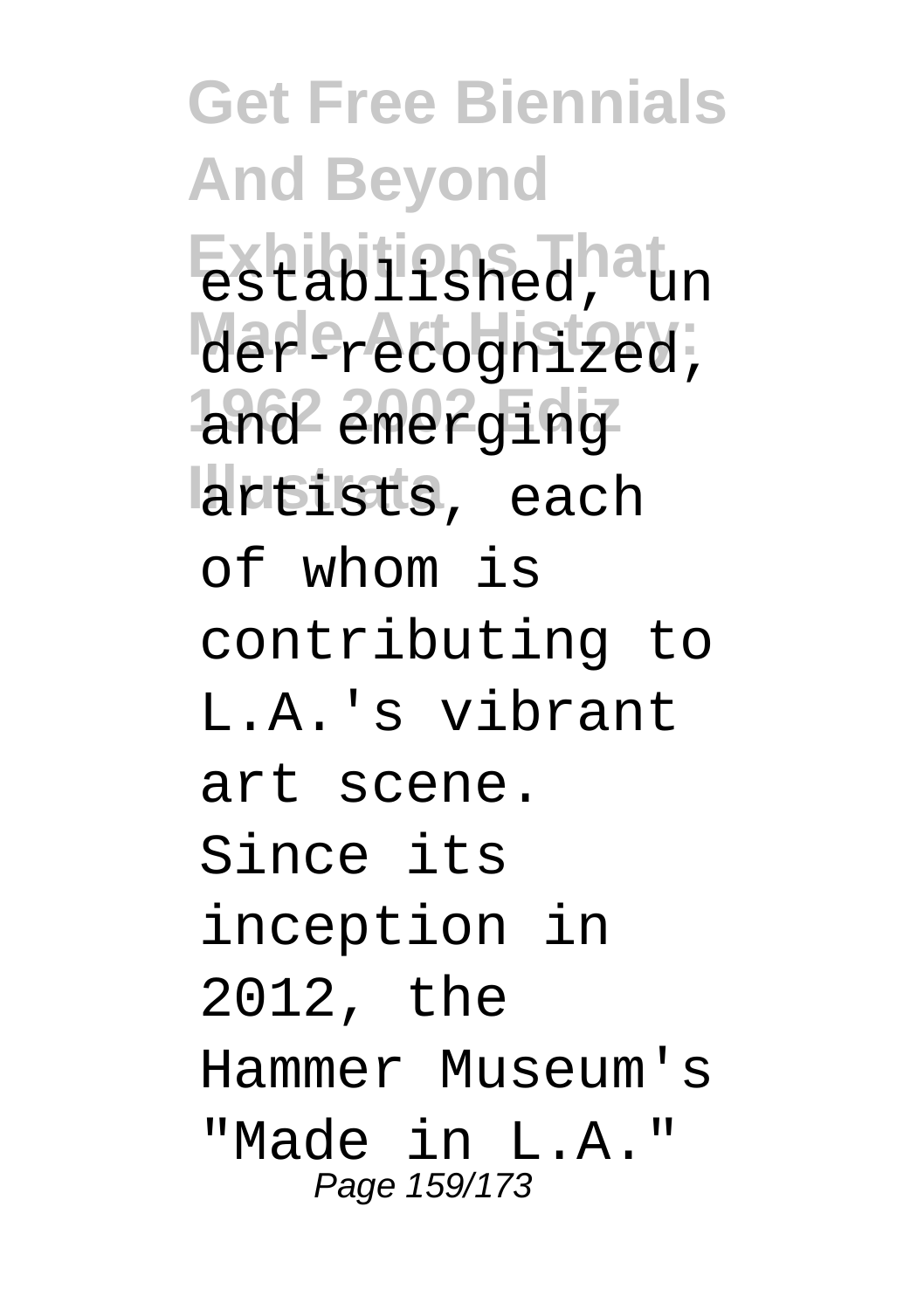**Get Free Biennials And Beyond Exhibitions That** has brought Magether History: **1962 2002 Ediz** artists from a variety of disciplines. Under the direction of cocurators Myriam Ben Salah and Lauren Mackler and with the help of Ikechukwu Page 160/173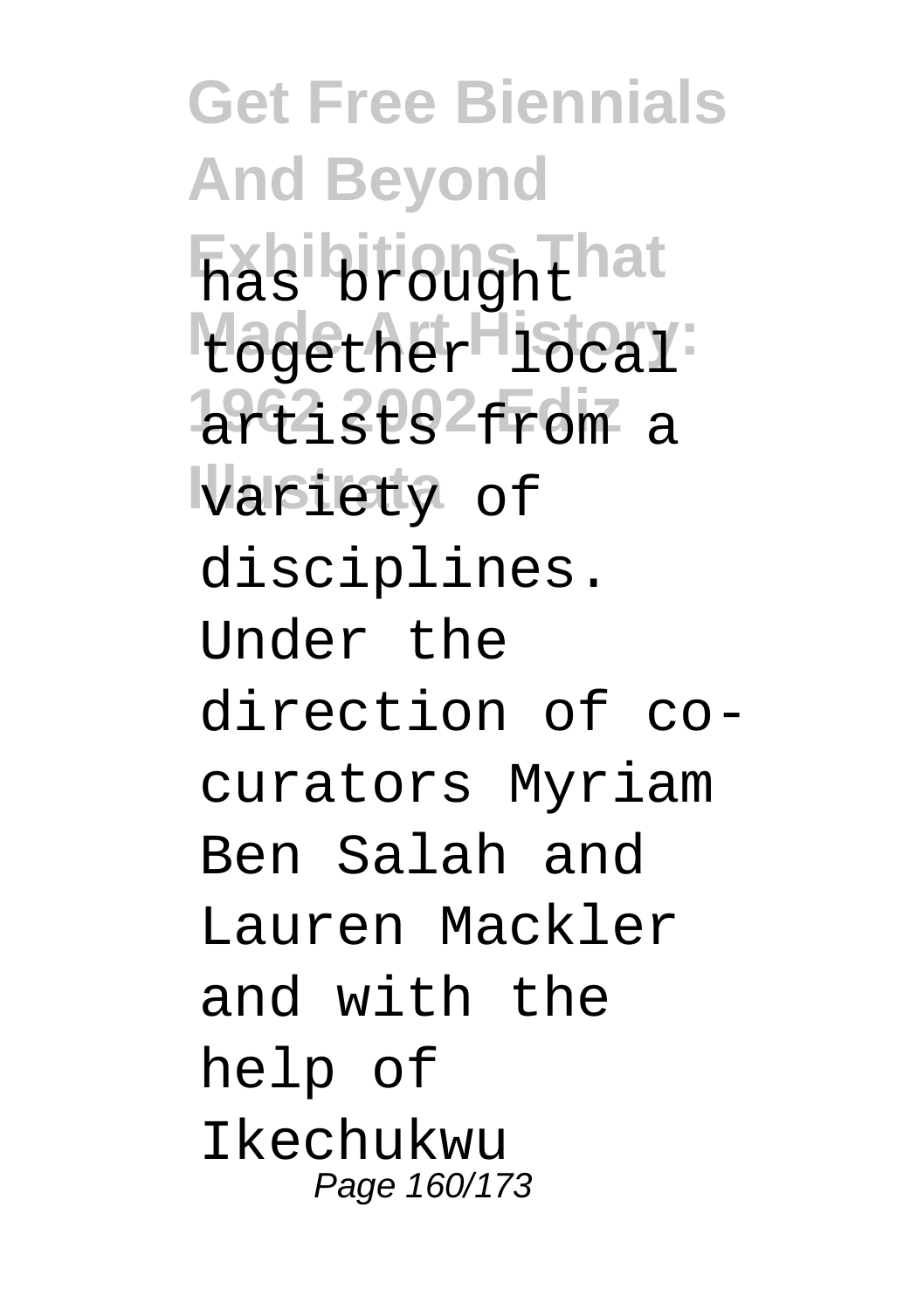**Get Free Biennials And Beyond** Exhibitions<sup>I</sup>hat Mazo **Atteration 1962 2002 <sub>no</sub>diz Illustrata** exception. This book spans sculpture, painting, installation, film and video, music, and performance pieces, many of which have been Page 161/173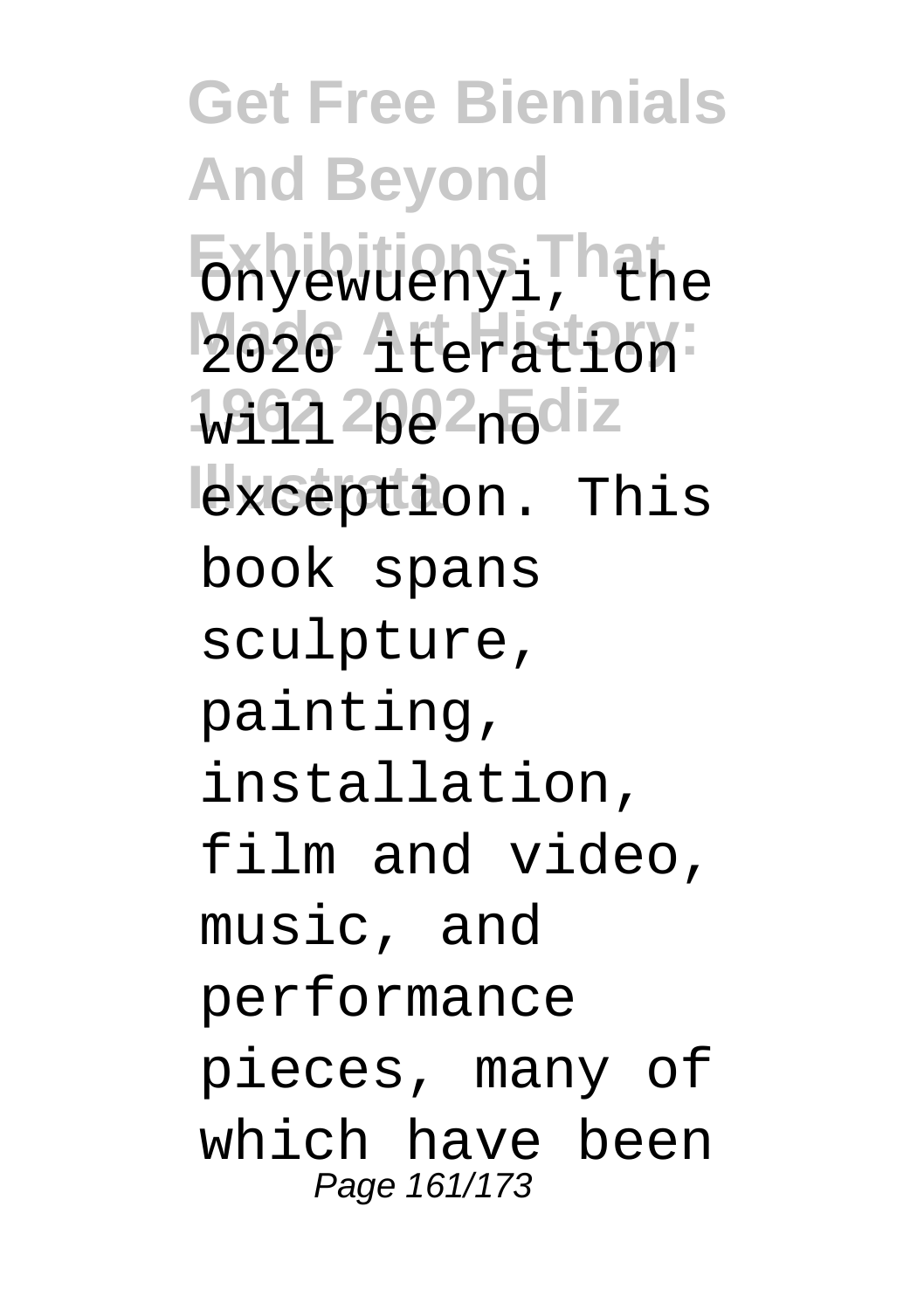**Get Free Biennials And Beyond Exhibitions That** specifically Made: Astiblistary: **1962 2002 Ediz Illustrata** exhibition. It features artists and their work, along with texts about the diverse practices, backgrounds, and approaches Page 162/173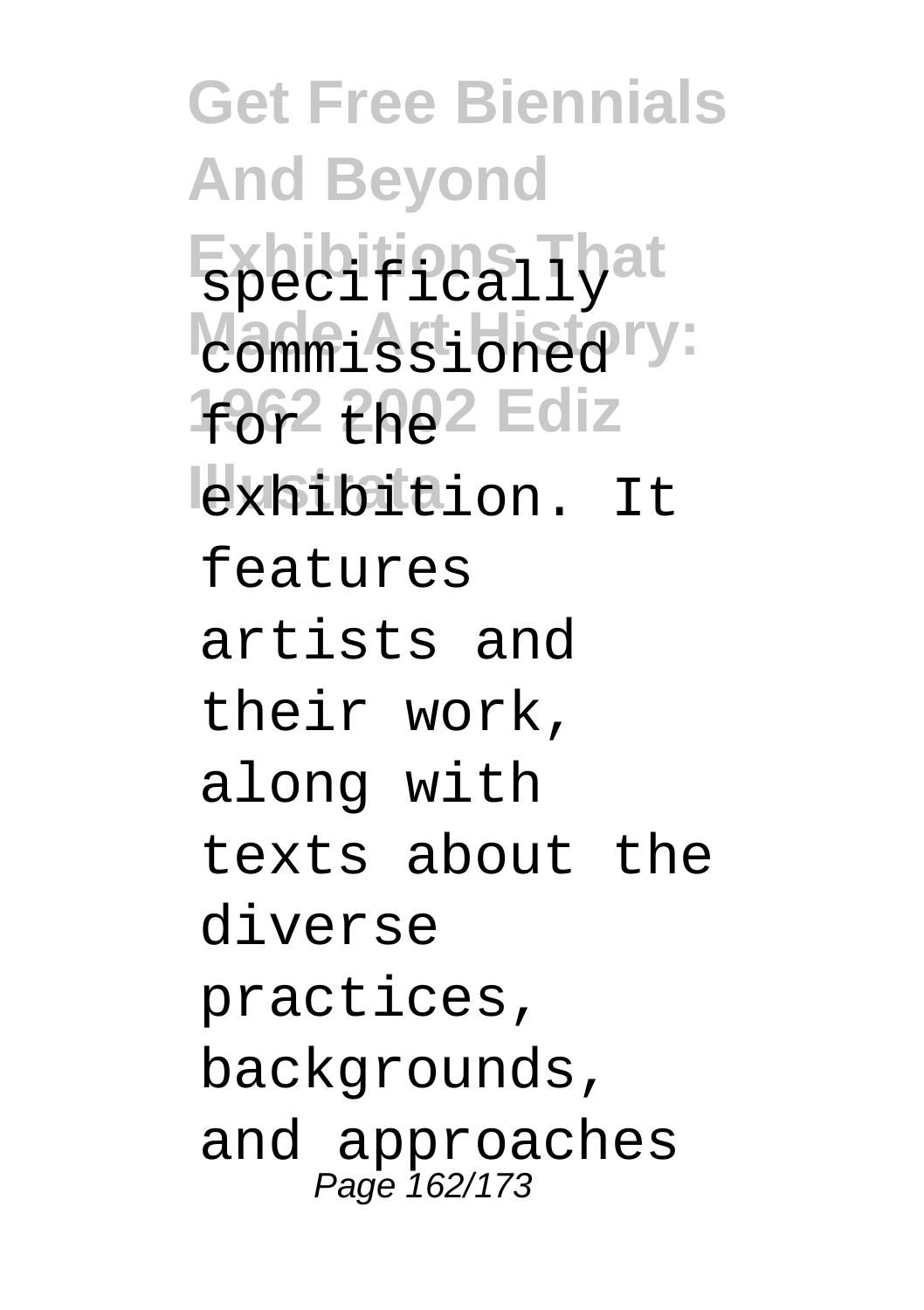**Get Free Biennials And Beyond Exhibitions That** that make the Mage Art History: 1966 2nucopia of lcultures, experiences, and styles. It also includes interviews that explore the city's various artistic communities and the latest Page 163/173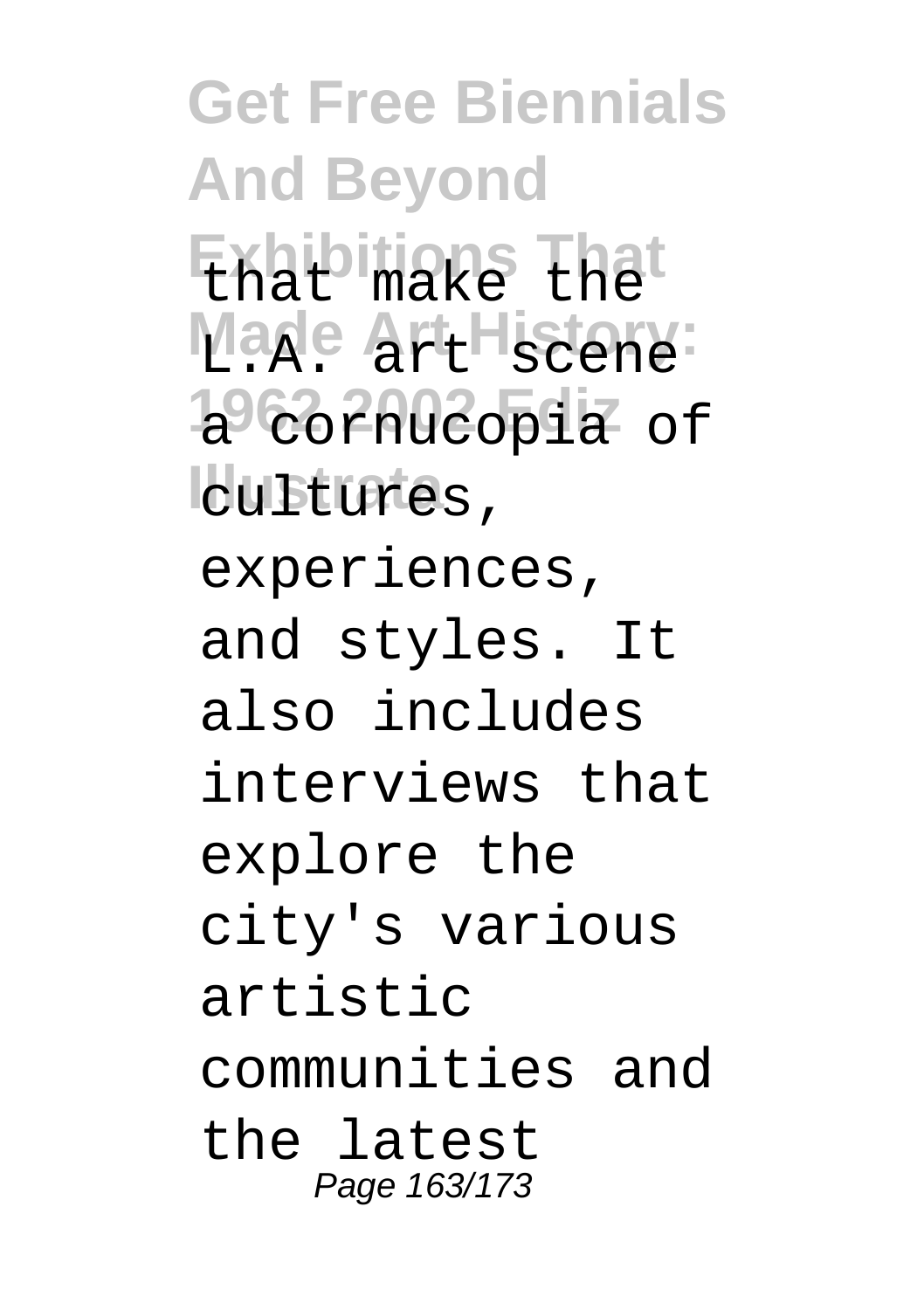**Get Free Biennials And Beyond Exhibitions That** preoccupations **Made Art History: 1962 2002 Ediz** inspirations driving artists' work today. Essays by the curators and many of the artists round out this volume. Published with the Hammer Page 164/173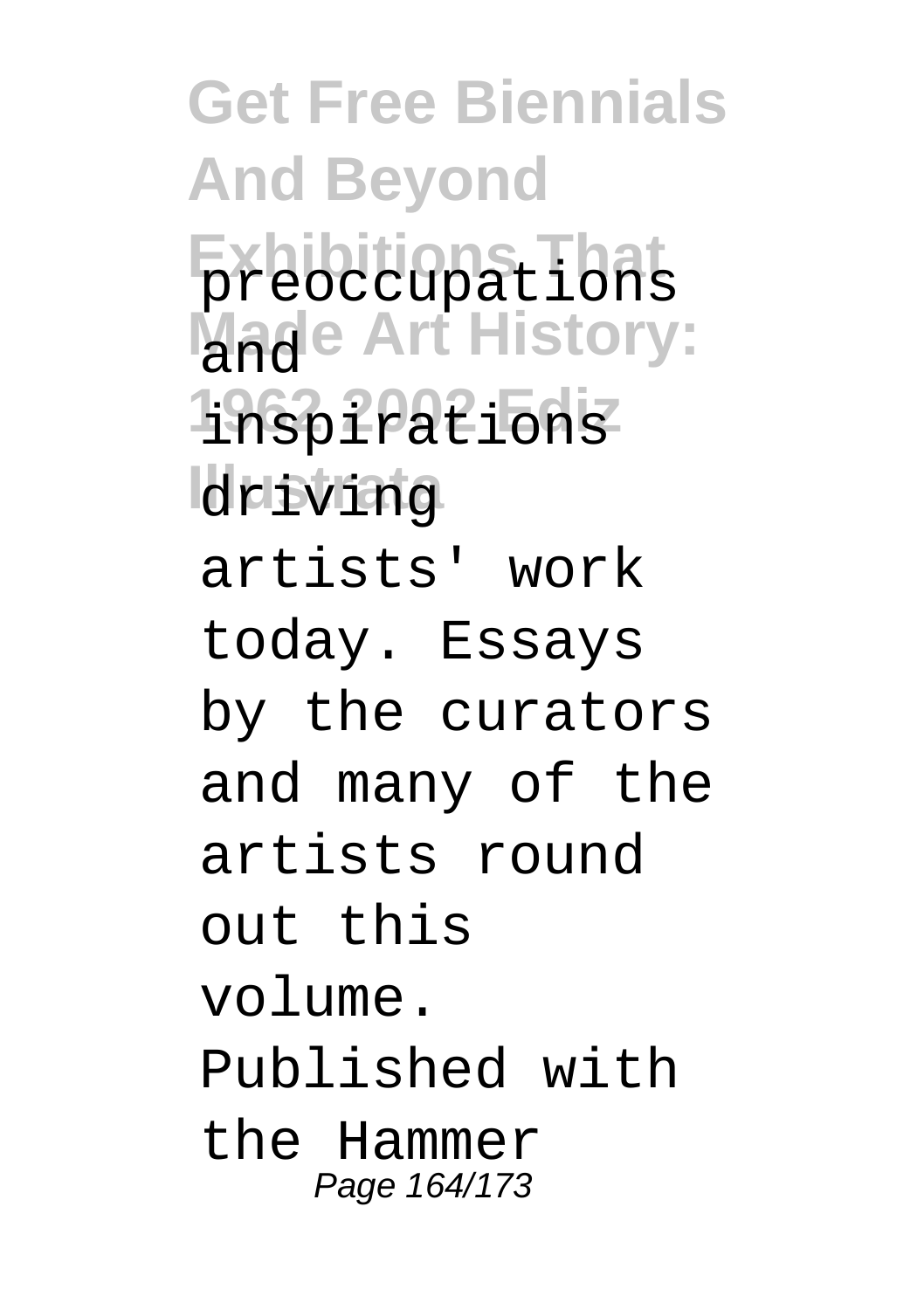**Get Free Biennials And Beyond Exhibitions That** Museum **Made Art History:** Exh1610Ph<sub>gd</sub>Uhe **Illustrata** New Art Thinking Contemporary Curating Just another exhibition Spectacles of Critique, Theory and Art The Avant-garde Page 165/173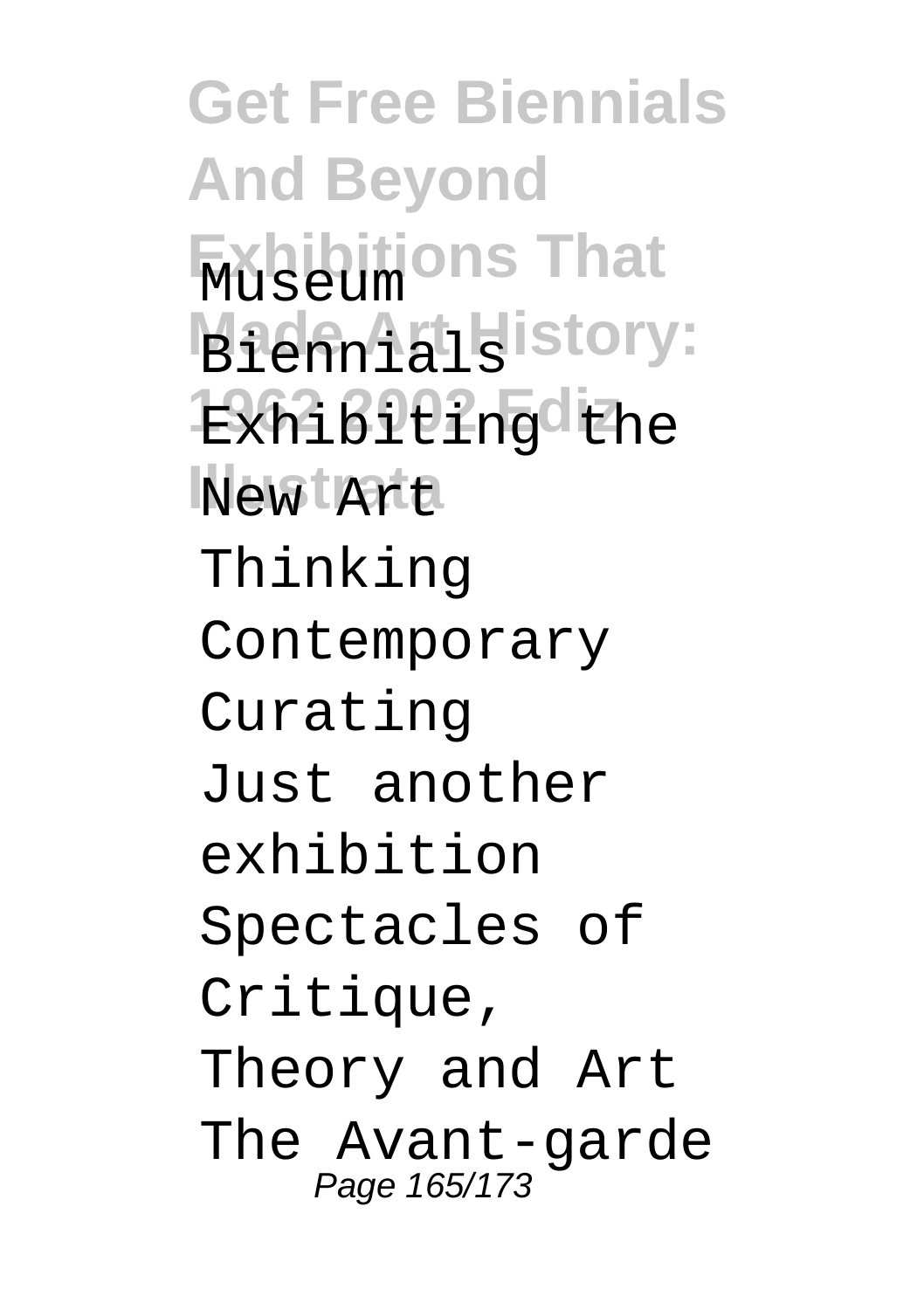**Get Free Biennials And Beyond Exhibitions That** in Exhibition **MadesArtHistory: 1962 2002 Ediz** Exchange in **Communist** Europe (1945?1989 "For its 17th edition, titled Sensing Nature, MOMENTA Biennale de l'image humbly urges us to consider environmental Page 166/173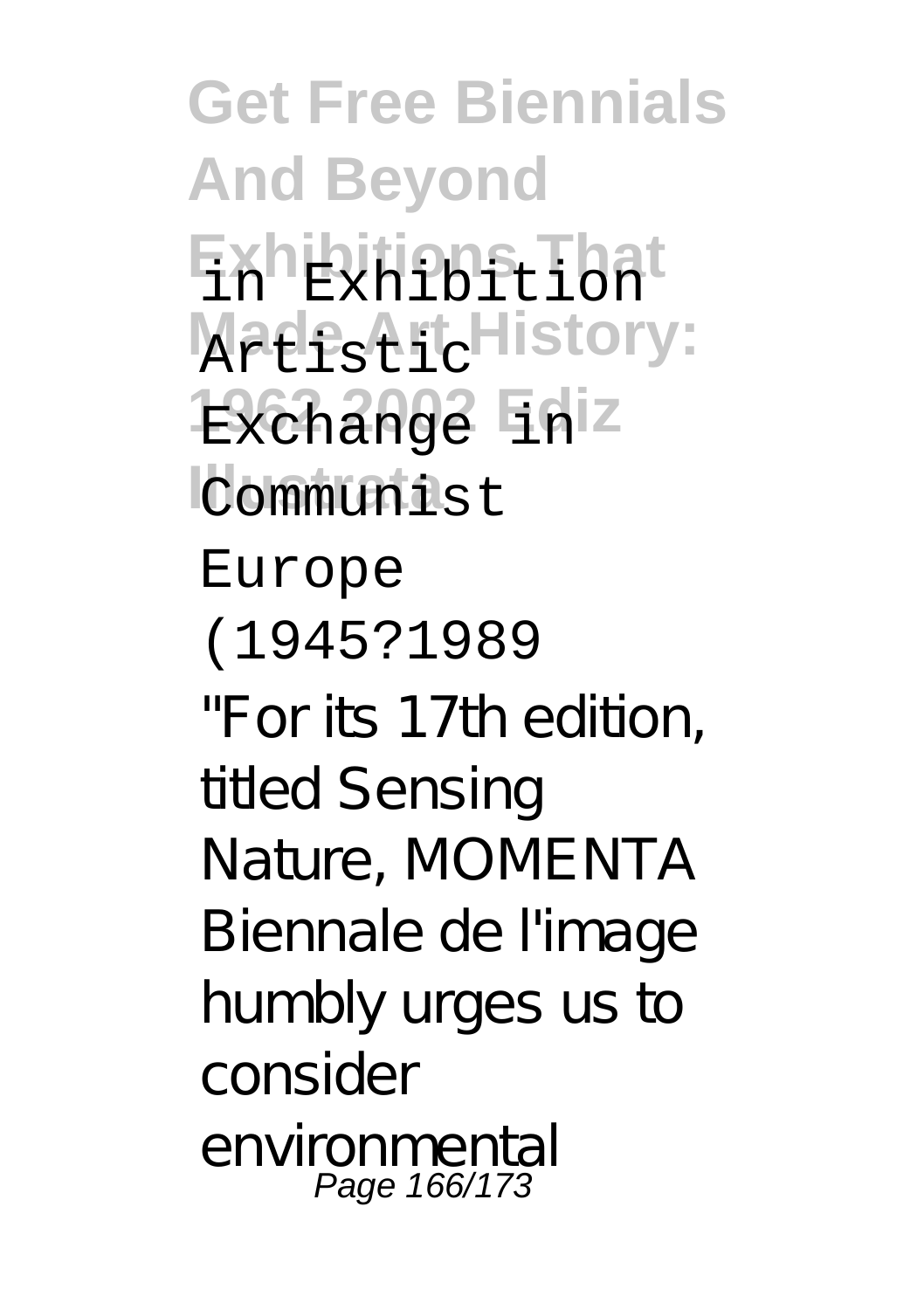**Get Free Biennials And Beyond Exhibitions That** justice and its intersections with Y social justice as a matter of sensing and feeling as much as of analysis and grassroots activism. The artists and authors invite us to forge intimate kinships with nonhuman lifeworlds. They Page 167/173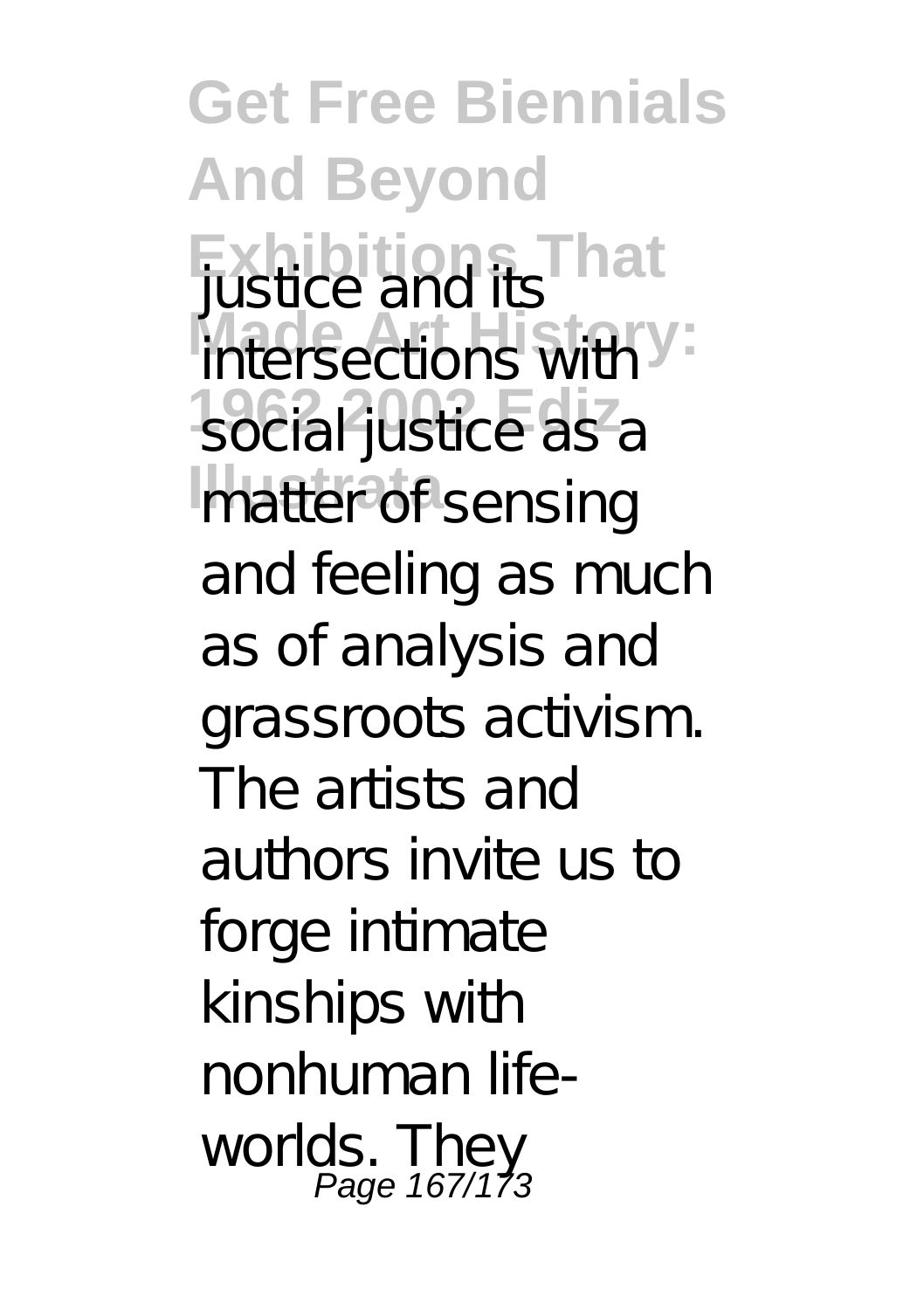**Get Free Biennials And Beyond Exhibition** That we listen to - and **fory:** observe, smell, z touch, speak to - the land, the water, the air not with the aim of distantly understanding, grasping, or exploiting, but to resonate, to vibrate, to be together. Or, perhaps, with no<br>Page 168/173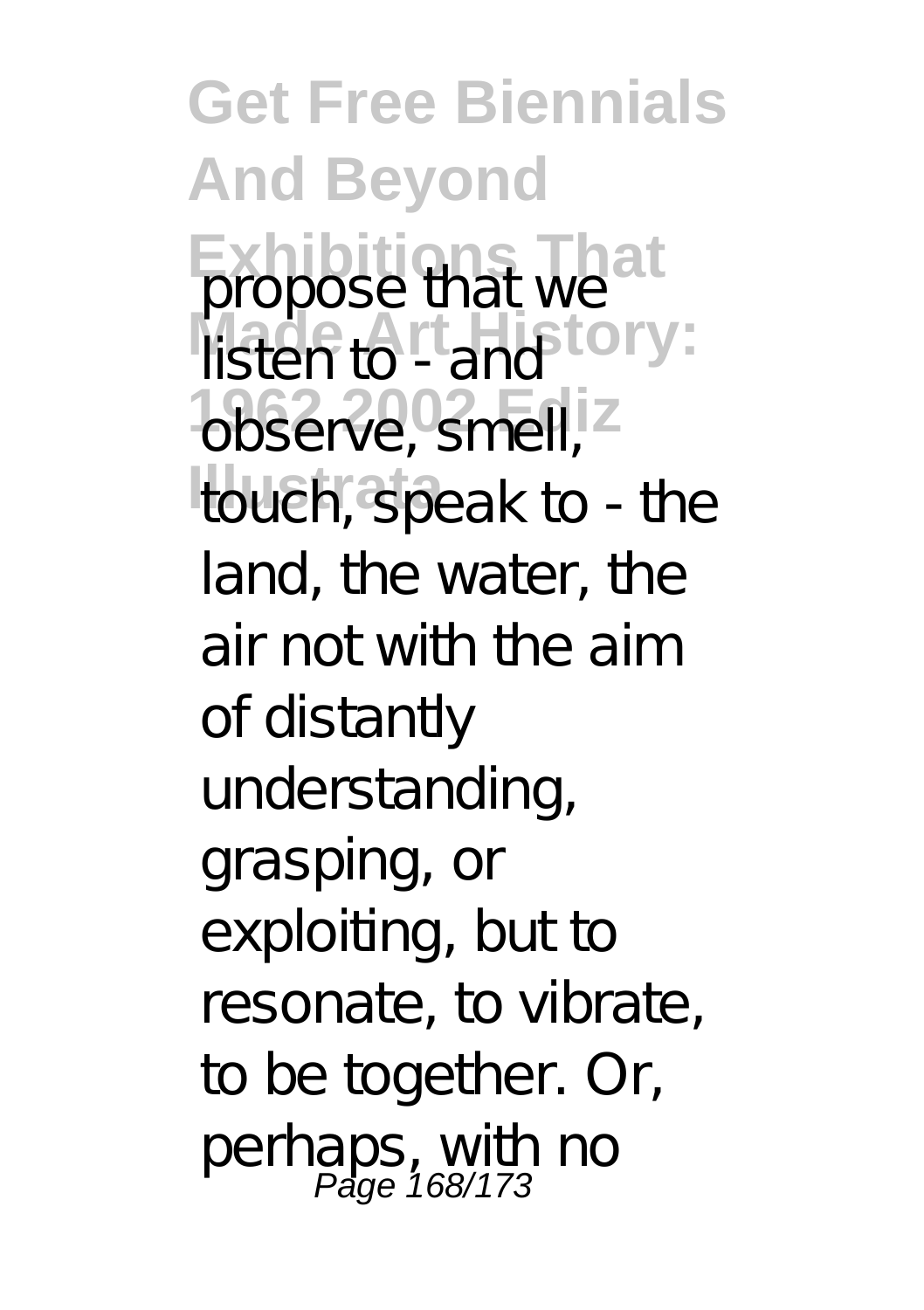**Get Free Biennials And Beyond Exhibitions** They make room for **ory:** stories that dwell in the blurred boundaries between technology and ancestral wisdoms, weaving in both human and nonhuman modes of knowing. They celebrate that we are in relation with Page 169/173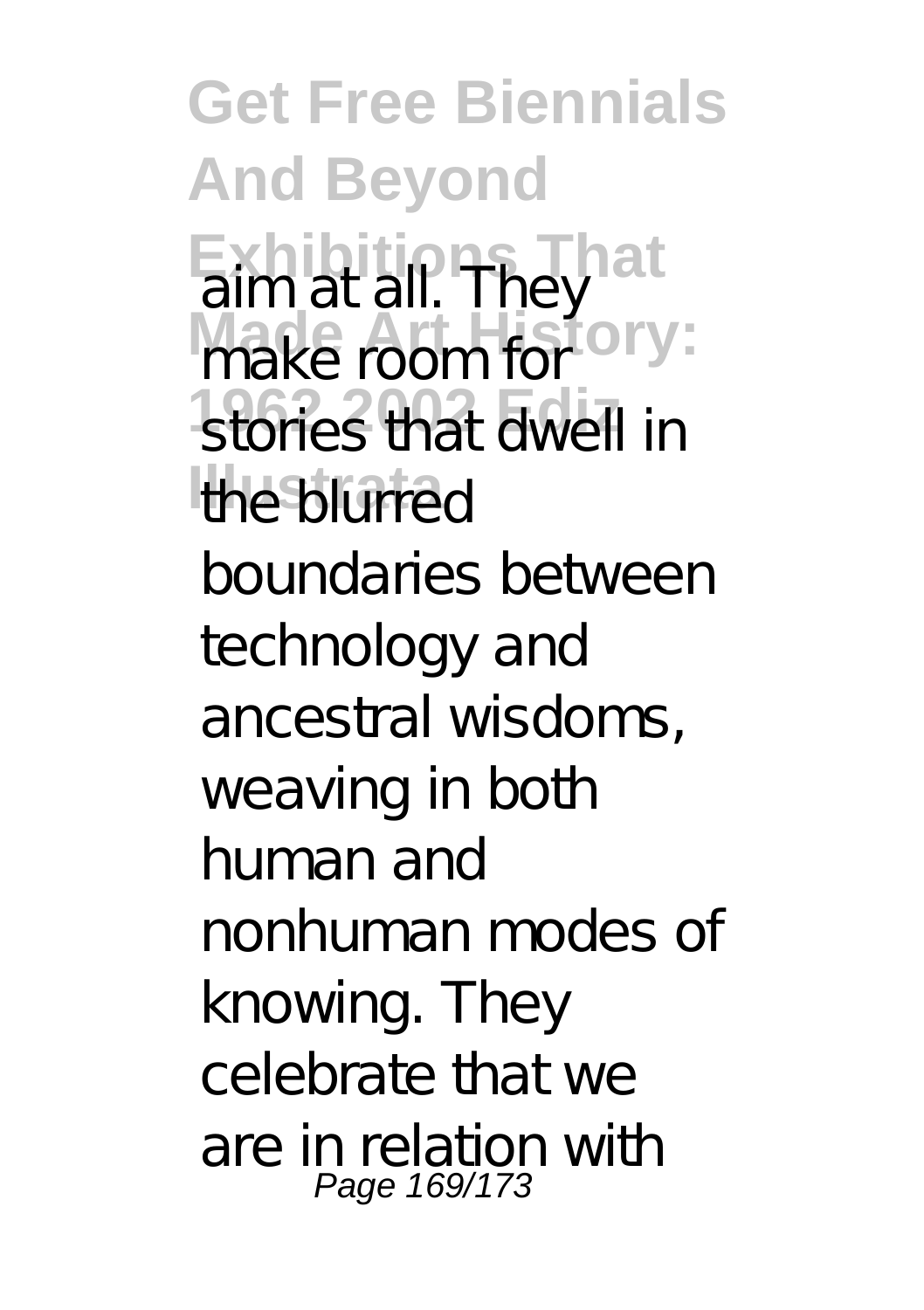**Get Free Biennials And Beyond Exhibitions That** nature, that we are **Madure."** History:  $19Beyond$  the box : diverging cura torial practices is a collection of essays by leading canadian and international curators and artists that explores regions of art outside the gallery or museum. Delving Page 170/173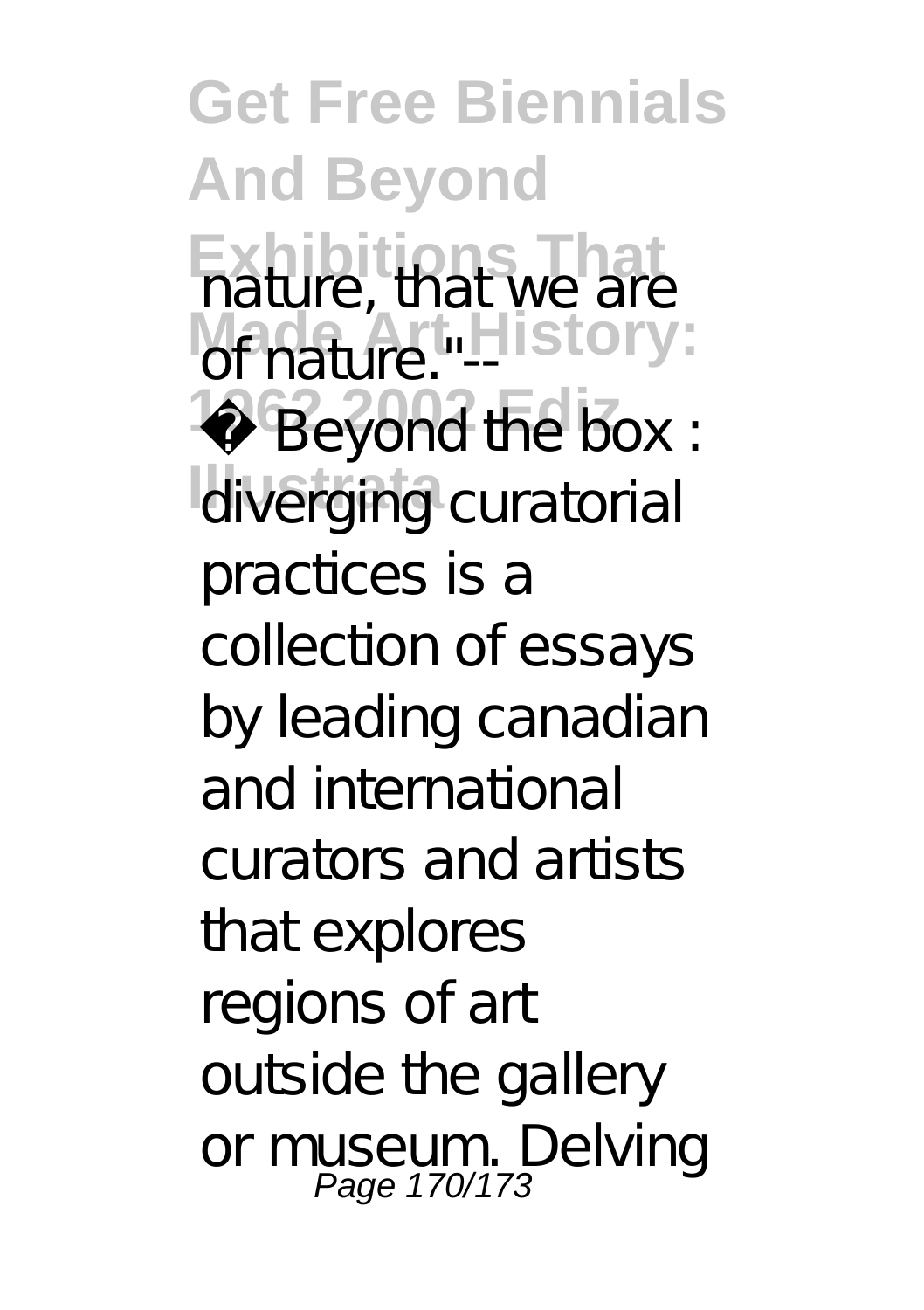**Get Free Biennials And Beyond Exhibitions That** into four main topics **M** publications, biennials, art diz museums today, and new media. The book documents contemporary curatorial work beyond the boundaries of traditional curatorial practice. »-- Series on specific Page 171/173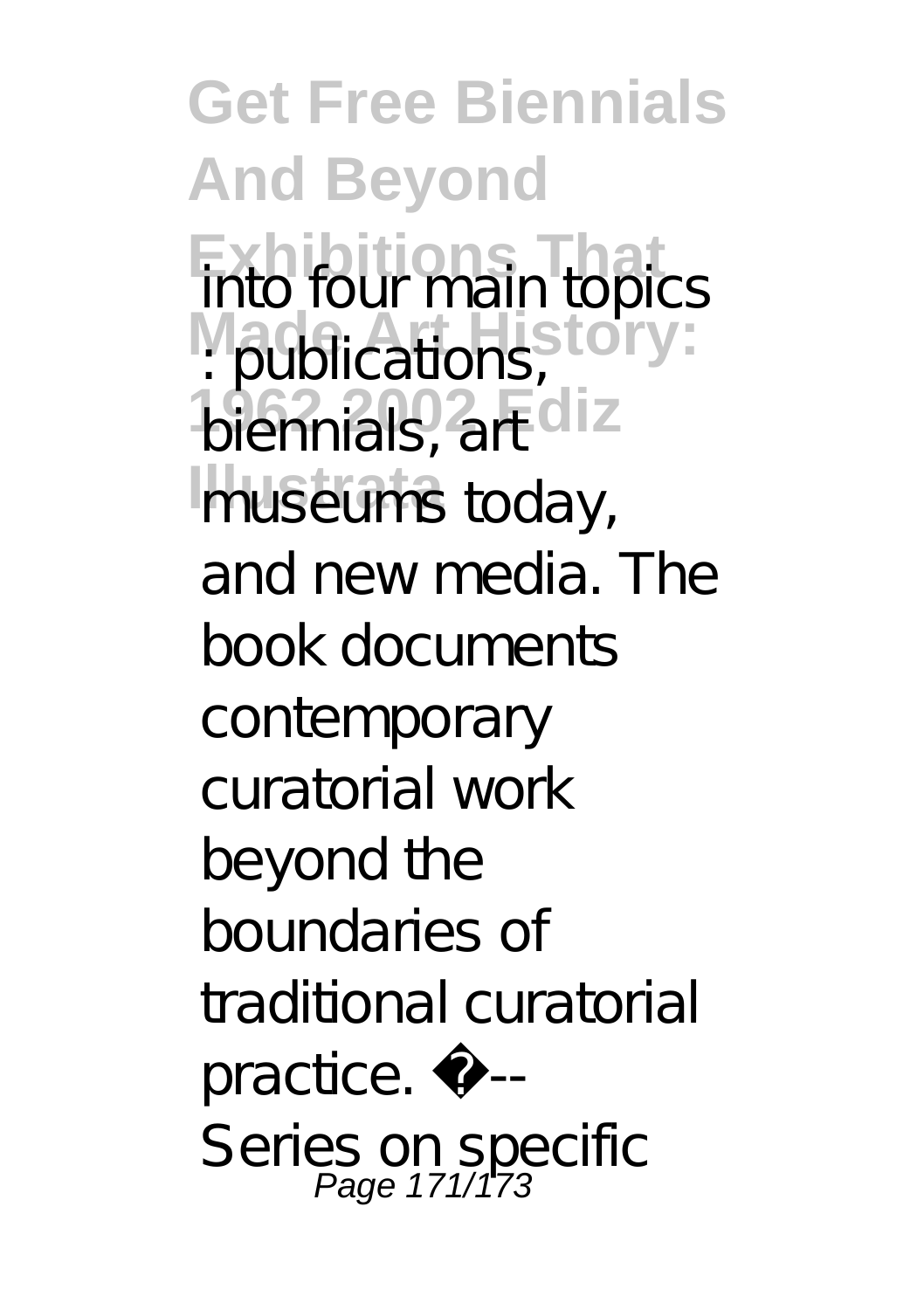**Get Free Biennials And Beyond Exhibitions That** exhibitions presented in various *<u>2</u>* countries<sup>2</sup> Ediz **Biennials and** BeyondExhibitions that Made Art History: 1962-2002Phaidon Press Exhibitions that Made Art History: 1962-2002 New Art in the 20th Page 172/173